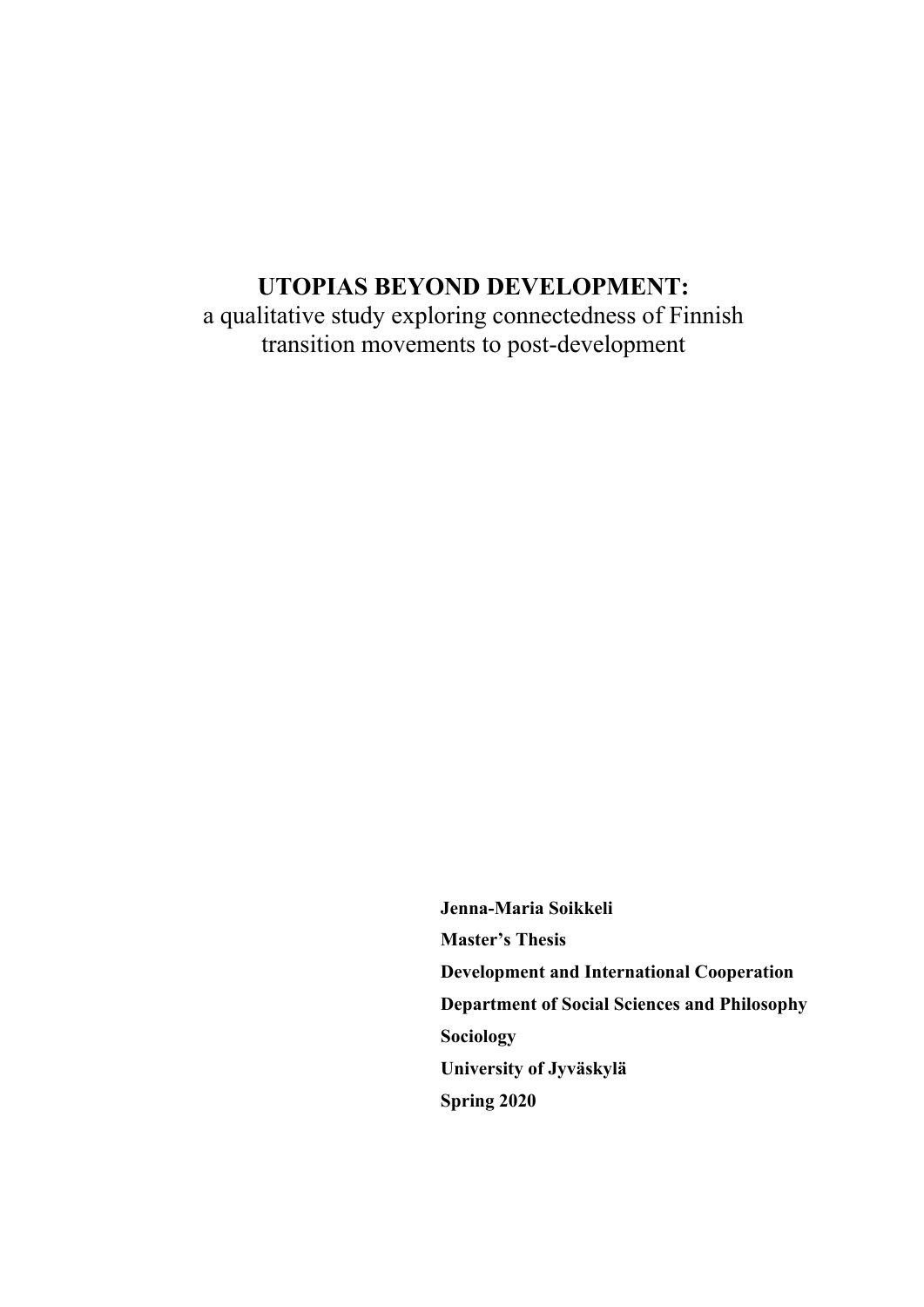# **ABSTRACT**

| Title:         | Utopias beyond development: a qualitative study exploring connectedness of<br>Finnish transition movements to post-development |
|----------------|--------------------------------------------------------------------------------------------------------------------------------|
| Author:        | Jenna-Maria Soikkeli                                                                                                           |
| Programme:     | Development and International Cooperation                                                                                      |
| Major Subject: | Sociology                                                                                                                      |
| Type of work:  | Master's Thesis                                                                                                                |
| Department:    | Department of Philosophy and Social Sciences                                                                                   |
| University:    | University of Jyväskylä                                                                                                        |
| Supervisor:    | Teppo Eskelinen                                                                                                                |
| Time:          | Spring 2020                                                                                                                    |

The aim of the study is to explore the perceptions of better society of individuals associating to transition alternatives in the context of Finland and whether these imagined utopias correspond with the aims of post-development and alternatives to development transitions. The thesis is based in post-development and alternatives to development theory. To explore perceptions of societal alternatives the thesis utilizes the conceptual framework of utopia as a method. The research is rooted in a social constructionist approach to qualitative reflective research. The data is collected using in-depth semistructured interviews, which involve participants in the imagining of utopian societal alternatives. The data analysis process is informed by Braun and Clarke's thematic analysis. The results suggest that societal utopian imaging arising from Finnish transition discourses connects to post-development discourses on the levels of economic criticism, desire for living guided by social and ecological sustainability as well as in the recognition of the value of learning from other alternatives discourses. The utopian images and postdevelopment diverge in their relation to modernity and development as the foundation of criticism.

Keywords: alternatives to development, degrowth, post-development, transition discourses, utopia as method

Tutkimuksen tarkoituksena on selvittää muutos diskursseihin samaistuvien yksilöiden utopianäkemyksiä paremmasta suomalaisesta yhteiskunnasta ja miten nämä kuvitellut utopiat vastaavat post-development -kehityskritiikkiin pohjaavia muutosvaihtoehtoja. Vaihtoehtoisten yhteiskunnan muotojen tutkimiseksi opinnäytetyössä hyödynnetään utopian käsitettä menetelmänä. Tutkimus lähestyy aihetta sosiaalisen konstruktionismin ja reflektiivisen laadullisen tutkimuksen näkökulmasta. Englannin- ja suomenkielinen tutkimusaineisto koostuu puolistrukturoiduista syvähaastatteluista, joissa haastateltavat osallistuvat utopistisen yhteiskunnan kuvitteluun. Tutkimusaineiston analyysi toteutettiin Braunin ja Clarken temaattisen analyysimenetelmän mukaan. Tutkimuksen tulokset viittaavat siihen, että suomalaisista muutosdiskursseista johdetut yhteiskunnan utopiat yhdistyvät post-development -kehityskriittisiin näkemyksiin taloudellisen kritiikin, sosiaalisen ja ekologisen kestävyyden tavoitteiden sekä oppimismahdollisuuksien tunnustamisen tasoilla. Suomalaisten yhteiskunnalliset utopiat ja post-development -kehityskritiikki eroavat käsityksessään modernismin ja kehityksen roolista yhteiskunnallisen kritiikin perustana.

Asiasanat: degrowth, muutosvaihtoehdot, utopia, kasvukritiikki, kehityskritiikki, postdevelopment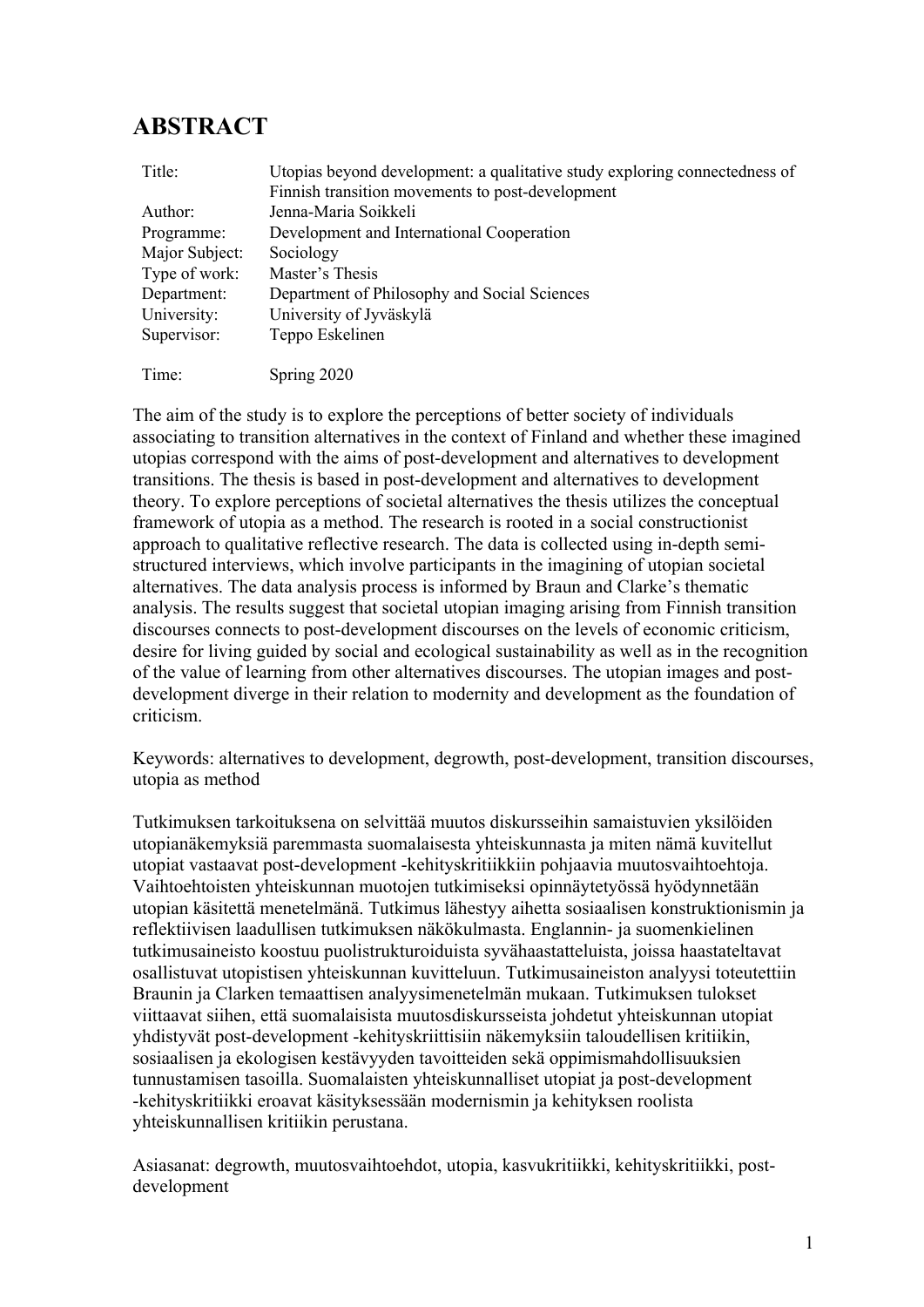# **ACKNOWLEDGEMENTS**

Throughout this thesis process I have received an astonishing amount of support from my supervisor, family and friends. I'd like to take this opportunity to thank you all for your encouragement and guidance.

First, I would like to thank my supervisor Dr. Teppo Eskelinen for all his academic guidance and support. At every step of the thesis process he provided constructive and encouraging input that both challenged my thinking and fortified my progress. Your support and interest in the research topic was an invaluable motivator.

Secondly, I want to express my greatest thanks to all the interviewees. Thank you for dedicating your time and sharing your knowledge with me. The interview process was extremely motivating and educational. Thank you for your interest in this research and most of all: thank you for your dedication to exploring new and exciting ways of living well!

I am immensely grateful for the support I have received from my family and friends. Thank you to my partner who has offered me emotional support and believed in my abilities at time more than I myself have. I am grateful to my parents for their patience and for their unwavering faith in me. Thank you to all my beloved friends who have motivated me and expressed interest in the research. Finally, thank you to my classmate John for the peer support at the final stages of the research process. We did it!

Thank you all for your support.

With gratitude, Jenna-Maria Soikkeli May 2020 Helsinki, Finland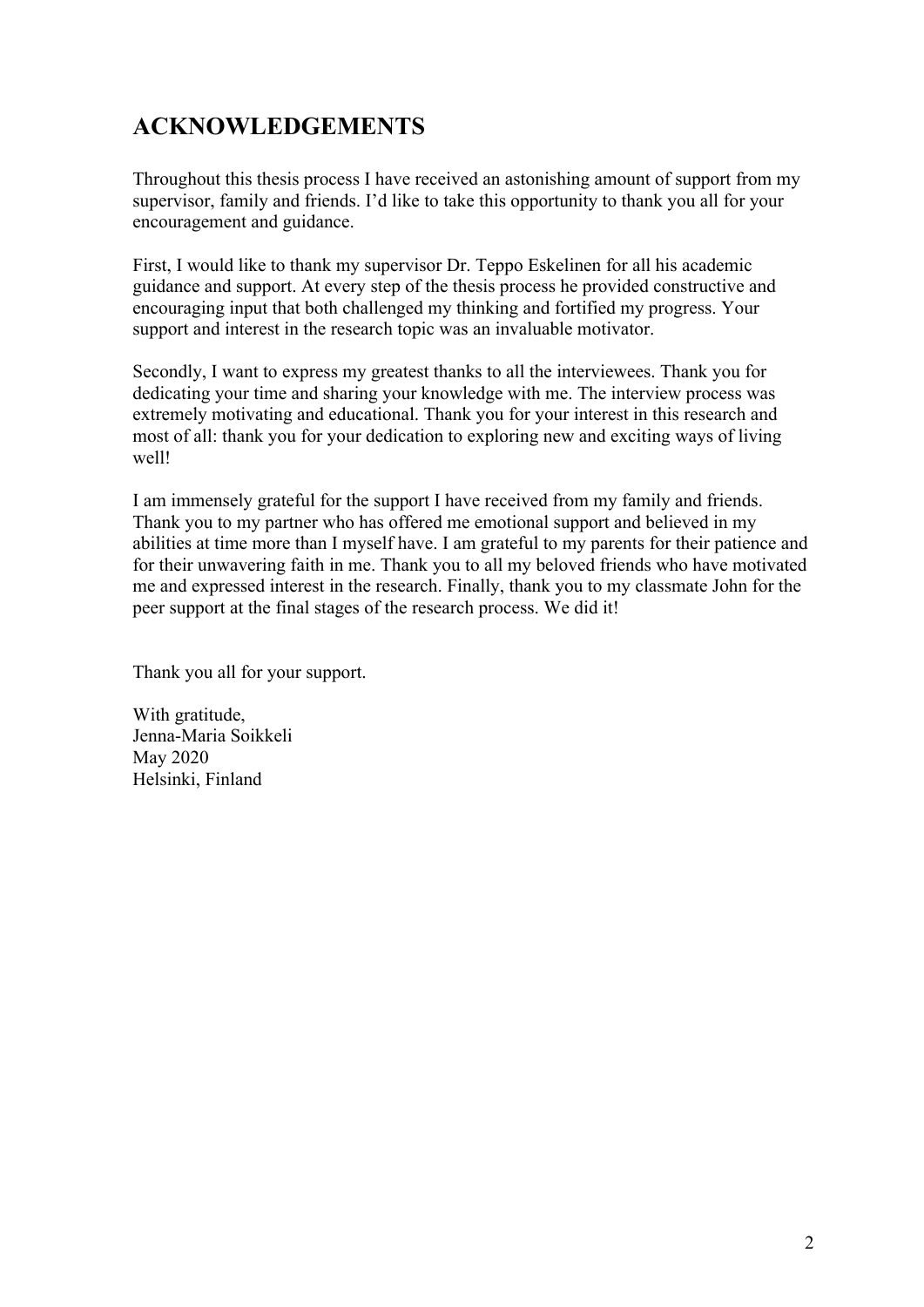# **TABLE OF CONTENTS**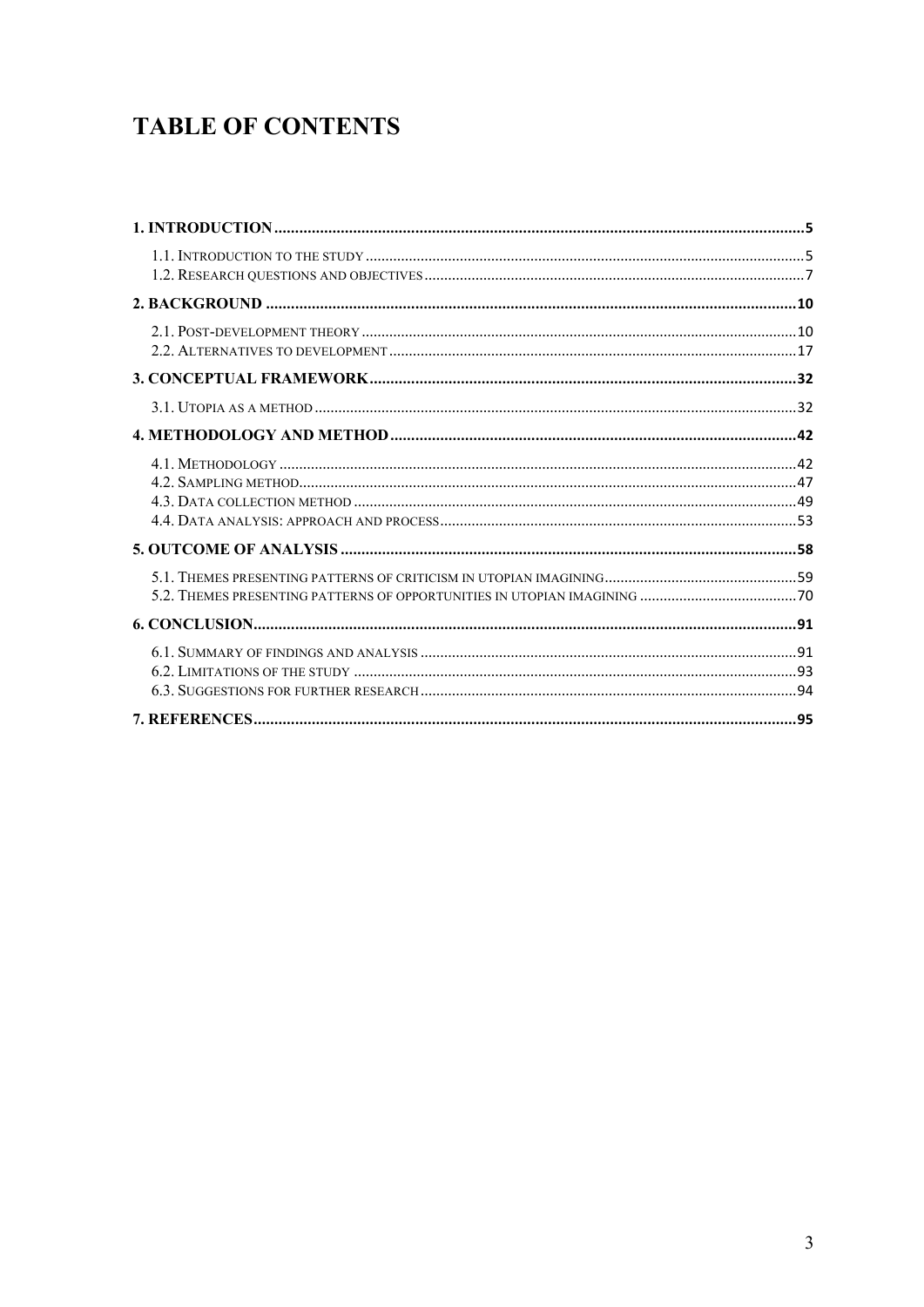# **Table of figures**

| Figure 1: Sample identification based on association to transition movement48 |  |
|-------------------------------------------------------------------------------|--|
|                                                                               |  |
|                                                                               |  |
|                                                                               |  |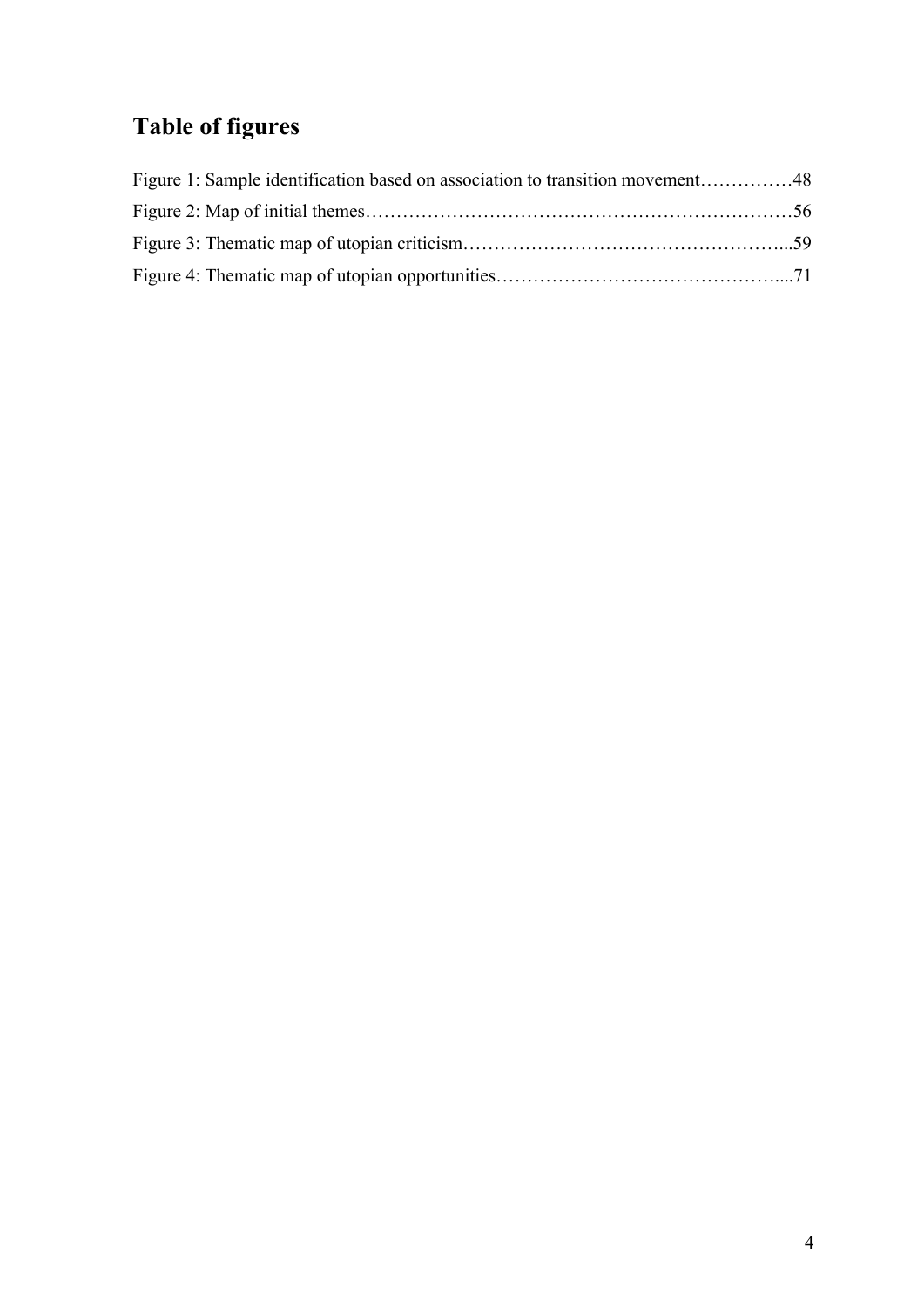## 1. INTRODUCTION

## 1.1. Introduction to the study

*"To root oneself in the present demands an image of the future. It is not possible to act here and now, in the present, without having an image of the next instant, of the other, of a certain temporal horizon. That image of the future offers guidance, encouragement, orientation, hope.*" Gustavo Esteva, 1992 (in Sachs 1992 p.23)

This thesis is one benchmark on a personal academic journey that has been guided by postdevelopment, alternatives to development, and utopian social theory. The outcome is a critical examination of the current society which I inhabit, what its alternative futures could look like, and what the utopian imaginaries of individuals who associate with transition movements contribute to how we could imagine our currently insecure future differently.

When first starting the research process this insecurity was mostly defined by the loom of climate change and the slow realization even in popular media that the Western, and Finnish, ways of living were unsustainable. At the end of the process and in the stage of final interviews this insecurity was also colored by the coronavirus. Raising questions about what the world will look like after the virus. Will it continue on the same tracks or will a desire for a transformed world emerge?

Arturo Escobar describes uncertainty, deterioration of planetary conditions, and loss of confidence in established political and knowledge institutions to drive change as an emergent ground for transition discourses in the last decade (Escobar 2015). He suggests the bridging of alternative movements rooted in the Global South with alternatives emerging from the Global North though the concept of *transition discourses*. The terms then come to create a passage of conversation between post-development, degrowth, alternatives to development, and other transition movements rooted in varied geographic contexts but which all call for paradigmatic transformation. (Escobar 2015) The reason for which such approaches to societal change are studied here is due to their long tradition in promoting change and their critical attachment to some of the major issues which are faced in our current time, such as environmental degradation.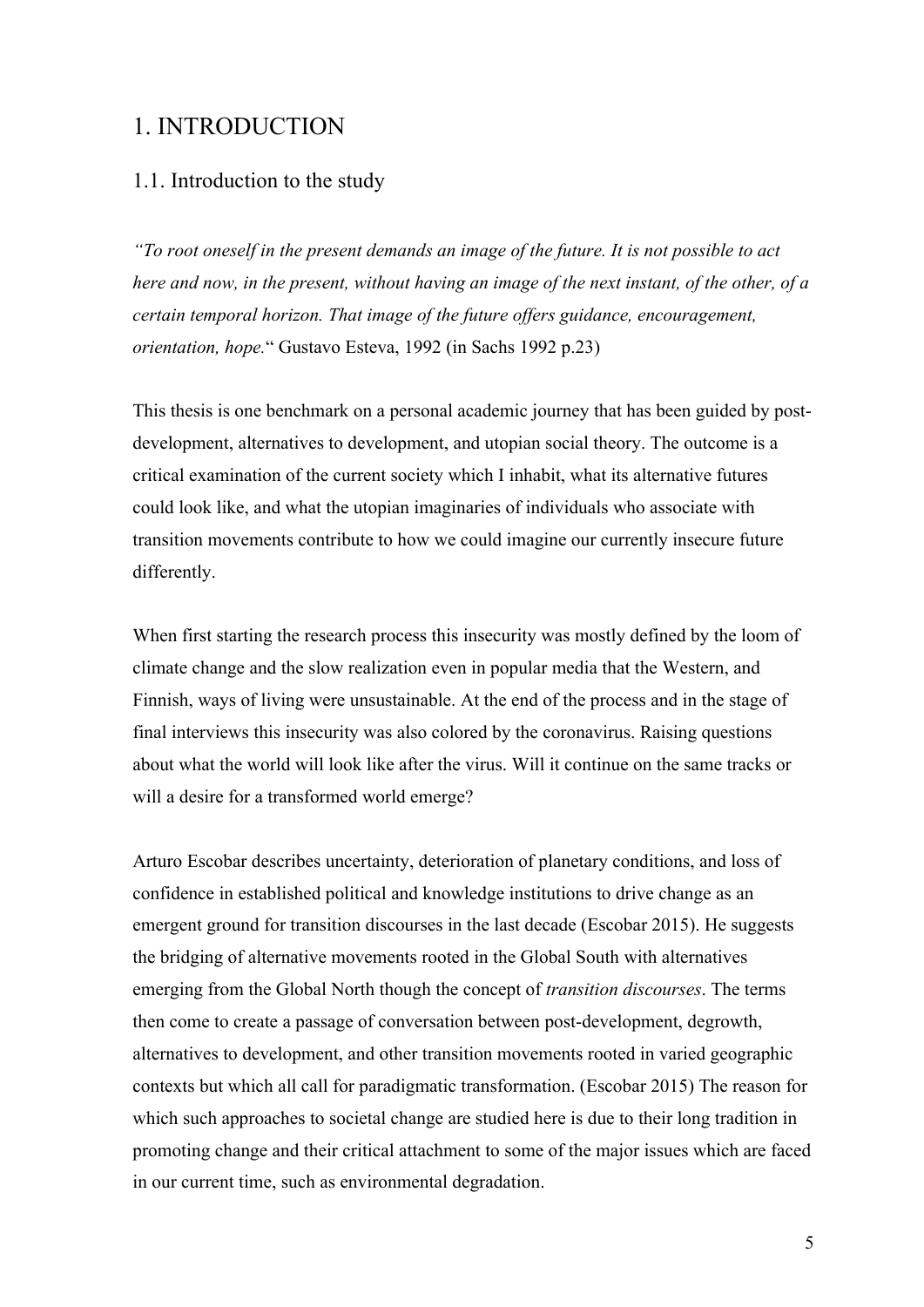This thesis aims to more closely examine this passage between discourses arising from the Global South and the Global North. The research questions address this is in a twofold manner: first, how do individuals associating to transition discourses in Finland imagine a transformed Finnish society? And secondly, how do these utopian visions of alternative futures correspond with post-development criticism and alternatives associated with the Global South? The theoretical base is therefore strongly rooted in the development criticism of post-development and the alternative visions for living of alternatives to development. As the theoretical field originally stems from the Global South the theoretical examination allows for a better understanding of what the role of the Global North has traditionally been in the discourse and how these relations have changed.

The thesis is aligned with social constructionist approaches to epistemology and therefore reflexivity of the researcher and data collection as a process of co-creation are highlighted throughout. A constructionist perspective allows for the recognition of the contextuality of knowledge, which is both important in light of association to post-development critique as well as the conceptual framework of utopias as a method.

There are many ways of understanding utopias through a method perspective and this thesis highlights the capacity of utopias to reflect societal desires, which inherently hold criticism of our current society due to their inevitable linkage to their context of creation. Utopias in this context are defined as a process of social dreaming (Sargent 2006) and expressions of desire for better ways of living (Levitas 2017). In the words of Levitas "*utopia works towards an understanding of what is necessary for human fulfilment and towards a broadening, deepening and raising of aspirations in terms different from those dominating the mundane present*" (Levitas 2013 p.4). The utopian method then acts as a means to provoke and explore imagination and desire for futures which at this moment might seem unattainable.

The following section will provide a more detailed look at the research questions and objectives of the study. The following chapters focus on discussing the theoretical background of post-development and the conceptual frame of utopias as method in more depth. After this a comprehensive look at the thesis' method and methodology will guide the reader into the presentation and analysis of research findings.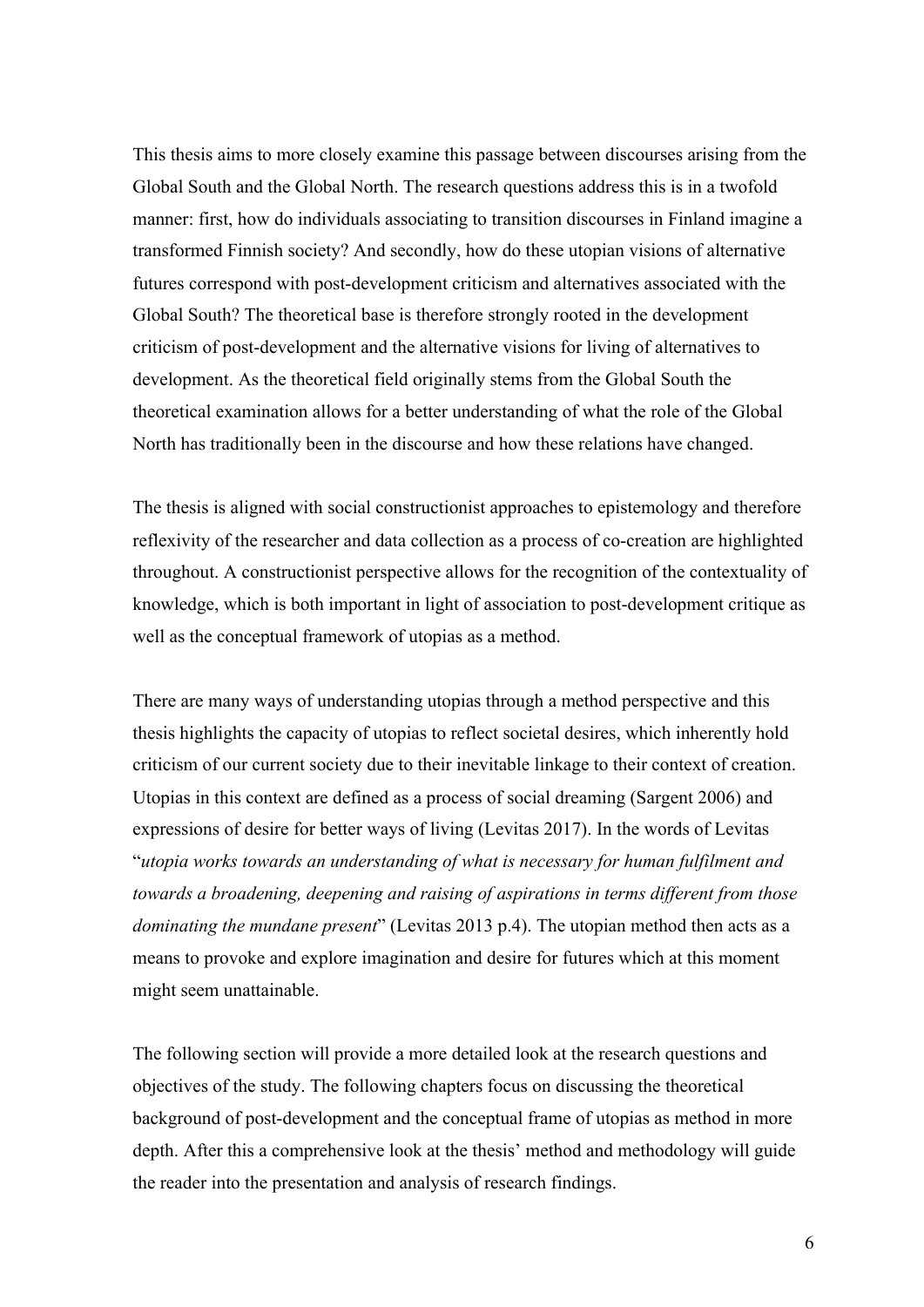## 1.2. Research questions and objectives

The identification of the research question can be influenced by many factors; its relevance, gaps in knowledge as well as the researcher's positionality. This thesis emphasizes reflective methodology which will be discussed more in detail in chapter four on methodology, but the positionality of me as a researcher will be shortly discussed here due to the researcher's impact on all stages of study, including the selection of research question (Lichtman 2014). Such an approach is inspired by Mary Lichtman and Alan Peshkin, who discuss the role of subjectivity and researcher reflexivity in qualitative research. Alan Peshkin demonstrates his reflective approach through the search of selves, "I's", though out his research process, and argues that by systematically observing researcher subjectivity he was able to better tame and recognize possible assumptions based on his subjectivity as the researcher (Peshkin 1988).

Based on research notes taken throughout the process, I have identified three selves which I find to be relevant especially in the context of selection of the research question: the change desiring I, the novice researcher I and the alternatives to the development I. Such subjectivities cannot be completely tracked to their origin, but each self could connect to factors such as previous experiences, education, the context of culture, position in society and so forth. All these selves are visible in the research questions and the research process. Through identification and reflection, it becomes more apparent for me as a researcher where I need to tread with more caution.

An example of this can be seen in examining the alternatives to development I. That self is based on an association towards critical alternatives to development due to problematic experiences with development practice in training and work. The recognition of such subjectivity is important to check assumptions relating to the theoretical field's applicability in the context of Finland. Therefore, objective two also incorporates a research question that examines how relevant the correspondence of development criticism is in the utopian envisioning of the West. The identification of selves provided me with a tool to reflect upon my work as a researcher throughout the study and provide the reader with adequate information on the writer for further judgment.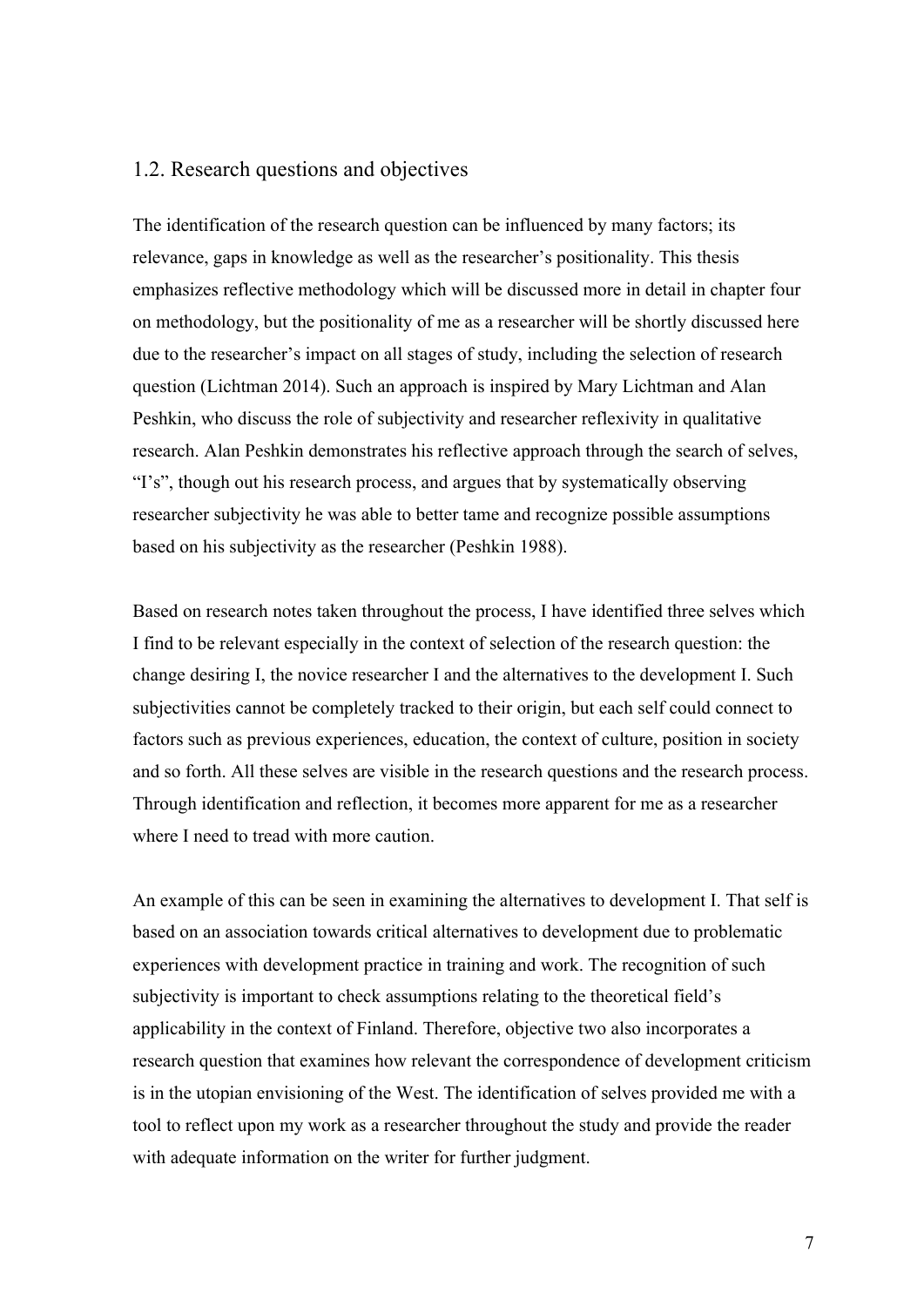As said, there are also other factors influencing the selection of the research question. The overarching aim of this study is to explore local perceptions for alternative ways to imagine societies beyond development, consumption, or growth in the context of Finland. Such an emphasis is based on the discussions of post-development transitions and their possible relevance in the context of the West. Latouche and Bendix argue that any scaled societal transitions towards post-development in the South also require a societal change in the North (Bendix 2017; Latouche 2009). The main research objective is motivated by the question which arises from such views; what could such a utopian North look like?

As framed in the introduction the research process has been contextualized in an understanding of global uncertainty regarding climate change and the coronavirus, which continue to provoke discussion on societal change and alternatives. Societal alternatives in this thesis are explored in the context of transition discourses associated with postdevelopment, alternatives to development, the pluriverse, degrowth, and other growth critical movements. This is by no means a suggestion that alternative societies can merely be understood through such a theoretical or practical framework.

The research question is strongly tied to the inability to imagine a radically different society to the one which I, the researcher, but also the other actors who work with alternatives live in now. Abensour emphasizes the ability of utopian imagining to bridge such inabilities to imagine a vastly different way of living than the context in which consumers of utopia inhabit (in Levitas 2017). The utopian method approach will be discussed more in detail in the following sections, but here it is important to highlight how such utopian imagining supports the research question in the quest to clarify even temporarily what it is that transformative movements imagine as the outcomes to all their actions for change.

The research questions are organized below in accordance with the research objectives. Objective one is directly concerned with the above-examined exploration of alternatives, while objective two adds to the understanding of linkages between Northern and Southern alternatives.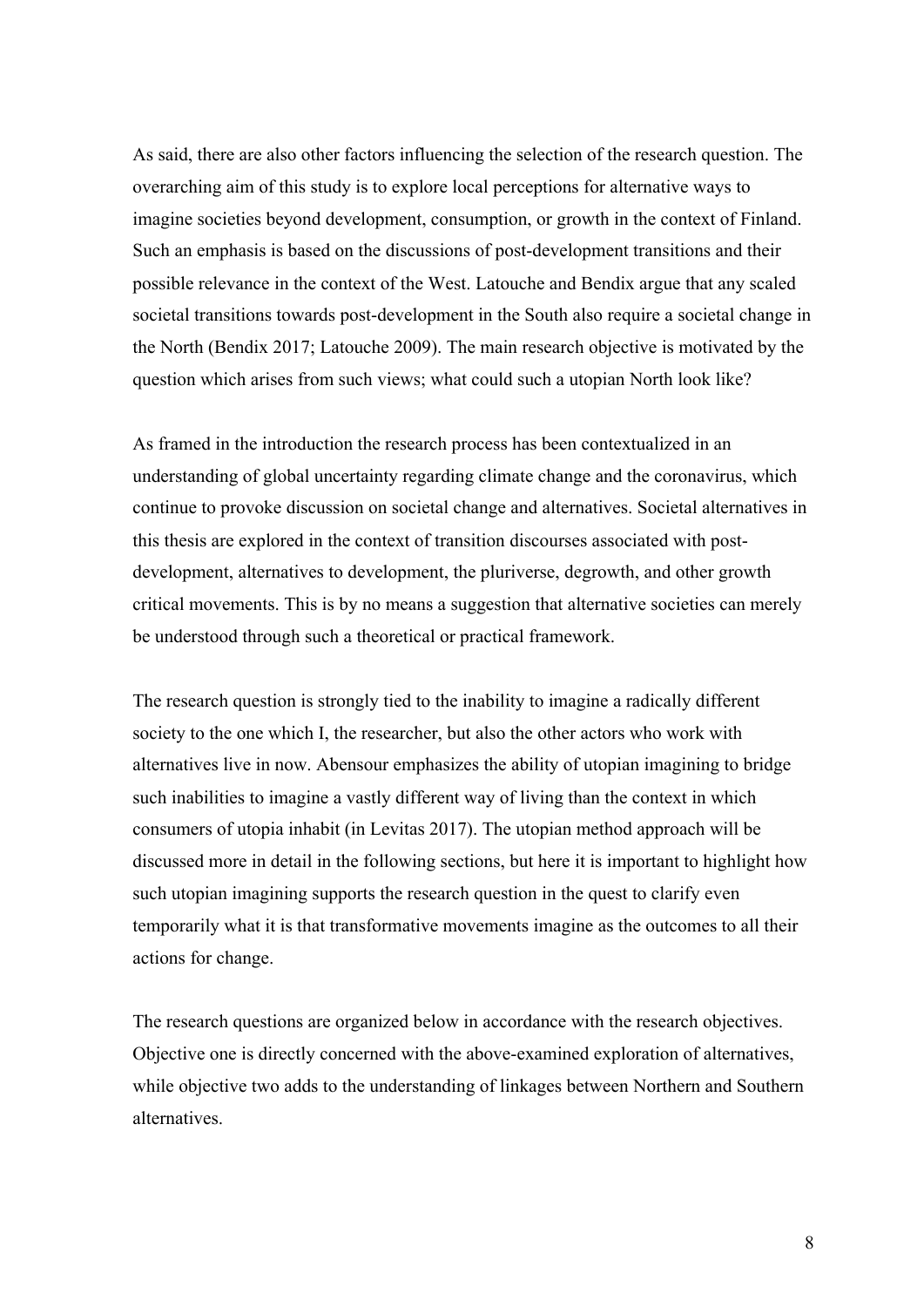Objective 1: To explore the perceptions of better society of individuals associating to transition alternatives in the context of Finland.

- What kind of societal alternatives do utopian explorations present?
- What criticism is present in the utopian imagining of Finland?

To more comprehensively understand what transition discourses from the Global North can contribute to the global search for alternative paradigms it is essential to explore what kind of utopias arise from specific local contexts – here from Finland. The choice to limit the research scope to the context of Finland is a methodological one that recognizes the social constructionist emphasis on cultural relativism of knowledge and aligns with the post-development aims of searching for plural alternatives rather than universal ones.

The research questions are informed by the utopian capacity, where utopias can be seen to reflect both criticism and views on societal opportunities. This understanding will be discussed more in detail in chapter three.

Objective 2: To access the correspondence of post-development criticism with perceived opportunities and criticism inherent in utopias imagined from the perspective of transformative alternatives.

- How do utopian opportunities and criticism relate to post-development theory and alternatives to development thinking?

The second objective aims to understand how the utopian images of society stemming from the Finnish context correspond to post-development and alternatives to development theory and practices. Such an examination allows for identifying possible convergence and conflict that might strengthen dialogue between movements from the Global South and the Global North.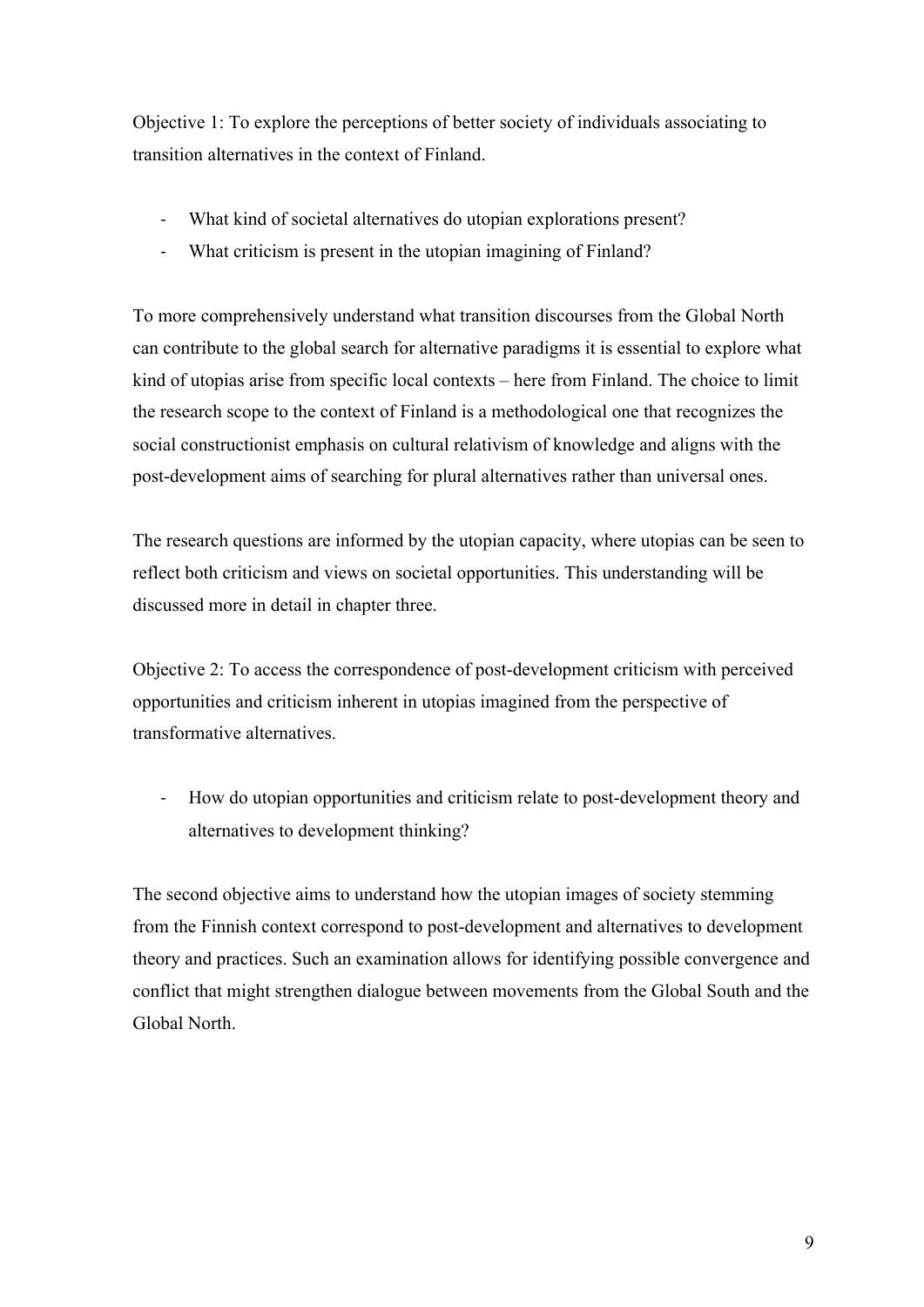## 2. BACKGROUND

#### 2.1. Post-development theory

For the construction of the research question I will view the literature of post-development in two general parts at its core: one focusing on the criticism of development itself, the other on possible alternatives. Post-development is a development critical theoretical field, which does not aim at changing development and its practices, but discards development as a conceptual whole (Ziai 2017a). The abandonment of development is based on the idea that development is a historically and politically formulated practice that is based on values deriving from a Western experience of societal change and its impacts include othering and homogenization of cultures globally through economic and technological practices (Sachs 1992b).

In addition to criticism of development, post-development also explores alternatives to development as a core guiding principle of organizing social life. Alternatives to development offers a possible place of linkage between Southern and Northern alternatives traditions. This is apparent in the inclusion of Northern alternatives such as degrowth into more recent discussions on post-development and transitional alternatives. Degrowth and its more region-specific manifestations share some theoretical and intellectual base with post-development, such as the strong critique of the Gross Domestic Product as a measure of development or wellbeing, critique of the economy's dominance over nature, and so forth. Degrowth criticism has been connected to criticism of development as criticism emanating "*from the belly of the beast*" (Trebeck 2016). Post-development does not converge all Southern and Northern alternatives under one umbrella, but the concept of transition discourses opens up a space to imagine radically different local futures globally. Including different futures in the North. Escobar utilizes the preliminary conceptualization of transition discourses to bridge both Southern and Northern alternatives that call for a global paradigm shift (Escobar 2015). Northern alternatives which have been included in post-development explorations of alternatives, such as degrowth, will be examined in this thesis through their strands of connection. These strands connecting the disciplines are further discussed in the section on alternatives to development, but it is important to note that Northern and Southern alternative movements are not equated, but rather their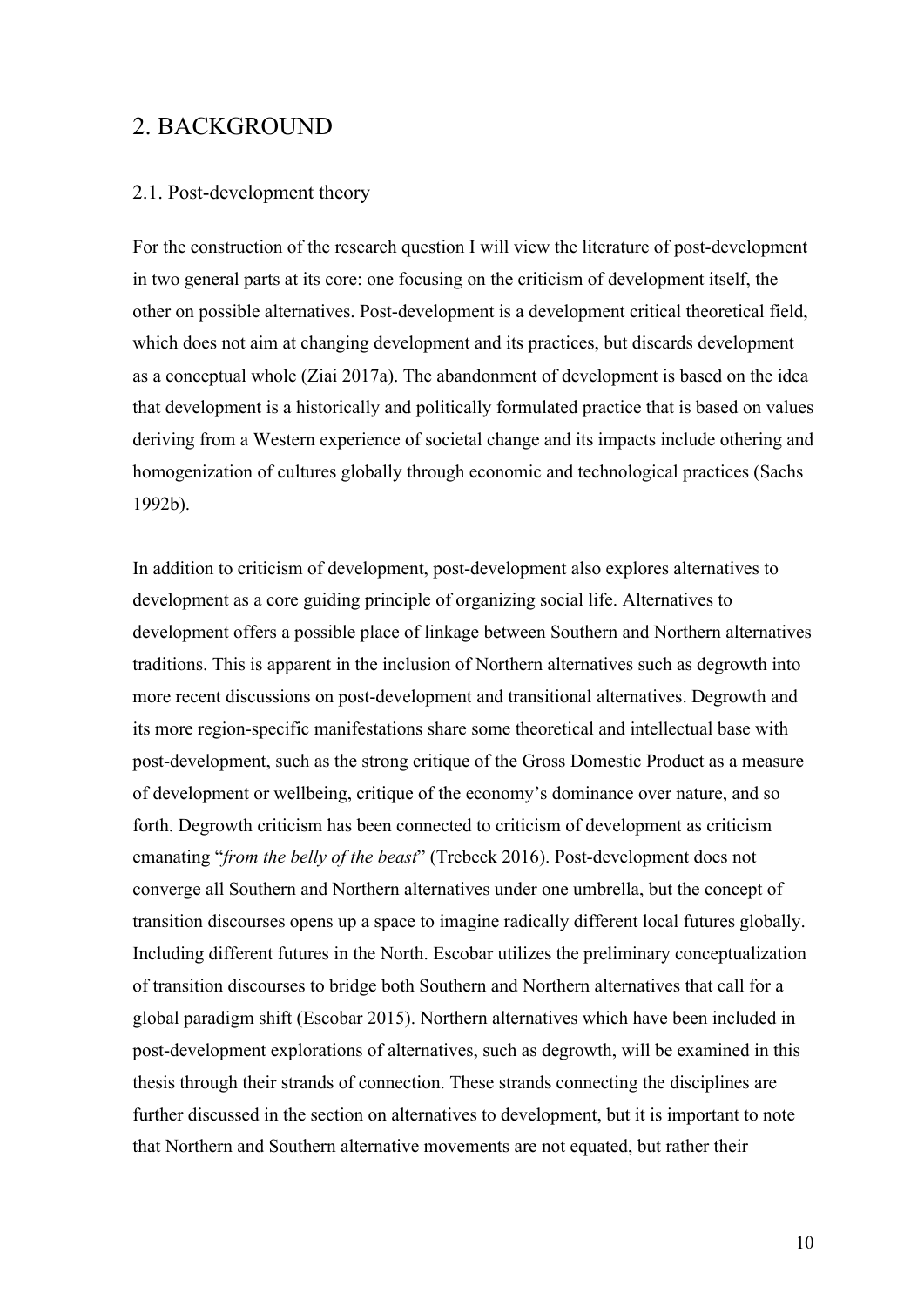similarities and differences will be examined in the course of the research as the  $3<sup>rd</sup>$ research objective states.

Post-development thinking on alternatives is crucial in the formulating the background for this thesis, but before delving into them it is necessary to focus on some core writings in post-development theory to clarify their foundation. The following section will examine the literature of key pieces of post-development literature: The Development Dictionary edited by Wolfgang Sachs and Encountering Development by Arturo Escobar. Their analysis will be accompanied by more recent reflection on the relevance of postdevelopment in our time and open the door to the discussion on alternatives to development and Northern alternatives.

These two pieces of writing have been chosen to present post-development literature due to their influence in the theoretical field. The Development Dictionary at its publishing was one of the first extensive collections which drew together critical development thinkers all of whom were through their criticism attempting to go beyond development and not improve the practice as was common in previous critical development literature (Ziai 2017). The relevance of The Development Dictionary to this thesis is also echoed by its impact on the discipline. Post-development is still to an extent viewed as radical and marginal in the context of development practice, but its critiques have echoed in the discipline after the publishing of The Development Dictionary. Ziai's brief analysis of the prevalence of post-development critique in development teaching materials is one demonstration of this (Ziai 2017).

Arturo Escobar's Encountering Development on the other hand is examined due to its ability to highlight aspects of power and knowledge production in the context of development through examination of discourse linking it to constructionism. The piece strengthened the use of genealogy in building criticism of development, which is prominent in much of post-development writing. Encountering Development also demonstrates the two strong tendencies of post-development; criticism and search for alternatives. While The Development Dictionary mostly focused on the compilation of critique, Encountering Development highlights both and can introduce the search for alternatives as a motivation for post-development.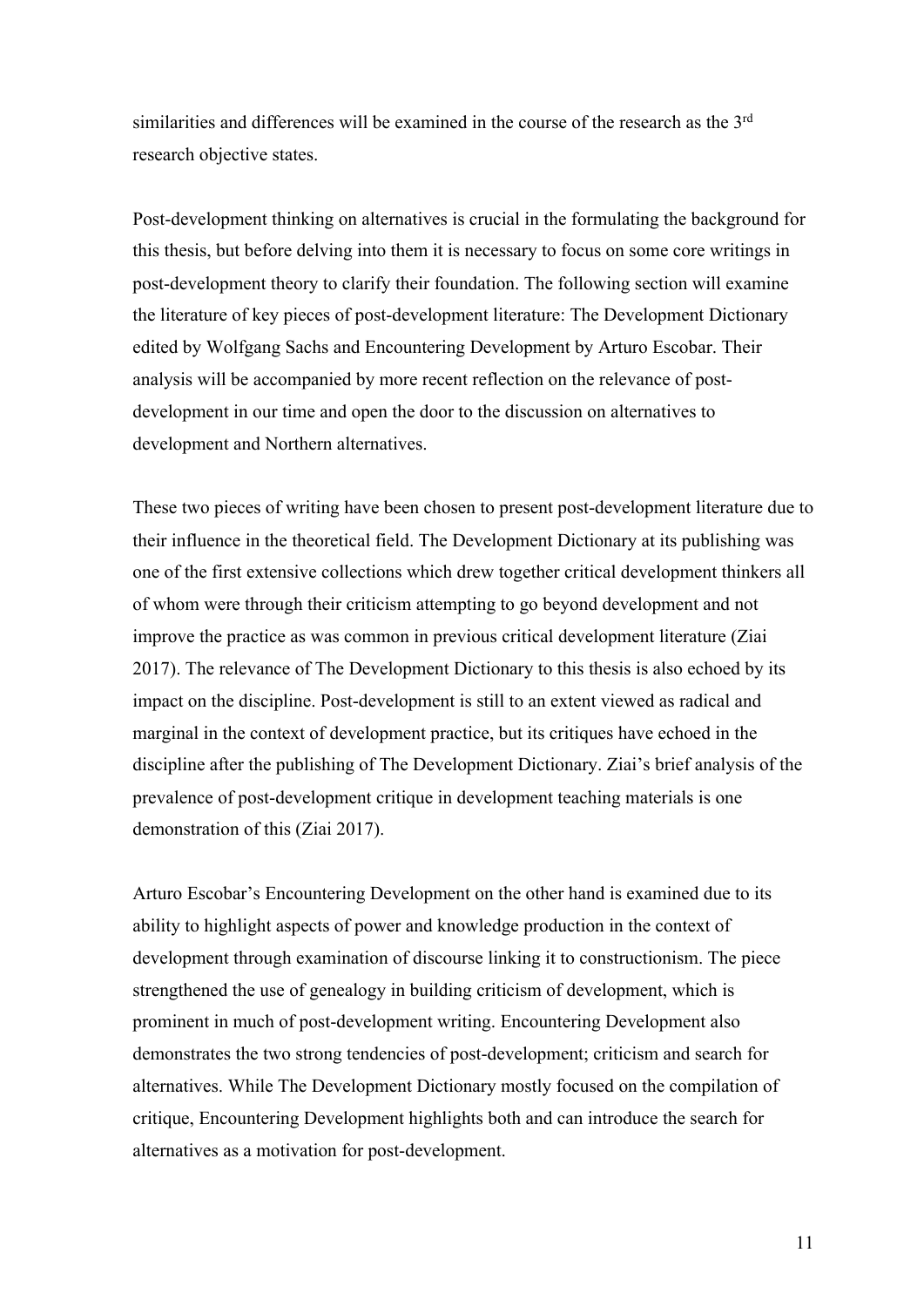#### **The Development Dictionary: where development and genealogy meet**

The Development Dictionary was first published in 1992 as an obituary to development, in the words of Wolfgang Sachs (Sachs 1992 p.1). The dictionary is built around 19 fiercely critical essays, each focusing on key concepts of development. During its publication, its reception was mixed: the essays were seen as required reading for development enthusiasts (Kolås 1994), its writers were undermined due to their lack of identification to academia, their native language and sources (Petersen 1992) as well as lack of inclusion of the grassroots (Parajuli 1996).

The dictionary takes a contextualizing approach to the concept of development. Most of the contributors to the volume trace the birth of development as a concept to the inaugural speech of U.S. President Truman in 1949 (Alvares p. 219, Cleaver p.233, Esteva p.6, Illich p.91, Sachs p.2). This historic moment guides much of the analysis of the development of development. It becomes connected to the fight against communism, a "*false philosophy"* in Truman's words (1949 Inauguration Speech of Harry Truman - 5.43 min). According to Gustavo Esteva, Truman's use of the term *underdevelopment* was unique in its global contextualization. Development and underdevelopment were to become a defining feature of American development action and global dynamics of needs, power, and desires. (Esteva 1992) This semantic is important as it frames the political atmosphere within which development as a global project was conceived; with the backdrop of the Cold War, where communism was seen as a threat to democracy and freedom. With most of the essays in The Development Dictionary, the authors more or less use such a genealogical approach to the concepts examined and thus trace the political, social, and historical settings which have formulated the emergence of development to its current state.

Deriving from this genealogical approach development does not stand on its own in the face of criticism, but The Development Dictionary also becomes a critique of modernity and capitalism which intertwine with development in values and practice.

While there is a vast variety of modernization theories, Parsons' approach provides a very clear contrast to The Development Dictionary's criticism. Simply put, modernization theory based on Parsons' stages of societal evolution from primitive to modern societies, enforces a clear indication of a single desirable goal for society as well as processes which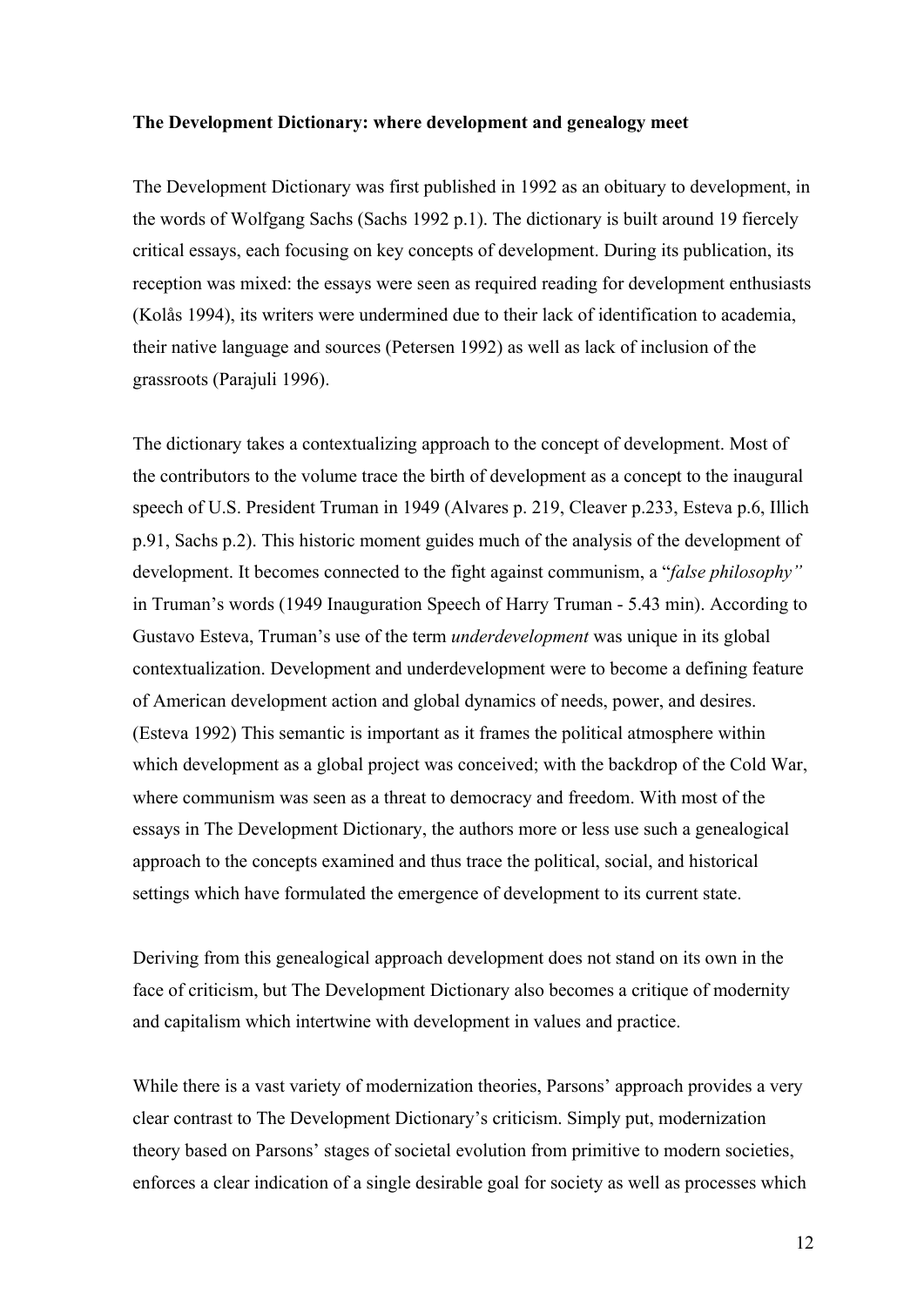guide the way to modern societies. These descriptions of modern societies and the processes of change are mostly based on the Western experience of societal change. (Martinelli 2005) Such theoretical strands, while currently viewed in development studies as mostly inappropriate and flawed, did enjoy support in the 1950s and 1960s contributing to the idea of a linear path to development (John Baylis, Smith, and Owens 2011).

The modern economy on the other hand is in several instances described as a significant driver of this *monoculture* in The Development Dictionary. The modern economy here refers to capitalist economics, characterized by a free market, privatization as well as profit and growth-seeking. The economic system is not criticized only due to its content, but also due to its position as a primary global concern as a measure for development and its prioritization of material well-being over other forms. (Berthoud 1992 p.70-87). The growth economy is also highlighted in The Development Dictionary as a danger to the environment. As capitalist economics and development are intertwined for the authors, development is criticized as unsustainable and impossible as a global plan (Sachs 1992 p.38), an argument that resonates even more acutely in our time.

What connects the criticism of development, modernity and capitalism here is a larger criticism of the single idea or a single way forward for all. Post-development and The Development Dictionary echo the post-modern theoretical field in their refusal of the metanarrative, in this case the global narrative of development. Ideas of modernity and economic capitalism could be viewed as two, to an extent, intertwined historical periods, which from a post-development perspective have influenced the formation of development as a concept to this day. The effects of global prioritization of specific values and ways of life presented in The Development Dictionary can be summed up into simultaneous homogenization and othering.

By setting a geopolitical starting point to development as a process, its implications for the values inherent in development become important in building criticism. Sachs introduces the reader to development as a project of Westernization of the world, grounded in the threat of the Soviet Union and the beginning of the end for colonialism (Sachs 1992 p. 1- 4). Truman's four-point program indeed aimed at economic growth through capitalist economic ideals such as encouragement of private investment and modernization of industrial technology (Macekura 2013). Sachs views development and its values as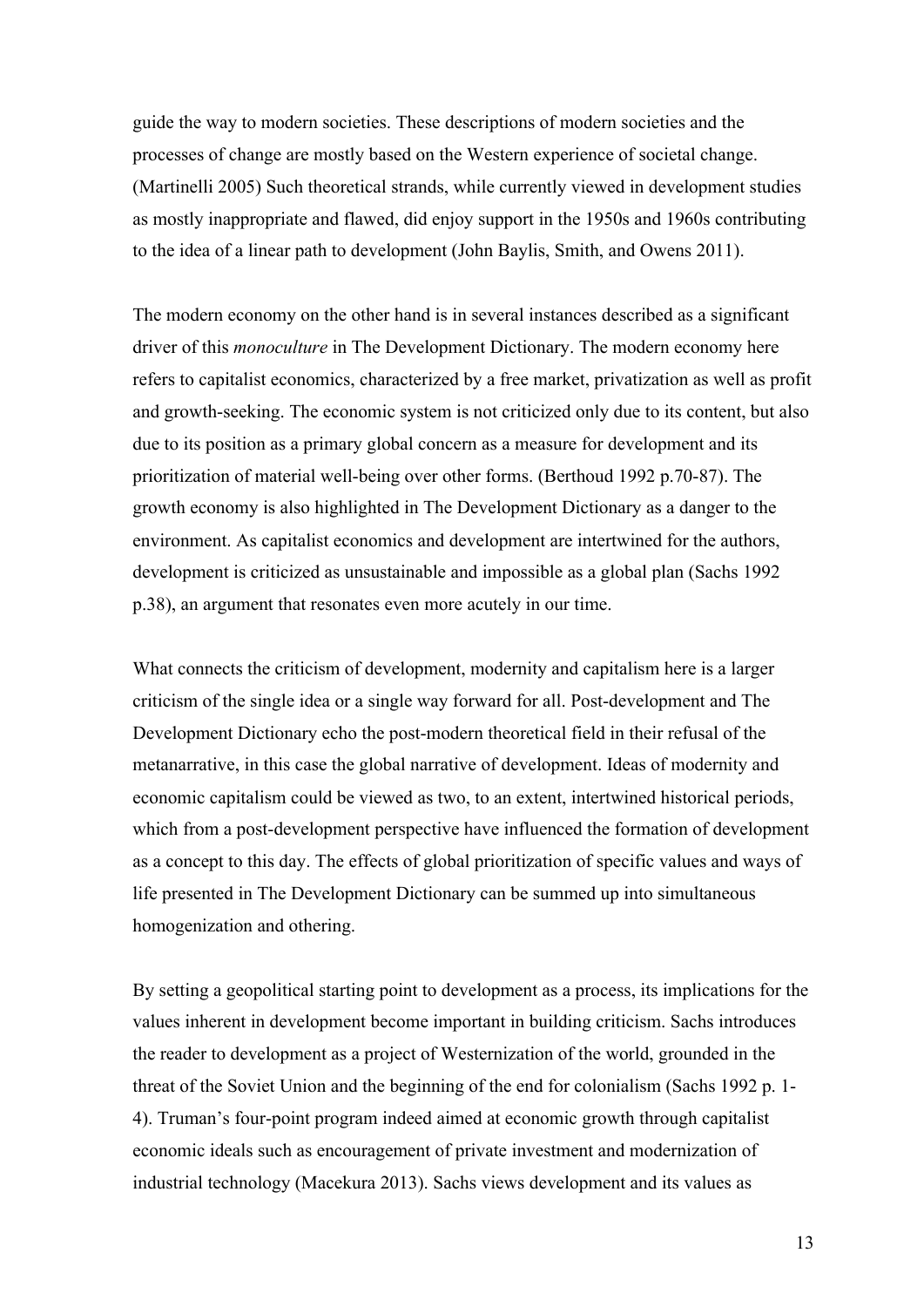creators of a global *monoculture*, which he argues can be seen in desires which are occupied by Western imagery, in the use of language globally as well as in the disappearance of alternative ways of living to growth-oriented industrial society (Sachs 1992 p.4).

Serge Latouche applies a similar train of thought in his writing on standards of living. While the pursuit for the good life has always been a priority for humans, he argues that the ways of living well have become defined on a global level making some pursuits and definitions less compatible with the logic of modernity, therefore having a homogenizing effect (Latouche 1992 p. 255-257). The homogenizing effect of development on culture and societies described by both Sachs and Latouche is a common thread throughout The Development Dictionary; Western values are seen to dominate over others, effecting prioritization of nations states, development planning, and ecological thinking.

Simultaneously the contributors to the dictionary discuss the drive for monoculture creating an inferior outsider identity to those not "developed enough" or not desiring development. For Esteva this is again inherent in the birth of development. He refers back to Truman's inauguration speech and the first use of the word underdevelopment in a global political setting: "*underdevelopment began, then, on January 20, 1949. On that day, two billion people became underdeveloped… they ceased being what they were, in all their diversity, and were transmogrified into an inverted mirror of the others' reality; … a mirror that defines their identity, which is really that of a heterogeneous and diverse majority, simply in the terms of a homogenizing and narrow minority (Esteva 1992 p.7)".*  Esteva describes a process which in the seeking of a uniting aim defines desires for a diverse global population and interprets all other forms of being in the light of these aims, with an assumption of universality of those desires. Development here comes to define America and the West, democracy, and freedom, while simultaneously defining "the other" only through its lacking in that what developed nations already have.

The Development Dictionary at its core is critical; it is critical of sustainable development, technological progress, the United Nations, academic knowledge production, capitalism, westernization, and development. Where it manages to deliver its most powerful impact is in its dissection of the uncomfortable power relations inherent in development. Discussing its birth as a product of the Cold War and building its biography in sync with historical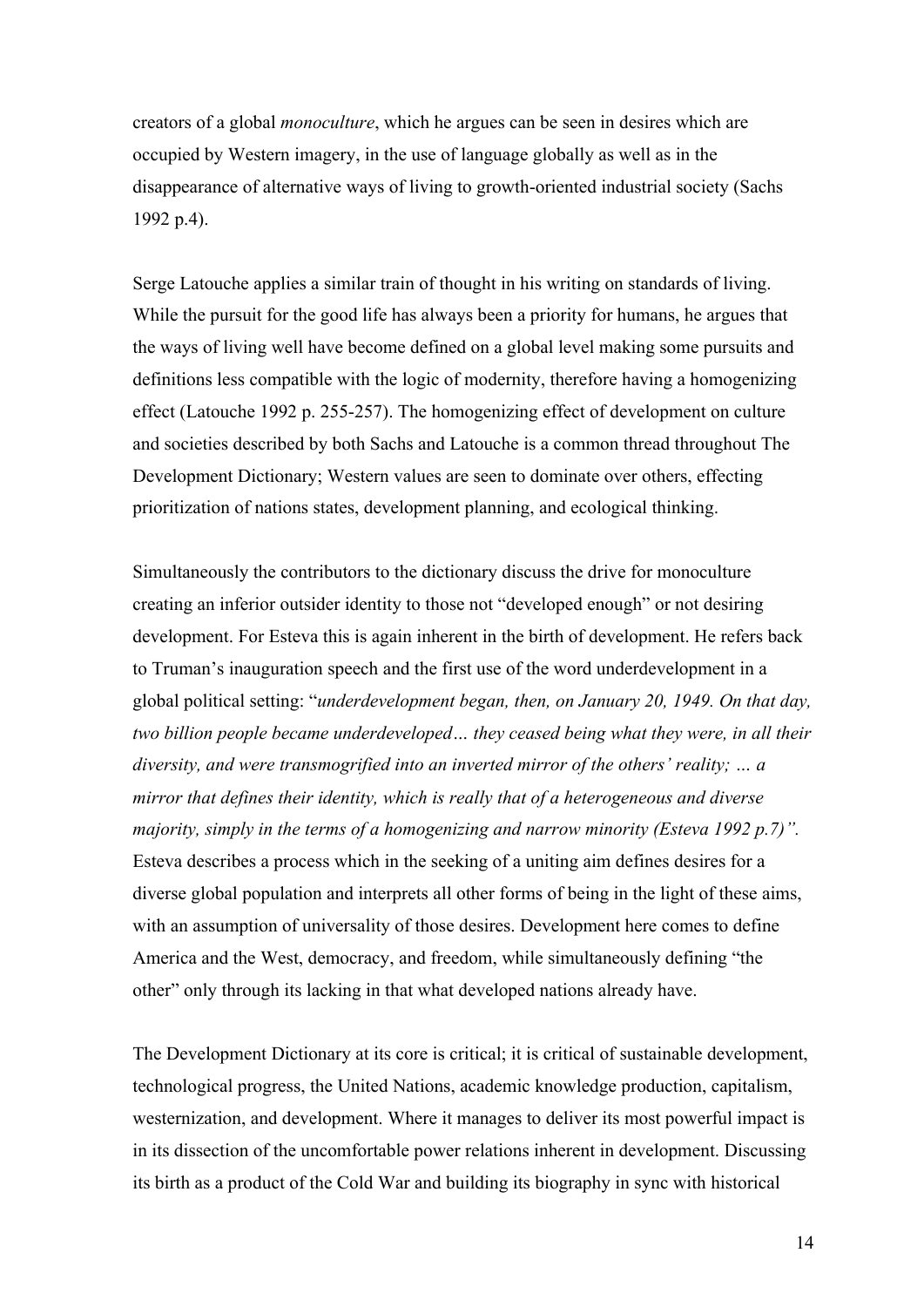events and political context, it manages to frame development as politics and as historically constructed multifunctioning process and concept which due to its evolution is not valueless, but value ridden.

# **Encountering Development: Making and Unmaking of the Third World by Arturo Escobar**

To emphasize the role of power in the post-development discourse, it is a good time to discuss Arturo Escobar's Encountering Development and connect its insights on knowledge as power to The Development Dictionary. Encountering Development was first published in 1994 and continued post-development criticism centering issues of knowledge creation, power, and representation in international development. Escobar defines the piece as anthropological as well as post-structuralist with its focus on the cultural systems which have created the knowledge around development. He begins the history of development from the same place as many of the contributors to The Development Dictionary; at Harry Truman's inaugural speech. For Escobar, underdevelopment became a form of representation of the "other" within the discourse of development. This othering echoes Edward Said's writing on the creation of Orientalism as a means to define and strengthen the West rather than describe accurately a culture or nation different from a Western perspective (Said 2003). Through discourse analysis knowledge about and representation of social worlds lose perceived neutrality. Knowledge about development then implies knowledge of how others should live and how they could live better through specific actions. Here the power lies in the more privileged and powerful entity applying its knowledge as neutral, deeming other ways of knowing as less powerful.

One of Escobar's major contributions to post-development thought is the demonstration of how development as a discourse has been able to label entities in the real world from a specific point of reality, without recognizing its specificity. He characterizes the language of development as *devspeak*, the language of "uncontextualized global knowledge (Escobar 1995 p.146)". The linking of power and development knowledge through Escobar's discourse thinking importantly elaborates upon The Development Dictionary: A Guide to Knowledge as Power. This element of power and epistemology is a core one in post-development thought and the foundation upon which later writing has been built.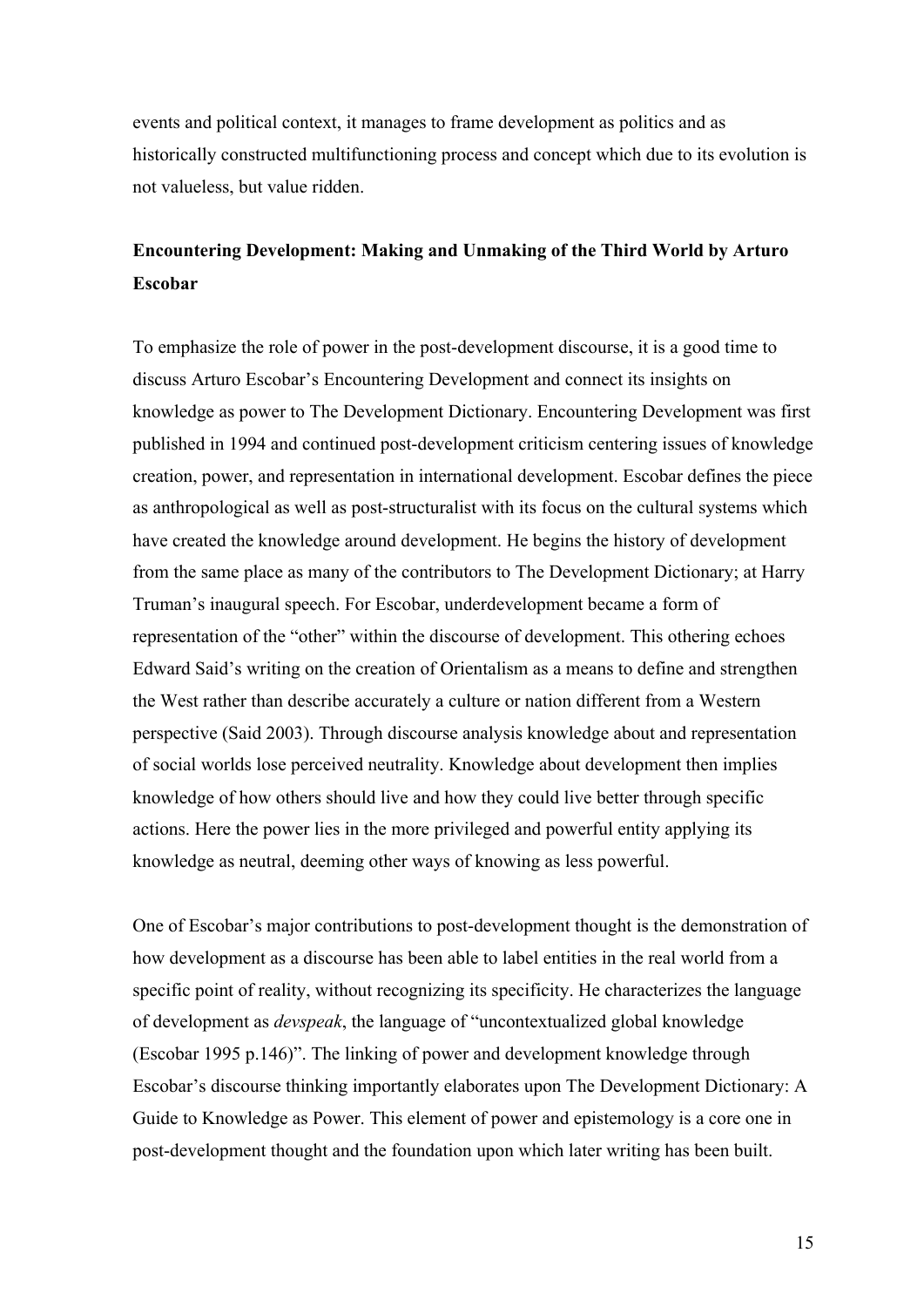## **What is the relevance of post-development today and has it changed since its conception?**

Did development die with The Development Dictionary? It didn't, but the contributors to the epos of post-development among others continue to reflect upon the impact and relevance of the scholarship in our current time. The context in which the dictionary was published is different from what it is now and while some aspects of the criticism have only strengthened due to the latest economic and environmental crisis, some aspect of criticism have lost their relevance or their critical edge due to their integration into common practice.

On the 25<sup>th</sup> anniversary of the publication of The Development Dictionary, the journal Third World Quarterly published an issue on post-development including contributions from many of the original writers. In the edition, Aram Ziai highlights criticism of power relations and contribution towards the non-Eurocentric theory of change as the lasting achievements of post-development (Ziai 2017a). He takes a look at the impact of postdevelopment in the context of academia in his brief study of the prevalence of core postdevelopment arguments in publications aimed at teaching development studies. In his article he finds that the acknowledgment of values inherent in development and the historical examination of the concept is present in two-thirds of his sample, which is comparatively much more that between 1989 and 2006 (Ziai 2017b). Such a remark is significant in demonstrating that some elements of post-development are no longer located in the periphery of the academic field and that Eurocentrism as well as colonialism are finding a place in how development studies are taught.

Sachs takes an eloquent and more radical approach to the state of post-development through practical examples. In his comparison of the Sustainable Development Goals (SDGs) and the encyclical Laudato si' by Pope Francis, he argues that enthusiasm for development is over and that it has been replaced by the decline of expansive modernity. Sachs ends with a call to declare the end of the post-development era. (Sachs, Wolfgang 2017) His analysis of the SDGs brings to the forefront the subtle movement from a developing – developed dichotomy to a set of goals targeted at all United Nations member states, explicitly specifying "*developed and developing countries alike (United Nations 2015)*." (Sachs, Wolfgang 2017) In addition to emphasizing global responsibility, the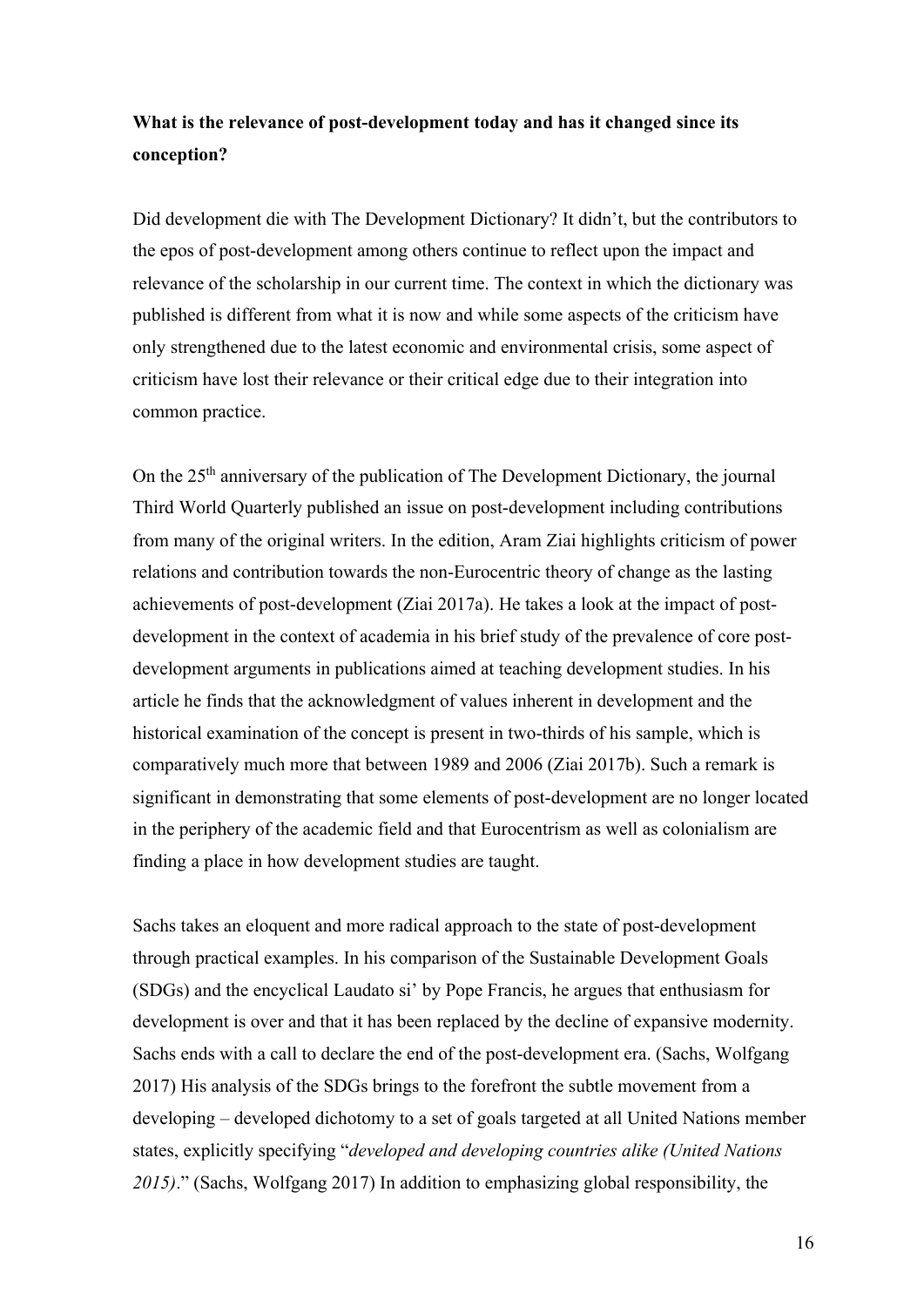consumption and production patterns of developed nations are targeted for more sustainable and responsible action (United Nations 2015). Such a shift of focus through a post-development lens buries the singular aim of modernizing societies as a goal and crumbles the position of Western countries as the target of all societies.

Both Ziai's and Sachs' contributions emphasize the persisting relevance of postdevelopment and simultaneously present examples of our time where development as a concept has been changed and power associated with it has started to crumble. The previously radical and fringe scholarship has in some ways been integrated into more mainstream development studies and simultaneously the representatives of the classical concept of developed, such as Western nations, are losing their role model status on the global market and in the face of climate change.

In a casual exchange, Esteva and Escobar, do not deny the desire for development which still prevails globally, but similarly to Sachs recognize the end of development's most dominant era and the demise of modernity. What is key in their writing is the focus on alternatives. Escobar's insight into the fear which accompanies the demise of modernity guides to the questions of how to better desire – to "*desire non-capitalist, non-liberal and non-modern forms of life*" (Esteva and Escobar 2017 p.2569), which resonates with discussions on the functions of utopia that will be discussed in the following sections. Esteva emphasizes the existence of pluralist alternatives and their location outside academia. (Esteva and Escobar 2017)

The need to justify the core arguments of post-development seems to have diminished and the focus is oriented towards the changing environment of development and societal postdevelopment alternatives. This desire for transformation and alternatives is key to the elaboration of post-development theory.

## 2.2. Alternatives to development

Thinking about alternatives is only somewhat present in the early texts of postdevelopment. In this section I will shortly discuss the role of alternatives in The Development Dictionary and Encountering Development. This will be followed by an introduction to more recent writing on alternatives to development. The section does not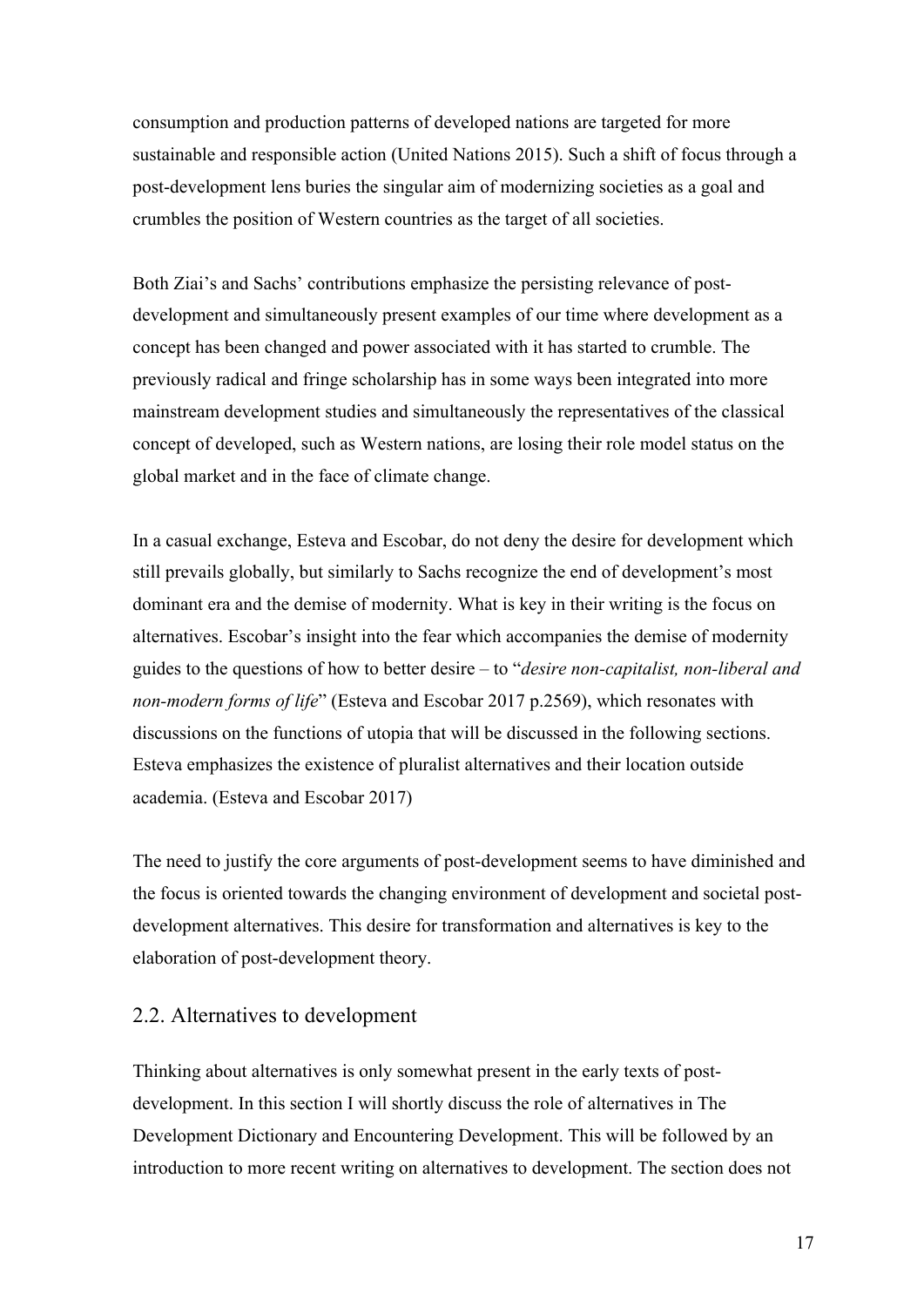attempt to present the substance of different alternatives as there is a vast variety within the literature. What I will try to do here instead is to focus on examining the root of alternatives in shared criticism, the emphasis of marginalized knowledge, prominence of localism, and the emergence of alternatives in the context of global transition. As alternatives to development is often associated with the Global South it is important to discuss what the role of the West is in the context of post-development and alternatives to development. This discussion will include a reflection on how the West is portrayed and associated in early post-development writing and a brief overlook of transition discourses in the West such as degrowth and undeveloping the West. The inclusion of critical alternatives arising from the West to post-development thought is important in shifting the thinking around where change needs to happen for increased wellbeing on a global scale, in recognizing power relations and introducing new ontological approaches to contrast Western dominant ones. In the section that follows, I present some ideas on how alternatives to development were present in early post-development writing.

## **The role of alternatives in early post-development writing: utilizing alternatives to strengthen criticism**

While The Development Dictionary can mostly be seen to focus on the problem rather than the solution, existing alternatives are often shortly mentioned in contrast to the negative impacts of development on non-modern ways of living. Many of the alternatives or opposing movements to modern ways of living and economizing environments are brought up in the context of nature and local knowledge connected to these environments. Sachs discusses the influential Indian Chikpo movement as an example of protecting nature in a non-violent manner utilizing local knowledge of their connected ecosystem (Sachs 1992b). Shiva similarly recites examples of ecological movements from India, Malaysia, and Indonesia whose manner of living in sustenance closely linked to proximate natural resources have been threatened due to commercialization of the surrounding environment (Shiva 1992 p. 214).

When specific examples are not used, *vernacular societies* and *grassroot movements* are referred to (Sachs 1992a p.112). Majid Rahnema emphasizes the resistance of indigenous communities and grassroot movements to be made poor by the world economy. In his description, these resistance movements exercise culturally relative alternatives but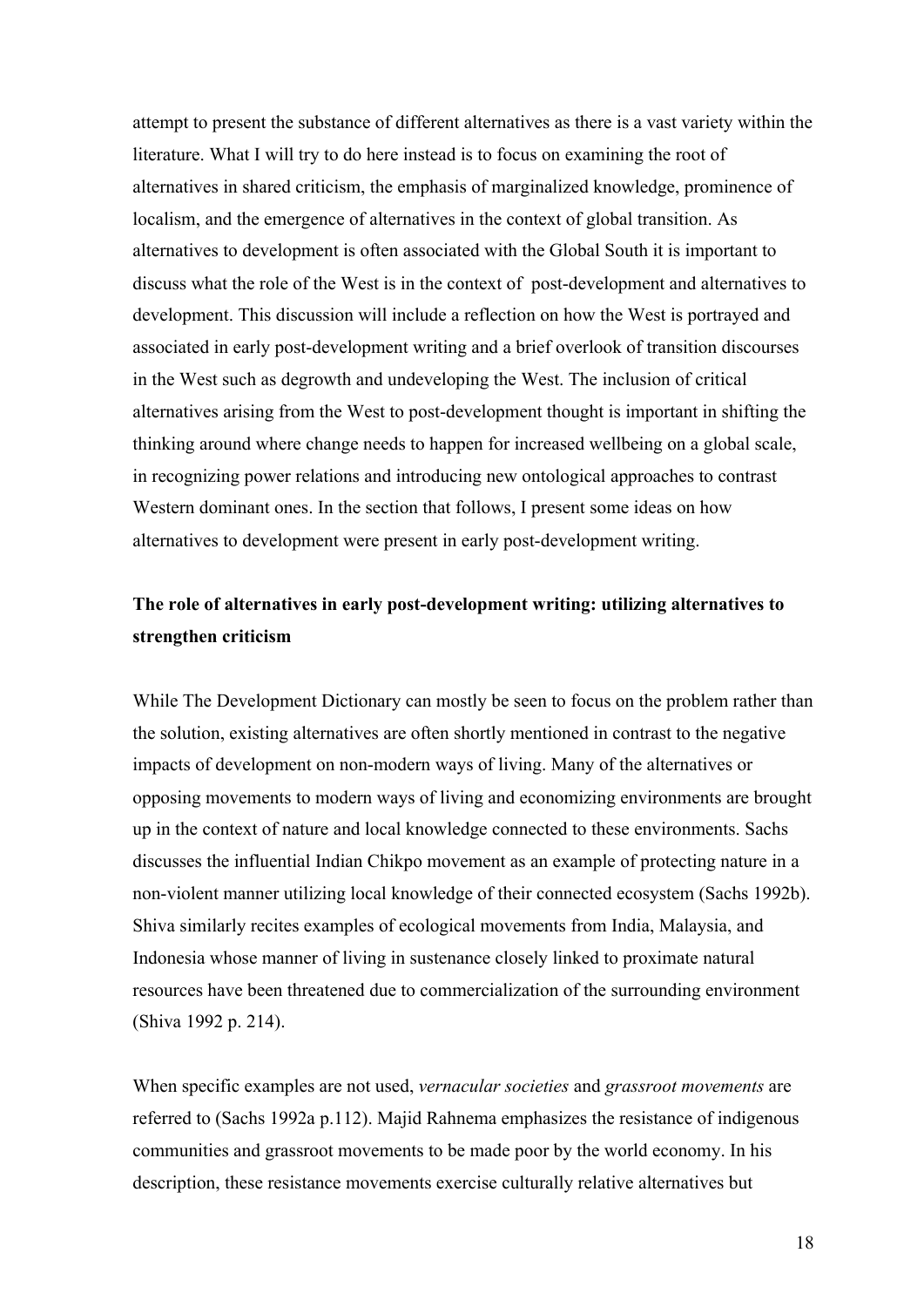simultaneously have the potential to change how poverty is currently defined. (Rahnema 1992 p.176) Rahnema's exploration of alternatives in the context of defining poverty emphasizes resistance, local knowledge, and cultural relativism, all elements which become visible also in more recent explorations of post-development alternatives.

Sachs takes the most elaborate approach to explore an alternative of cosmopolitan localism to developmentalism in The Development Dictionary. The section on it brief, but one of the most elaborate suggestions of an alternative to development throughout the piece. For Sachs "*Cosmopolitan localism seeks to amplify the richness of the place while keeping in mind the rights of a multi-faceted world.* (Sachs 1992a p.113)" His suggestion of an alternative to development is based on values of diversity and localism, without discarding a cosmopolitan value or *common horizon of the one world* (Sachs 1992a).

In the conclusion of Escobar's *Encountering Development* (1994) he focuses on how alternatives to development should be explored in the *Third World*. Rather than focusing on any singular alternative Escobar describes the process of research on alternatives due to emphasis on the danger and impossibility of one alternative for all. He places focus on ethnographic methods, creation of new theory, the grassroots beyond academics, and examination of existing alternatives in local settings (p.223-4). The "*unmaking of the Third World* " (p.225) is declared as one of the key aims for the search of alternatives and simultaneously guides the post-development scholarship in the direction of exploring alternatives. Arturo Escobar in his conclusion sets an aim for post-development critique; finding alternatives to development not development alternatives. He does not specifically outline one image of a post-development era but focuses on highlighting aspects that need to be excluded for such a future and means by which transformation should be sought from an academic perspective, neatly guiding us to the field of alternatives to development.

#### **Growing from criticism**

Sachs, Escobar, Rahnema, Shiva, and a plethora of other early writers in post-development establish the soil from which alternatives to development grow. The criticism of development is essential in the understanding of alternatives to development as these alternatives are not strictly guided by any other criteria than their motivation and linkage to critical ideas around modernity, development, and growth. Like post-development, which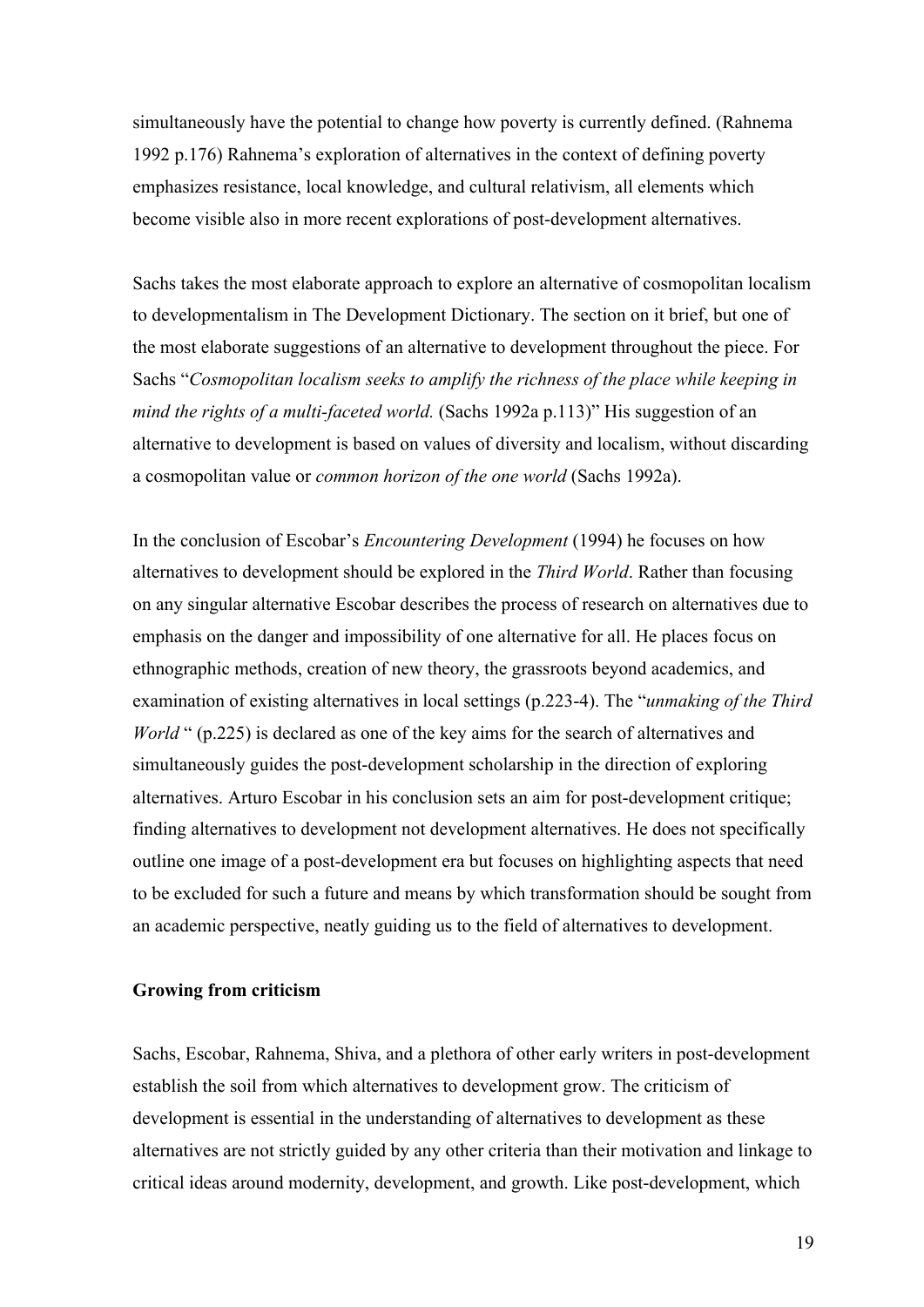does not aim to change the mechanisms of development, but at rejecting the paradigm (Ziai 2017a), alternatives to development continue the conscious effort to work outside the theoretical, ontological, and epistemological frame of development (Hollender 2015). Moving away from using alternatives ways of living as examples in the formation of criticism of development, writing on alternatives, such as Buen Vivir, Ubuntu, Swaraj, degrowth, and post-extractivism, have emerged (Demaria and Kothari 2017; Bendix 2017; Esteva and Escobar 2017; Ziai 2017a). These alternatives are no longer explored to demonstrate the faults of development, but to explore their inherent resistance, diversity, and dedication to social change in manners which are grounded in ontologies and epistemologies outside the West.

#### **Rooted in the local Global South**

Alternatives to development as a movement or as theory originate in the Global South. The literature presents existing and historical social movements, philosophies as well as pursuits for wellbeing practically and epistemologically based outside the Global North. In Latin America the Zapatistas, post-extractivist practices, and buen vivir represent existing alternatives to development in countries like Mexico, Bolivia, and Ecuador (Hollender 2015). In South Asia the Chipko movement and *swaraj* as an idea of "self-rule" based in Gandhism are represented as some of the alternatives (Demaria and Kothari 2017; Shrivastava, 2019). On the African continent Ubuntu has been explored as a concept of humanness, which considers relationships not only between humans but also with nature (Le Grange 2019). Such examples of alternatives to development bring to the forefront knowledge of indigenous people, experiences of grassroots movements, and philosophy based in the Global South. Alternatives are mostly grounded in the experience of currently and historically marginalized groups or at least based on their experiences and knowledge. The Spanish social scientist, José Maria Tortosa, described buen vivir as stemming "from the social periphery of the global periphery" (cited in Escobar 2013) the Abya Yala people of Bolivia and Ecuador. Alternatives to development tend to include a multiplicity of marginal identities in addition to indigenous people for example women through ecofeminism. The search for alternatives is therefore guided by intersectionally marginalized voices.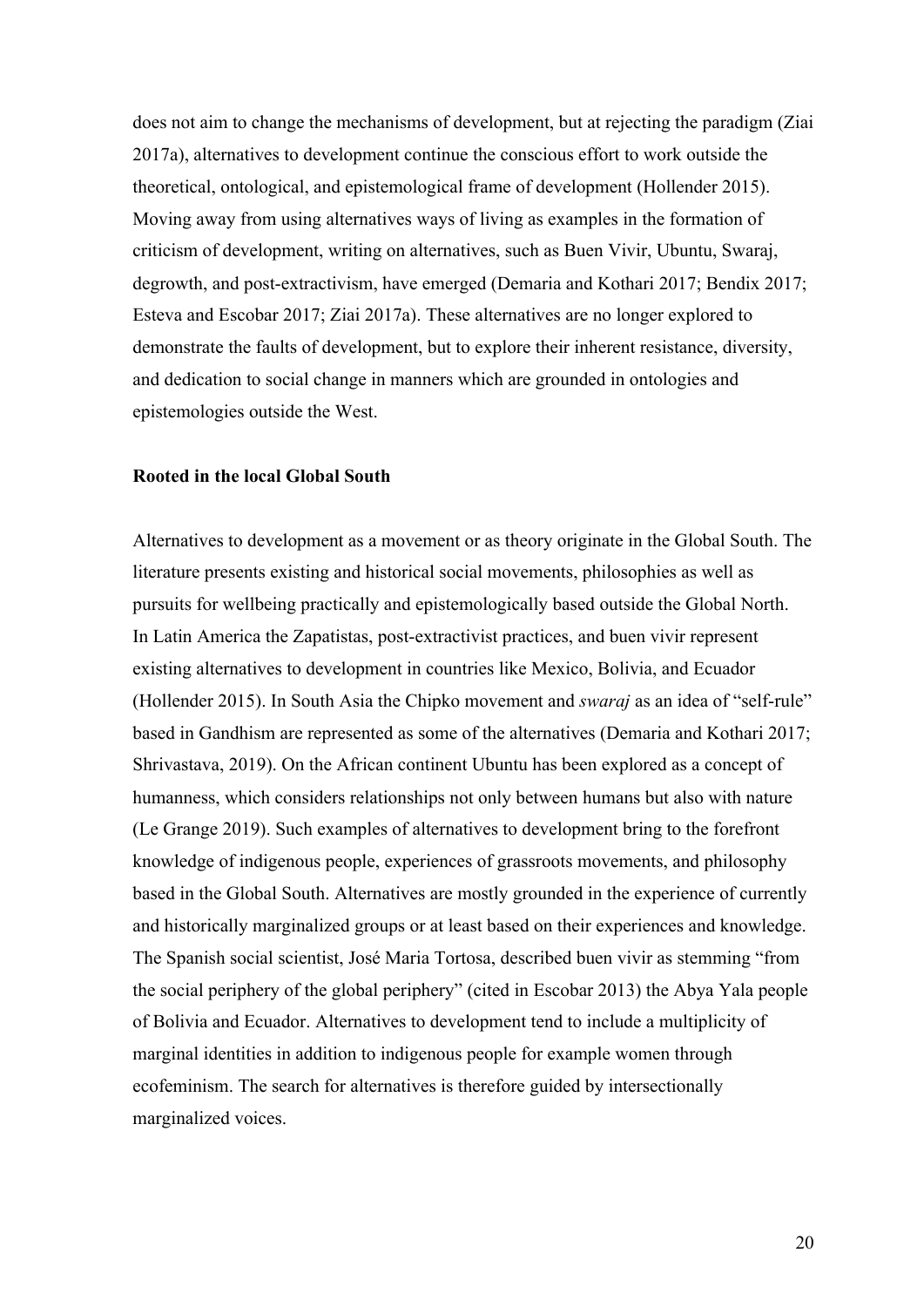What is also important to notice here, is that most if not all, alternative suggestions are based in a locality and do not aim at universality: the buen vivir philosophy has been implemented through the constitutions of Ecuador and Bolivia (Hollender 2015), Gandhism is strongly based in the Indian experience of decolonization and so forth. Such expressions of alternatives are therefore in connection with the wider criticism of postdevelopment, which rejects modern ideas of universality and therefore focuses on local or regional alternatives. Hens, the field does not aim at finding one alternative, but many alternatives.

#### **Localized alternatives imply diversity and pluralism**

The locality and contextuality of presented alternatives imply a multiplicity of ideas on wellbeing. Alternatives to development has in its later stages introduced a concept of the *pluriverse*, "*a world where many worlds fit*", in the words of the Zapatistas (cited in Kothari 2018). The concept is key to understanding the purpose of seeking for alternatives, but simultaneously to set exact goals for arising alternatives to development, different from post-development as a whole. To grasp the purpose of the *pluriverse* as a concept it is useful to reverse back to The Development Dictionary and Sachs' writing on *One World*.

Sachs builds the *One World* concept, on a Western ontology compiled from mankind's realization through linear progress, a unifying understanding of humanity over other intersectional characteristics, a single market for all; in short on ideas based in universality. Development becomes intertwined ontologically in this idea of universality (Sachs 1992a p.107). The development – post-development binary is accompanied by this universality – plurality binary. In a recent publication, Pluriverse: A Post-development Dictionary, Kothari emphasizes the role of exploration of alternative worldviews and practices in deconstructing development, deconstructing a single universe into a pluriverse (Kothari et al. 2019). For Escobar the pluriverse carries a similar significance, but in other words he describes the designing of a pluriverse as a means for more sustainable worlds than our current one (Escobar 2013). The concept of the pluriverse compiles ontologies of the marginalized in the Global South without attempting to create a universal theory of wellbeing and in the process links alternative epistemologies with sustainability and wellbeing.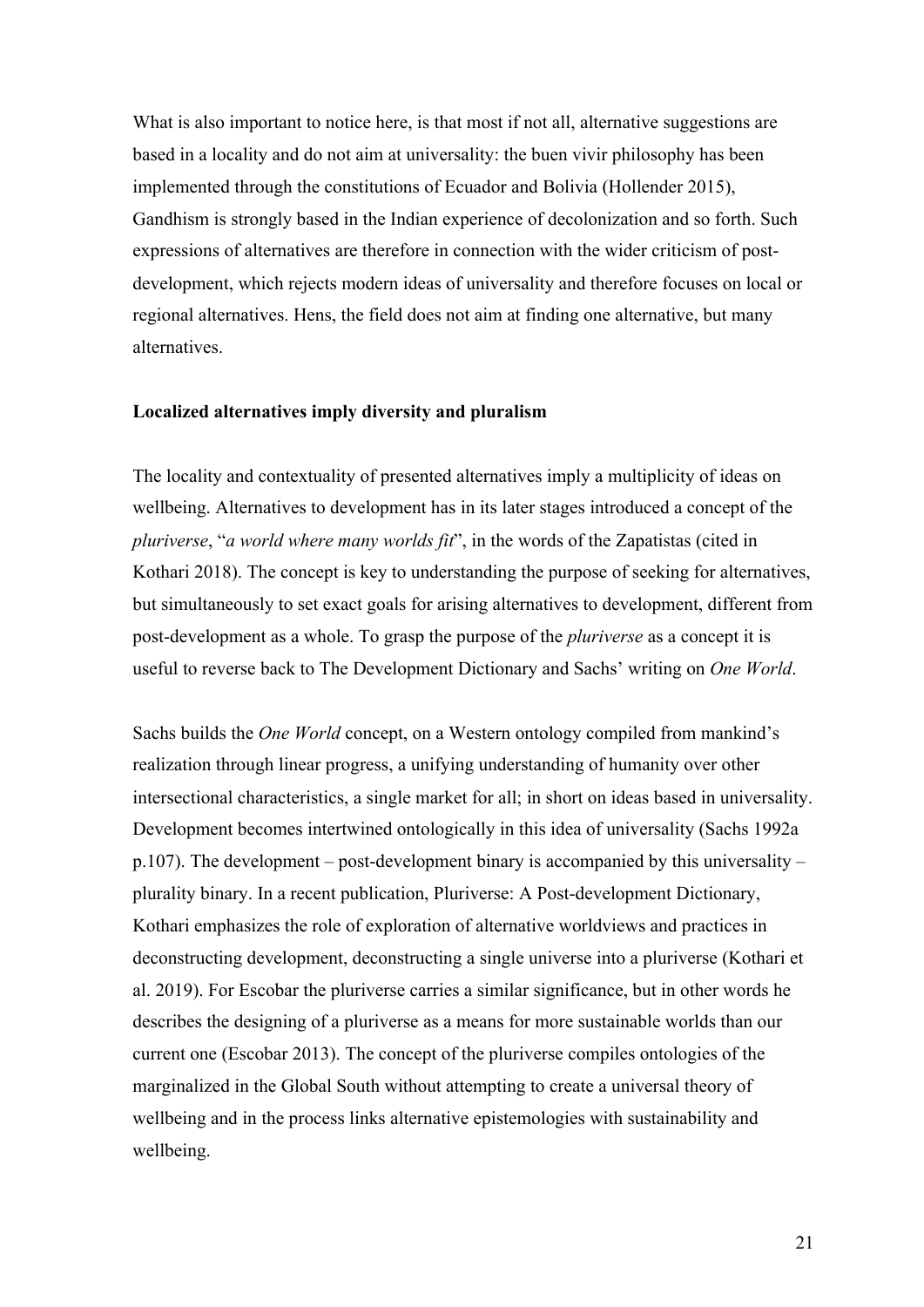## **A world in transitions**

The following section will move on to briefly describe Escobar's emphasis on alternatives to development as transitional movements. It is worth mentioning here that Escobar distinguishes between alternatives from the Global North and post-development alternatives emerging from the Global South but uses transition discourses to address both. This dynamic of the Global North and Global South in alternatives to development will be discussed in more detail in the following section, which examines the role of the West in post-development and alternatives to development. Non the less, Escobar's remarks on the emergence of transition movements remain relevant here. For him the surfacing of transitional movements such as alternatives to development is related to the "*worsening of planetary ecology, social, and cultural conditions and the inability of established policy and knowledge institutions to imagine ways out of such crises*" (Escobar 2015 p.2). Such emphasis aims to solidify the relevance of post-development and alternatives to development in present-day by linking the dialogue to current global challenges. Escobar in this manner connects the currently dominant ideas of modernity, capitalism, neoliberalism, and so forth to our current state of crisis and situates these alternative movements as the vehicles of transition towards new ways of understanding the world, organizing and living in it (Escobar 2015).

## **What is the role of the West/Global North in post-development and alternatives to development?**

The scholarship and activism around post-development and alternatives to development originate in the Global South (Kothari et al. 2019). The school of thought principally highlights ontologies, epistemologies, and practices which are critical of Eurocentric definitions of wellbeing or processes of societal change guided by the Western historical experience. Why is it then necessary to discuss the Global North in the context of a school of thought which aims to highlight the marginal not the dominant? For this graduate thesis, it is important to understand how a theoretical background of post-development can, could and is understood in the context of the West. The following sections will first examine how the West emerges in post-development writing, how Western alternatives have been included in the discussion on alternatives to development and have a brief look at some alternatives emerging in the West which are seen to share founding in criticism of growth, modernity, and development as well as contribute to the conception of the pluriverse.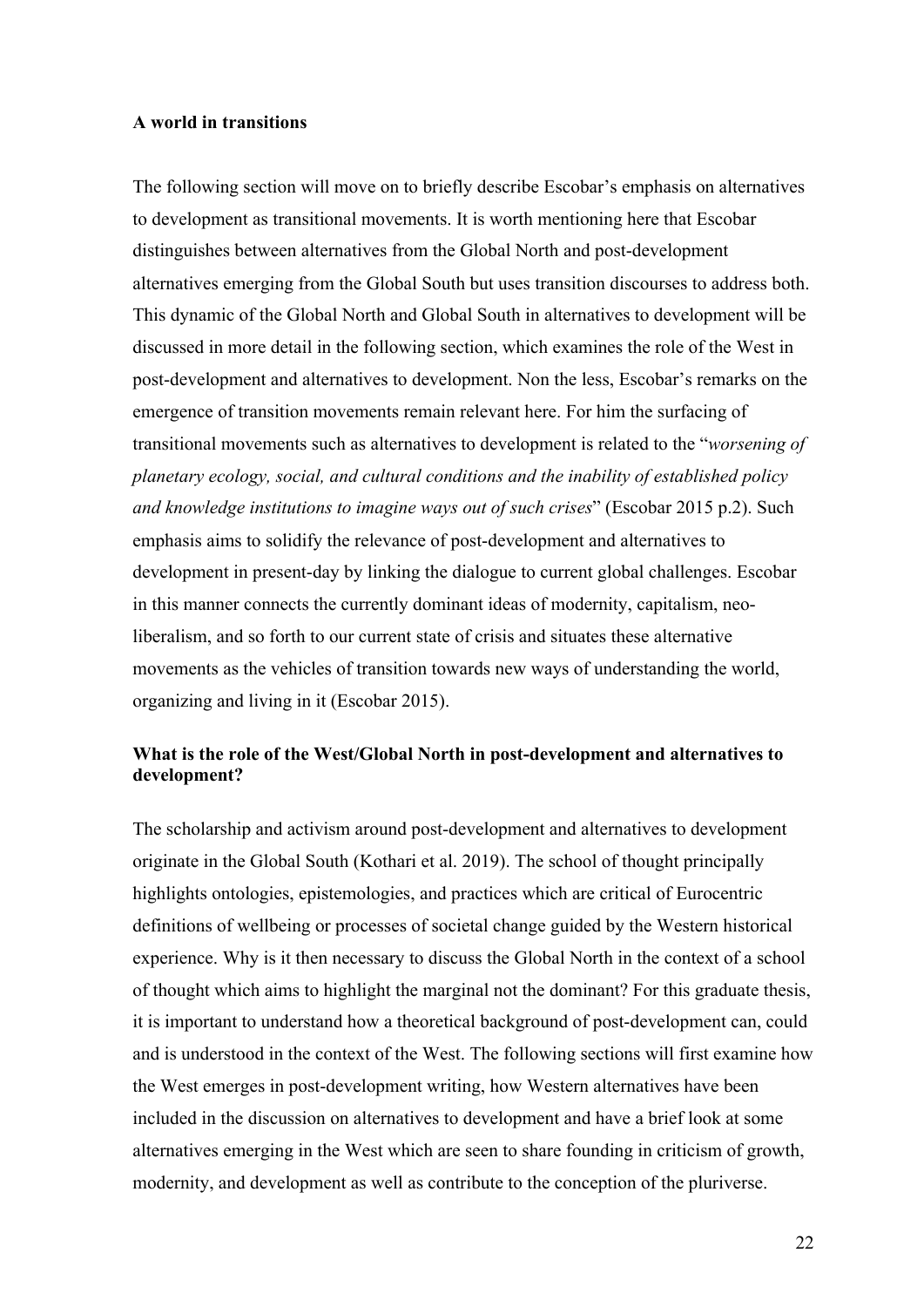#### **The Global North = development?**

The Global North or the West became mostly synonymous with the values of development within the post-development literature. Core concepts of development such as standards of living are associated to dominant Western paradigms by Serge Latouche (Latouche 1992 p.254); Gérald Berthoud links the ultimate impact of development to the destruction of forms of sociality in the West (Berthoud 1992 p.85); Wolfgang Sachs uses the western model of society as a synonym for development (Sachs 1992 p.111); Arturo Escobar (Escobar 1995) and many other post-developmentalists (Esteva 1992; Sachs 1992a) build the core analysis of development as a discourse on the genealogy of western history of societal change. While the West is very present in the criticism of development, authors have emphasized that post-development does not equate to a criticism of the Western world (Esteva and Escobar 2017).

Post-development has been criticized for its presentation of the West and its modernity in a generalizing manner. Most early post-development writing recreates a development gaze towards the West. In contrast to the attempts of pluralizing and ridding the South of the development gaze the practice of seeing plurality only in the South deeply understates the current goal of seeking alternatives as a main goal of post-development. If development has found solutions only in the Western experience of historical development, the postdevelopment gaze dichotomizes the spaces for problems and solutions, while emphasizing the need for multiple localized alternatives. In its criticism of development the West and development become equated. The West becomes reproduced as a homogeneous entity (Benedix 2017).

This issue has been addressed by post-development writers. Escobar recognizes the homogenizing impact, which has emerged from the criticism of development. In his reflection of The Development Dictionary he acknowledges the plurality and peripheries of the West and aims to shift post-development from a criticism of the West, towards a defense of alternatives. He emphasizes that the current direction of post-development is the focus on alternatives and a common goal of the pluriverse accommodating for all. (Esteva and Escobar 2017 p. 2568) Still, this does not undermine the criticism of post-development and the privilege which the West holds, even in discussing alternatives to development.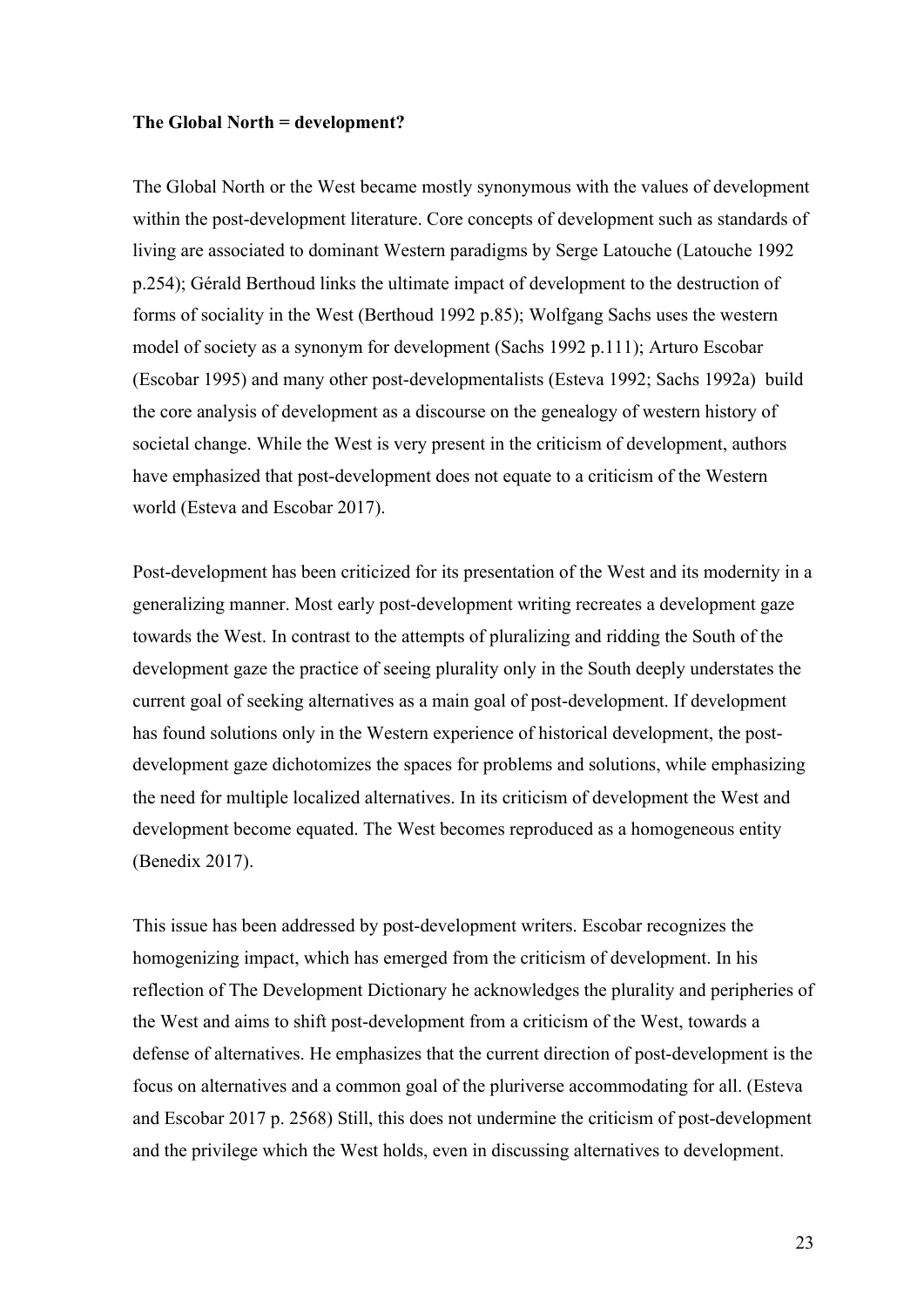#### **What are Western alternatives?**

Alternatives deriving from the West are often categorized under one term. A most commonly occurring alternative from the West in alternatives to development writing is de-growth. As the main theoretical background of the thesis is in post-development theory, degrowth is here presented as an example of Western alternatives. Such an approach is required as there are overlapping thematic, theoretical, and practical implications when examining the utopian imaginaries of the individuals interviewed for the study. Some authors discussing the links between post-development and degrowth movements have identified that while there is a connection and often a shared aim of the two movements degrowth tends to lack in sensitivity on global connectedness, hierarchies, and recognizing universalist attitudes (Bendix 2017; Ziai 2014). One of the focuses of such an approach is then to examine how the actors' association with post-development, alternatives to development, and degrowth inform the imagined societal alternatives. In this manner interviews also take into consideration the global implications of societal change in the West, contributing to the understanding of what ideas emerge around global connectedness. By including a diverse set of actors under the umbrella of transition discourses (Escobar 2015) it is possible to bridge alternative actors without disregarding that emerging alternatives can be associated with existing conversations on degrowth or post-development. This section will therefore not closely investigate degrowth as an individual term or movement, but discuss it from the perspective of its links to a globallyminded alternatives discourse; post-development and alternatives to development.

Degrowth originated as a European term in the 1970s in France to describe the concerns of social movements and environmental economists who questioned neoliberal economic development which encouraged consumption and its impact on ecology (Asara et al. 2015). It is not seen as one alternative but in the words of Serge Latouche "*a matrix of alternatives which re-opens a space for creativity by raising the heavy blanket of economic totalitarianism*" (Latouche 2010 p.520). The focus on shifting the importance of the growth economy and the unsustainability of growth in regards to ecological limits connects the substance of degrowth and post-development even though the theoretical background is not identical.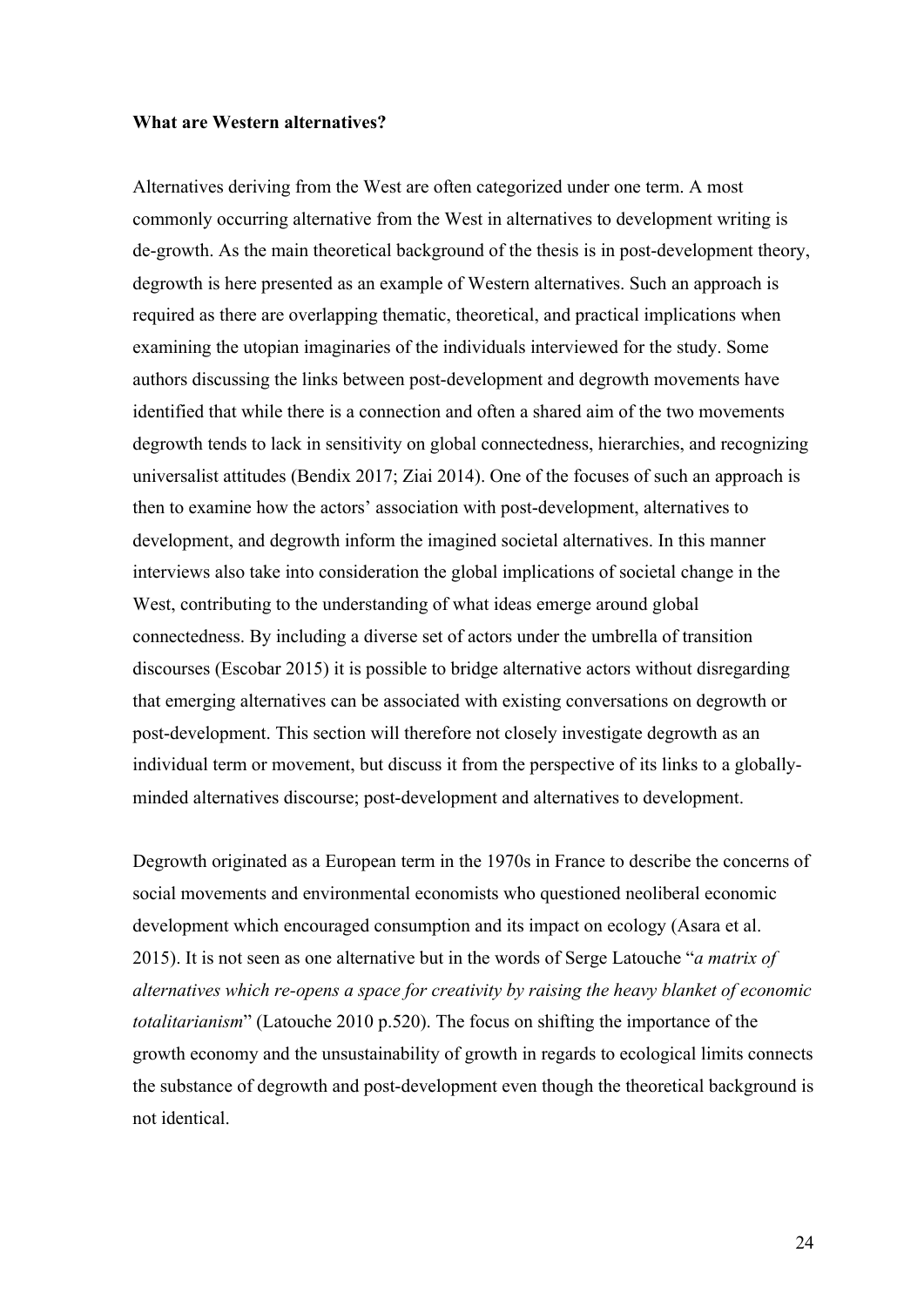Latouche has contributed to both degrowth and post-development academics with works such as *Farewell to Growth* and an entry on the *Standards of Livin*g in *The Development Dictionary*. His approach to degrowth recognizes two foundations to the critique based in one, the recognition of the failure of development in the South and two, the increased awareness of the environmental crisis. Such an approach directly links post-development and degrowth with a base of common critique but he emphasizes that alternatives arising from it must be plural. (Latouche 2009; 2004) The stress on plurality and direct denial of degrowth as an alternative to the South (Latouche 2009 p.63) recognizes the issue of Western universalism which strongly prevails in post-development critique on development.

Another point of connection here is the approach which both movements have towards the criticism of the dominant paradigm. Post-development emphasizes that it does not aim to change development but to work outside the paradigm in search for alternatives (Ziai 2017a; Sachs 1992b). Similarly in degrowth literature it is commonly emphasized that the movement does not aim to change growth, but to work outside the concept of growth and shift the emphasis on wellbeing to something outside growth-oriented economic definitions (Latouche 2004). Both movements, therefore, place the search for alternative ways of living in the margins and attempt to shift the dominant organizing principles of globalized societies.

The dominant concepts under criticism, growth, and development, also interlink the two movements. In post-development the matryoshka doll of development holds within it economic growth with specific criticism directed towards its measures gross national product (GNP) and gross domestic product (GDP). Criticism of growth orientation is again rooted in the historical contextualization of development, beginning in this instance in the 1950s, and its early reduction which mostly equated the measure of development to GDP growth (Esteva 1992). While development as a practice has to this day come to include a plethora of indicators beyond the GDP, the status and use-value of the GDP as an indicator of development and the good-life has not vanished. Berthoud argues in *The Development Dictionary* that growth has become an organizing principle in modern life which implies its desirability in development. As economic growth becomes connected to the material wellbeing of individuals and Western universalism, Berthoud exclaims that the promotion of economic growth through development has been constant even though its means have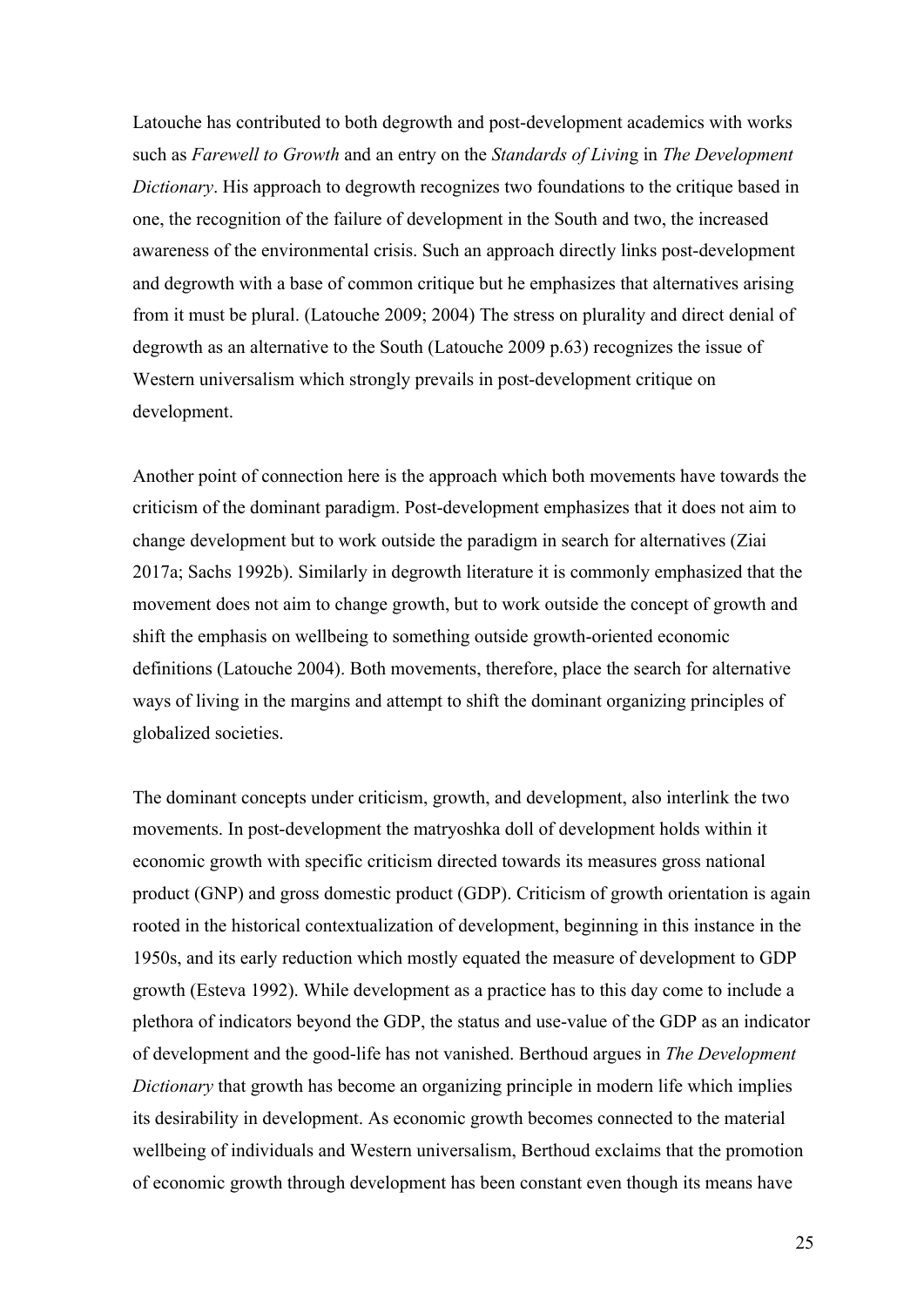changed across time. (Berthoud 1992) In post-development GDP and growth criticism holds within it a twofold concern: a growth-oriented economy threatens ecology globally and GDP growth's association to material wellbeing dominates visions on living well. Similar concerns are at the core of degrowth.

Ecological economics is prominent in the core of degrowth reasoning. Many degrowth writers acknowledge the influence of economist Georgescu-Roegen as founding for degrowth's understanding (Latouche 2009 Kallis et al. 2012 Bonaiuti 2011) of ecological limits and criticism for the continuation of growth economics. Georgescu-Roegen published his work on the law of entropy in 1971, which has influenced environmental economics and environmental thought ever since. The law of entropy emphasized that while energy would not be lost in the process of transformation, the transformation was often irreversible. In other words the energy which is used to produce a good cannot be completely transformed into its original form. He criticized modern economic theory on production due to its inability to recognize the law of entropy in the context of limited natural resources and its negative implications in a growth-oriented economy. (Latouche 2009) Georgescu-Roegen's emphasis on the contradiction of constant growth in a world with limited resources was novel. Drawing on this criticism of environmentally unsustainable growth, a criticism of growth began to form in degrowth based on its implications on other aspects of human life.

In addition to the critical perspective which ecological economics provides towards growth in degrowth literature, growth is also more specifically criticized through its measures: the GDP and its inability to represent wellbeing. In his book, *Prosperity without growth?*, Tim Jackson discusses the impact of economic growth on perceived happiness of individuals and suggests that happiness does not increase without limit even when economic growth is constant, indicating that the positive impacts of growth could hit a point after which the effects are less impactful in the context of good-life (Jackson 2017). A plethora of research indicates similar phenomena in different contexts questioning the connection between economic growth and well-being (Layard, 2006; Hamilton 2003; Diener, Hellliwell, and Kahneman 2010; Lane 2000). There are two key points of reasoning for growth criticism within the movement; the first stemming from the view that environmental sustainability and growth are not compatible and the second being the acceptance of growth as an allencompassing measure of well-being or good-life in society does not take into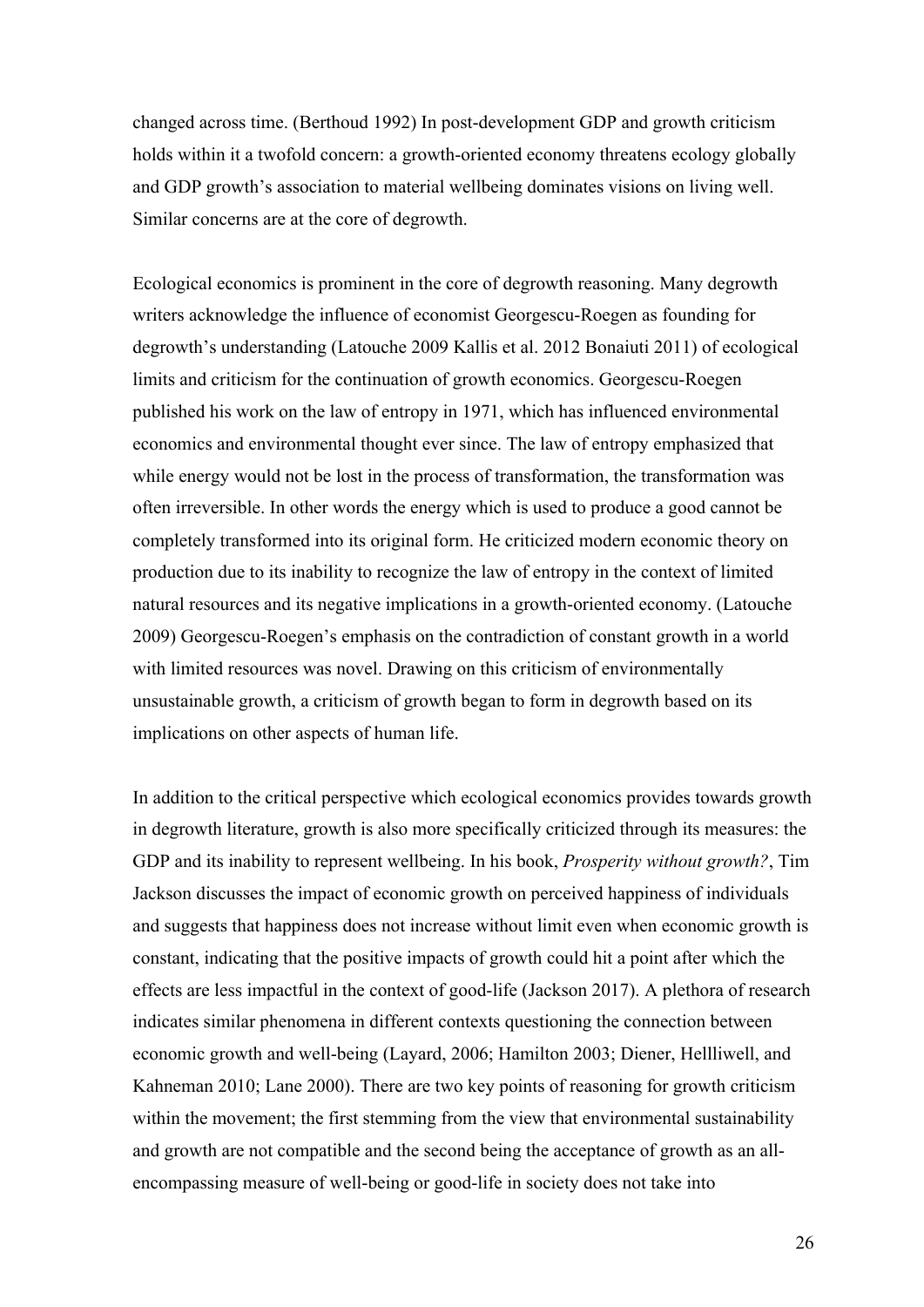consideration the social and cultural cost of growth (Fournier 2008). The de-growth movement often describes the redefinition of citizenship and the economy within democracy as a movement towards finding a new direction of well-being and the good-life.

There are several points of convergence with post-development criticism, with the simplified degrowth approach presented above. The most significant ones being the criticism of GDP and growth as a measure of wellbeing or development, the unsustainable nature of economic development, and the quest for new ends through alternatives to growth and development. It is important to note that degrowth is not a singular unified movement or school of thought. Rather it is a term that encompasses several approaches towards post-growth alternatives through academics, politics, and alternatives practice. The above presentation is simplistic and does not aim to cover the diversity of degrowth as a whole but to examine some of the strongest common characteristics of degrowth and post-development alternatives at a theoretical level. Degrowth as criticism arising *"from the belly of the beast"* (Kothari et al 2015 p. 366) converges in theoretical themes with post-development through aims of post-development and post-growth societies. Degrowth and post-development alternatives alike are united by their counter identity to the economy at the center stage of defining wellbeing and successful societies. Both aim towards transitions that shift dominant perspectives of material wellbeing. What is still significant here is that the rejection of the economic norm in post-development comes from the rejection of universalism and Eurocentrism while in degrowth the major rejection is due to the inability of current economic production models to consider ecological limits, therefore leading to the unsustainability of growth. The movements reject the same dominant economic model, recognize its impact on local culture and societies, but arrive at these criticisms from different positions affecting how their foundation is formulated.

#### **The relationship between Western alternatives and Post-Development alternatives**

While the criticism of development as part of the post-development literature has considered the West in a dominantly homogeneous manner there is variety in how Western movements of societal change are viewed as part of post-development literature. The most discussed connection is one between the degrowth movement and alternatives to development. The correspondence of criticisms between degrowth and post-development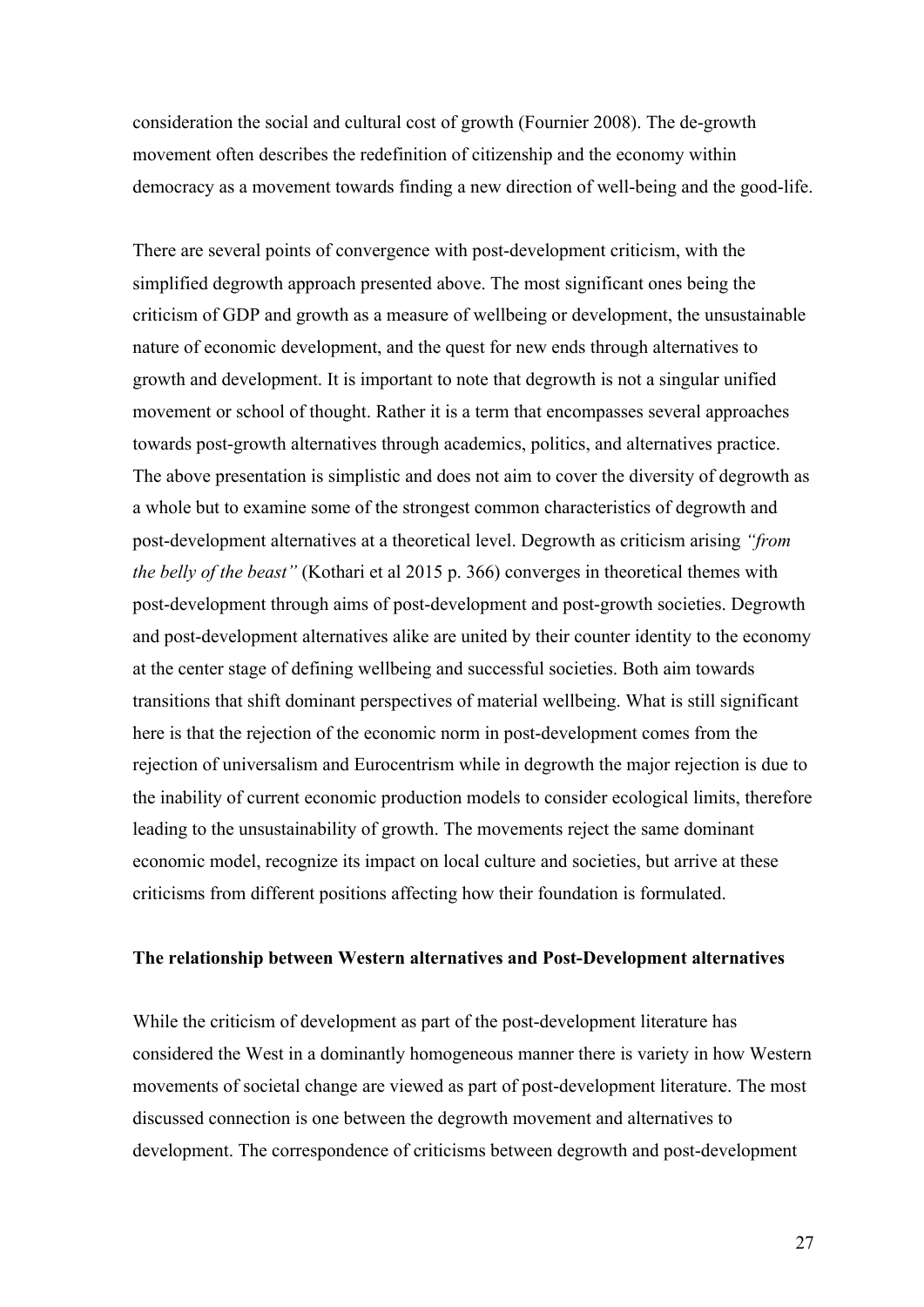alternatives will be discussed in more detail in the next section, but first is it essential to establish to what extent connections between them can be made.

The matter of post-development and degrowth's association or connection is not a straight forward matter. Scholars from both schools have attempted to offer views on this relationship (Ziai 2014; Escobar 2015; Kothari et al. 2019; Benedix 2017; Latouche 2004). Let's begin with Escobar's position which has already previously been referred to. Escobar connects both alternatives to development and degrowth under the concept of *transition discourses* (Escobar 2015). For him alternatives to development are rooted in postdevelopment and the Global South. While degrowth originated in the West, it shares much of the substantial similarities of critique of growth, capitalism, materialism, and economics as a general organizing principle of social life. Escobar does not emphasize any kind of hierarchy, umbrella theory or positionality for the relationship of these movements, but suggests that transition discourses, such as these, are common in times of crises. In addition to this he does connect degrowth and alternatives to development with a common goal of the pluriverse. (Escobar 2015)

Ziai (2014) takes a different approach when exploring the role of Ubuntu and degrowth as post-development concepts. He sees a strong connection in the focus of ecological limits in both post-development alternatives and degrowth but simultaneously points out that degrowth often excludes any kind of recognition of cultural difference or epistemological criticism inherent in post-development. Non the less Ziai concludes that degrowth could be viewed as an especially European post-development concept "*secular, science-based and oblivious to the problem of universalism*" (Ziai 2014 p.150). Ziai's position highlights the importance of localism and criticism of growth or development as the uniting characteristics of post-development alternatives. Simultaneously he highlights the core conflict of recognizing universalism, but does not see the lack of recognition as an excluding factor.

Escobar and Ziai recognize some fundamental similarities and differences when attempting to understand the dynamic between post-development and degrowth. However, while Escobar recognizes their connection under the umbrella of transition discourses, he separates the two based on their theoretical and epistemological differences. Ziai recognizes similar differences, but does not emphasize the importance of a shared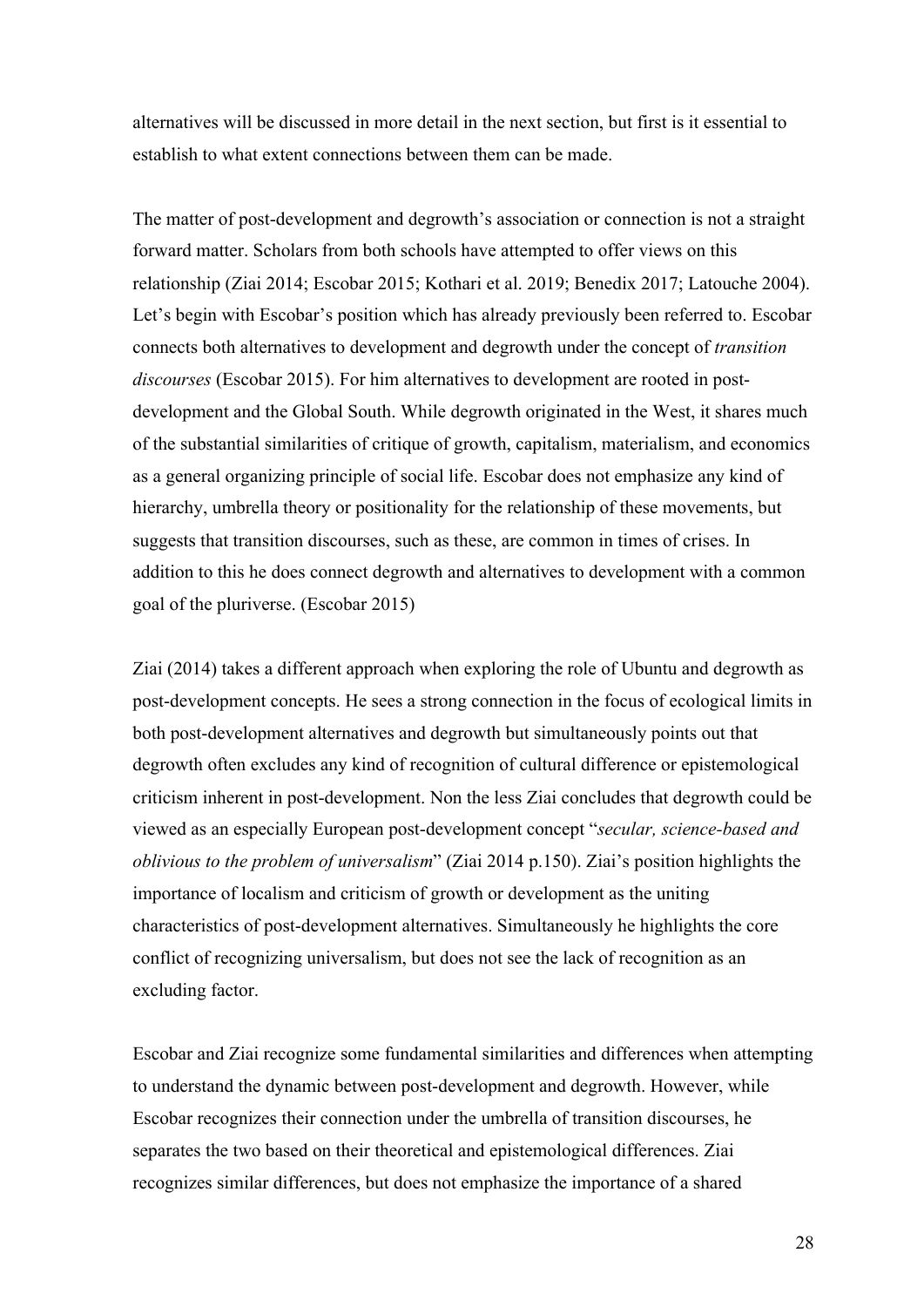theoretical background, but emphasizes criticism of development, growth, and ecological limits. Both Escobar and Ziai see degrowth as a possible contributor to either alternatives to development or the post-development goal of a pluriverse.

In 2019 a dictionary was published continuing the legacy of The Development Dictionary and aiming to broaden the discussion on post-development alternatives. *Pluriverse: A Post-Development Dictionary* is structured as a collection of various alternatives that relate to post-development through ideas of post-capitalism, post-growth, and post-patriarchy (Demaria and Kothari 2017). The geopolitical or geographical location nor the theoretical foundation is used here to distinguished between or categorize different alternatives, but rather they are united through an idea of "*an emergent post-developmentalist epistemicpolitical field towards a pluriverse"* (Demaria and Kothari 2017 p.2589). Again, here the goal of the pluriverse seems to unite alternative movements regardless of geopolitical location or even epistemic roots for several post-development scholars. In addition to the three *post-* imaginaries which the editors underline as parallel to post-development, alternatives are required to be counter to "*the currently dominant processes of globalised development, including its structural roots in modernity, capitalism, state domination, patriarchy, and more specific phenomena, like casteism, found in some in parts of the world* " (Demaria and Kothari 2017 p. 2589). Such a definition of alternatives contributing to the pluriverse is broad and simultaneously post-development founded. It can unite a broad set of alternatives seemingly under one goal and completely erases the hierarchy or dynamic of the Global North and Global South. Erasing such divisive language in the discussion on alternatives diminishes common geopolitical and geographical association often utilized in post-development and more mainstream development studies. What the editors here come to emphasize is all marginality over the marginality of the Global South. (Demaria and Kothari 2017)

Latouche approaches the dynamic between post-development alternatives and degrowth as a scholar associated with both. He has contributed in a versatile manner to the academic base of both schools (Latouche 2009; 1992; 2004; 2006) and therefore clearly also associates the critique of development to degrowth. In a short article in La Monde Diplomatique in 2004 Latouche attempts to answer the question: "*how should "degrowth" apply to the South?*" (Latouche 2004). Latouche connects degrowth and post-development alternatives through the criticism of GDP as a measure of development or societal success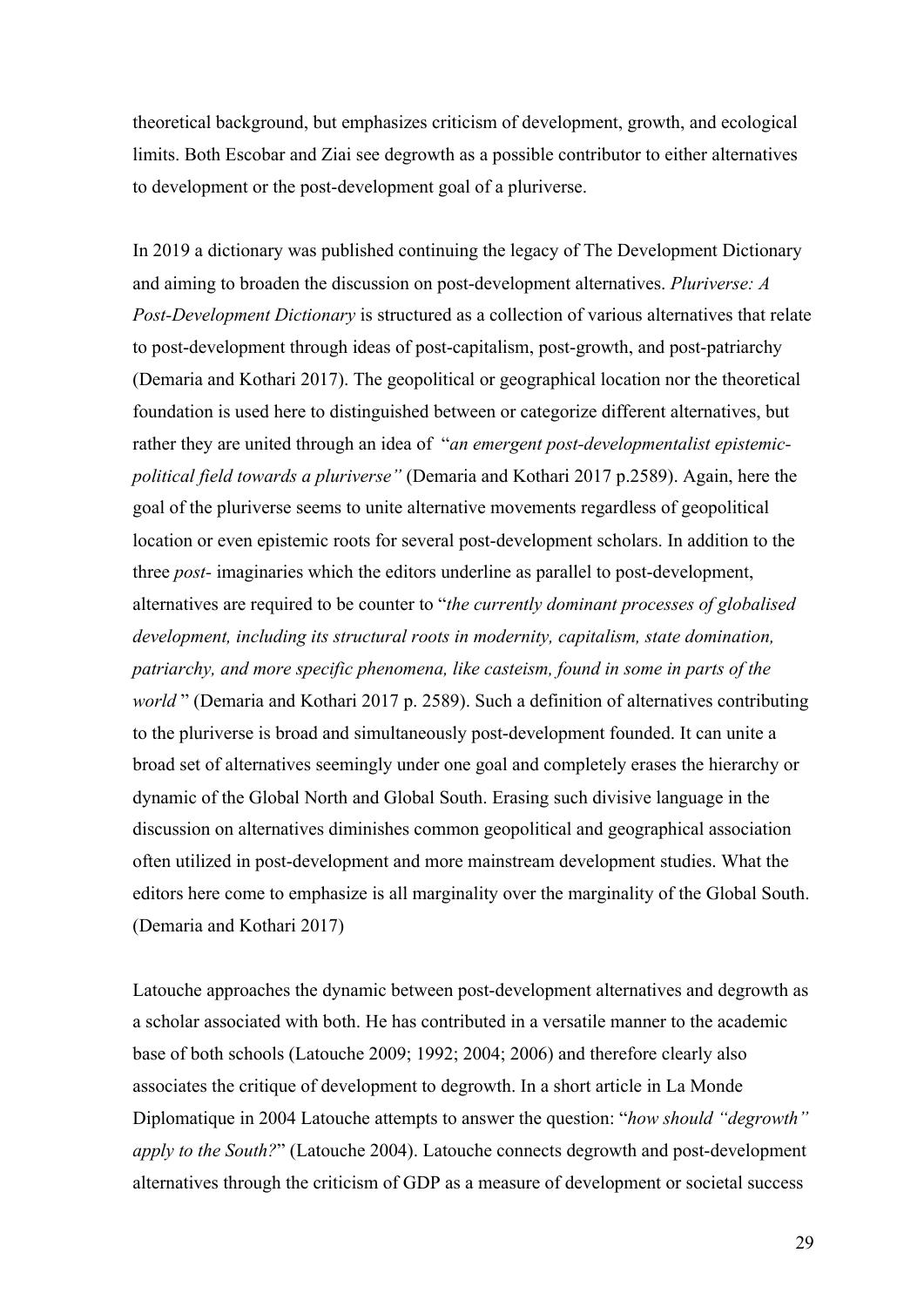and economics based on growth as a single organizing principle of societies (Latouche 2004; 2009). He does not aim to suggest a degrowth model for the Global South but in line with post-development suggests the importance of locally rooted alternatives which defy growth-oriented societal planning leading to the breach of ecological limits. Simultaneously he views the role of degrowth in the North as a necessity for the move towards alternatives in the South. (Latouche 2004).

Benedix (2017) explores a similar approach where the responsibility for the North to change for post-development alternatives is recognized. He approaches the discussion from a degrowth perspective and arrives at a similar conclusion through a very different route. In his view examining the degrowth movement as a Northern approach to postdevelopment alternatives contributes to diversifying the homogeneous conception of the Global North within post-development writing, but more importantly shifts the dynamic between the North and the South often prominent in non-critical development scholarship. He suggests that the act of including degrowth or Northern alternatives into postdevelopment discussion, breaks the narrative of the Global South needing to change and comes to suggest that the West or "the developed" in fact are a *development problem*. (Bendix 2017)

The term *development problem* does not directly fit into the post-development terminology as it continues to utilize the images created by the development discourse, but the thread which Bendix weaves between non-critical development discourses, post-development and the West's role as an actor in development is novel and important. From this perspective the West becomes the entity requiring intervention and transformation due to excessive wealth creation and ecological harm, both of which in some strands of degrowth are recognized and criticized due to their global impact. Bendix concludes clarifying that historical conditions of development or growth, such as modernity and colonialism, are often absent in especially the German degrowth initiatives. Still, he argues that by including Northern alternatives into post-development there can be an impact in reevaluating development thought and practice and a needed addressal of Western ways of life which are globally harmful. (Bendix 2017)

30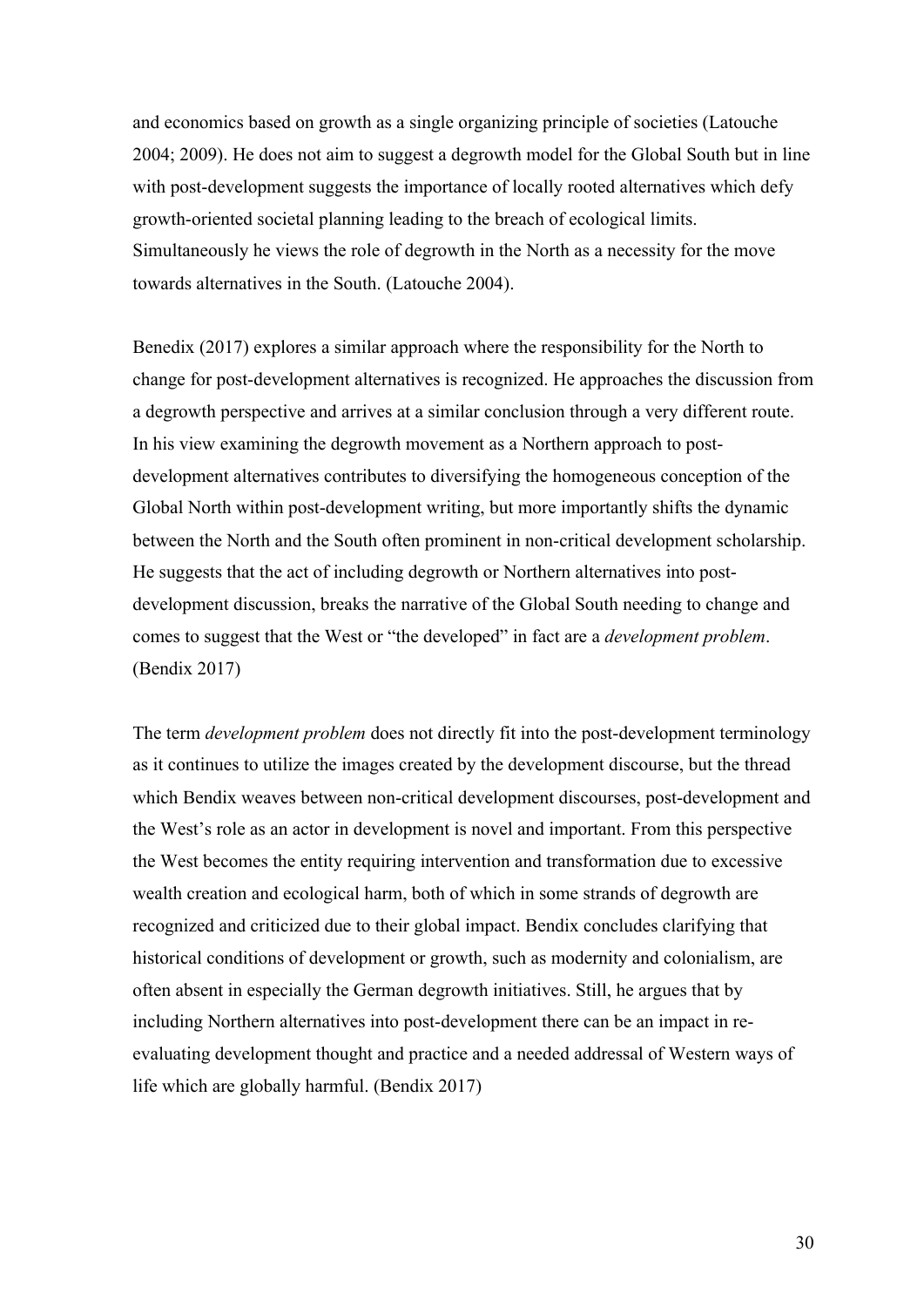#### **Intertwining alternatives: The process of unmaking**

Before moving on from post-development and alternatives to development, I would like to discuss one more thought process which has guided me throughout learning and writing about post-development and its connection to the West and its alternatives. The process is introduced by Escobar in the final chapter of *Encountering Development* (1995) in the context of the Global South. He discusses the process of *unmaking the Third World –* an approach that is deeply rooted in the concept of development as a discourse. The discourse of development utilizes language which categorizes a diverse selection of countries, individuals, and practices into categories of *developing*, *underdeveloped*, *Third World,* and so forth. All these concepts categorize based on differences from the developed signifying distance and defining the other. The language does not only categorize but signifies a specific way of interpreting the world on which the practices of development are based. The process of unmaking then can be understood as the process of getting rid of the definition and glance provided by the development gaze. For Escobar this includes the "*reconceptualization of what is happening in and to the Third World*" through empirically founded alternatives research (Escobar 1995 p.226).

To Escobar this process of unmaking is founded in the recognition of cultural difference and the multiplicity of alternative narratives based in the Global South. He does imply that the process of unmaking is necessary for the West as well by recognizing its difficulty. (Escobar 1995) As examined in the previous section the West is often equated with capitalism, oppression, homogenization, cultural degradation, and so forth in postdevelopment literature. The West becomes synonymous with the concept of development. Now we can attempt to answer Escobar's questions from a different perspective: "*Where, then, lies "the alternative"? What instances must be interrogated concerning their relation to possible alternative practices?* (Escobar 1995 p. 223)" in the context of the West. To continue this train of thought the process of unmaking could be expanded to the West to explore critical alternatives emerging from within it. It is important to note that the positionality of the West for its unmaking is more privileged and begins not, from the aim of liberation from someone else's definition, but to explore new definitions of what the West could be in degrowth, post-development or other future. Such an approach of selfexamination could be connected to the writing Bendix and Latouche (Bendix 2017;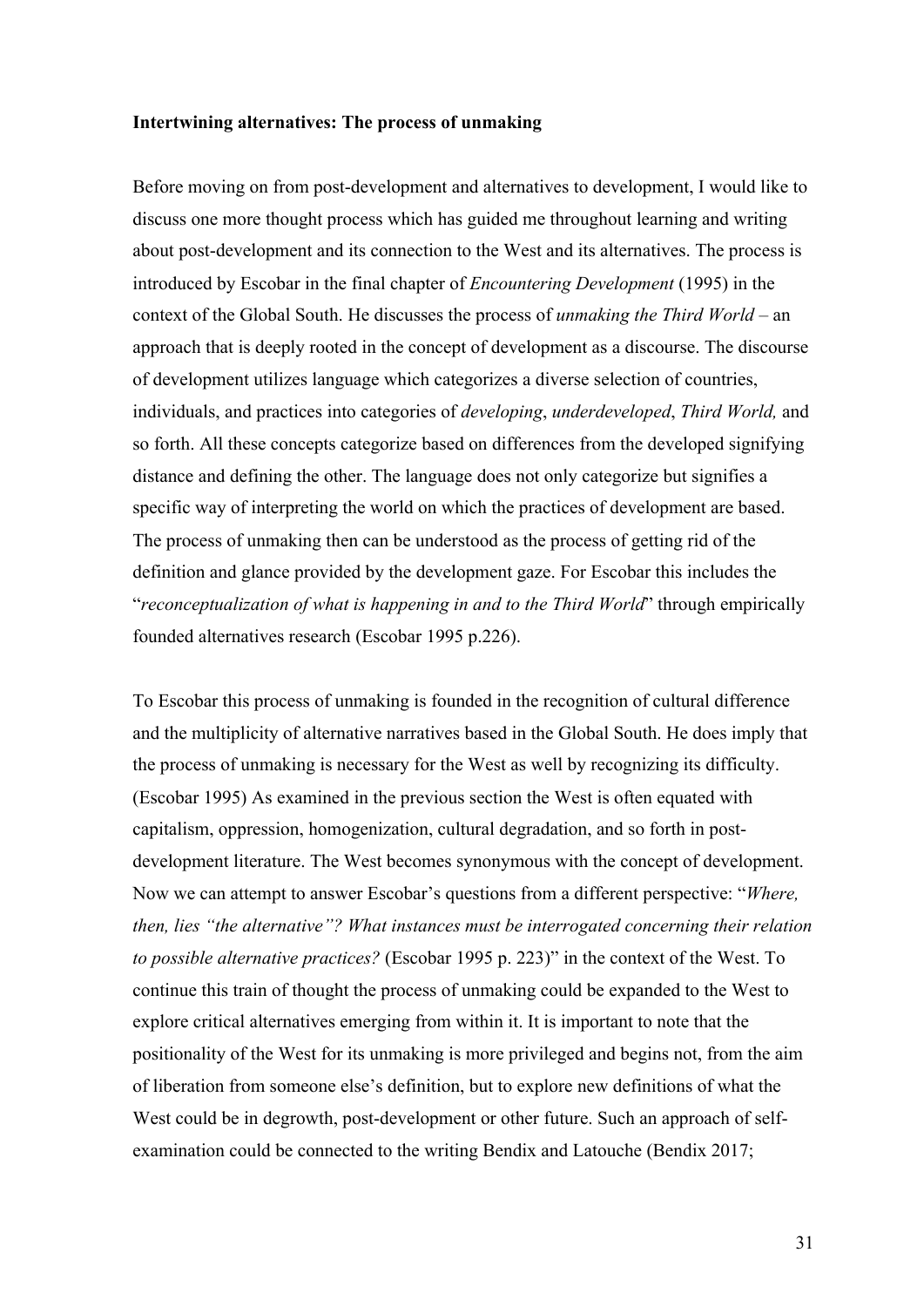Latouche 2009) both of whom argue that a post-development transition is not possible without the recognition that the West also has to change.

#### **Concluding remarks on the use of post-development theory**

Post-development and alternatives to development are rooted in perspectives, practices, and criticism stemming from the Global South. Critical discourses arising from the West, especially degrowth, have come to be associated with post-development through a variety of ways some of which were presented in the previous section. Throughout this thesis the Finnish actors associating to post-development, post-growth, or specifically degrowth will be addressed as *individuals associating to transitional movements*. This terminology is based in Escobar's bridging of post-development alternatives, alternatives emerging from the West, and specifically degrowth under the term of *transition discourses*. Beyond establishing language, the theoretical background will be considered throughout the study, especially in informing sampling, the context of methodology, and in presenting analysis findings.

## 3. CONCEPTUAL FRAMEWORK

### 3.1. Utopia as a method

The previous chapter introduced the thesis' theoretical context in development studies and this section will delve into the theoretical formation of the concept of utopia and its characteristics as a method. The Western tradition of utopian studies is often rooted in Thomas More's *Utopia* from 1516 (Levitas 1990). Still, the utopian scholarship is not only limited to the study of the literary genre of utopia but as Sargent categorizes it also encompasses the study of communitarianism and social theory (Sargent 1994). This thesis roots itself mostly in the Western tradition of utopian studies, but it is important to note that utopias cannot be merely considered as a Western phenomenon even when they have not extensively been integrated into the scholarly tradition with some exceptions (Sargent 2010). This examination of the utopian method will mostly engage with scholarship stemming from both utopian literature and social theory in the West. While the method thinking of utopia is strongly related to the social theoretical field of utopian studies, it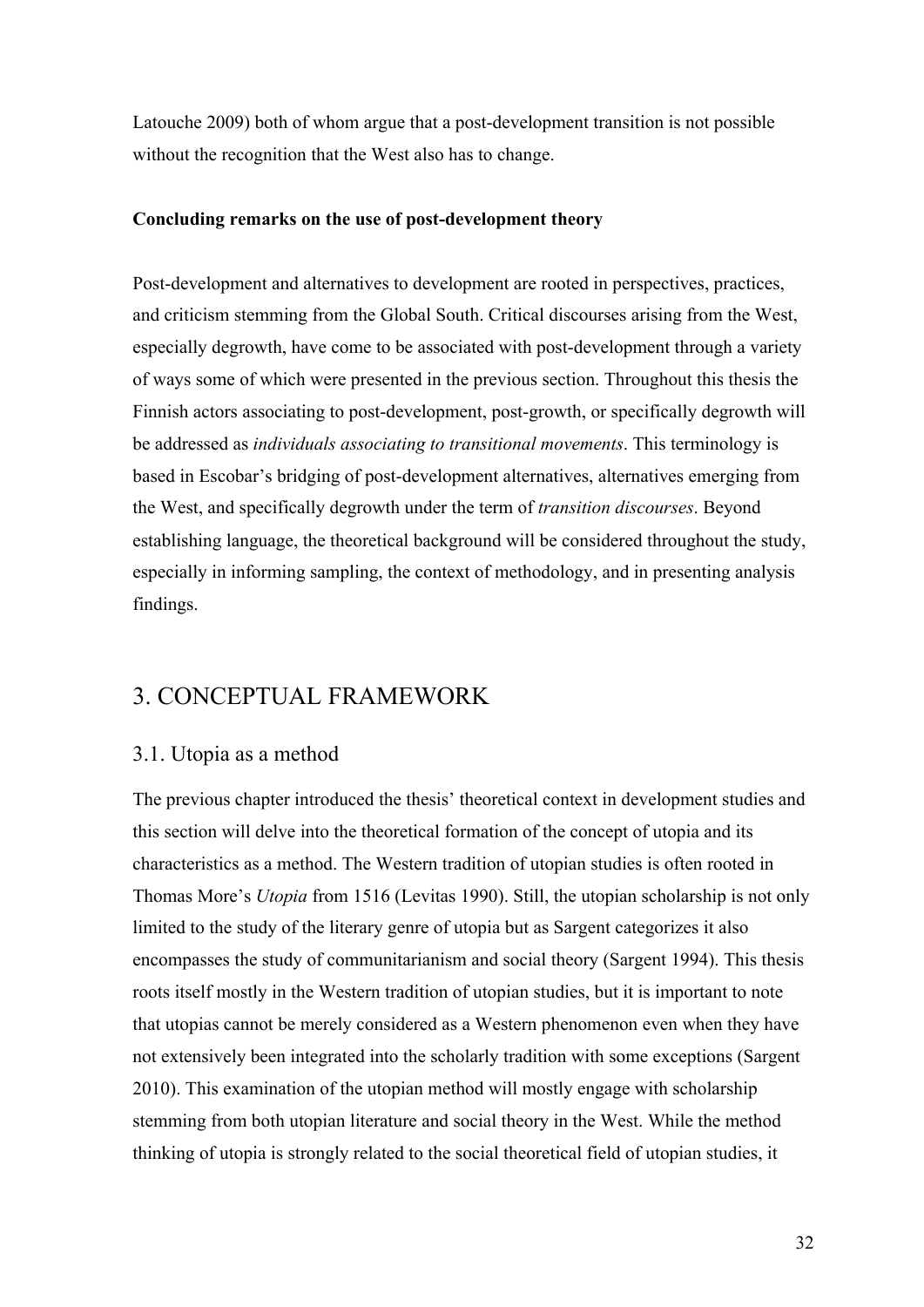utilizes much of the literary utopian conceptualization in its furthering of the method concept.

First this section will shortly introduce some of the contrasting views of utopia as a concept. Then utopia will be discussed in the context of its function to make way for an understanding of it as a heuristic method. By discussing the critical, exploratory, and transformative functions of the heuristic utopian method, the chapter will lay out a framework for the understanding of its utilization throughout the study. The conception of utopia as a heuristic method is utilized to explore the potential role of the West in the search for global transition alternatives. The data collection process is built around the concept of utopia and it is utilized to gain knowledge about the views on the West's prospective role in contributing to alternatives to development with a specific focus on the Finnish context.

#### **Everyday utopias and their reflections in academia**

In mundane conversation, while often implying positive connotation utopias also carry a strong sense of unattainability. Utopia is used to described far-fetched ideas or desires which seem too far away from our current society to ever be realized. Ideas, societies, and desires that are too good to be true. In pop-culture utopias can sometimes be seen in a dystopian context; the film *Downsizing* (2017) presents utopian societies within a dystopian setting of ecological destruction; the children's animation Wall-E (2008) presents a dystopian setting where humans have found their utopian home despite the effects of overconsumption and degradation of the planet. In everyday language and popculture utopias are often framed either in the context of a dystopia, their impossibility, or even danger. Such rhetoric is not only present in the everyday use of the word utopia, but also in the academic debate of the concept. But before delving into utopians and antiutopians lets briefly have a look at the commonly perceived origin of utopia in the context of Western utopian literature.

The concept of utopia is often placed in the context of fictional literature and the etymological origin indeed lies in Thomas More's book *Utopia*, published in 1516. More coined the term and it has been interpreted by most as a play on the Latin words eutopia, *good place*, and outopia, *no place* (Kumar 1991; Levitas 2017). This play on words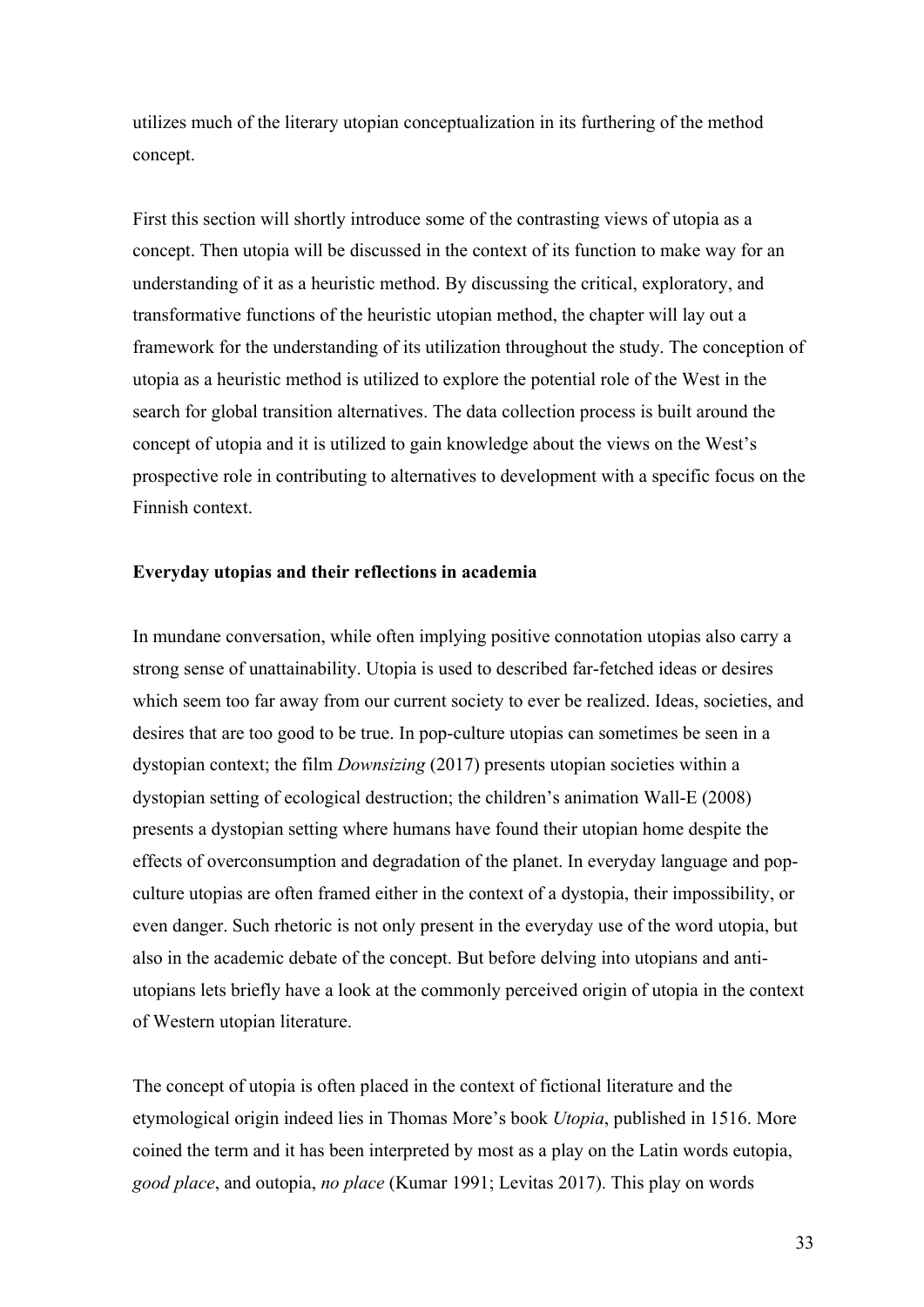highlights the desirability of the non-existent, which is usually associated with the concept of utopia. Similarly, while More's intention in presenting an imaginary society cannot be known exactly, the elements of desirability of the non-existent and mirroring of the author's societal context are characteristics that have carried through the genre and concept of utopia in fiction and social theory (Kumar 1991). This kind of open and simplistic conception of utopia as an inherently positive imaginative formation is a common base for the elaboration of contemporary conceptualizations of utopianism, but non the less the definitions and perceived function of utopias vary vastly in social theory.

Many anti-utopians who associate utopianism to totalitarianism and violence, define the element of good society inherent in utopia in terms of a defendable perfect society (Sargent 1994). Anti-utopians range from classics such as Marx and Engels, for whom undesirability of utopias lies in the aspect of distraction from transformation (Chrostowska and Ingram 2017), to Popper who is most well-known for his characterization of utopias as blueprint-like holistic ideals to be implemented for a perfect world (Freeman 1975). For him this implementation of utopian blueprints is conducive only through concentrated power of the few and neglect of critics or alternatives leading to violence. The association of holism to utopias drives him further to isolate utopianism in total from sociology or the sciences in general (Freeman 1975). John Gray similarly roots his criticism of utopias in an understanding that connects the implementation of a perfect model – utopia – to totalitarianism (Levitas 2013). Such critiques on the dangers of utopia are founded on a definition of utopias as realizable detailed plans of a perfect society and echo the impact of the Second World War on the idea of societal planning (Eskelinen et.al 2020; Moylan 2006).

The linkage made between utopias and totalitarianism which has been present in the antiutopian scholarship is manyfold, but in its most simplistic interpretation it often associates utopias with the violent protection of the perfection of utopian plans for society (Sargent 1994). Such a definition of utopian perfection is not common amongst writers on the utopian method as it could be seen as incompatible with method thinking. When a utopia is treated as a perfect blueprint it is framed as a goal. It is in character solid, ready, singularly defined, and at least perceived as desirably attainable. In contrast the utopian character for the utopian method is dependent upon a contextual relation of utopia, which gives its critical character and its reflective function. Some scholars even go on to state that utopias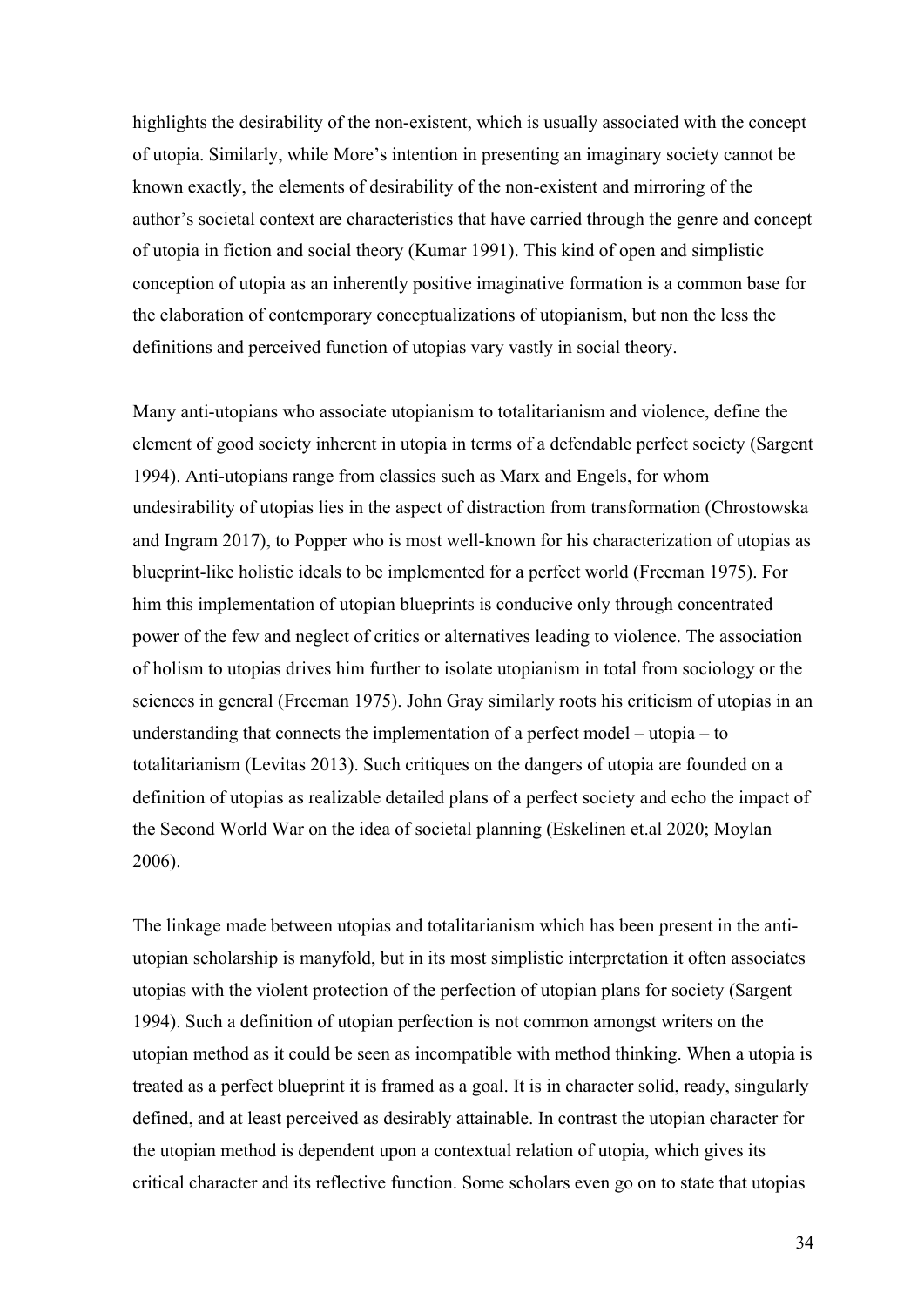should in definition not be realizable for their inherent value not to be lost (Sargisson 2013; Suvin 1990; Abensour 2008).

A contrasting alternative for the utopian blueprint or road map metaphor is presented By Erik Olin Wright. He describes the role of utopias in the search for emancipatory social change as compasses, which can guide towards a direction but during the journey challenges and changes can redefine the direction and final destination (Wright 2010 p. 70- 71). The compass does not define the destination, but it can provide guidance and signal change from the current state. Utopias will not be treated as blueprints or detailed plans for societal planning in this thesis, but the concept of utopia will rather be utilized from the perspective of its flexible and reflective function. Such an approach is based on utopian social theory where utopias are defined as means, not goals. Such approaches emphasize the utility of utopias as compasses for social transformation, criticism of current society, and their role in the education of desire for a different society. The following sections will provide insight into defining utopias as a method rather than goals for society and present the variety of functions associated with utopias.

#### **Defining utopia**

There are many ways to conceive utopias as a method and even for scholars who emphasize the function of utopia as a method for social theory and sociology the processes vary largely in defining the aim of the method and its pragmatic formation. What often unites method treatment of utopia is the thinking of utopias as a process rather than ends and broad definitions of utopia.

Sargent defines utopias as social dreaming and connects the act to the core of the human experience to desire better life (Sargent 2006 p.1). Such a definition highlights utopia as an outcome of the process of desiring. In his defense for utopia, Sargent emphasizes the need for social dreaming and connects its potential to demonstrate alternatives (Sargent 2006 p.15). Here the definition of utopia not only describes a process of social dreaming, its function as able to demonstrate something different to current society, and connects the process to the core of the human experience.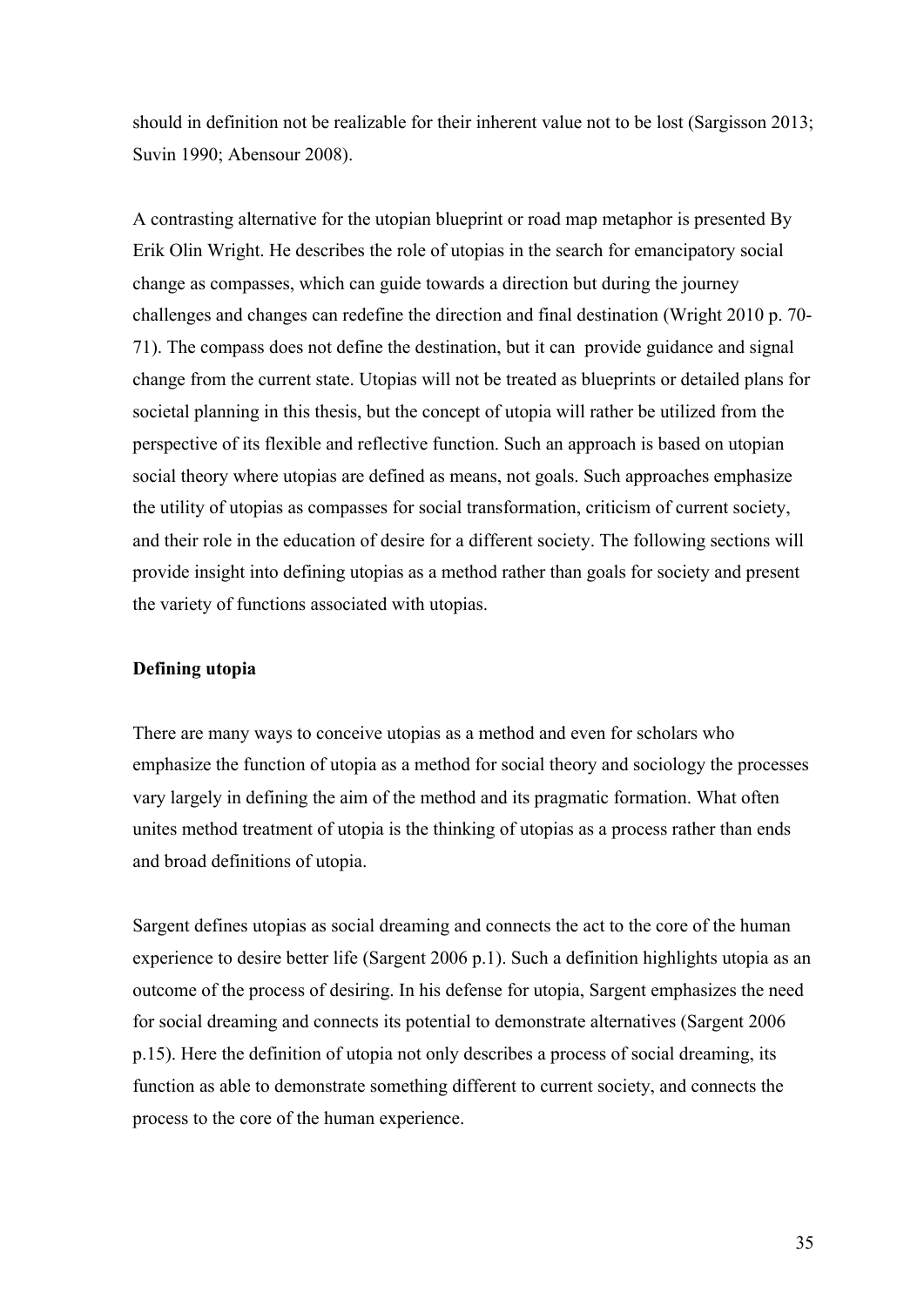For Levitas utopia is also defined by the concept of *desire*. She utilizes Abensour's distinction of *systematic* and *heuristic utopias* to distinguish between the goal and processoriented definitions of utopia to root her utopian method in the latter (Levitas 2013 p.113). Utopias express "*the desire for a better way of living and being*" (Levitas 2013; Wright 2010). The distinction of desire as the core element both connects and separates Levitas from other utopian writers. Its most important connection is to the *education of desire*. Abensour discussed the *education of desire* in the context of his doctoral thesis on More's Utopia, as the outcome of disorientation and strangeness experienced through the interaction with utopia which could lead to more critical and creative means of experiencing once current world and society (Holland 2017).

Edward Palmer Thompson expanded upon this idea by specifying that the education of desire " *… is not the same as 'a moral education' towards a given end: it is, rather, to open a way to aspiration, to 'teach desire to desire, to desire better, to desire more, and above all to desire in a different way"* (Thompson 2011 p.145-146)*.* The *education of desire* addresses the difficulty of imagining something radically different from one's surroundings; it gives alternatives to the dominant aspect of the mundane. By creating and engaging with utopias individuals can better imagine possible different futures.

Levitas connects the *education of desire* to Bloch's bases for utopia in hope. Bloch views the purpose of utopias as *expressions of hope* as well as *cognitive acts* with the opportunity to direct action ( Levitas 1990). In this manner both hope and desire are expressed through utopias and have the potential to *educate desire*. But by distinguishing desire as the core for utopias Levitas creates an emphasis on the nature of utopia's realizability in comparison to Bloch. Desire does not imply realizability as a requirement for utopia (Balasopoulos 2010) emphasizing the use-value of utopias beyond their realizability.

Both definitions of Sargent and Levitas highlight the human capacity to imagine, dream, or desire, and utopia then becomes the outcome of this capacity. In both definitions also the function related to the utopian outcome is tied to its definition, be it exposing of alternatives or the education of desire. The thesis will utilize such definitions of utopia as social dreaming and expressions of desire for better living. The following sections will elaborate on what the method of utopia can be when it is defined as a vehicle for the expression of desire.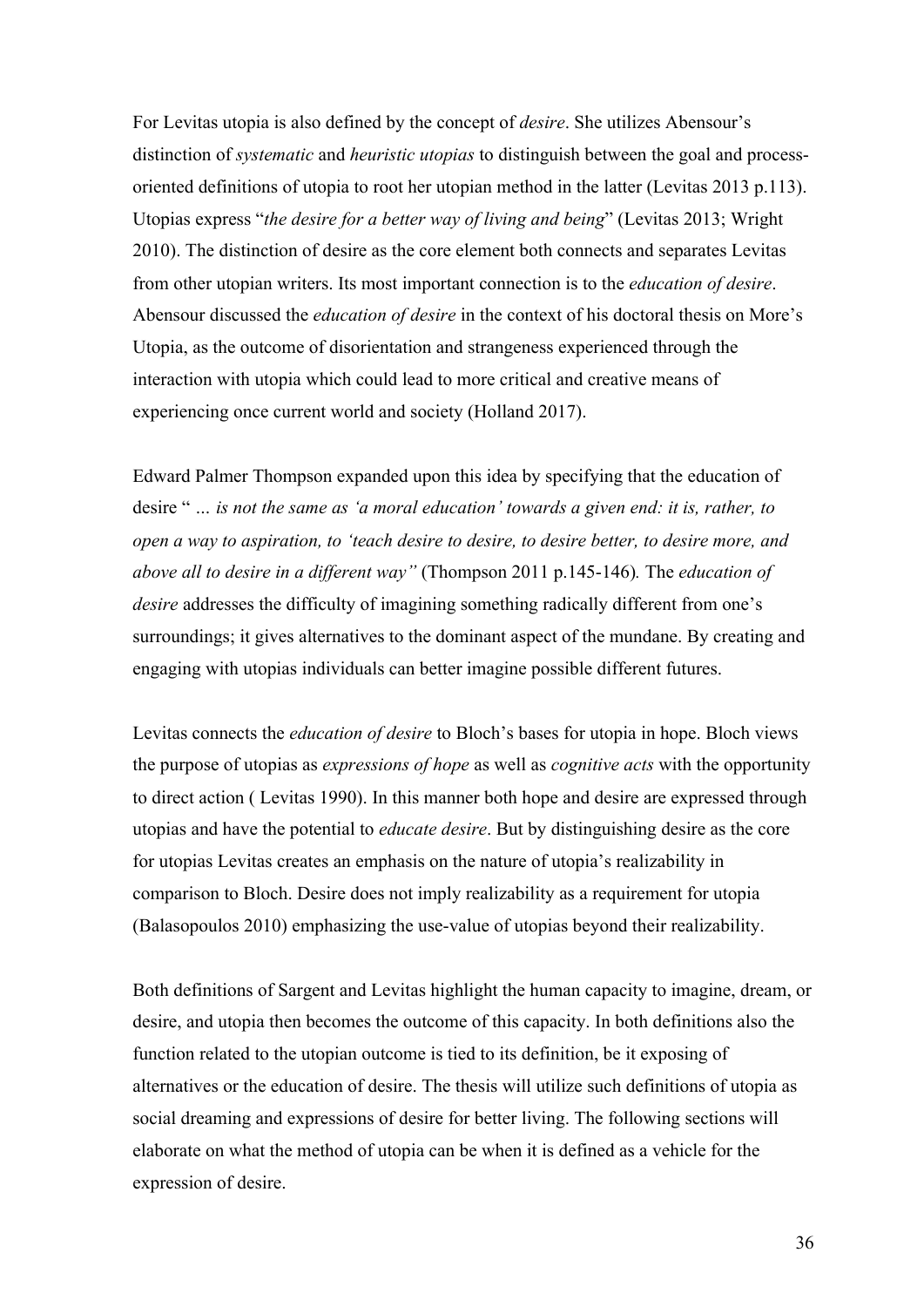#### **The utopian method as a heuristic tool**

The definition of utopia as a heuristic tool is present in much of the writing on utopia as a method (Eskelinen 2020; Levitas 2013; Sargisson 2013; Wright 2010). It contrasts utopia's role as a tool for social imagining or in the words of Sargent "*social dreaming*" (Sargent 1994) to its criticism as perfection-seeking plans for a future society. Here utopia is not treated as a goal but as a means of reflection and imagining of alternatives. Eskelinen et al. suggest that the heuristic utopian method could be examined in the epistemological category, rather than as an ontological category (Eskelinen 2020). Such a specification is interlinked with the emphasis of the heuristic capacity of utopia, but locating utopia in the context of the possibilities of knowledge acts as an affirmation in separating utopia from defining existing realities. A heuristic distinction emphasizes the use-value of utopia as a conceptual reflective aid for scientific inquiry. Utopias in a heuristic sense become vehicles for an inquiry into criticism of current society, desires, and alternative futures.

## **The utopian method for criticism**

The critical nature of utopias unites many scholars on the utopian method (Levitas 2013; Sargisson 2013; Moylan 2006). In the study of literary utopias it is commonly interpreted that textual utopias hold within them a criticism of the context within which they have been created, in the words of Levitas a critical "sociology of the originating society" (Levitas 2013 p.75). Manuel and Manuel describe this contrast through the idea of counterimages, which are common in utopian fictional literature, as an antithesis to reality (Manuel and Manuel 1979). Suvin terms the opportunity of a utopian possible world as being dependent upon some elements of the empirical world for support but in definition not being identical to it (Suvin 1990 p.78). This tension inherent to utopias is created through the utopian *locus* and the utopian *horizon*, where the *locus* is the location of the agent moving towards the utopian *horizon* (Suvin 1990 p.77). As Suvin's analysis is mostly concerned with literary utopian theory, still with consideration to the unification of a utopian understanding in utopian studies, the empirical world which the utopia is surrounded by is metaphorically considered the original text to which all *horizons*, utopian discourses, are viewed against (Suvin 1990 p.78). The conception of *locus* and *horizon* also hold within them a comment on the attainability of utopias. Suvin explicitly encourages utopias where *locus* and *horizon* never meet (Suvin 1990 p.82). Such an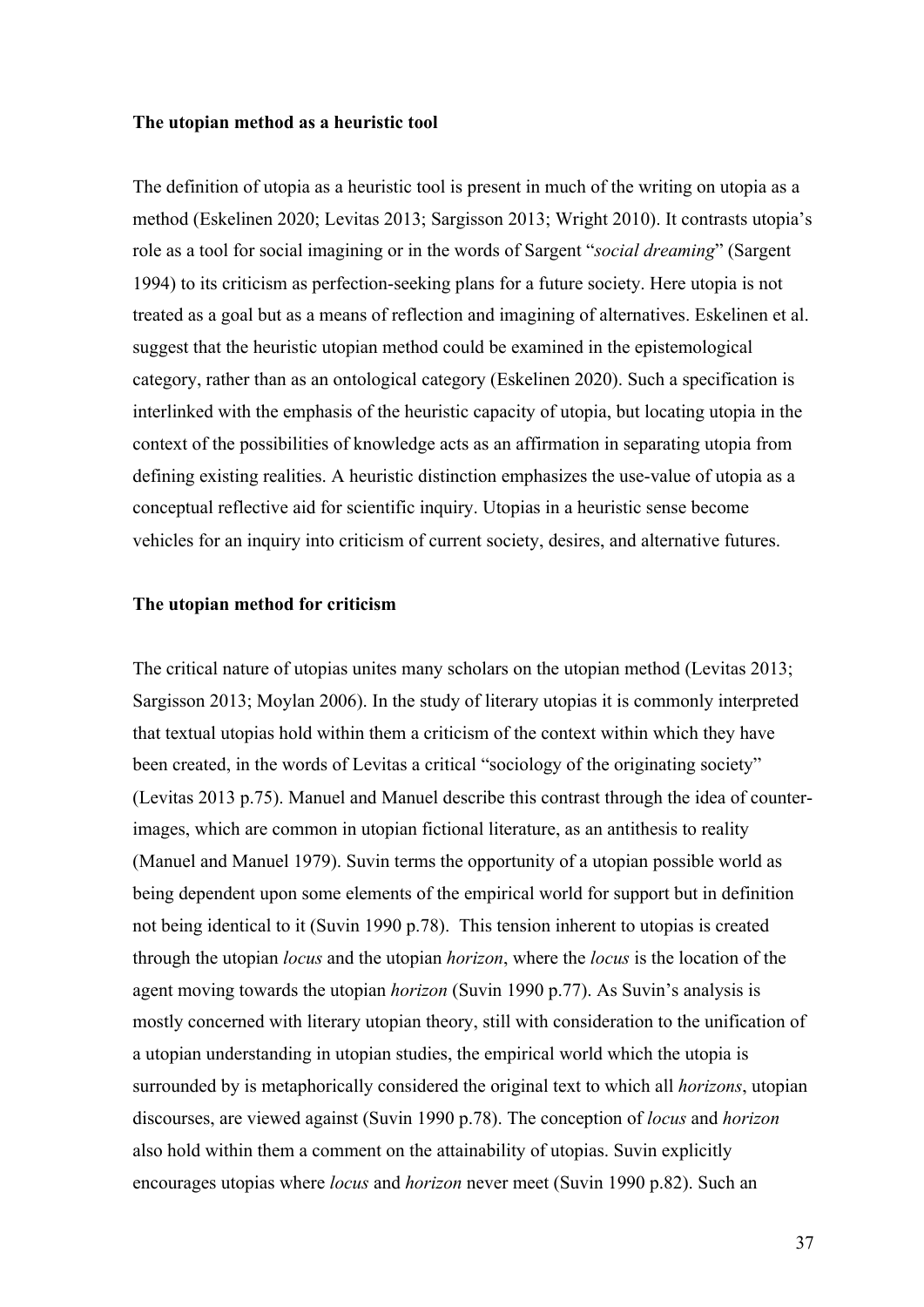position on the value and inherent character of utopias as unrealizable emphasizes the importance of distance to the critical character of utopias, but simultaneously recognizes their relativity and guiding function.

The critical character of utopia in the study of literature translates to the sociological and social theoretical understanding of the concept of utopia as well as utopias as a method. Gorz and Bloch associate the critical character of utopias in their inherent distance from the present giving space for judgment of that reality (Levitas 2013 p.xvii). The critical nature of utopias in a literary sense seems to be inherent in much of the literature on utopia as a method as seen in for example Sargisson and Levitas. Sargisson describes utopias as Janus-faced (Sargisson 2013 p.126), one critically gazing at the present another toward the future. She connects this with the utopian function as an analytic tool, an idea which she attributes to De Geus (Sargisson 2013 p.126). As the utopian, the creator, or consumer of a utopia is rooted in a specific place and time the imagined utopia is necessarily bound not only to the future through imagining but to the present of its creation and consumption. The contrast of the imagined potential to the now forms the critical capacity of the utopian method.

Levitas recognizes the critical function of utopias amongst other functions of compensation and change (Levitas 2000 p.28). She similarly describes a *double-vision* and an element of distance created by the utopian standpoint allowing a non-physical distance between our present and newly gained utopian base (Levitas 2017 p.12). As noted through Levitas' view of multiple functions, the critical utopian character is not often the sole defining method. It is one characteristic of the utopian concept which is utilized in the method understanding of utopia accompanied by various other functions.

## **Utopia as Imaginary Reconsturction of Society**

Levitas identifies her utopian method, *the Imaginary Reconstruction of Society* (from now on IRS), as a re-interpretation of 19th-century utopian theory and in this manner reconceptualizes utopia as a tool for speculative sociology (Levitas 2013). IRS holds within it three modes: *the archeological*, *the ontological,* and *the architectural mode* (Levitas 2013). The modes highlight ways for analyzing different forms through their utopian capacity. For this thesis the *ontological* and *architectural* mode will be more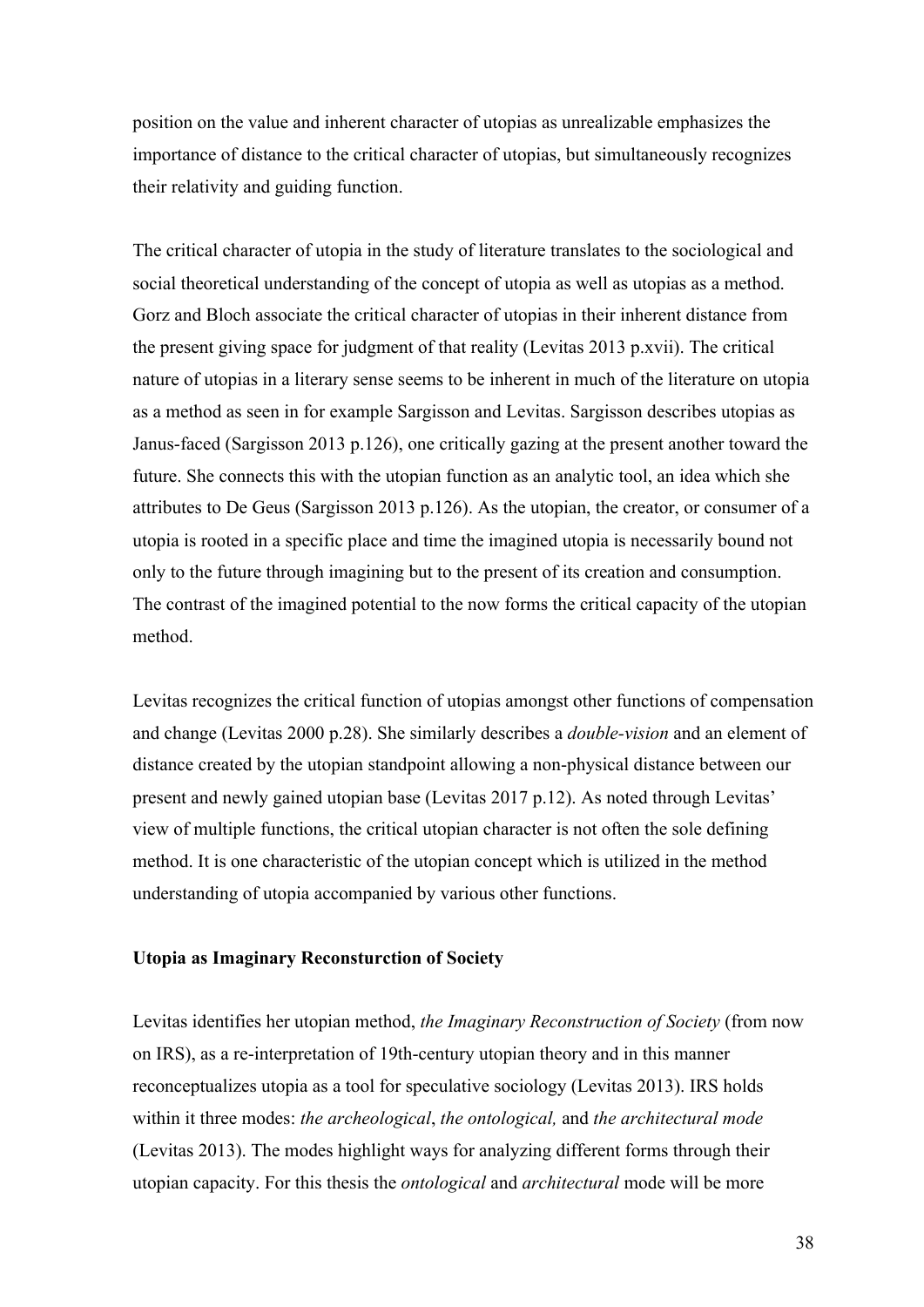thoroughly discussed. The archeological mode emphasizes the investigation of views on desirable society in existing political programs and policies (Levitas 2013). It makes the integration of existing utopian components in society to be investigated through the method, but this emphasis is not directly relevant for this thesis.

The ontological mode focuses on the need to analyze the inherent claims of better ways of being and forming in utopias (Levitas 2013 p.196). As utopias inherently hold what is desired or what is conceived of as better than now, the claims about how we will be or could be also express alternative conceptions. Such claims about being and wellbeing can be both implicit or explicit (Levitas 2013). The ontological mode is of direct relevance to the treatment of utopias for the research question.

It can be argued that different conceptions of wellbeing are and always have been present in theory and practice of international development and therefore also movements criticizing it. Whether development aims at reducing poverty, improving health, bettering access to services, or satisfying basic needs, all measures are not aimed merely at *development* but also an inherent assumption of the increase in wellbeing. The views on wellbeing in development have changed over time. An example of this could be how definitions of poverty have changes from merely income measures to full fill most basic needs of nutrition and shelter to more comprehensive measures considering culturally dependent social implications on requirements on income. The requirements for wellbeing changed to include a wider set of requirements. The critique of post-development and alternatives to development can be viewed from the perspective of criticizing the inherent normative conceptions of wellbeing held in development theory and practice as well as offering alternatives to such conceptions of wellbeing. Post-development directly criticizes the emphasis on economic and individual material wellbeing as benchmarks for understanding all human wellbeing in conventional development (Berthoud 1992 p.72). The criticism targets the inherent assumption of the relation of economic growth and an increase in wellbeing.

When looking at alternatives to development contributing to the pluriverse alternative conceptions of wellbeing are highlighted. Alternative views on wellbeing often highlight locally rooted conceptions of wellbeing and above all the multiplicity of views on wellbeing and living better (Demaria and Kothari 2017). To understand better what kind of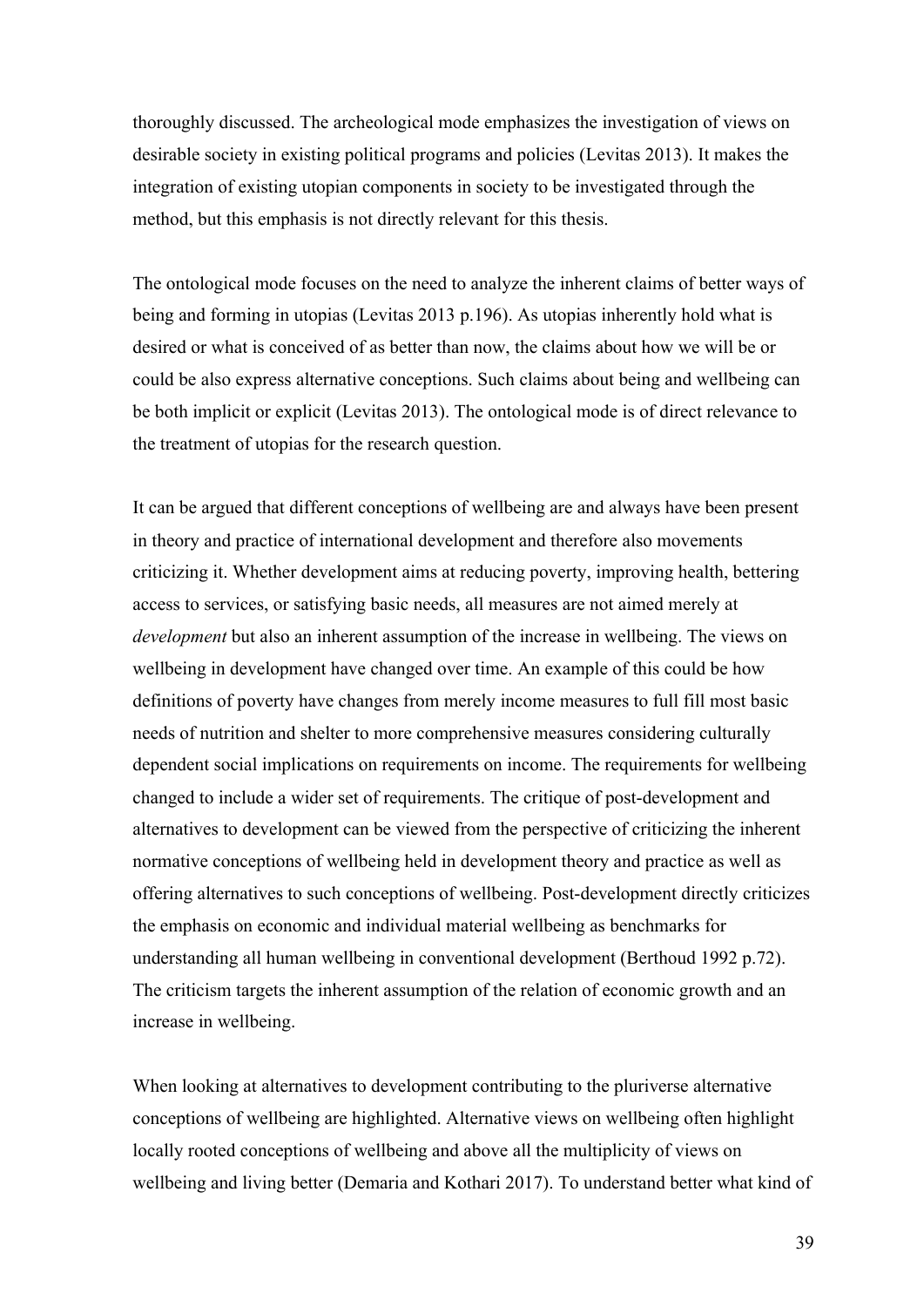shape a transformed alternative society in the West could take, the inherent conception of wellbeing in the utopian alternatives need to be considered. As post-development and alternatives to development highlight the plurality of conceptions of wellbeing, inherent assumptions on being and wellbeing will be examined in the context of Finnish utopias. Levitas' ontological mode provides a frame through which utopian expressions can be analyzed through their ontological claims about better being.

The third mode of IRS described by Levitas is the architectural one. She compares the architectural mode to the literary occurrence of utopia where utopian imagining of societies and social institutions prevail (Levitas 2013 p.197). Inherent in this mode of societal imagining is the critical function of utopia parallel to the proposal for future alternatives (Levitas 2013 p.libid). Examining utopia through an architectural form, therefore, provides a way to open avenues again to the *education of desire* in the context of social imagining of the future. The architectural mode makes possible a kind of experimentation of societal imagination which is always bound to the present. Levitas emphasizes that such imagining is always "*necessarily provisional, reflexive and dialogic*"(Levitas 2013 p.218).

Such an emphasis is required as the architectural mode can be viewed as tip-toeing close to the conception of utopias as blueprints. The architectural mode is subject to criticism, also recognized by Levitas (Levitas 2013 p.214). The criticism stems from the association inherent in the thinking of the architectural metaphor directly associated with planning, specifically in this context societal planning or blueprints for the future. Levitas' response to this criticism and doubt is not comprehensive. In a scholarship on the utopian method which attempts to distance itself from conceptions of utopia involving totalitarian social planning, such a lack of care for the defense of the choice in metaphor is precarious and due to receive criticism. There is indeed an inherent contradiction in the definition of the character of utopia and Levitas' architectural mode. This incoherence, I would argue, is based on the disconnect between Levitas' open definition of utopia, its reflective function, and the choice of a metaphor of architecture, which points to a much more solid purpose of utopia on the present-future continuum. In her defense, Levitas attempts to associate architecture with Coleman's historic understanding of architectural flexibility as well as Adam and Groves metaphoric thinking of artisans or sculptors of the future emergent space with inherent respect and understanding of the material at hand (Levitas 2013 p.214). Such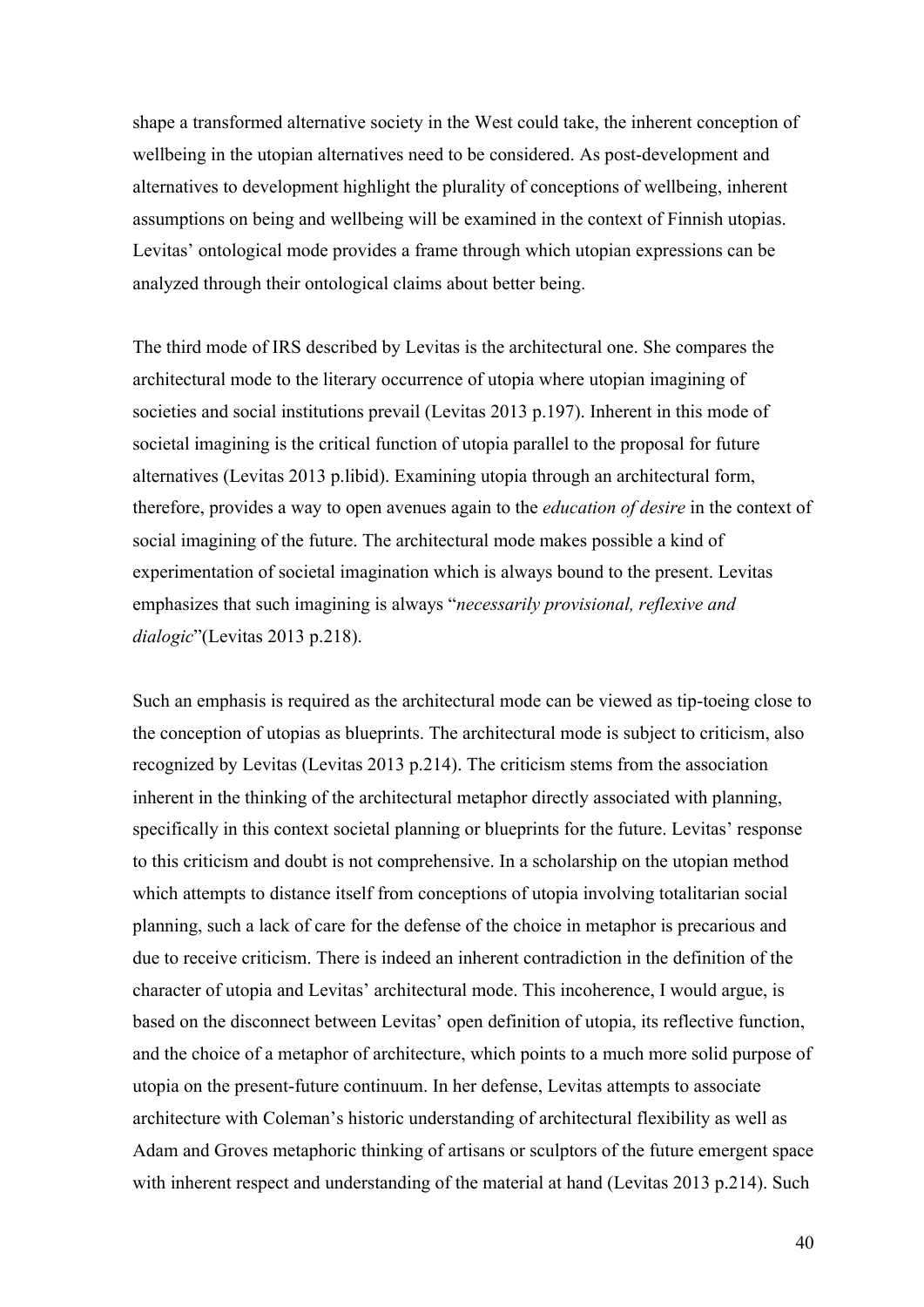an association fails to comprehensively justify the choice of metaphor and to an extent weakens IRS due to its inconsistency between defining and operationalizing utopia.

Levitas' utopian method is strong in its definition of utopia and in the manner by which it can include differing utopian forms equally under one method: existing utopian fragments in politics and policy, ontological inquiry of all utopian manifestations and the utopian societal narrative without restriction to its traditional literary form. The architectural mode deals with the most traditional function of societal imagining, but its metaphors' incoherence to the definition of utopia situates it in an uncomfortable space between utopia as means and ends. For this thesis it is still relevant to explore further conceptions of how imagined utopian societies can be included in the thinking of utopia as a method.

#### **The utopian method for exploration of alternatives**

As said, the definition of utopias as alternative better future societies is a common understanding of the literary genre and social theory. What remains to be examined is how such imagined societal alternatives can be utilized as methods for ends other than blueprint planning, without their future potential left untapped. One such method characteristic was criticism, but this function focuses on the utopian function in analyzing our current society. The ontological mode identified previously also provides a way to examine desires for better being through utopian manifestations. Overall the heuristic character of the utopian method is essential in the analytical capacity of utopian functions. This is also crucial for utilizing societal utopias for the exploration of alternatives.

Sargisson's understanding of the utopian method underlines the heuristic, critical and exploratory functions of utopia (Sargisson 2013 p.125). For her the exploration of utopian alternatives is not primarily valued as a call to direct action, but as a space for the investigation of alternative societies through thought experimentation; the trial and error of ideas (Sargisson 2013 p.126). Treating utopias as thought experiments focuses on the method function of utopia in its reflective and elaborative capacity. She treats the space created through utopian imagining as one where ideas can be explored "*in the round*" in other words where different parts or fragments of living can be examined in their relation and impact to each other (Sargisson 2013 p.126). Utopian experimentation then becomes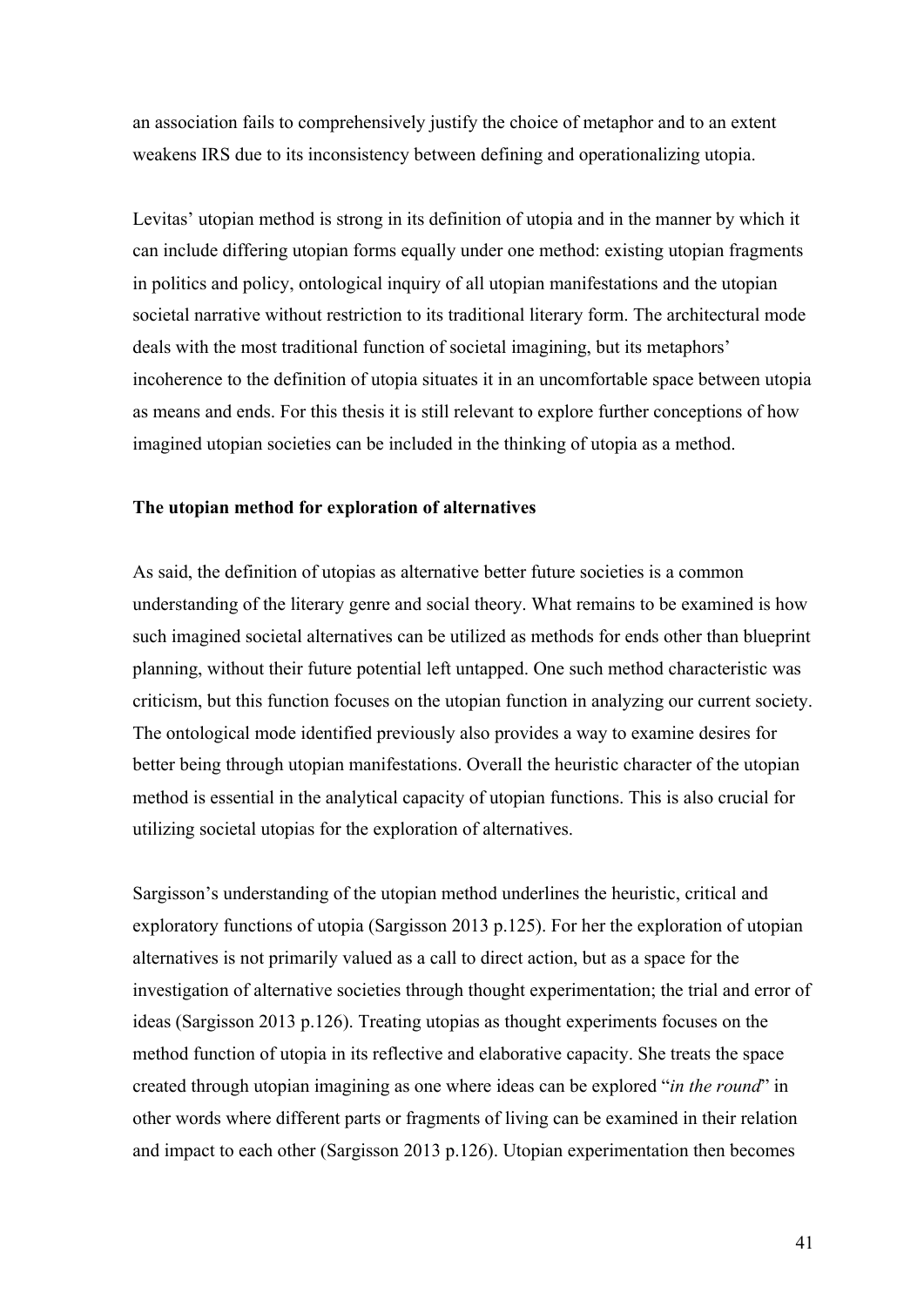both partial and whole simultaneously, providing the possibility to explore the interconnectedness of alternative social elements.

There is a brief but notable aspect to Sargisson's treatment of the utopian method that requires further discussion. She suggests, in the context of working toward solving problematic treatment of nature in politics, that several attempts to answer such questions "*can help to shift the parameters of what is conceivable* " (Sargisson 2013 p.132). This suggests the recognition of value in the plurality of utopias. This is an important recognition in itself as it emphasizes the contextuality and subjectivity of even societal utopias, moving away from a totalitarian conception of a single or dominant utopia. Such recognition is also important for the coherence with the background of the thesis in postdevelopment and the emphasis within it on pluralist solutions for transformation.

Together with Sargisson's definition of utopias as always unrealizable, the recognition of value in plurality suggests an interesting dynamic with utopias and the real world. Utopian imagining in such a definition does not aim at materializing, but it has the potential to shift the conceptions of what is seen as possible to materialize in the origin society. The examination of societal utopias through recognition of plurality emphasizes the utopian method as a heuristic tool that offers space for reflection and development of alternative societal ideas. Such an understanding of utopias will be strongly present throughout this thesis.

# 4. METHODOLOGY AND METHOD

# 4.1. Methodology

Research methodology acts as a bridge connecting the philosophy of social science to its methods (Schwandt 2007). Such a definition is useful to a novice researcher as it defines the role of methodology as connecting the abstract to practical and simultaneously acts as a reminder that the practical means by which data is gathered and analyzed are not only tools but can inherently hold epistemological and ontological assumptions. The application of a specific research methodology is impacted by both the researcher's positionality and the requirements of the research question to be fulfilled appropriately (Mills and Birks 2014). The approach and acknowledgment of my positionality as a researcher was already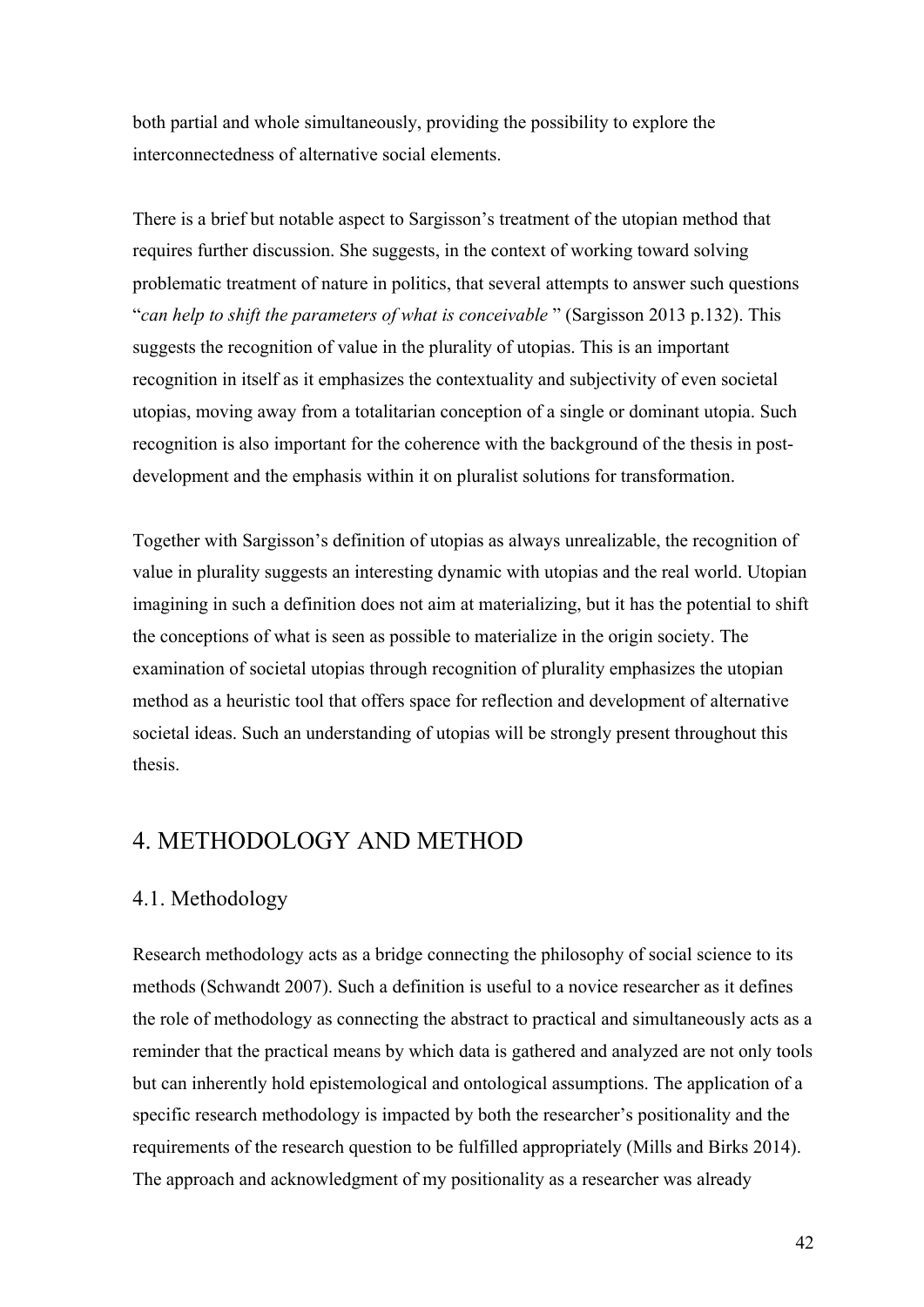somewhat discussed in the context of the formation of the research question. Both the emphasis on the role of the researcher in social research and the aim of a deeper understanding of the actor's perceptions on desirable alternatives for society suggest a reflective qualitative approach to best suit the research inquiry at hand.

Qualitative research is not a single or uniform way of conducting research and qualitative methods are associated with varying philosophical views (Mills and Birks 2014). Therefore it is essential to more specifically identify some methodological stances, which tie together the whole of this thesis research from the research question to the analysis of data. Before discussing more exact ways of conceiving methodology in this research, I would like to highlight the significance of the novice researcher's role as a *bricoleur* in the process of identifying suitable connections between philosophy and method. Mills suggests that the perceived *messiness* of qualitative research should be dealt with by a novice researcher as a *bricoleur* (Mills and Birks 2014); an amateur who attempts to connect and mix various matter. The researcher here takes on the role of bricoleur in attempting to mix and match between methodology, methods, theory, and concepts to create a comprehensive whole respectful to philosophical underpinning of qualitative research, which is carried throughout the different stages of the research process.

This research identifies the influence of social constructionism and reflective qualitative research in the attempt to pin down the underlying assumptions of the researcher's role and the methodological foundation on which the research question is based. Social constructionism is treated here as the ontological and epistemological base of the research. The methodology is also influenced by elements of reflective qualitative research, which aligns with the base of social constructionism. It is again worth noting that social constructionism is not a singular philosophy, but carries within it a wide array of views and specific ways of perceiving reality and knowledge production. As this thesis is not solely concerned with the philosophical underpinnings of methodology such sensitivities of diversity will not be discussed in depth. Rather social constructionism will be discussed in broader terms, emphasizing common denominators present in most understandings of the term.

Social constructionism often holds within it the epistemological assumption that knowledge and meaning of the real are constructed amongst humans (Burr 2003). The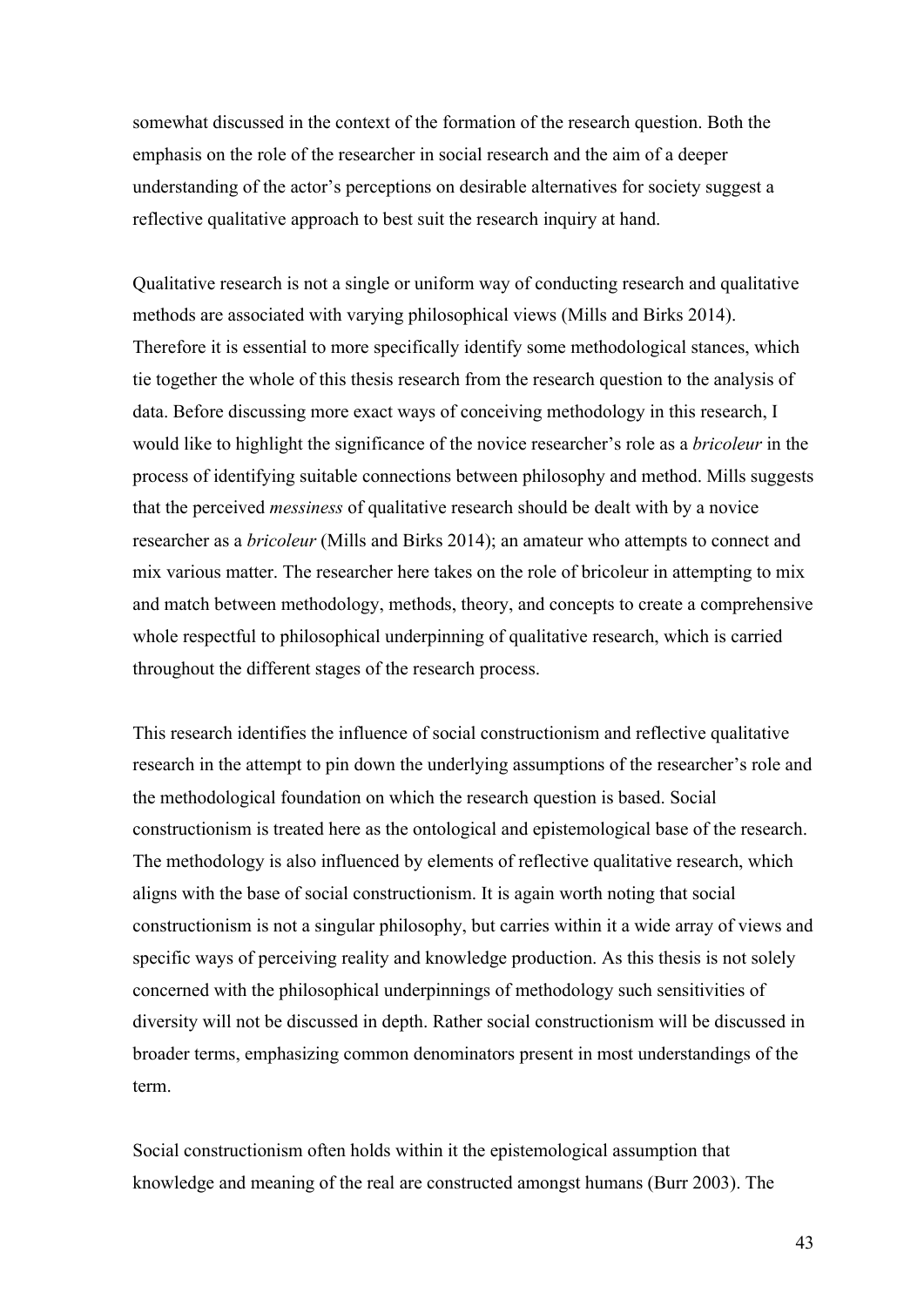stance of collective construction of meaning and reality becomes clearer when contrasted. In broad terms, positivism bases scientific inquiry on the understanding that there is an objective reality that can be understood by specific scientific methods (Lichtman 2014 p.14). Social constructionism defies this understanding of objective reality and emphasizes that how we currently together understand the realm of the real has been co-constructed by humans and is influenced by historical and cultural relativism. This leads to an epistemological stance that emphasizes the relativism of knowledge, emphasis on language, and co-creation of knowledge (Burr 2015), which can then connect social constructivism to specific ways of doing research.

As said social constructionism recognizes the constructed experience of reality and this has implications on the relationship between the researcher and participant. If we view reality as constructed, it is essential to also recognize the researcher's perception of reality as constructed and the researcher's inquiry for knowledge as influenced by not merely the object of study. It is common for constructionist researchers to emphasize the coconstruction of data in data collection (Mills and Birks 2014) and such an approach highlights the role of the researcher as a recognized influence in constructing data. Constructionist researchers recognize that the researcher and the participants influence each other continuously (Howell 2013). This has two major practical manifestations in this thesis research: the emphasis on the reflexivity of the researcher and the co-construction of data in the interview process. The aspect of co-construction is essential in the process of data collection for this thesis and this will be discussed in relation to the use of semistructured in-depth interviews as the sole data collection method.

Social constructionist notions of relativity are also broadly aligned with the background of post-development as theory. There are strong links in the epistemological views of constructivism and post-development. I would argue that these are most visible in both post-development's critique of the meta-narrative of development and wellbeing as well as in the emphasis on relative and pluralistic knowledge production in the search for alternatives to development. A constructionist approach also allows for the examination of development as a co-constructed culturally relative concept rather than an objective reality. This highlights post-development theory's concentration on alternative practices linking the need for pluralist conceptions of society and wellbeing to practice.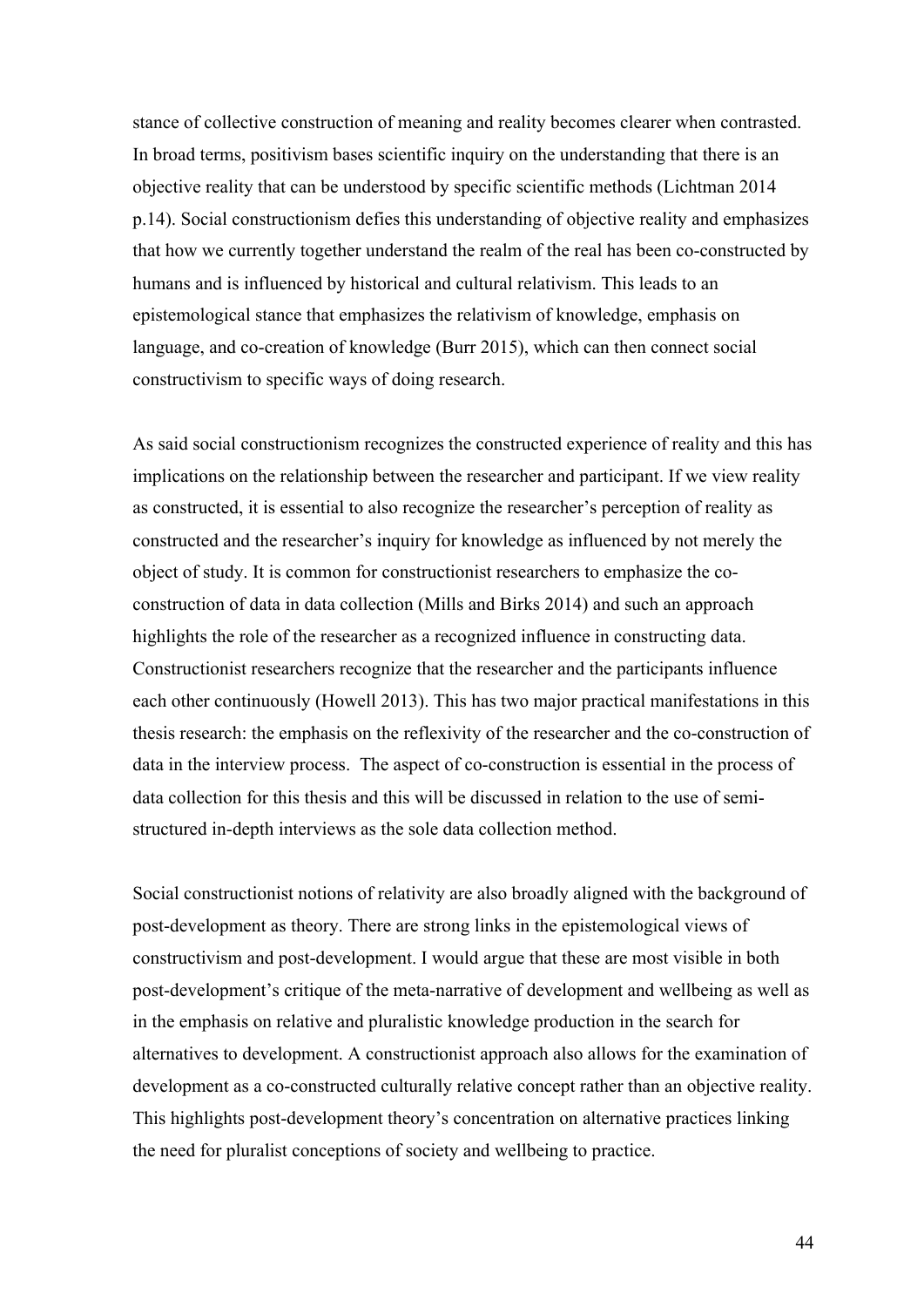#### **Reflexivity in qualitative research**

The recognition of subjectivity and the researcher's role as an actor in the research process has been problematized in paradigm and methodology debates that reference positivist or quantitative methodological requirements of objectivity as the measure of validity in the social sciences. Still, qualitative research does not need to do away with subjectivity. Lichtman suggests that qualitative researchers need to move beyond the objectivesubjective dichotomy by embracing reflexivity (Lichtman 2014). The researcher is most often present at all stages of the research; in question formulation, research design, data collection, and analysis. The researcher is in this sense a constant tool in the research process and the qualities of that tool need to be known to understand what kind of interaction and possible influence it can have on the research process and outcome. Reflexivity acts as a way to recognize the researcher's influence in the research, not to delete subjectivity, but to offer the researcher and the reader the opportunity to make judgments about how positionality has impacted the process (Lichtman 2014).

Reflexivity can have many practical implications for the research process. During this research process I kept a research journal for reflection. The notes took the form of both text and voice notes recorded on the phone. Notes were taken at different stages of the research with varying intervals and were utilized as a tool to anchor and compare thinking when analyzing data and writing up the research. The use of the notes was demonstrated in the context of the research question formulation where I found it essential to recognize what influenced the choice of the research question and motivated my research interest. Here the notes where used to identify *selves* of the researcher which were present in the formulation of the research question and therefore also in the further research process. Such an approach is based on Peshkin's understanding of the need for the researcher to find personal subjectivity during the research process (Peshkin 1988). The emphasis on reflexivity is essential for the validity of qualitative research. In this thesis the purpose of reflexivity is treated as twofold: 1) to ensure that I as a researcher, attempt to keep track of the influences and assumptions which are inherent in me to clarify the research process and to 2) provide the reader with adequate information about the positionality of the researcher for further judgment.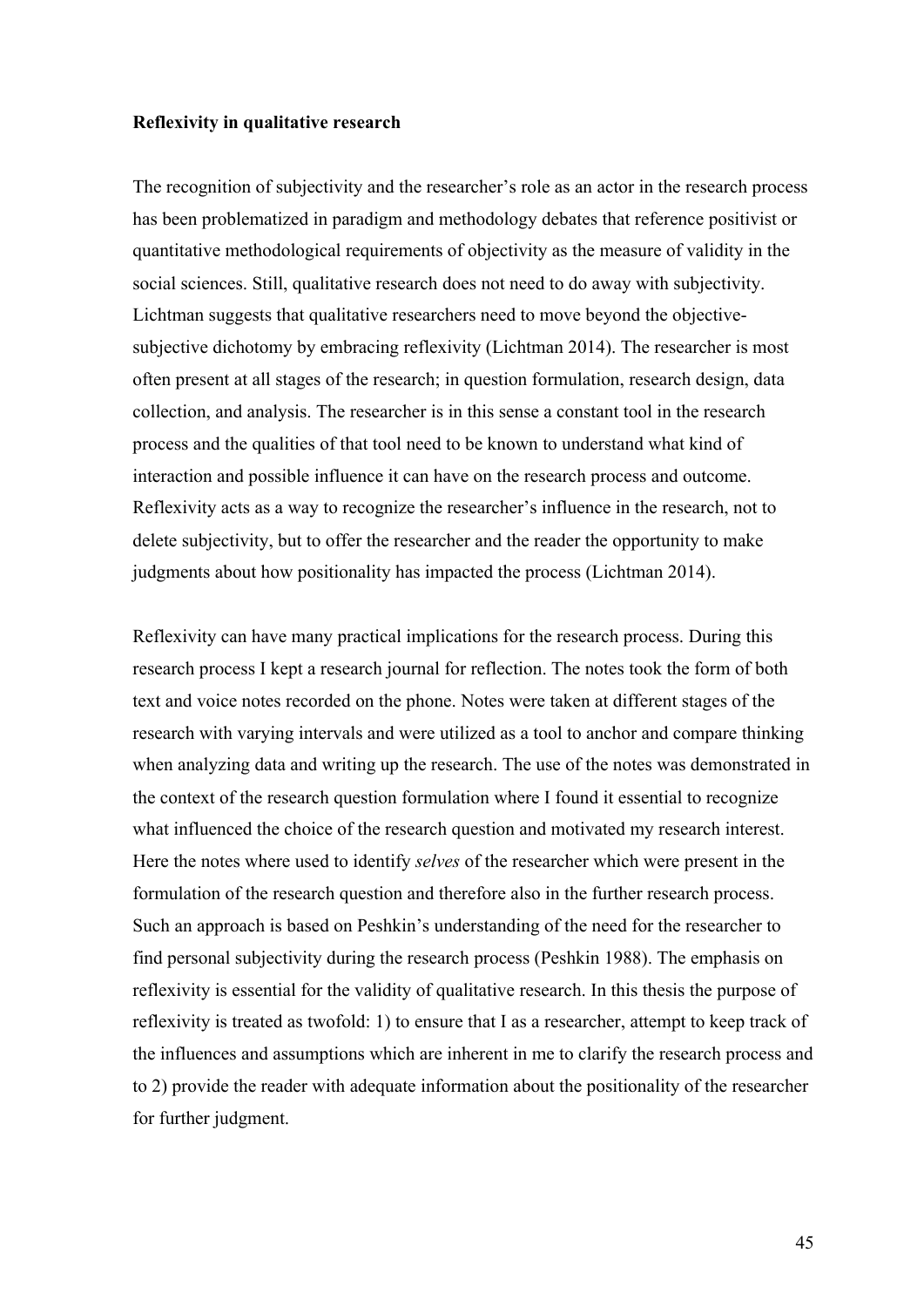#### **Positionality of the researcher**

The identified selves can also be used in the context of the methodological discussion to understand the researcher's role beyond influencing the choice of the research question. Two selves of the three; "*climate concerned*" and "*individual interested in development alternatives*" suggest some personal and professional affiliation and closeness to the subject of study and the critical theory within which the research question is based. In terms of action research the positionality of the researcher is often discussed through recognizing the insider-outsider status of the researcher. Herr and Andersson discuss this in terms of an insider-outsider continuum upon which a researcher's positionality can be situated (Herr and Anderson 2005). Insider research is characterized by a degree of familiarity and closeness to the research topic, setting, or the participants of the study. It often involves some kind of examination of the practice or organization within which the researcher is located (Herr and Anderson 2005).

The *selves*, which I identified earlier suggest some degree of insider status of my researcher positionality. My concerns and motivations towards the research question resonate with the theoretical field chosen as the area of study. This again connects these concerns to the participants of the study, who identify with similar theory or practice which resonates in their knowledge or way of living. On the other hand the thesis' theoretical base in alternatives to development and engagement with academics in data collection also suggests an insider status based on contribution to the critical discussions within the academic setting within which I as the novice researcher and the more established participants are part of. Still, there is an outsider element when looking at my relation to the social movements or communities of some participants. While the theoretical connects the participants and myself, I am not engaging directly within the communities of practice to which some of the participants associate. In this manner I would suggest that it is appropriate to consider the positionality of me as a researcher as that of semi-insider.

The thesis research takes the form of reflective qualitative research, which aligns with a social constructivist approach that visible throughout the study. Such an approach is especially highlighted in the emphasis on the role of the researcher, the selection of the research area, and its alignment with the theoretical concepts and background of the study.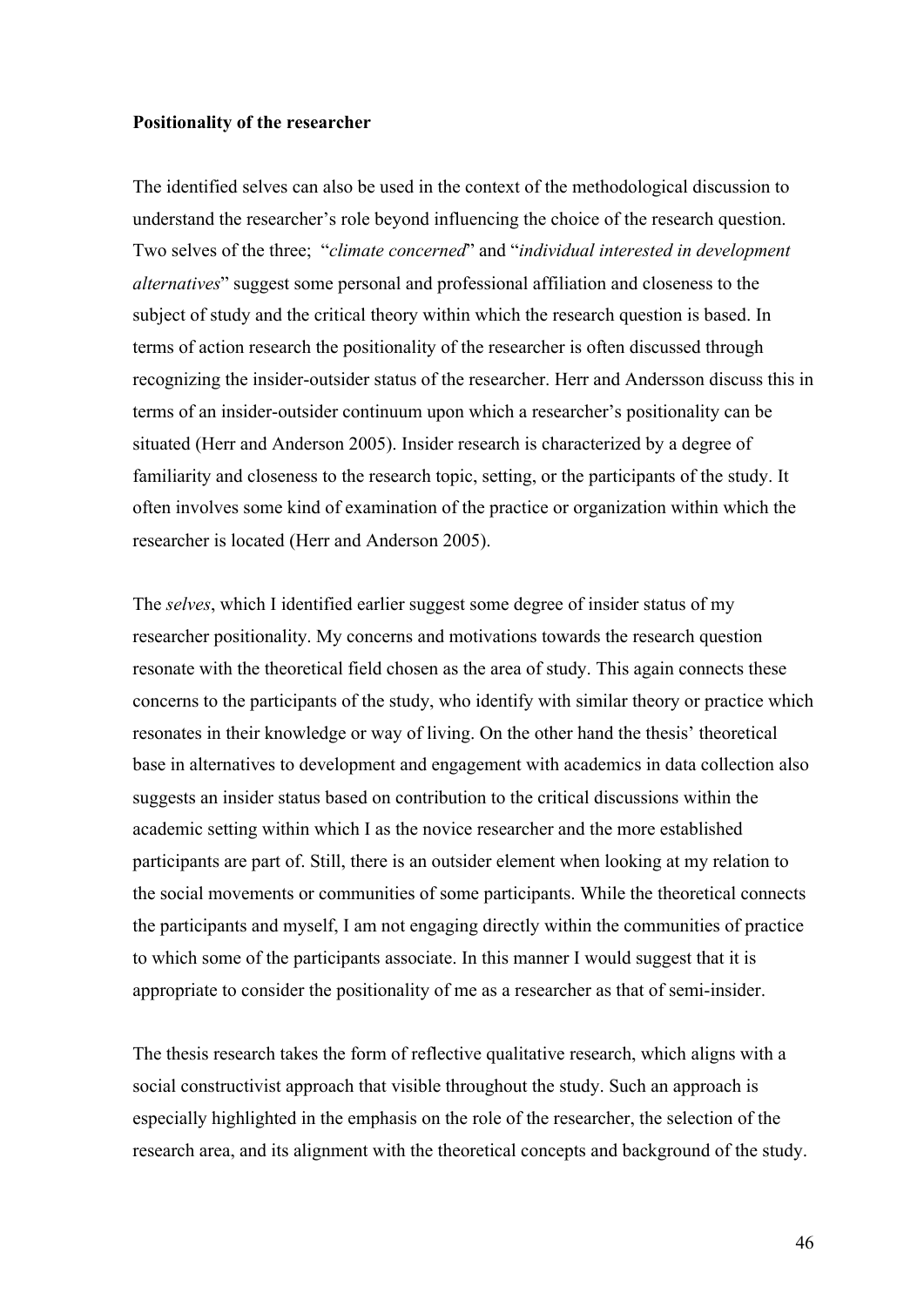It's relevance to chosen methods for sampling, data collection, and analysis will be discussed in the following sections on chosen methods.

# 4.2. Sampling method

As Emmel puts it "*qualitative researchers make decisions about who or what to sample from the outset*" (Emmel 2013 p.48) of the research process. The research area from the very beginning was influenced by the interest to contribute to the inclusion of the West in the discussion of alternatives to development. The West is treated here as the old industrialized areas, such as Europe and North America. The initial formation of the research question considered the object of study as *alternatives for the West* and possible participants as *alternative actors within the West*. But as the research progressed, through initial interviews, further reading, and researcher reflection it became apparent that the said location of research needed to be specified for alignment with the theoretical background and methodological considerations.

As the research question is informed by its background in post-development literature and constructivism there was a need to align the research location to correspond with the question's founding. The research area was then narrowed to Finland. This meant the search for alternative images for Finnish society by individuals associating to transition movements, discussions, or academics in the context of Finland specifically. Transition movements are defined here through Escobar's *transition discourses* (2015), which bridges discussions emerging from the Global South, post-development, and alternatives to development, and from the Global North, such as degrowth and more widely post-growth discussions. This narrowing down of Finland as the research location was essential to reflect the valid criticism received by post-development literature in the homogenous treatment of the West and to emphasize the contribution of locally grounded relativist knowledge of alternatives to the dialogue on global transitions.

As the research question is concerned with a specific way of associating to societal transformation, the sample was chosen through purposive sampling to gain a sample that best suited to provide relevant information. The sampling of participants consisted of two sampling methods: key informant sampling and chain sampling. Connecting the intellectual framework and the research question to the desired sample and sampling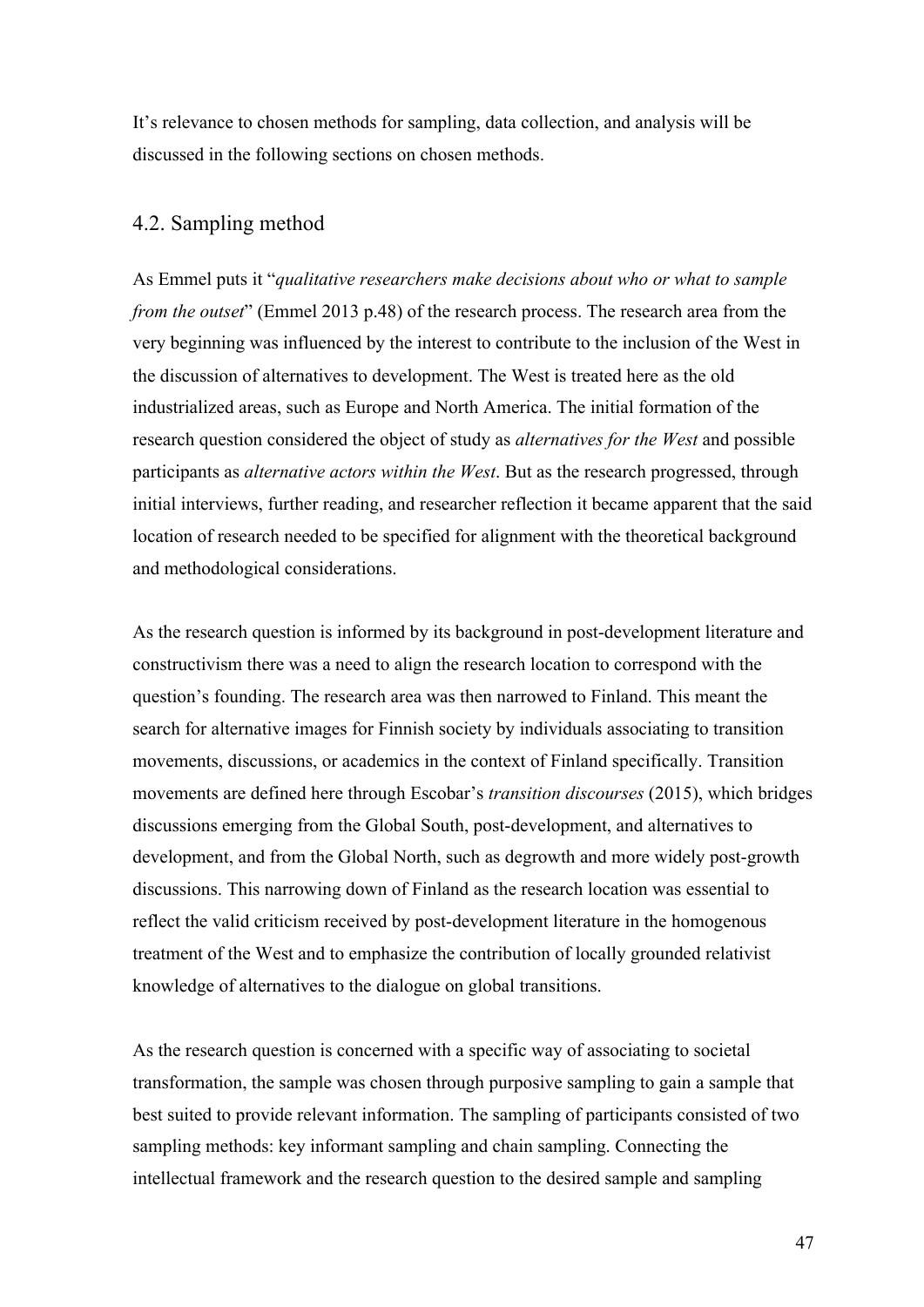method was initially done by recognizing an initial sampling quota (Emmel 2013 p. 49). As discussed in the previous paragraph the characteristics of the quota were *alternative actors associating to transition movements.* The sampling quota then came to include association to post-development, alternatives to development, degrowth including local variants and post-growth including varying emphasis such as post-consumption critics. The quota aimed to include both academics and practitioners such as activists and intentional community members.

Initial key informants were identified and contacted, after which additional key informants were sought out. This was done based on either researcher's identification according to the characteristics of the quota set or through chain sampling based on recommendations of key informants. Chain sampling or snowball sampling is based on the key informant information on other relevant individuals concerning the research topic (Guest, Namey, and Mitchell 2013). In addition to researcher identification of participants and chain recommendations, all participants self-identified to one or more of the characteristics of the quota either as they were or with a specification of their personal preference of terminology. Self-identification was often based on either theoretical emphasis in the participant's work as academics or as influencing discourses in activism or intentional living of individuals or a mixture of the two with varying emphasis. The basis upon which initial identification of participants was done and self-identification of participants is presented in the below figure.

|              | Initial selection based on interviwer identification to:                                    | Interviwee self-identification:                                                                                          |
|--------------|---------------------------------------------------------------------------------------------|--------------------------------------------------------------------------------------------------------------------------|
| Interviwee 1 | Academic utlizing post-dev. theory and research on alternatives to<br>development movements | Post-development and alternatives to<br>development as an academic                                                       |
| Interviwee 2 | Academic and activist in organizations dealing with alternatives to<br>development          | Many roles as professional and volunteer in post-<br>development stream of international solidarity<br><i>i</i> movement |
| Interviwee 3 | Actor in Finnish degrowth -movement                                                         | Degrowth activist and educator                                                                                           |
| Interviwee 4 | Actor in regional degrowth -movement                                                        | Degrowth and consumption critical civil activist<br>and author                                                           |
| Interviwee 5 | Researcher of degrowth and post-growth in Global North                                      | Ethnographer researcher in post-growth and<br>activism in reginal degrowth movement                                      |
| Interviwee 6 | Actor in regional degrowth -movement                                                        | Member of regional degrowth movement aiming<br>at self-sufficient living                                                 |
| Interviwee 7 | Development critical activist and actor in regional degrowth -<br>movement                  | Post-developmentalist and founder of<br>ecocommunity                                                                     |
| Interviwee 8 | Academic researcher and author on post-growth economy                                       | Researcher in the areas of post-growth economy,<br>consumption critical theory, degrowth and new<br>leconomy             |

Figure 1: Sample identification based on association to transition movement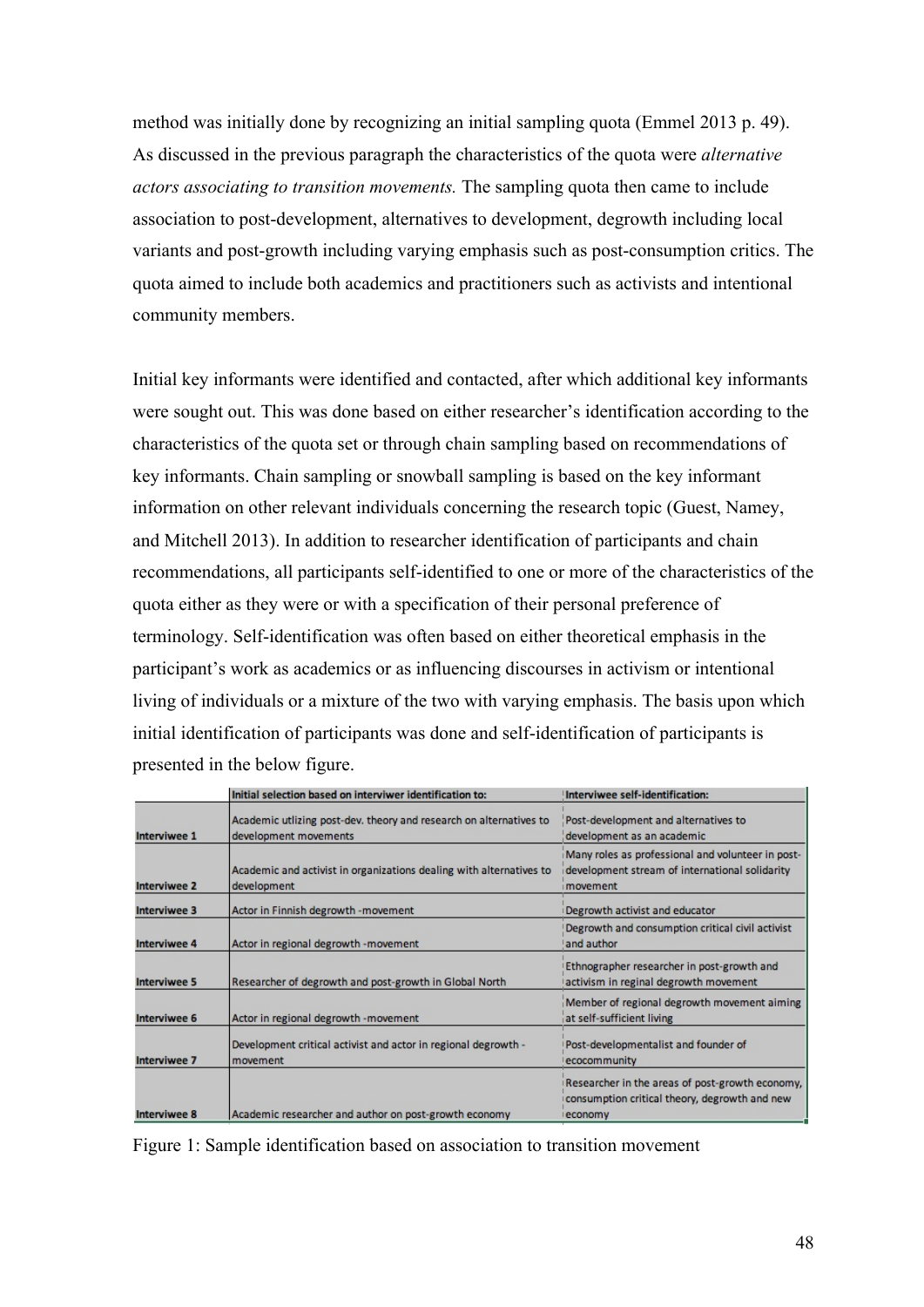# 4.3. Data collection method

The thesis research utilized qualitative data from semi-structured in-depth online interviews, which were collected between spring 2019 and spring 2020. The data consists of eight interviews that lasted between 45 to 70 minutes each. Interviews were conducted in both Finnish and English. This amounted to a total of 499 minutes of interview recordings, which were then transcribed. After transcription interviews conducted in Finnish were translated to English. All transcriptions combined formed a 71-page body of data for analysis.

In accordance with the sampling quota constructed, potential participants were initially contacted through email. This email provided basic information on the purpose of the study, its aims and methods as well as offered the possibility to acquire additional information. After expressing initial interest participants were sent further information on the interview format, the use of the utopian concept as well as the interview question. Online interviews were scheduled and the platform of choice agreed upon based on the available resources to the participants. Due to a lack of access to online discussion platforms one interview was conducted over the phone. All other interviews were organized using either Skype or Google Hangouts and recorded on both phone and computer recording devices.

Online interviewing decreases location constraints, which can be present when organizing face-to-face interviews (Allen 2017). Due to resource constraints the ability for me as a researcher to physically travel across the country from the capital area was limited. The ability to include individuals outside the capital area in Finland was integral for the thesis question as alternative living movements or academics are not solely based in the region. For the interviews conducted later in the data collection process, online interviewing was also compulsory because of social distancing due to the coronavirus. Online interviewing can have many benefits such as a decrease in scheduling, travel, and cost but it can also pose challenges in terms of non-verbal communication and technical skills (Allen 2017). For this thesis the use of online interviews was necessary to serve the regionally distributed sample and later to abide by national restrictions of movement. In one case the use of online interviews was not possible as mentioned due to lack of access to devices and therefore the interview was conducted on the phone. Online interviews made it possible to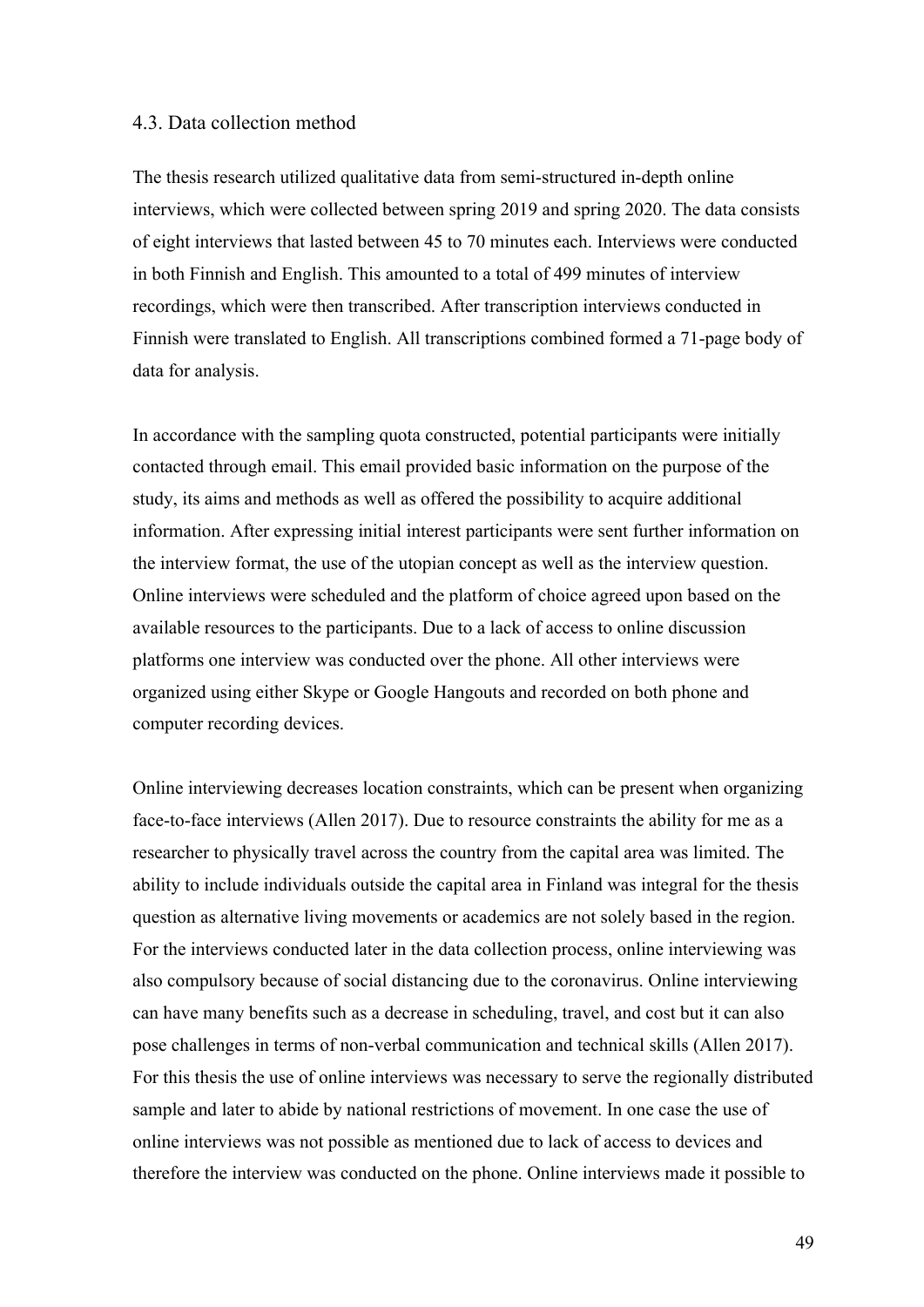establish a connection with participants through video and audio. Even though the data transcription did not include visual transcription, the video component was important to establish a connection with the participants. This lack of visual connection was compensated in the phone interview with thorough introductions and more emphasized verbal affirmations.

The online interviews took the form of semi-structured in-depth interviews. As mentioned the interview questions were provided for the participants beforehand, but it was also clarified that the broad questions would be used as a base from which to build the conversation. In such a semi-structured style it is possible to treat an interview outline as both a check-list or outline of topics to be covered during the interview (Corbetta, 2003 p.270). In this case the interview outline acted both as a way to familiarize participants with the method and a checklist for me as a researcher. As the aim of the interview was to gain in-depth knowledge on the participant's perception through a process of imagining an alternative way of organizing society based on the experience and professional capacity of the participant, it was important to rely on an interview method which allowed the freedom to move from topic to topic as most appropriate to the process of the participant themselves. Semi-structured in-depth interviewing allowed for a flexible structure where the interviewee has the freedom to follow their thought process for the most fitting expression of their perception (Morris 2015 p.3).

The constructivist approach to interviewing highlights the interview as a collaborative process (Morris 2015 p.13). The interviews were treated as a process of co-construction between the researcher and the participant "*to uncover the essential nature of a phenomenon*" (Brinkmann 2007 in Brinkmann and Kvale 2018 p.14) and therefore can also be described as a conceptual interview. To embrace the process of interviewing as a possibility to gain in-depth information, a rapport must be developed between the interviewer and interviewee (Morris 2015 p.79). This is also crucial when an online element is added to the interview setting. To establish a bond with the interviewee significant attention was paid to breaking the ice before the formal interview. Tools such as introductions, explaining the purpose of the research, explaining the format of the interview, why the participant was approached, and expressing gratitude for dedicating time to the session where used in line with Morris' in-depth interview approach (Morris 2015 p.79). It was apparent with most interviewees that already the choice of topic for the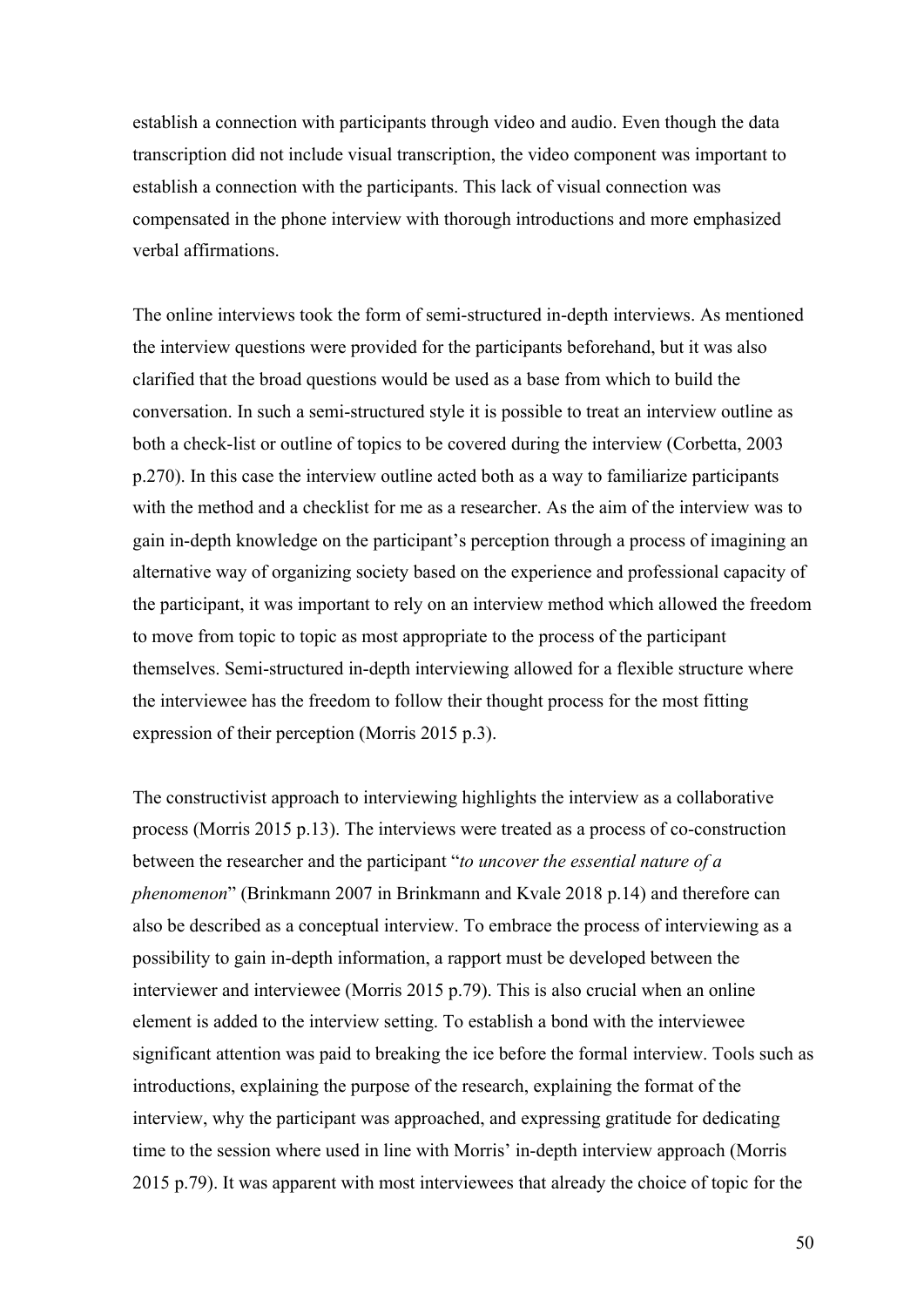research, which was dear to all participants, indicated some familiarity between the interviewer and the interviewee. This was evident in the enthusiasm of the participants to share their perceptions and interest in the research process as well as researcher positionality.

The interview was divided into three topics of discussion: introduction and identification, imagining a Finnish utopian society, and global linkages to the utopian society. The introduction and identification section focused on gaining an understanding of what the background of interviewees was to the research topic and how they identified to transition movements in specific.

The second part of the interview utilized the utopian method by asking interviewees to imagine a utopian Finnish society from the position of their identification to transition movements. The process of imagining society was framed by categories of social, political, economic, and environmental aspects to society. These categories were used as a springboard for conversation and aimed at assisting the participants in initiating imagining of such a broad and wide-ranging concept as a society. While these categories were provided it was emphasized that interviewees could move between and across the categories freely without having to worry whether their utopian imagining fit a specific category. The categories, therefore, were used more as a starting point to the conversation and as a means by which different aspects of utopian societies could be looked at. Different participants placed different emphasis on categories of society based on their professional background. The categorization was viewed by some interviewees as helpful and non-restrictive, while a few found it constricting or challenging at first. The emphasis of the interview process was modified according to how the interviewee related to the categories and some consistent probes were created to assist interviewees in situations where the format felt difficult. The categories also acted as a means for the researcher to encourage the imagining of utopias from different perspectives and to have a shared format for all interviewees even though emphasis varied according to the interests of the interviewee.

While this section of interviews focused on the possibilities of utopian imagining, it became very clear through initial interviews that the format was suitable to also gain an understanding of criticism. This was because interviewees often began to describe the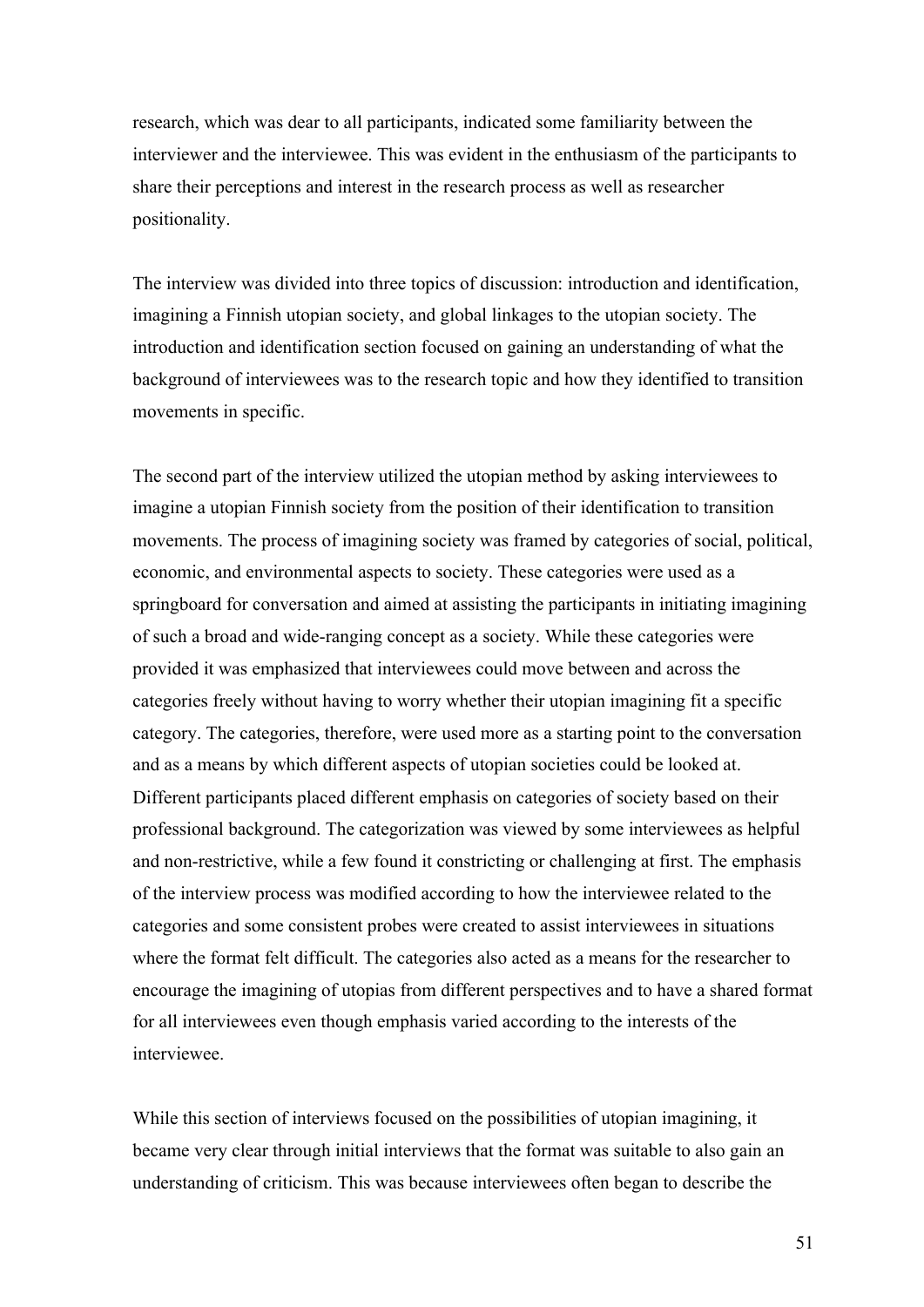issues of our current society to create an understanding of why they wanted some aspects to be different in the imagined society. Therefore the process of imagining utopias was strongly rooted in the current understanding of the interviewee's society. The emergence of critique was natural and necessary for the establishment of a baseline for the interviewee and interviewer.

The last section of the interview focused on understanding what kind of global relations imagined utopias would have to other countries specifically in the context of development.

During the interview probes were used to gain a fuller understanding of the interviewees' perceptions. This was done by asking for examples, clarifications, and additional questions (Morris 2015 p.87). Interview notes were kept to record topics of interest for probing further information in the course of the interview. As an interviewee there was a delicate balance to uphold as an active listener, which gave the interviewee freedom to express, but simultaneously making sure the topics were discussed and that interviewees were also encouraged to go further in their expression. In addition to actively listening and probing, I found that giving space or even sometimes short moments of silence were useful to prompt the interviewee to expand on their views. The interview session in a sense was one that required both self-investment, engagement, reflection, and restraint on the part of the researcher.

# 4.4. Ethical considerations and rigor

This section will briefly discuss ethical considerations in relation to the thesis. Such considerations are present in all social research. Considerations can vary vastly dependent upon the research topic, but non the less research is expected to strive towards dignified, consensual and respectful process. Such process is anchored in some commonly shared procedures as obtaining informed consent and respecting participant privacy (Lichtman 2014 p. 58-61). Informed consent needs to obtained from research participants and consent should be given based on adequate information on the research and its aims. In this thesis information of the research was provided before and during the interviews in which the aims, topic and use of the data was again explained to the interviewee. The interviewee was also informed about the recording of the interview and its use solely for purposes of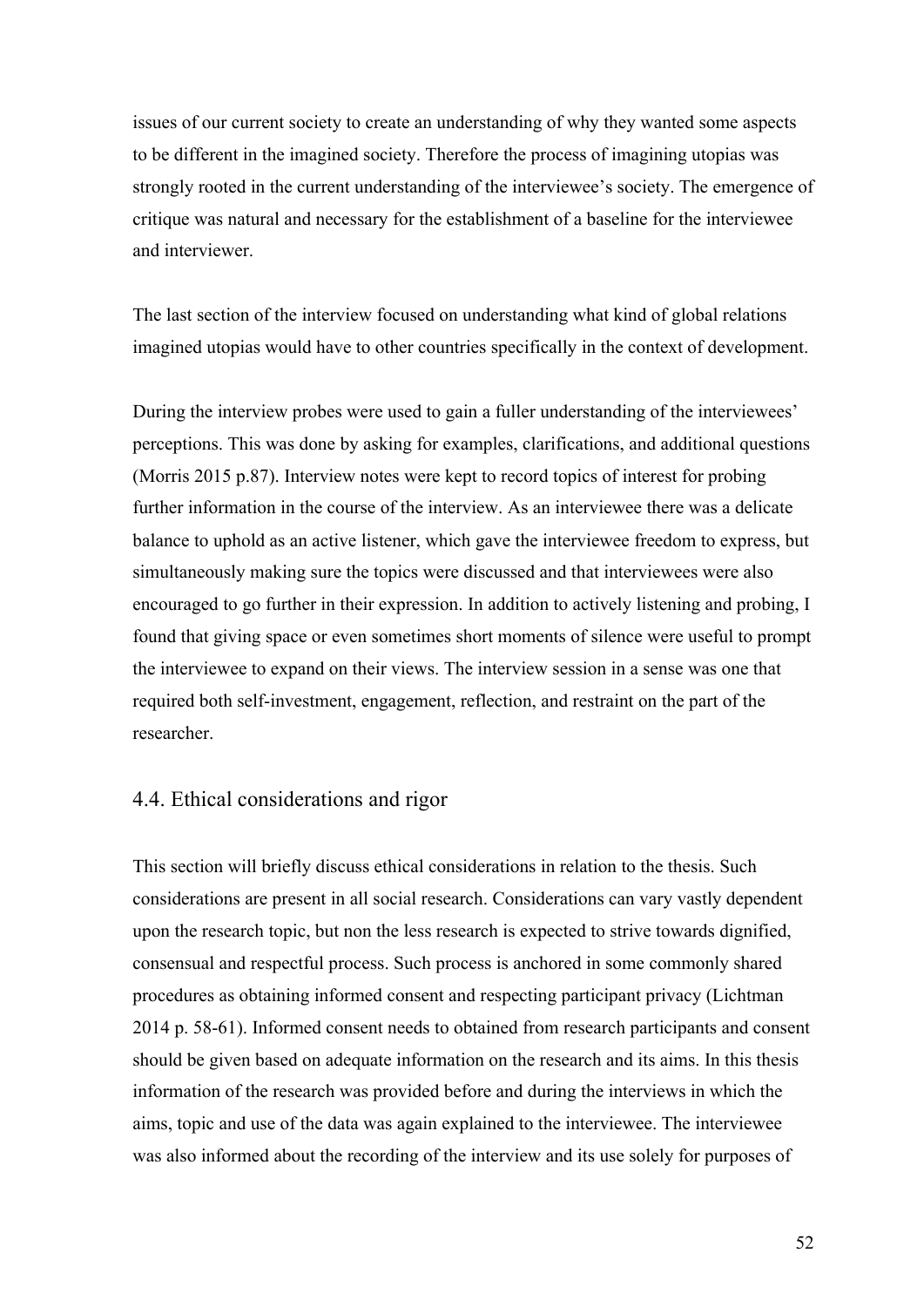analysis. After confirmation from the interviewee, the actual interview process began. The protection of participants privacy was secured by removing information based on which interviewees could be identified all files and transcriptions. Audio recordings, which hold identifiable information are deleted after the completion of the thesis.

In regard to the reflective research approach it is relevant to shortly discuss its connection to the rigor or trustworthiness of the study. The term rigor is used here to signify how trust can be associated to the findings and the research process in qualitative research (Eileen et al. 2011). This terminology is used instead of validity, which while used in qualitative research also is often equated to an extent to the validity claims of quantitative research (Barret et al. 2002). The reflective process was upheld across the research through keeping a reflective journal. In addition to recording the process, it included constant critical reflection of how the process was developing. The reflective procedure is treated here as way to support rigorous and trustworthy research by making it possible for the reader to follow the reasoning of decisions made in research. First, recording of progress allowed for exposing weaknesses, which could then be improved upon throughout. The thesis aimed at utilizing the record of research to create dependability (Eileen et al. 2011): explaining the process and decisions made as carefully as possible so that there is transparency between reporting and the decision making processes which have gone into the creation of the thesis.

# 4.4. Data analysis: approach and process

Braun and Clarke treat thematic analysis as a method that can be utilized across qualitative research methodologies and epistemological standings (Braun and Clarke 2006 p.5). Here thematic analysis is linked to the social constructionist understanding of knowledge production. Therefore the decision-making process of the researcher is made explicit and the analysis operates under the umbrella of how images of better society are collectively constructed across the data items.

The thesis research utilizes thematic analysis to analyze interview data items per the sixphase procedure outlined by Braun and Clarke (2006). Thematic analysis aims to identify common patterns or themes across data items but still allows for the incorporation of tension or contrast in the thematic map – the outcome of the analysis. Such an approach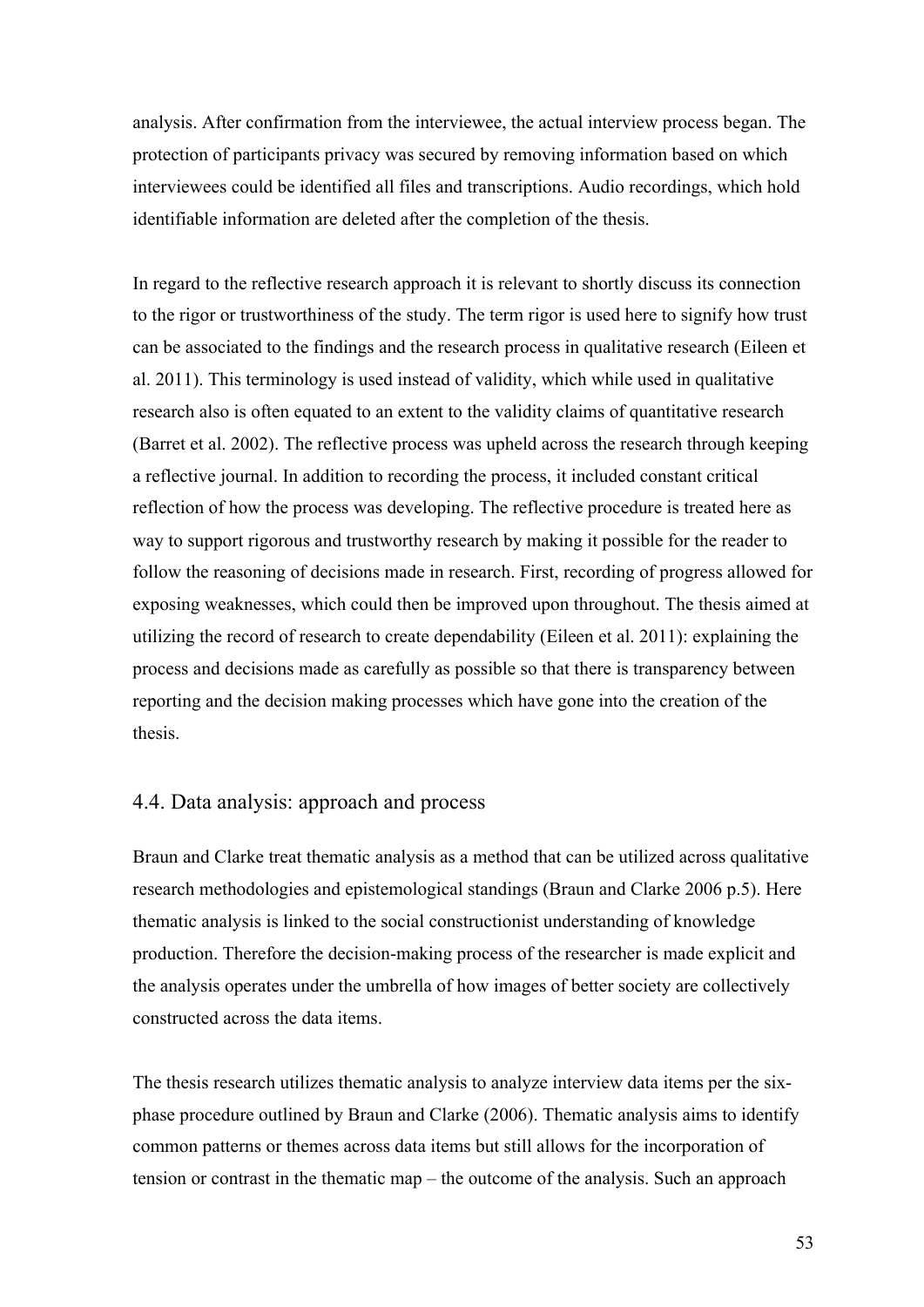aligns with the research questions' emphasis on utopian criticism and opportunity. As the research questions aim to understand how criticism emerging from Western alternative actors' perceptions align with post-development and alternatives to development criticism, the analysis of data must identify essential patterns of criticism across the items to then be examined in contrast to theory. On the other hand the identification of patterns of utopian opportunities across items allows us to better answer the question of what could a utopian Finland look like when imagined from a transition alternatives perspective. It is also important to emphasize that while thematic analysis focuses on patterns across data items, codes which contribute to the construction of themes should not exclude conflicting data (Braun and Clarke 2006 p.19). This especially important to this research as the sample includes individuals who identify with varying emphasis under the umbrella of transformation alternatives. Thematic analysis allows for identifying reoccurrence across interviews but also does not demand disregard of codes which create tension within themes.

The above manner of relating the theoretical and conceptual backgrounds, through an emphasis on research questions, in the process of analysis is described by Braun and Clarke as a theoretically oriented thematic analysis. In contrast to such an approach thematic analysis can be treated as inductive, where the analysis process is not guided by the theoretical approach of the researcher but by the content of data items (Braun and Clarke 2006 p.12). As the emphasis of the utopian method's critical and exploratory capacities are guiding the analysis process the theoretic thematic analysis approach is then applied. The relevance of theoretical emphasis was distinguished through the positioning of the research questions as well as through the reflective process during data collection through research notes. Throughout the data collection process it became evident that both the aspects of utopian criticism and opportunity were strongly present in the description of utopias and thus adequately could inform the analysis process.

Another decision which Braun and Corbin highlight should be made explicit in regards to the type of thematic analysis applied is that of *semantic* and *latent* analysis (Braun and Clarke 2006 p.12-13). Semantic analysis focuses on treating the data on the level of what is expressed explicitly while latent analysis includes the level of assumptions and underlying meaning associated with what is said. This research utilizes both semantic and latent analysis. The initial coding is conducted semantically to encourage an initial understanding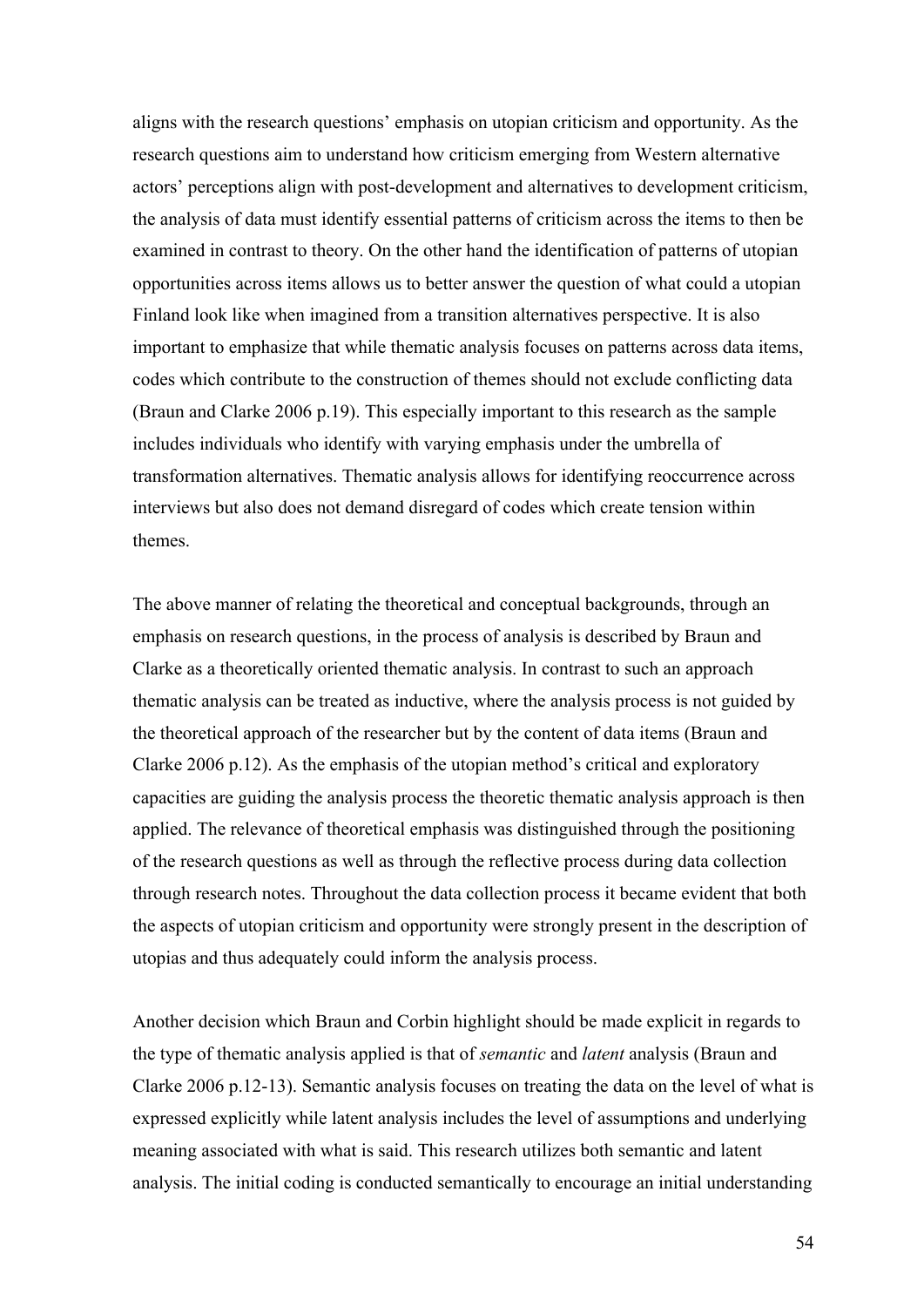of the range of codes and possible themes. The following steps concerning the organization of codes into themes and reviewing themes in addition utilize both a semantic and latent approach. This allowed for interpretation of underlying assumptions in relation to the explicit data extracts and an additional level of contribution in the process of constructing themes.

The first phase of Braun and Clarke's step-by-step approach to thematic analysis deals with familiarizing with the data (2006 p.16). Familiarizing took place over several different activities while treating the data: transcribing, translating, and reading. The transcription and translation processes were very slow and time-consuming but simultaneously acted as a very thorough way of learning what the content of the data was. After transcription and translation an additional reading of all data transcripts was conducted. Some initial notes were made during this process of reading through the transcripts to record initial ideas concerning the reoccurring content.

After the data is familiar to the researcher initial coding is the second phase of thematic analysis. Codes are a way to organize the content of data items into smaller units, which could be meaningful in the understanding of the phenomenon under research (Boyatzis 1998 and Tuckett 2005 as sited in Braun and Clarke 2006). The theoretical approach to thematic analysis is of explicit relevance here as the capacities of the utopian method are guiding the analysis of data through concepts of utopian criticism and opportunity. The categories of criticism and opportunity were not stringently applied to initial codes, but they were present in guiding the process analysis. What this means is that while the research questions were kept at the back of the mind of the researcher during initial coding, also codes that seemed relevant in other ways were coded and not left unattended. Relevance outside the initial research questions was considered in content that reoccurred across data items but did not necessarily directly relate to criticism or opportunity.

The initial codes were identified manually on soft-copies of data items and distinguished applying color codes. As each data item was being coded notes were simultaneously taken to record the thought process and initial ideas. As the initial coding process progressed more initial codes were generated and some codes identified in previous transcripts were applied to seemingly relevant instances. After data was coded, codes across the data items were collated. The raw data of the codes were organized coherently into a single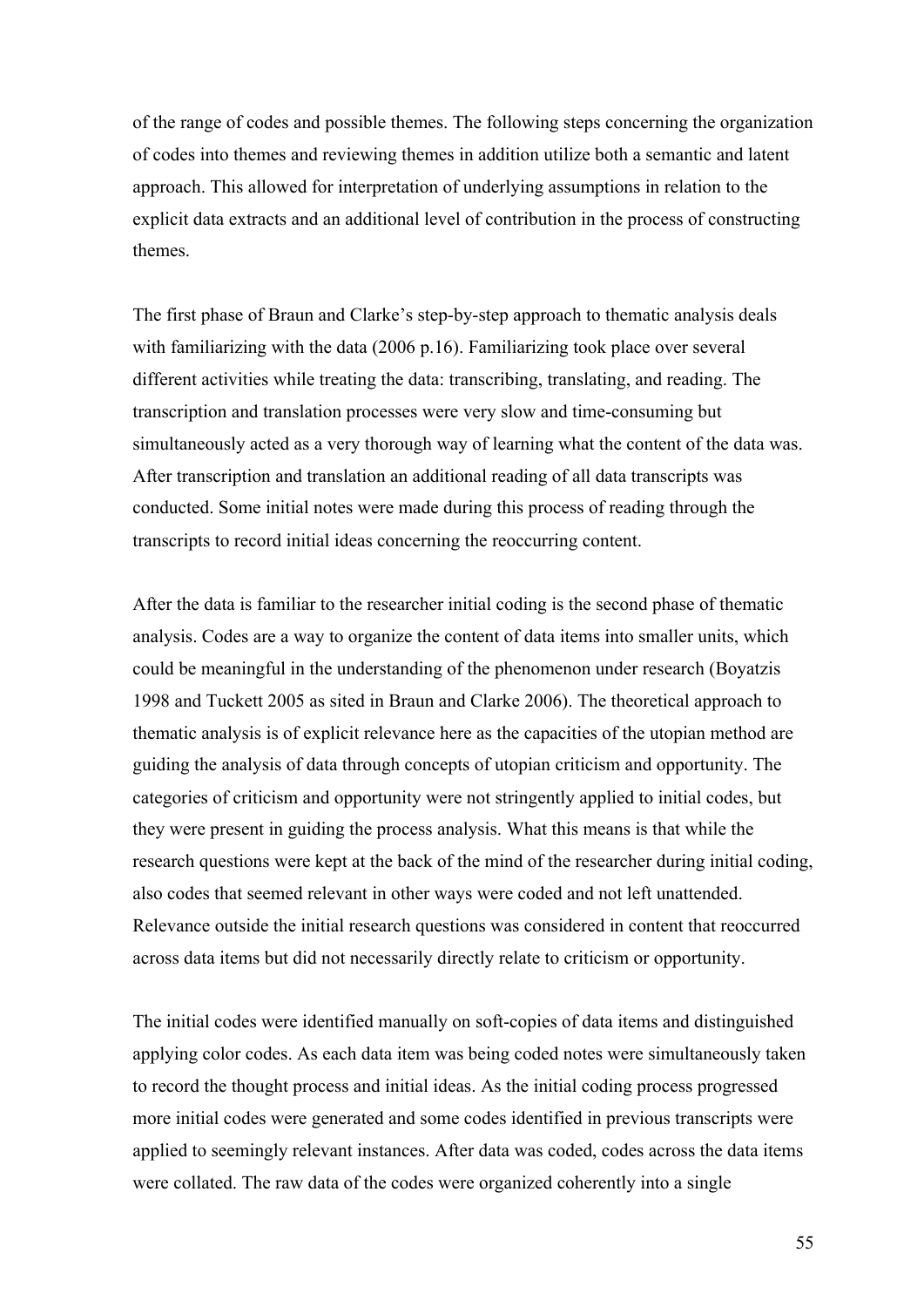document. If codes across data items were very similar but had been named differently their correspondence was evaluated by referring back to the data and it was determined whether the codes should be combined or remain separate. The outcome of the collation of codes was an extensive list of raw data organized under more than 80 initial codes.

The following step in Braun and Clarke's approach is the generation of initial themes. At this stage of the analysis process the focus is shifted from small units; codes, to larger compilations; themes (Braun and Clarke 2006 p. 19). I wanted to utilize a visual means of generating themes so I wrote each initial code on a piece of paper. I then proceeded to organize the initial codes into piles which seemed to connect, after which I laid out each pile to review what kind of patterns could be generated. I decided at this point to separate piles and codes which critically described society from those that imagined a potential society for organization. If some codes seemed to fit both the code was used in both categories and a note was made of connection. Some codes were reviewed during the process if their label did not seem to be descriptive enough to place into a connection or if it seemed too general. The occurrence of codes in the data impacted the highlighting of some themes over others. On the other hand some codes became significant because of their ability to connect other codes to each other. In such cases it was relevant to go back to the data and examine whether the content of the code actually captured what it was made to be in the theme. Within the broader categories of criticism and opportunity, connections were examined and some major themes and possible subthemes were generated. The first formation of the initial thematic map of opportunities is presented below.



Figure 2: Map of initial themes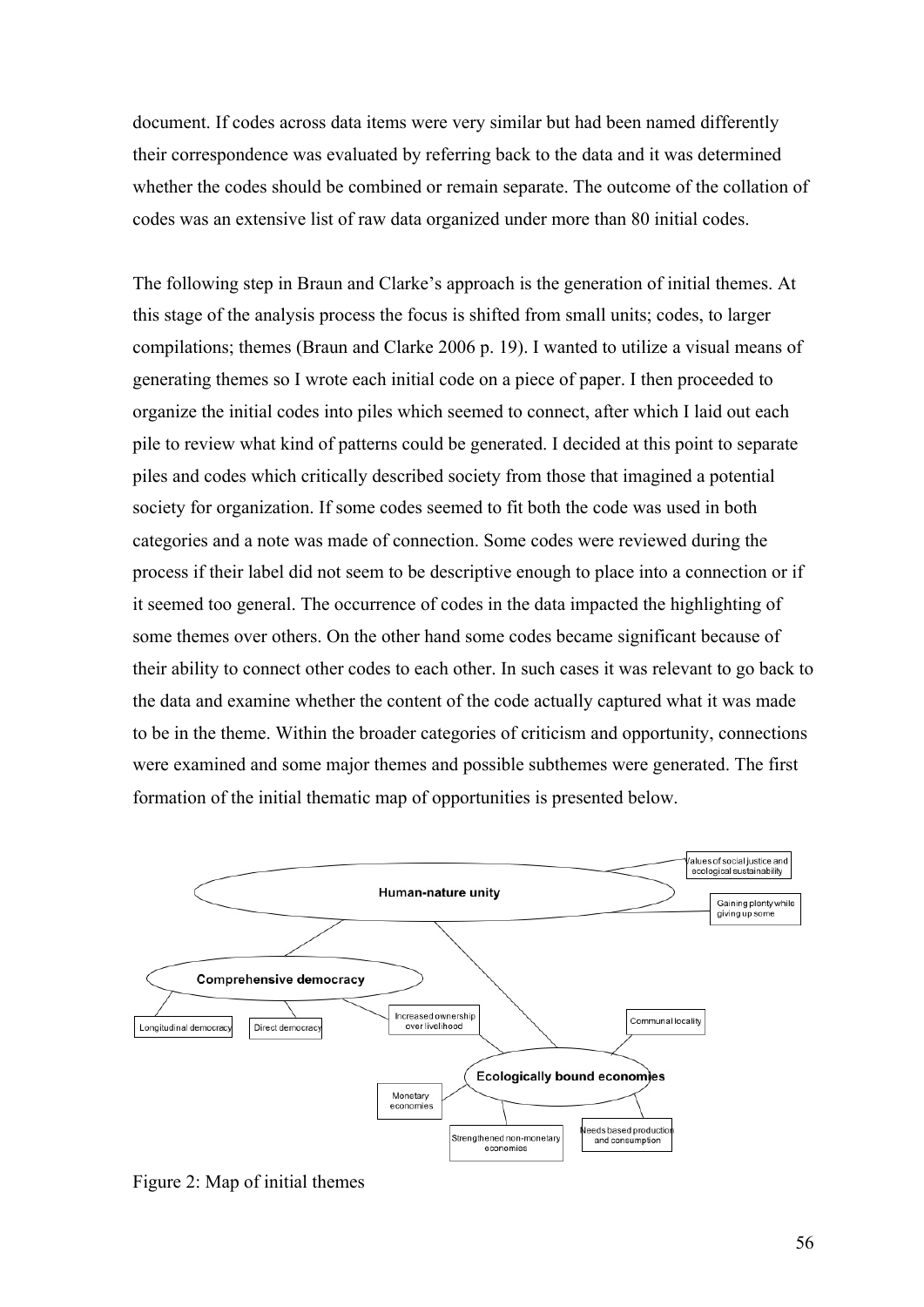After generating initial themes, these themes are reviewed on the level of the relevance of codes to the data and the whole data set to the proposed thematic map (Braun and Clarke 2006 p.20-21). This means that data connected with each code which had been generated was compared to the proposed theme. Through this process some codes connected to the themes were questioned and placed on hold. This was especially the case with the subtheme of "communal locality" under "ecologically bound economies". The subtheme seemed to compile too many codes with varied meaning and some subthemes within the theme of "ecologically bound economies" seemed to overlap. This indicated to me that some themes and subthemes were not refined enough and the theme as well as subthemes need to be reviewed.

This lead to a reorganization of several codes and utilization of the same process as when identifying initial themes. After revision and reorganizing new themes were generated and simultaneously some subthemes were collated. Now the codes across the themes seemed to better match the themes associated to. Following the comparisons of code content to themes, the themes generated were then compared to the whole data set. I read the data set and attempted to evaluate how well the themes communicated the full data and simultaneously recoded some excerpts which now fit the themes created. At this stage when the data was already so familiar it seemed latent analysis of data items became easier.

After recoding and checking the themes against the data set, I was quite satisfied with the proposed themes. The fifth phase of the process then involved the defining and naming of themes. At this stage I went back to the coded items which I had collated under each theme and wrote an outline of what that theme and its subthemes encompassed in their most essential. While outlining the content of themes, I also attempted to outline their connections and hierarchies as well as identify appropriate direct quotes to each theme. Outlining the essence of themes also assisted in the naming and renaming of themes in an informative manner. During the naming process I also referred back to the raw data collated under each theme to make sure the names captured the content of the theme. Five themes were defined at this stage and the reporting of these themes is presented in the findings section of this thesis accompanied by the final thematic maps for both criticism and opportunity, which align with the research questions set.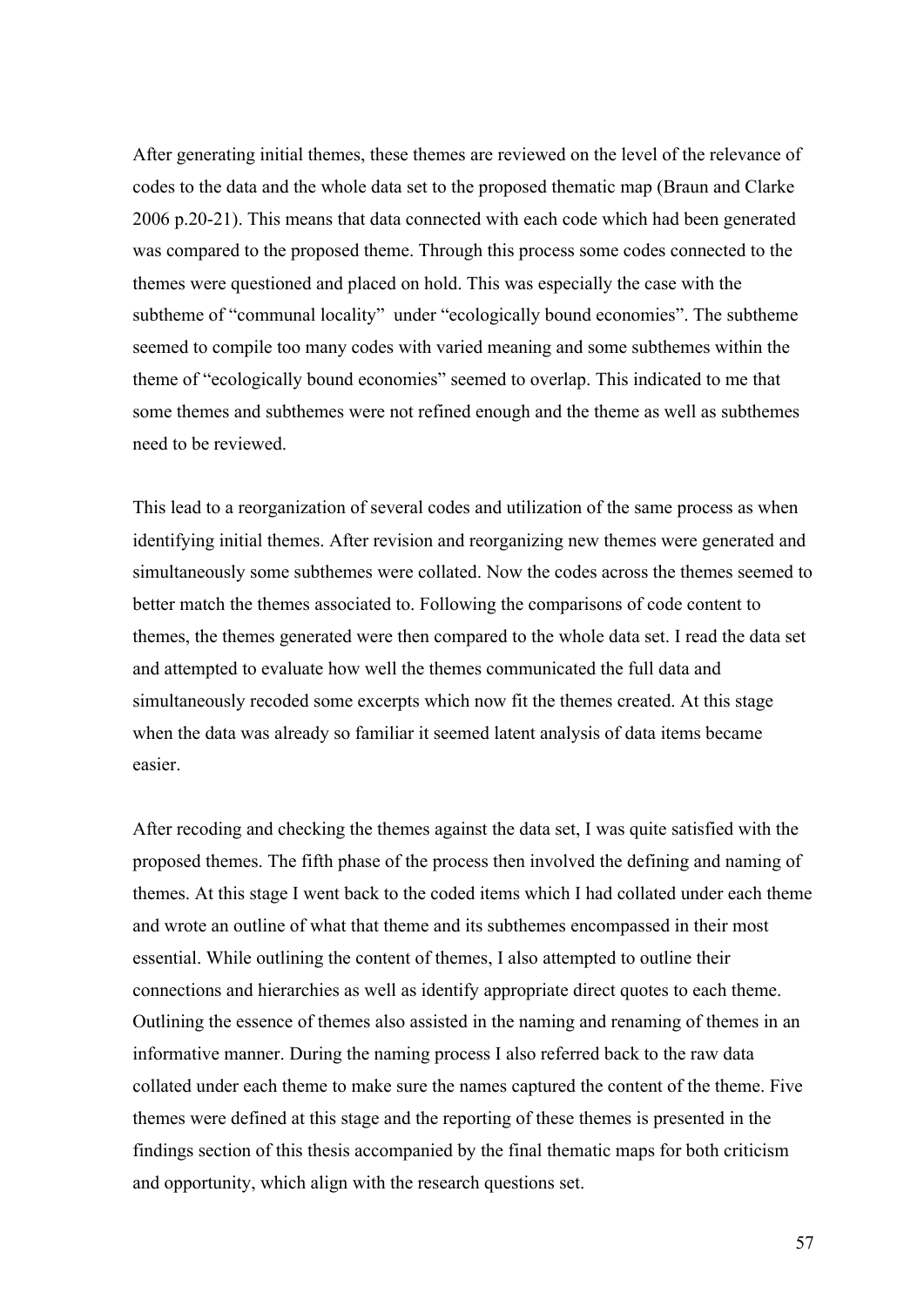The themes generated refer to theory in the extent that the analysis process was informed by the utopian method, where broadly to functions can be identified as criticism and opportunity. At the stage of generating initial themes codes were organized based on criticism and opportunity. Beyond this the themes which emerged within this separation were based on patterns recognized within the data. The separation of opportunities and criticism is therefore based in the theoretical concept utilized in the thesis, while it corresponded well with the content of the data.

# 5. Outcome of analysis

The following section will discuss the outcomes of the thematic analysis process in light of the research questions and theoretical background of the study. The results are compiled through two thematic maps: one focusing on the themes related to utopian opportunities and the other to utopian criticism. This organization is designed with the first two research questions in mind and reflects the utopian method's capacities. The last research question which aims to evaluate utopian imagining in the light of post-development and alternatives to development theory will be discussed in concurrence within the exploration of utopian possibilities and criticism.

Five major themes were generated through the analysis process, some of which encompass subthemes. The themes generated in relation to utopian criticism of current society are expressed in two major themes: *Instrumentalizing impact of economy* and *the concern over state of democracy*. The theme *instrumentalizing impact of economy* focuses on the perceived loss of inherent value of the environment, human experience and global interaction. *Concern over democracy* on the other hand encapsulates dissatisfaction with the functioning of current democratic process in relation to the subthemes of: *representation*, *short termism* and *loss of power*.

The themes generated relating to utopian opportunities are: *Unifying human-nature ontology*, *emphasizing social sustainability* and *emphasizing ecological sustainability*. *Unifying human-nature ontology* encapsulates an overarching ontological base for a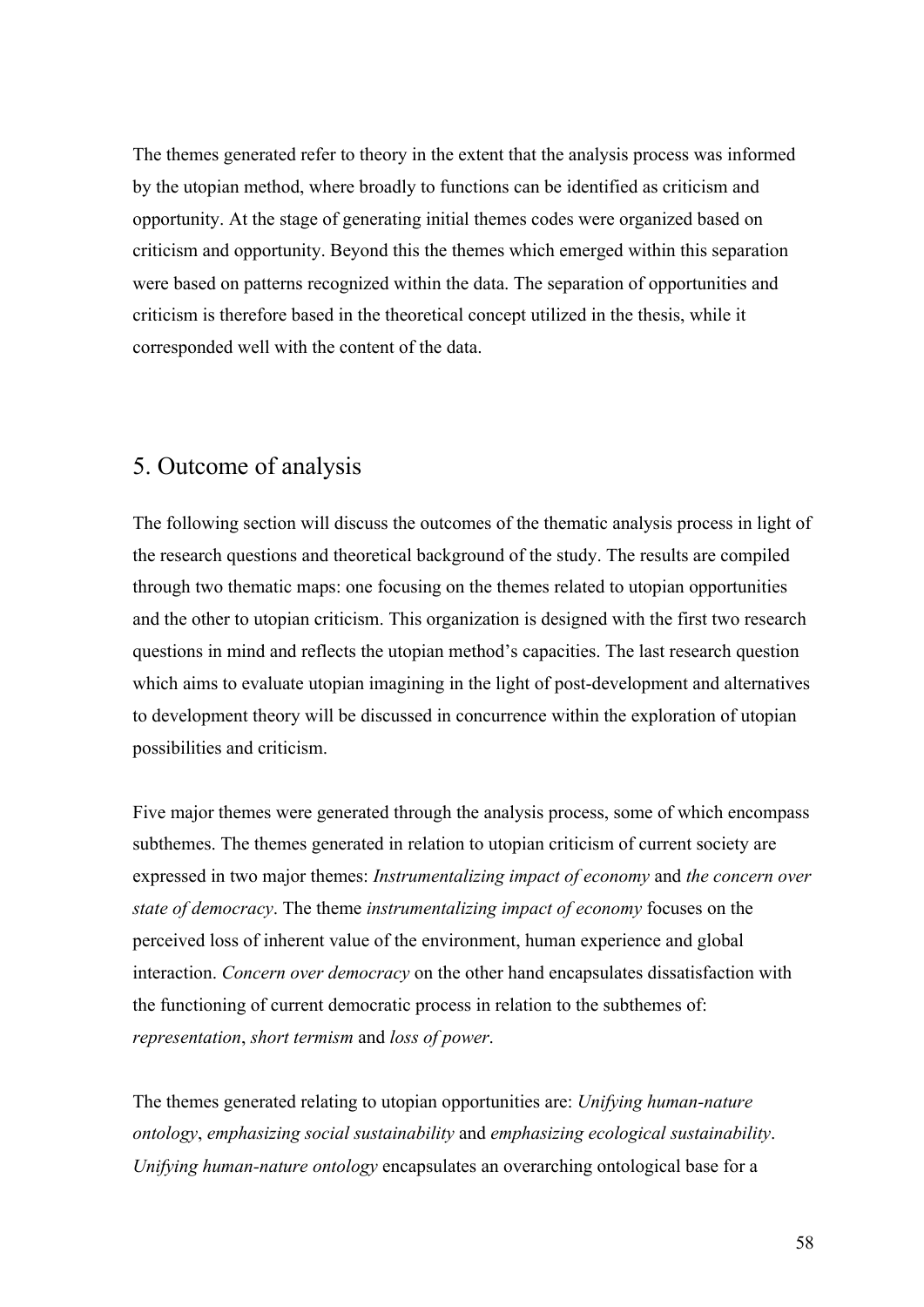transformed society. The themes *emphasizing social sustainability* and *emphasizing ecological sustainability* present how this ontological premise is present in the imagining of different societal functions such as politics and economics.

All themes and subthemes will be described in more detail across this section and are connected to theoretical discussion of post-development theory at the level of each theme. Each theme's content will first be presented and data excerpts are utilized in this presentation section. After the theme and equivalent subthemes have been presented in relation to their content, the theme will be synthesized and related to theory. The synthesis section presented at the end of each theme will draw connections to theory and reflect upon its relevance in context to that particular theme. The first part will discuss the themes relating to utopian criticism and the second part reports themes related to imagined utopian opportunities. This order allows for understanding of what utopian visions are a counterimage of in the words of Manuel and Manuel (Manuel and Manuel 1979).

# 5.1. Themes presenting patterns of criticism in utopian imagining



Figure 3: Thematic map of utopian criticism

The above figure represents the generated themes of criticism inherent in the utopian imagining of alternatives. Such critical reflection of the participants' society were strongly present in the imagining of alternatives. Most of the time they were presented as a baseline from which imagining could start or as background information on the participants' perspectives. Strong patterns across data items constructed two major themes: *The state of*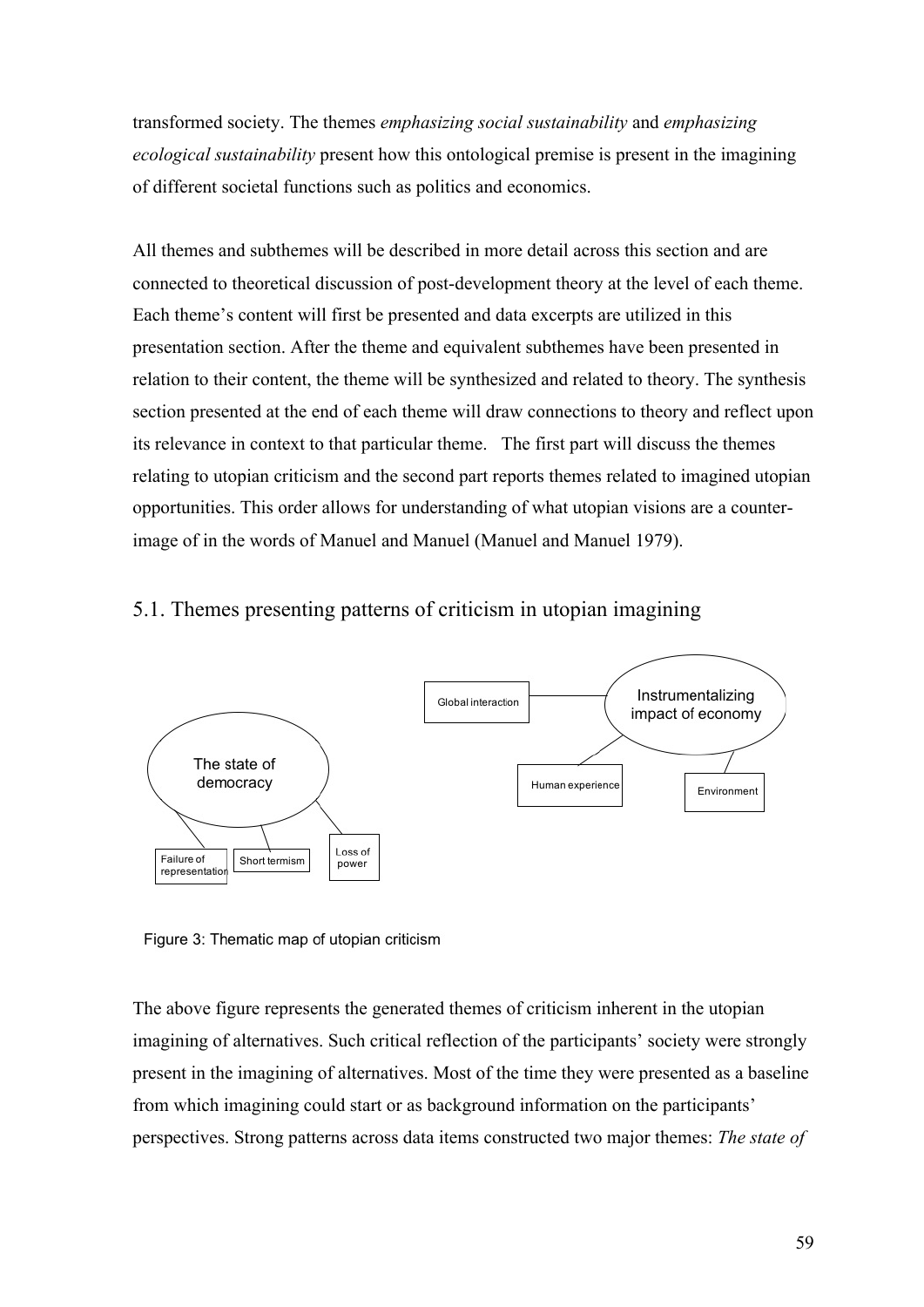*democracy* and *instrumentalizing impact of economy.* Each theme has three subthemes which break down the finer representations of the criticism.

## **Theme 1: The state of democracy**

"*Currently one of the key issues that everyone must be worried about is the state of democracy. And the mm.. The rising authoritarianism all over the world including the West, key Western players. So electoral democracy, why is it such a big problem now?*" **Interviewee 2**

"*Before it somehow worked that we had this representative democracy. We voted for people and then these people had knowledge. They could make decisions. The cycle was somehow slower and calmer. In a way… There they could… Well, they could make good decisions. Or good and bad decisions, but people were able to adapt to them and people saw some of their impact. And then there was again time to react to them. But somehow now we are in a strange pressure situation, where everyone is an expert at the same time…*" **Interviewee 3**

The criticism of the current state of democracy was present in all of the interviews and often encapsulated a feeling of concern in regards to its functioning. This theme condenses this concern. While the theme cut across all data items, the emphasis of concern varied. This is reflected in the three subthemes of: f*ailure of representation*, *short-termism* and *loss of power*. The democratic criticism was also reflected in the emphasis which democratic processes were given when imagining alternatives which will be examined later in this section. While this demonstrates the intertwining of criticism to social imagining inherent in the utopian method, it also indicates that the concept of democracy is not questioned as a whole. Rather, the criticism points to the democratic challenges which are present in our time.

#### **Subtheme: Failure of representation**

Some of the concerns voiced were based on the experience or perception of the failure of representative democracy. This failure of representation was reflected upon both through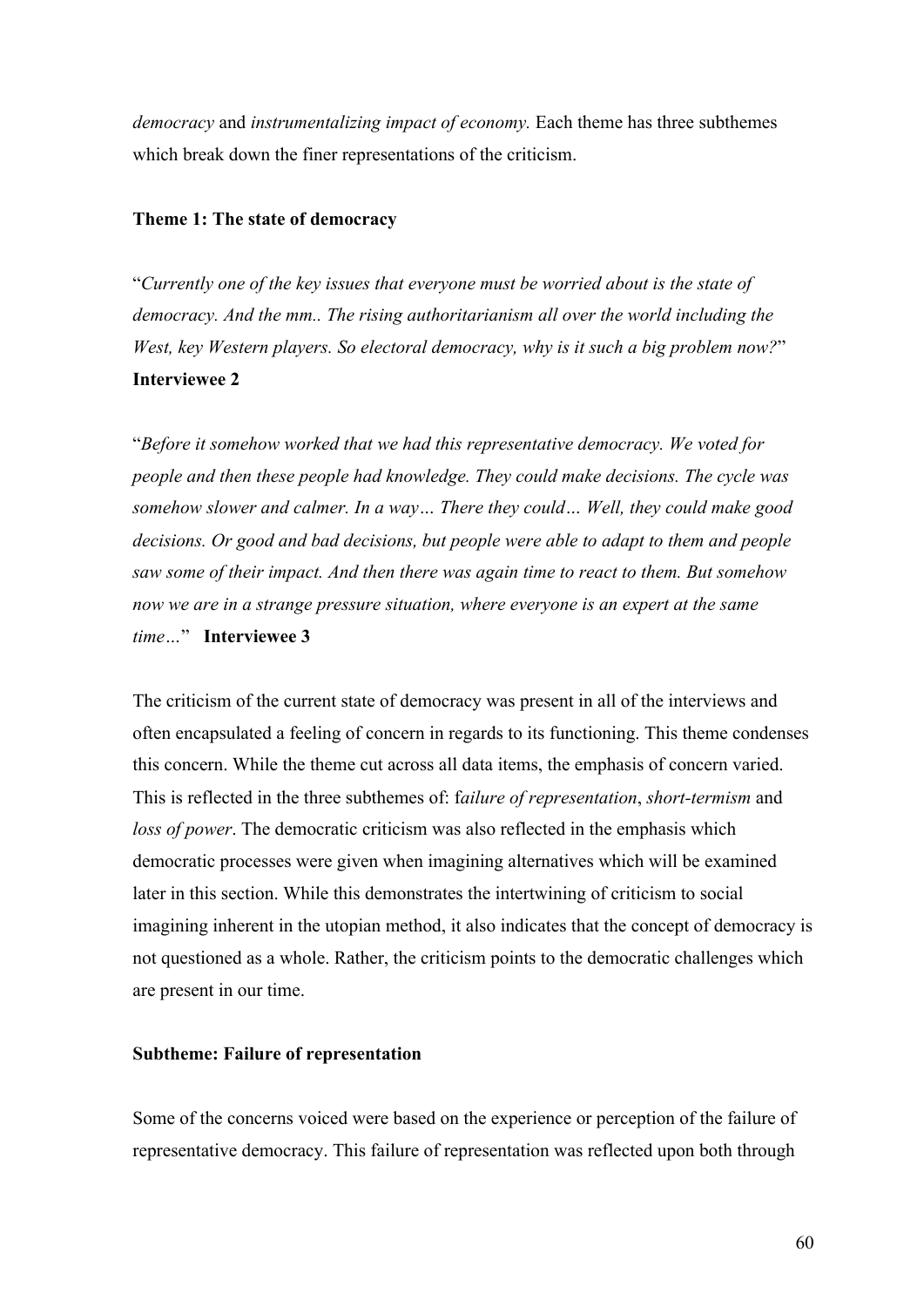personal experience and on a general level. This is demonstrated through the following excerpts:

"*I think that when there is no development critical party or any party that openly question the impact of constant economic growth I can't even vote. It becomes harder all the time to find someone to vote for." … "So as a civil activist I really feel that I don't exist. That I also feel I have become marginalized because I'm not in city council or other politics… When I'm not represented in these official systems, then I don't really exist.*" **Interviewee 6**

Here interviewee six expresses a discontent with the current options available in representative democracy. What is exemplified here is the experience of marginalization due to lack of representation in representative democracy due to the absence of growth critical discourse in the political arena. Interviewee seven on the other hand describes the emergence of exclusiveness inherent in how representative democracy is currently organized:

"*And I think that like, when we speak about representation (in democracy) that when representation changes so that it in a way becomes a profession… Or a role in a way, that representatives don't need to be in direct contact with who they are representing and their habitat and their conditions then it starts to form as some kind of elite system*." **Interviewee 7**

The lack of representation and detachment of representation described criticize the functioning of representative democracy in Finland. While both interviewees frame their criticism through differing expressions, both describe a lack of representativeness. This lack of representativeness questions how well intermediaries come to represent the interests of their electorates. These aspect contribute to the overall concern of the state of democracy and are reflected in the imagining of more direct forms of democratic participation in the utopian images.

# **Subtheme: Short-termism**

Another contributive factor to the concern over democracy which was brought up by three

61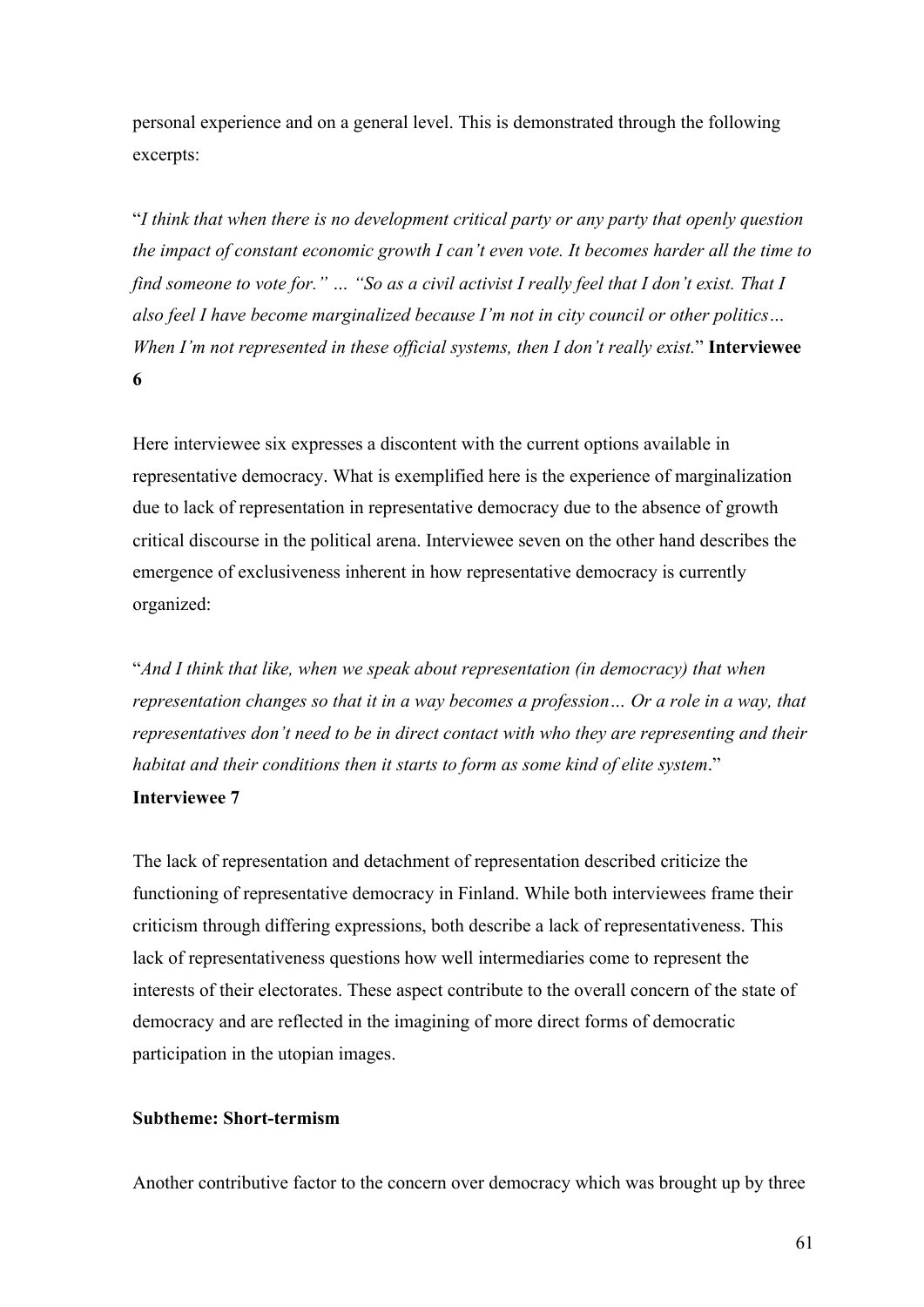participants was the short-termism of current democracy. This short-termism was often framed by the concern that current global issues have such far reaching effects that the current election cycle was unconducive to the handling of such issues. Interviewee four described this discrepancy of scale of issues and structure for dealing with them in the following way:

"*The large problem with democracy now is that it tends to be so sort sited. We have also discussed this in our publications. For us the four year election cycle is in no way sufficient. For example for the issues of species extinction and climate change we have to look so much further when we make decisions.*" **Interviewee 4**

As is described in this excerpt, issues of climate change were the main reason why the four year election cycle for parliament was seen as insufficient by individuals who perceived sort-termism in democratic processes. The magnitude and longitude of climate change impact was seen to highlight the inability of current democratic structures to address issues which require longitudinal attention.

In addition the structural short-termism of the democratic process, climate change was also seen to reflect the political shortsightedness of government spending:

"*Another thing I can't understand is this kind of spending of public funds on strongly supporting destructive and harmful industries* (aviation and fossil fuels)." **Interviewee 5**

Interviewee five describes another aspect of political short-termism through emphasizing how the politics guiding public spending are short sighted in the light of measures required by climate change. Short-termism is then perceived to reflect both the political structure of election cycles, but also the content of political decision making as shortsighted.

### **Subtheme: Loss of power**

The final subtheme dealing with *the state of democracy* is that of a perceived *loss of political power*. This subtheme describes perceptions according to which the ability of the democratic government to exercise its power has been limited. Interviewee 3 describes this through their experiences as a lobbying activist: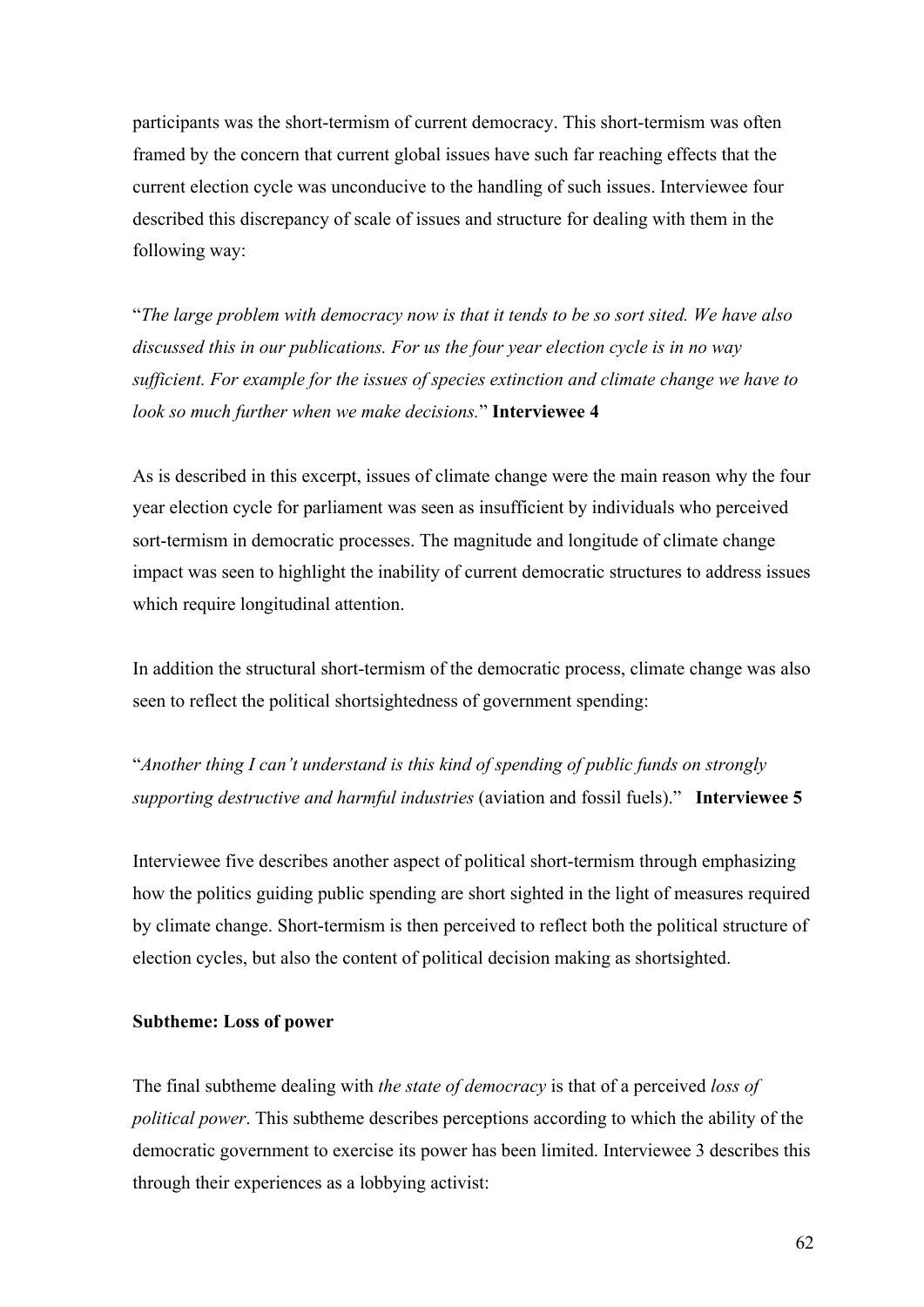*"For example now that we have lobbied them* (parliamentary members) *with this local degrowth group and we have asked: What support do you need in the process of decision making? Because we have these ideas about sustainable society. And with some representatives.. They are so stuck with the feeling that there is no possibility to make an impact in parliament. There is just fighting and this and that.. Then suddenly we are in a situation where no-one has power."* **Interviewee 3**

Interviewee three describes from personal experience how in their encounters with some parliamentary members, who are traditionally perceived to be in positions of power, they express the concern that they have lost belief that they have the power to accomplish and influence political outcomes. While this perception encapsulates the concern over whether holders of power believe they have to opportunity exercise that power, other interviewees highlight that political power is restricted in its scope.

"*Like now there is this image that we live in democracies, but mm.. It is just a minimal version of democracy, of running elections. Mm.. because the parliaments are not really allowed to alter these ownership structures, economic structures… So that is why what we have now is.. Is capitalism as a political system. Where the capital and corporations have supreme decision making powers and some aspects of society are.. are given for democratic processing*." **Interviewee 1**

"*Democracy should also be included in economics.. In a way that there would be more direct decision making power over issues relating to the economy*." **Interviewee 8**

Both interviewee one and eight describe that currently democratic power does not extend completely over the sphere of economics. Interviewee one later describes that they perceive that lack of regulation and corporate liability gives economic actors freedom to act outside the reach of democratic power. Such perceptions suggest that there is some tension between the reach of democratic power and power held by economic actors. The *loss of power* then can be perceived as a two-fold subtheme: one which addresses the limited reach of democratic power and the perception of inability to exercise power.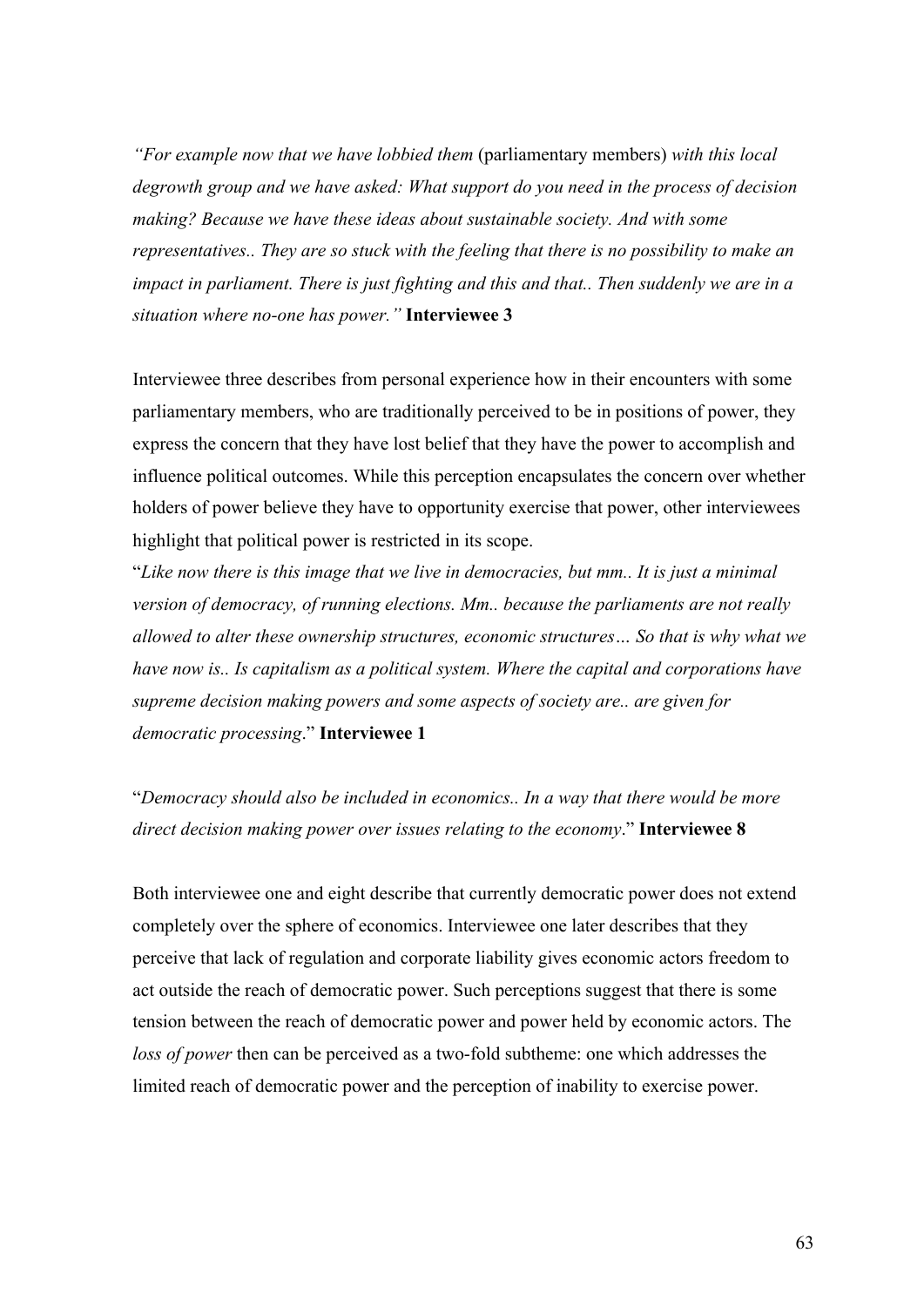#### **Synthesis: The state of democracy**

*The state of democracy* ties together the concern over the current functioning of Finnish representative democracy. This concern was widespread across all data items and was exemplified through the *failure of representation*, *short-termism* and *loss of power*. When viewing this criticism in the light of post-development critique it can surely be said that representational democracy is scrutinized, but the approach and association is based in differing contexts.

Within post-development theory representative democracy is sometimes criticized as an institutional outcome of modernity, which has been incorporated into a universalist perception of what development is (Demaria and Kothari 2017 ). Ziai bases such criticism on the perception of inherent elitism of representative democracy and its conflicting organization in the pursuit of Southern self-determination (Ziai 2004). The criticism over current representative democracy present in the theme also recognizes to an extent the failure of representation, but such a position does not dominate all concerns over representative democracy. The concerns distinguish some challenges which current representative democracy faces, but there is no call for extermination of representative democracy all together. The concern from *the belly of the beast*, does not in a similar manner seem to associate representative democracy to universalist modernity. Rather the concerns are strongly reflected as opportunities to better representative democracy in the utopian imagining which will be demonstrated in more detail in later. The opportunities give more place for comparison of alternative images and alternatives to development discussions relating to other forms of democratic action such as direct and comprehensive democracy.

#### **Theme 2: Instrumentalizing impact of economy**

The second theme encapsulates a critical pattern which focuses on the scale and impact of the current economy through its instrumentalizing effect. The *economy* described here is recognized by different participants in different ways but common descriptions of the current economy were: a *capitalist economic system*, *growth oriented economy* or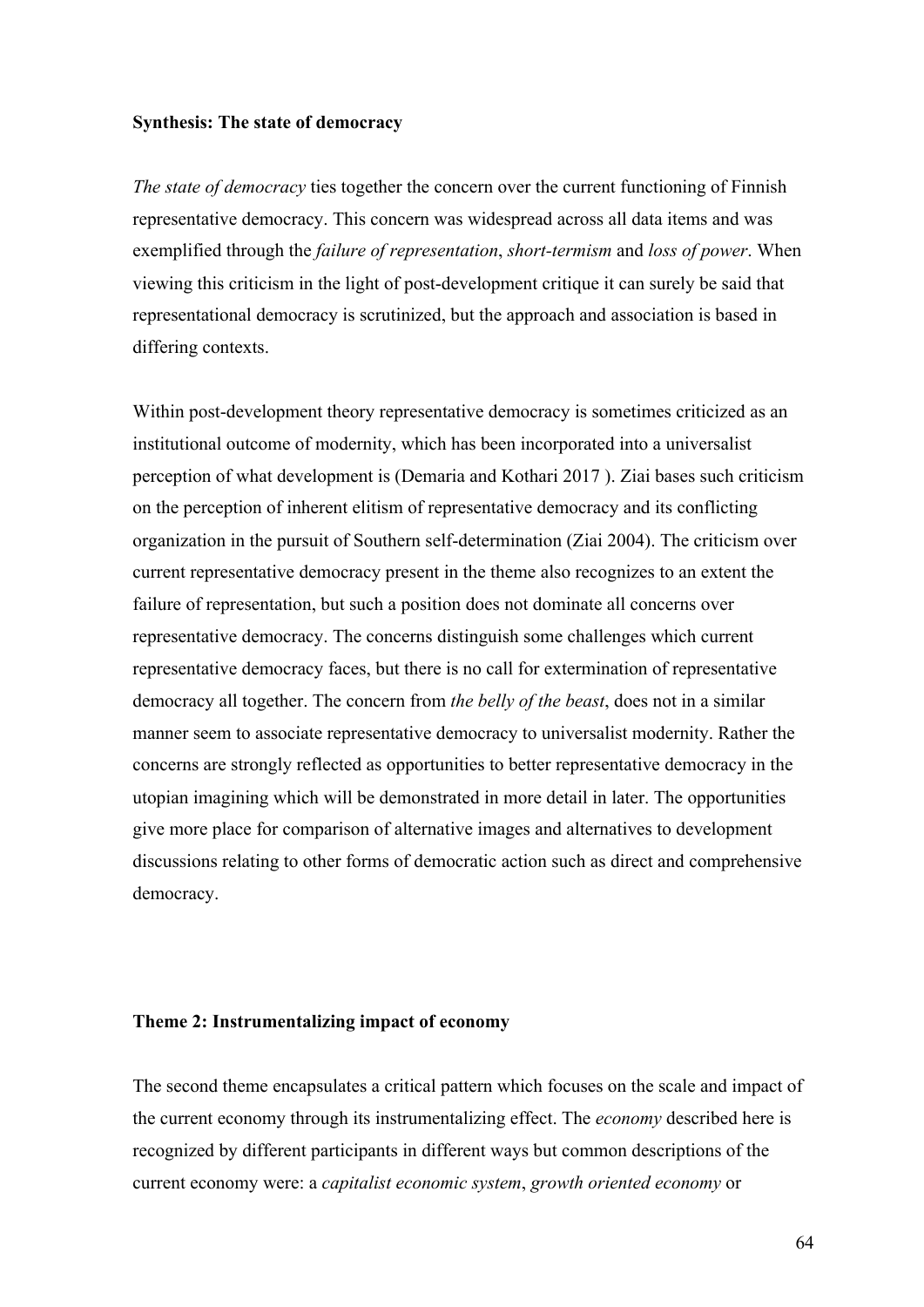*competitive market economy*. At the core of the theme there is an expression of concern over the reach and scale of growth centered economic structures and what it does to the inherent value of things. Interviewee eight directly describes this concern:

"*Now we have in a way instrumentalized relationships between humans as well as between organizations too much. And this instrumentalization… It is always connected to some kind of relationship of gaining. We should strive to move away from it and it would not mean that it could not take place in some contexts. But that this narrow economic instrumentalizing relationship has now been taken to places where it does not belong. So because of this… It is one central thing that rather than us being consumers and executors of a task, we would become producers of wellbeing for ourselves and others."* **Interviewee 8**

Interviewee eight highlights how human and organizational relationships have been instrumentalized. They then compare the instrumentalized definition of humans as consumers to a vision of another way to conceptualize the human experience through production of wellbeing. Here the interviewee links the loss of inherent value associated to experiences or connections when their purpose and value is defined by how instrumental they are for servicing economic goals. The instrumentalization of the human experience, environment and global relations are explored in the subthemes.

## **Subtheme: Human experience**

Some participants highlighted the instrumentalizing effect of the economy in the context of its reductionist definition of human value. In such perceptions human identity or value is currently viewed through consumption as definitive of individuals or populations.

"*And we are told, which is really unpleasant when we have been trying to live in accordance with nature for 50 years, so then people say: "If everyone lived like you this society would collapse immediately." So in other words because we don't consume almost anything." … "But consumption… Buying things… Humans have become consumers and I think that it's completely degrading to human value."* **Interviewee 6**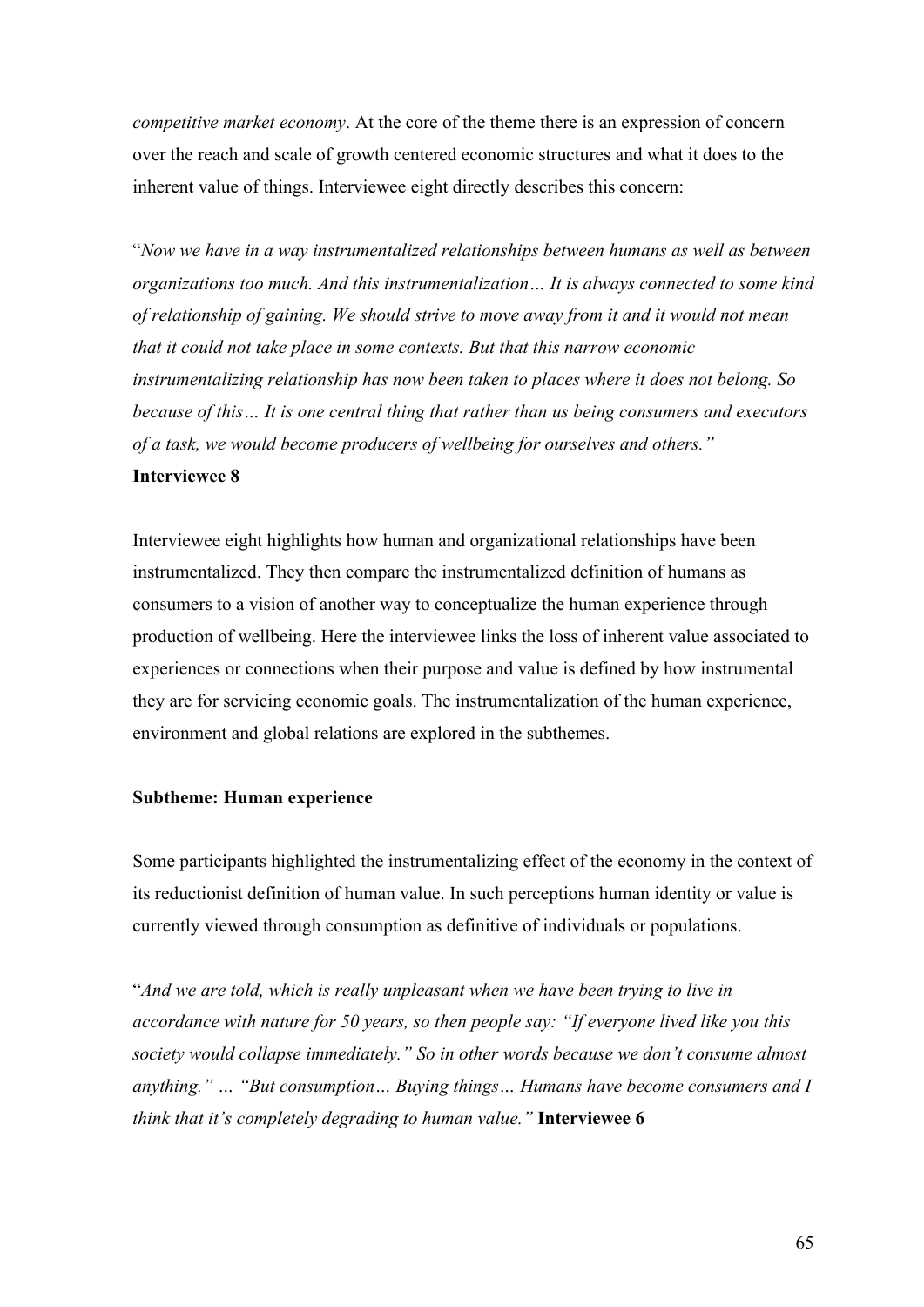*"…well at least we should not define or use terms like consumer citizen where it is suggested that our identity as humans is somehow especially defined by consumption."*  **Interviewee 4**

Interviewee six recounts through personal experience how they perceive that their ways of living sustainably has been criticized due its non-consumptive nature. The comparison indicates that the criticizer's comments are interpreted as a statement on what is essential to the functioning of society – the consumptive individual. Both interviewee six and four criticize the reduction of human value to consumerism.

Beyond the reduction of human identity to consumerism, some participants describe the limiting effect which economic goals have on social interaction between individuals. Interviewee three describes this in context of regulation set for time banks and communal work:

*"One example is time banks. Their central issue became that we weren't ready to allow for diversity as the tax collector forces time banks into the same economic logic that it needs to be monetized so that time can be taxed. And then a decision was made by the tax collector which basically destroyed the functioning of time banks. But so we weren't ready to accept that time banks could compete with monetary economics. And then in a way communal work is also banned. So communal work cannot be organized if its value exceeds a specific monetary value or they become exchange, but then it becomes part of tax regulation. That I think is quite saddening. And it also prohibits the formation of our social relations."* **Interviewee 3** 

Interviewee three highlights how economic logic expressed through tax regulation limits certain forms of non-monetary interaction. By limiting non-monetary interaction due to their non-compliant economic logic it also impacts the formation of social relations or human experiences.

The subtheme describing the instrumentalization of the human experience encompasses the perception that human identity is reduced to consumer identity and simultaneously human experiences or social relations are restricted when it comes to some non-consumptive or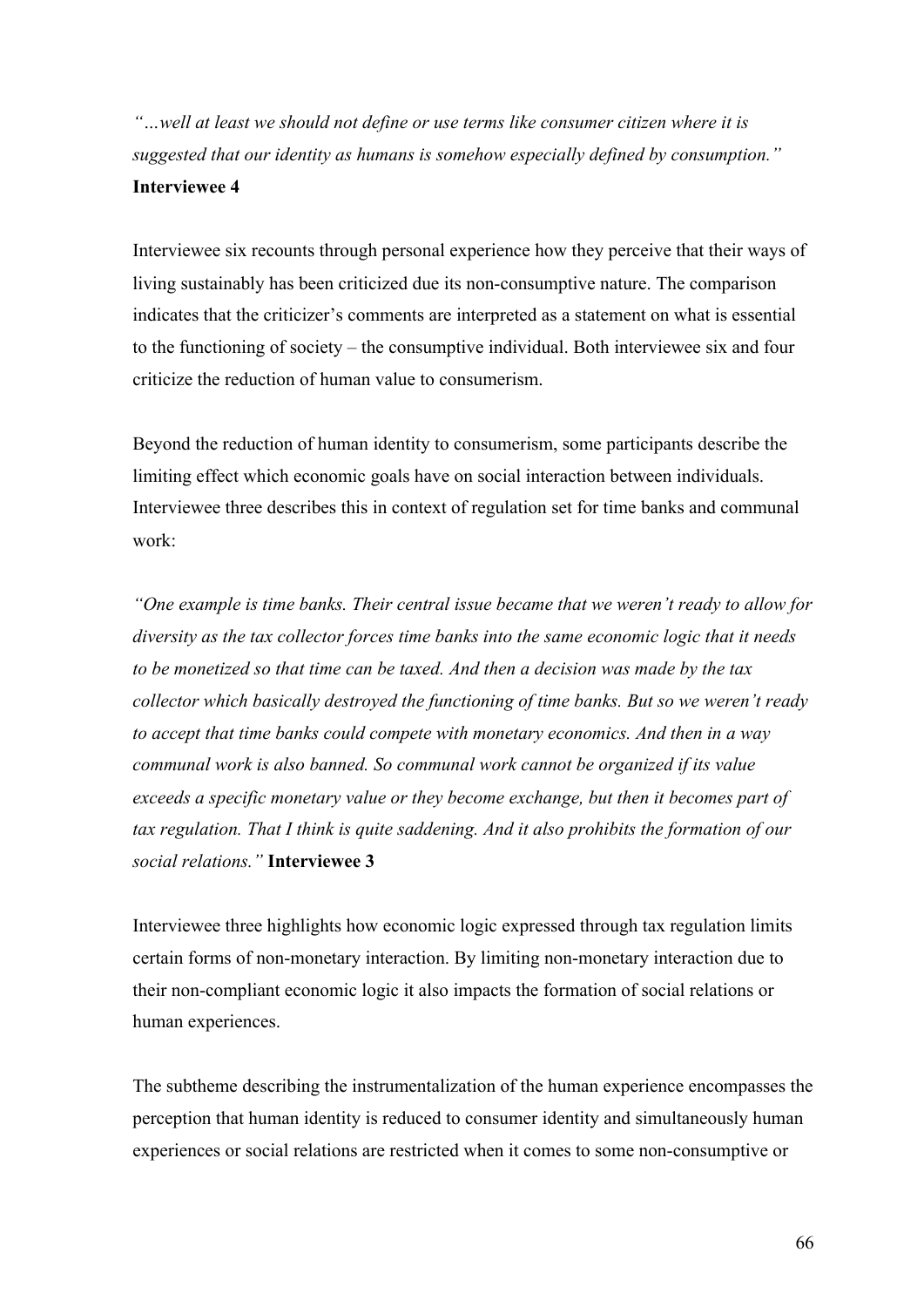non-monetary forms of socializing. Both perspectives emphasize the experience that current economic logic is reductionist in its treatment of human experience.

## **Subtheme: Environment**

Other participants noted the instrumentalization of the environment for purposes of serving economic goals rather than recognizing the inherent value of the environment. These descriptions were usually in contrast to a desired for a different way of relating to nature. Interviewee eight describes this in the following manner:

*" I think that that our relationship (with nature) should form towards one where we are a part of nature. That humans are part of nature. That humans are not somehow outside of nature, but that we are a fixed part of nature and in a very big way. From that perspective ecological thinking is somehow broader. That it is not… That ecology should not… is not only some natural resources for us, outside of us, like it is usually described in mainstream discussions...*" **Interviewee 8**

Interviewee eight suggests that the human nature dichotomy should be undone and notes that currently ecology or nature is often discussed by refereeing to it as natural resources which are outside the human for their use. Other interviewees referenced how nature was currently understood through a similar distancing or a purpose outside of its inherent value. For example interviewee seven criticized how compared to cultures that live in diverse environment we have differing understanding of nature:

"My perspective to development is in a way one where we should try understand those cultures who live in diverse environments and understand things that we don't understand. Like they don't understand nature through our measurement systems that measure by how much we have exceeded our consumption… But they live in a way that does not create that danger of environmental degradation." **Interviewee 7**

Interviewee seven suggests that our understanding of nature is limited to understanding our consumptive impact on it. In this view the logic of consumerism can be conceived as shaping our understanding of nature. Interviewee six on the other hand describes an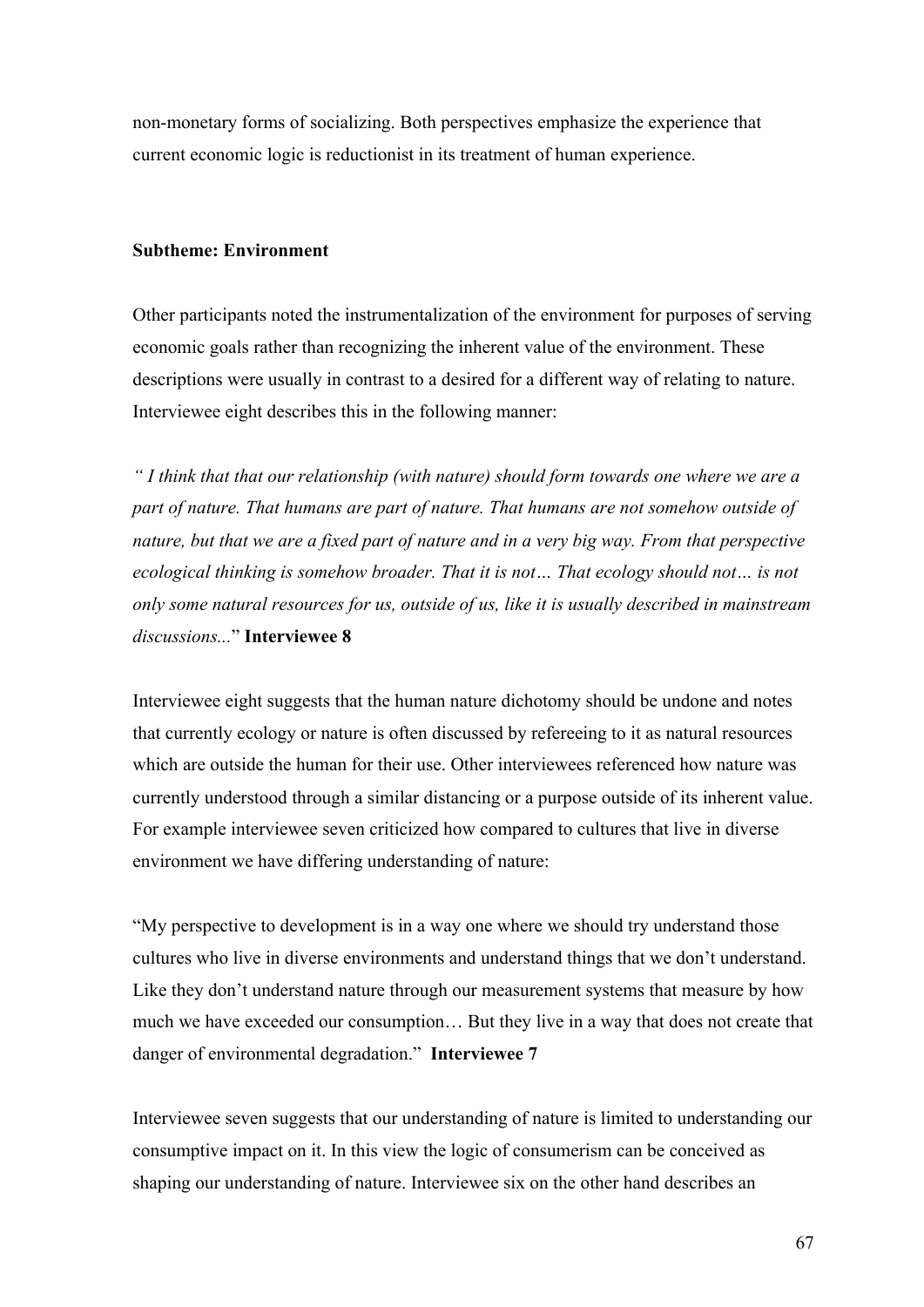encounter in their activism, which describes the contrasting values which can be associated to nature in the context of forestry:

"*So in these forest conversations… We have been in dialogue last winter with the forest industry. And often we talked about that birds should be given nesting peace in the spring and there was an idea that all forestry machines should be quieted down a bit and it would be recommended that employees would use their holidays then in May – June when there is most nesting taking place in nature. But they said this is completely impossible. There is no way it can be done. That it is economically completely impossible."* **Interviewee 6**

Interviewee six describes their activism with the Finnish forestry industry, where they had attempted to protect nesting activities of birds in forests. The initiative to quiet down foresting activities was seen as impossible by the industry representatives due to its economic impact. Here again what can be noticed is the treatment of the forest based on its economic value not its value as a diverse nesting ground for species.

The subtheme encapsulates more latent concerns related to the instrumentalization of nature by the ways in which the value or purpose of nature and the environment is perceived. The pattern arose often in situations where interviewees contrasted what they desired for the treatment of ecology to what they perceived it was now.

## **Subtheme: Global relationships**

For interviewees associating directly to the scholarship of post-development the instrumentalization of global relations was perceived through direct development criticism and the association of development to capitalism. Interviewee two describes this in the following manner:

*"If we consider that development was as a concept was very intimately interlinked with the construction of capitalist society in itself and the capitalist mode of production. So, detachment of development must also mean detachment from that kind of capitalist mode of productions where a surplus is created."* **Interviewee 2**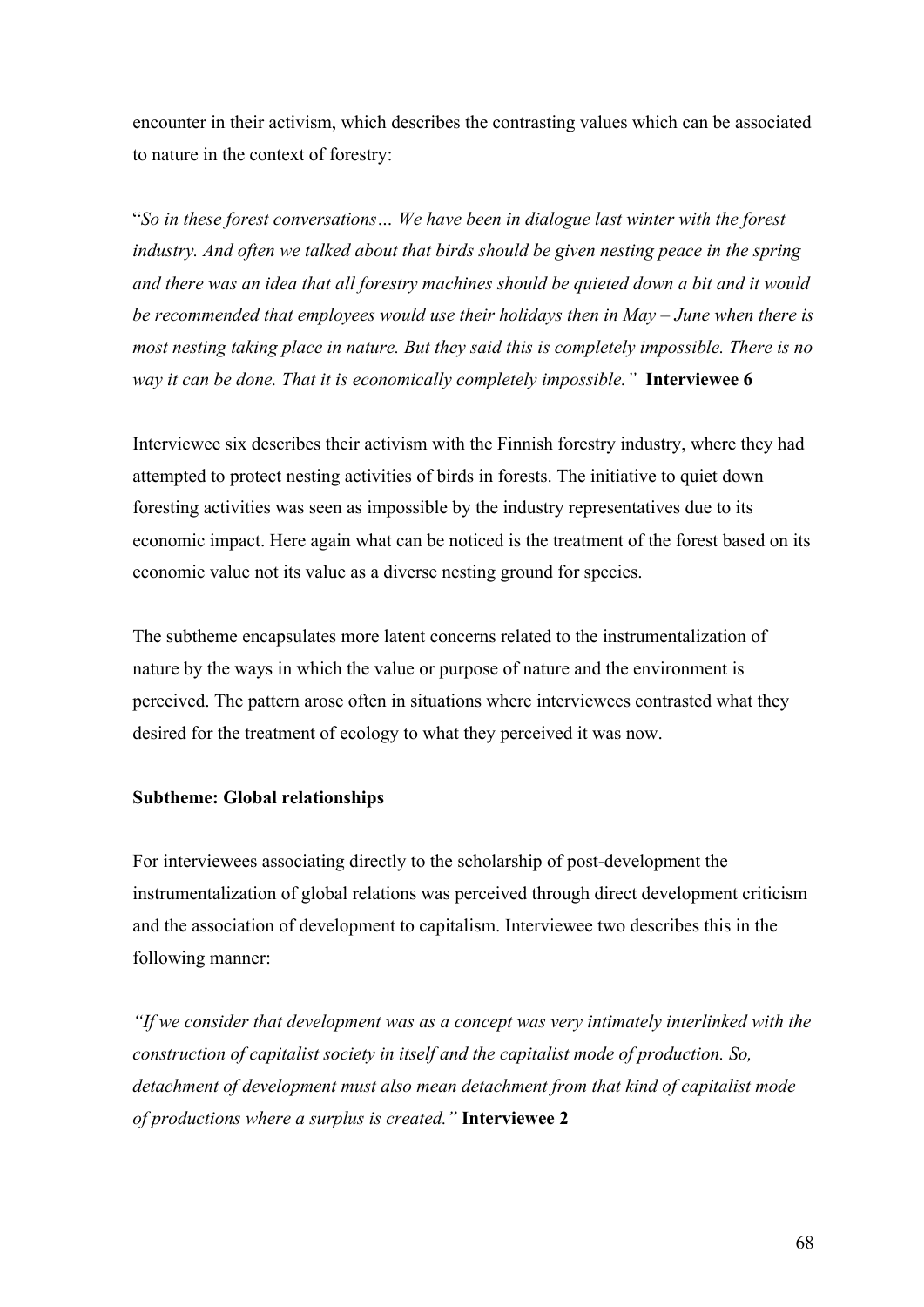Interviewee two associates development as an instrument of capitalist society and capitalist mode of production. Here any change in conceptions of development are associated to the need to disassociate from capitalism, which highlights their interlinkage in this perspective. Further in the interview they emphasize the harmful impact they view this linkage has.

*"In international, in global politics it (development) has been so, it's too intimately associated with, first of all colonialism and then of course with the developmentalist capitalist system that we now know that is not sustainable. So I think in a few decades time we will be ashamed that we have associated development with something that has destroyed our capacity to carry on as a human species. Or not only us as humans, but all the other species* " **Interviewee 2**

Here, global relations executed through development are conceived as associated to capitalist economy and the association implies a connection with the destruction of species. In this kind of perception global relations are instrumentalized though harmful development. While the pattern was not identified across all data items it was represented strongly amongst individuals associating to post-development directly.

## **Synthesis: Instrumentalizing impact of economy**

This themes unites patterns across the data, which highlight the dominant effect of the economic system on different areas of society. The subtheme of human experience captures the concern of participants that human value is equated to consumerism and that economic structures have a limiting impact on specific types of social relations. The subtheme of the environment on the other hand highlights how participants describe our current relation to nature or the environment often through its perceived economic function or possibility. The final subtheme of global relationships highlights a narrower and more radical pattern in the data, where participants emphasize the role of development as an instrument of capitalist logic. The instrumentalizing impact of economy is seen across the subthemes to redirect the appreciation of inherent value of things to their value in relation to their economic capacity.

This kind of criticism questions the values which are implied through current economic structures and how this valuation effects differing ways of conduction society and human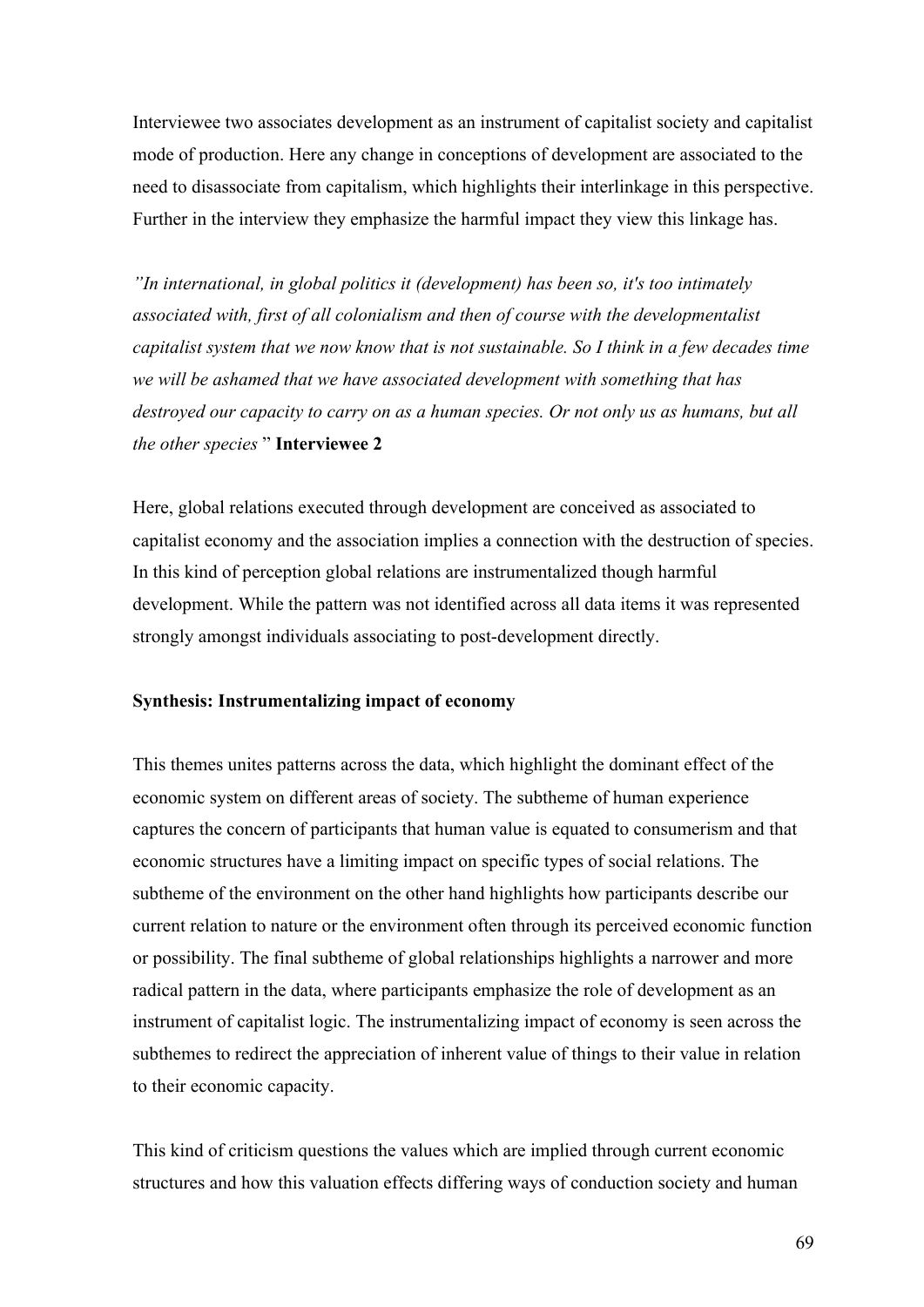life. To an extent commonalities from such criticism can be drawn to post-development. The perceived reduction of human value to consumption resonates with postdevelopment's critique of the market presented by Berthoud. He describes that the search for wellbeing has been overtaken by the logic that it can primarily be achieved through material wellbeing (Berthoud 1992 p.72). Latouche argues that "*the economic paradigm has succeeded very well in reducing our perspective to a single point of view. It has resulted in one-dimensional reductionism*" (Latouche 1992 p.255). The pattern across the theme resonates to an extent with the view that current economic logic is reductive and dominates some perceptions of human, ecological and global interactions.

# 5.2. Themes presenting patterns of opportunities in utopian imagining



Figure 4: Thematic map of utopian opportunities

This section focuses on presenting research findings in relation to the societal opportunities or alternative images presented through utopian imagining conducted in the interviews. In relation to utopian opportunities the thematic analysis process generated three major themes, which are presented in the above Figure 3. In this section all three themes will be reviewed together with their subthemes and contrasted to post-development theory. The aim of such a comparison is to understand whether transformative alternatives emerging in the global North, in this case Finland, would coincide with alternatives emerging from the South and their theoretical underpinnings.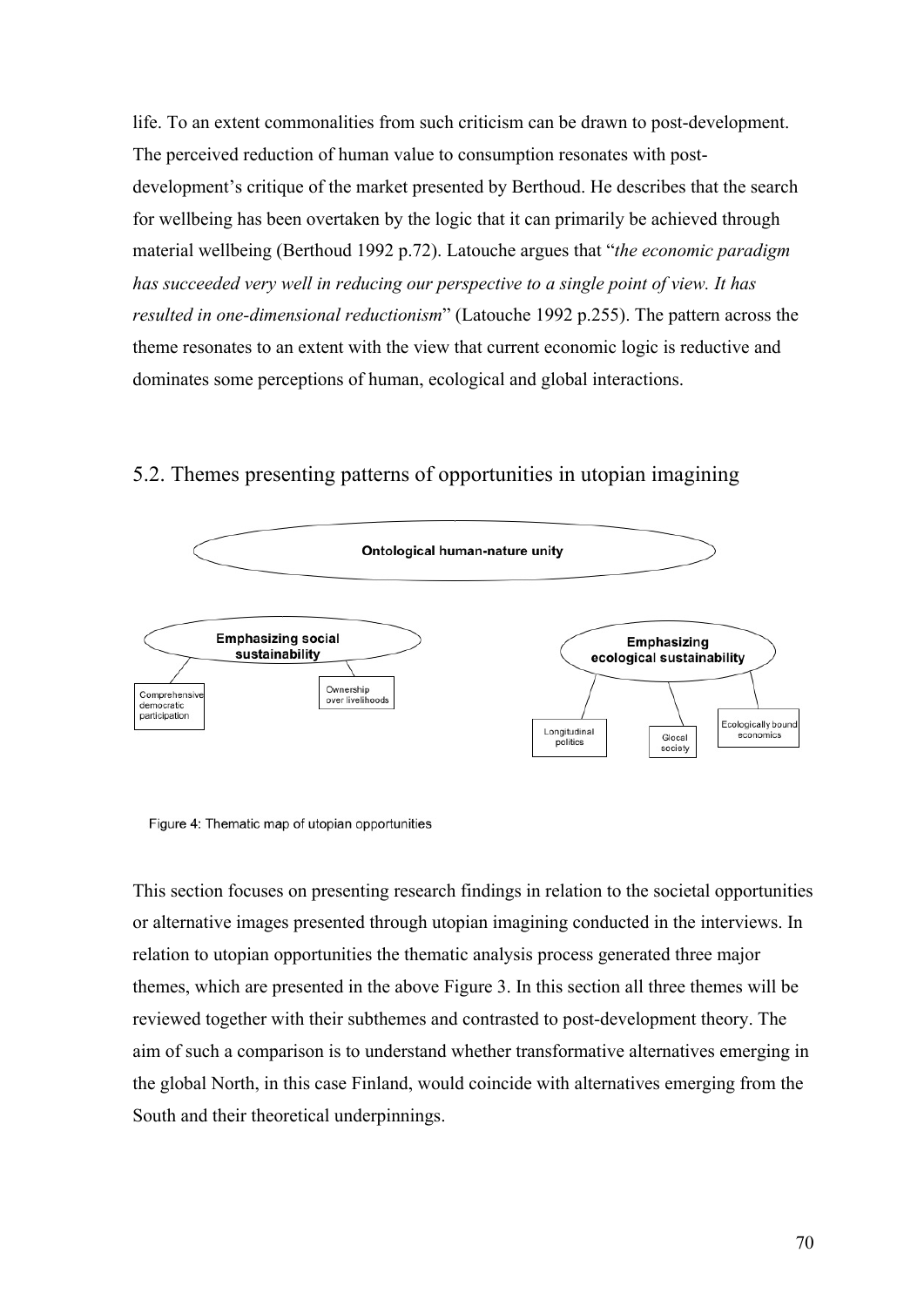As mentioned, three themes were generated to communicate the patterns across data items in relation to utopian opportunities. These themes aim to answer the research question: What kind of societal alternatives do utopian explorations present? When data was analyzed a clear dominant pattern across all data items was generated. The theme: *Ontological human-nature unity* acts here as the umbrella theme informing the two other themes in their logic. As previously discussed the ontological mode of Levitas' utopian inquiry recognizes the presence of ontological assumptions for better being (2013) and this was clearly present in the data set regarding utopian opportunities. All participants in the sample emphasized such an approach with some variance. Participants both described the need for such a fundamental ontological paradigm shift and some also directly pointed to its hierarchical position as foundational in the imagining of societal alternatives.

#### **Theme 3: Ontological human-nature unity**

*"Well in this utopia what I hope has come to the center is the thought that we would genuinely see our linkage to nature. That we are not separate from nature."* **Interviewee 3**

The dynamic between human and nature emerged as a conversation topic in all interviews and the pattern that was generated thought the data items was a call for society where human activity was valued equally to nature and an emphasis that human's unity with nature would be recognized. The recognition of human-nature unity was described as total shift of thought by some:

*"So some kind of awakening and total reorientation would be needed. And here I think the sciences… We have this argument that science based policy making, but I think there is this misconception that people are rational. It seems we are not. So probably some kind of spiritual and emotional drivers have to be there as well so that we would not ruin the ecosystems around us and within us. And what it would mean and also then the basic conceptualization: Because we have this idea that humans and nature, but it is a silly idea because we are in nature and nature is in us, 100 percent. So, these kind of reorientation of the world view and belief system as well."* **Interviewee 1**

*"We need a similar kind of revolution in thinking about the nature-culture divide and in this we can draw from indigenous peoples experiences and traditions. In which human and*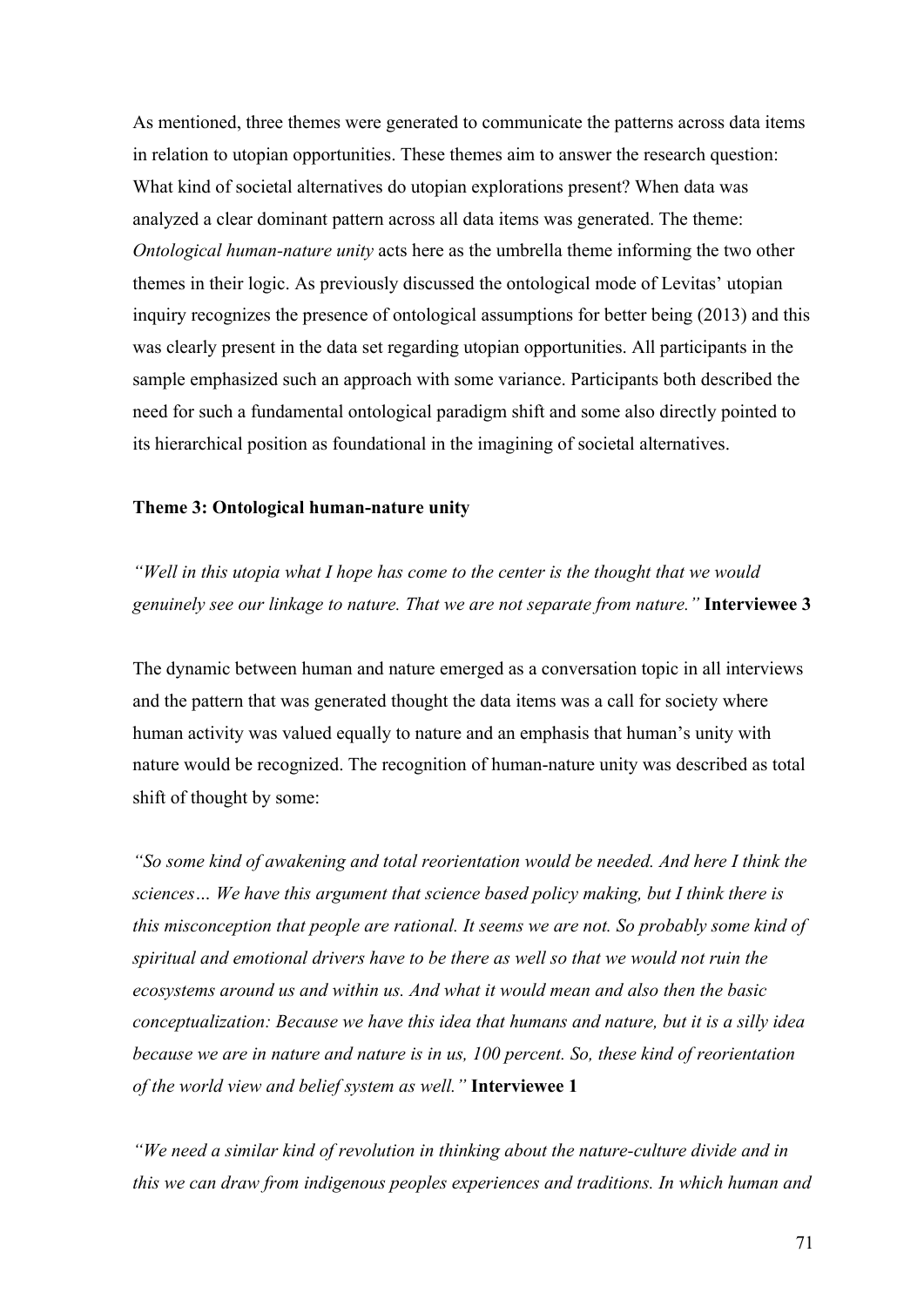*non-human are thought of as the same cosmology and not so separate in an ideal world."* **Interviewee 2**

Interviewee one and two both describe the need for some king of change in world views or even cosmology as the base of alternative society. Interviewee two highlights that such traditions of though can be associated to some forms of indigenous ways of life. On the flip side of this some interviewees associated separation of human and nature to a specifically Western way of understanding humanity:

"*Also otherwise that we would respect nature and our connection to nature as a source of power much more than now. Even though many do appreciate it now as well, but it is somehow in Western culture that we have alienated ourselves from nature and this is relevant to us Finns also to an extent.*" **Interviewee 4**

Interviewee four recognizes our current separation from nature and attributes this way of thinking to the tradition of Western culture, which Finland is impacted by also. The conceptions of unity between human and nature drew upon a wide range of philosophy and theory across the participants:

*"Yes, I myself use or call myself an ecofeminist. And this is because.. This kind of solidarity between species and by species I now mean that humans are one species amongst other species. That is the philosophy."* **Interviewee 5** 

*"I would really highlight two values, which I think is the bases for all activity. So this living… The planet and… Well, in addition to maintaining earth as livable also human*  value. So in a way these two are very difficult to treat unequally. In a way which is more *important? Because then we start to wonder into really difficult philosophical questions… But if we really genuinely are part of nature then those two start to merge together. So, we would see the value of natural life but we would also see inherent human value that all have been born equal and that humans have inherent value just because they have been born in to this world."* **Interviewee 8**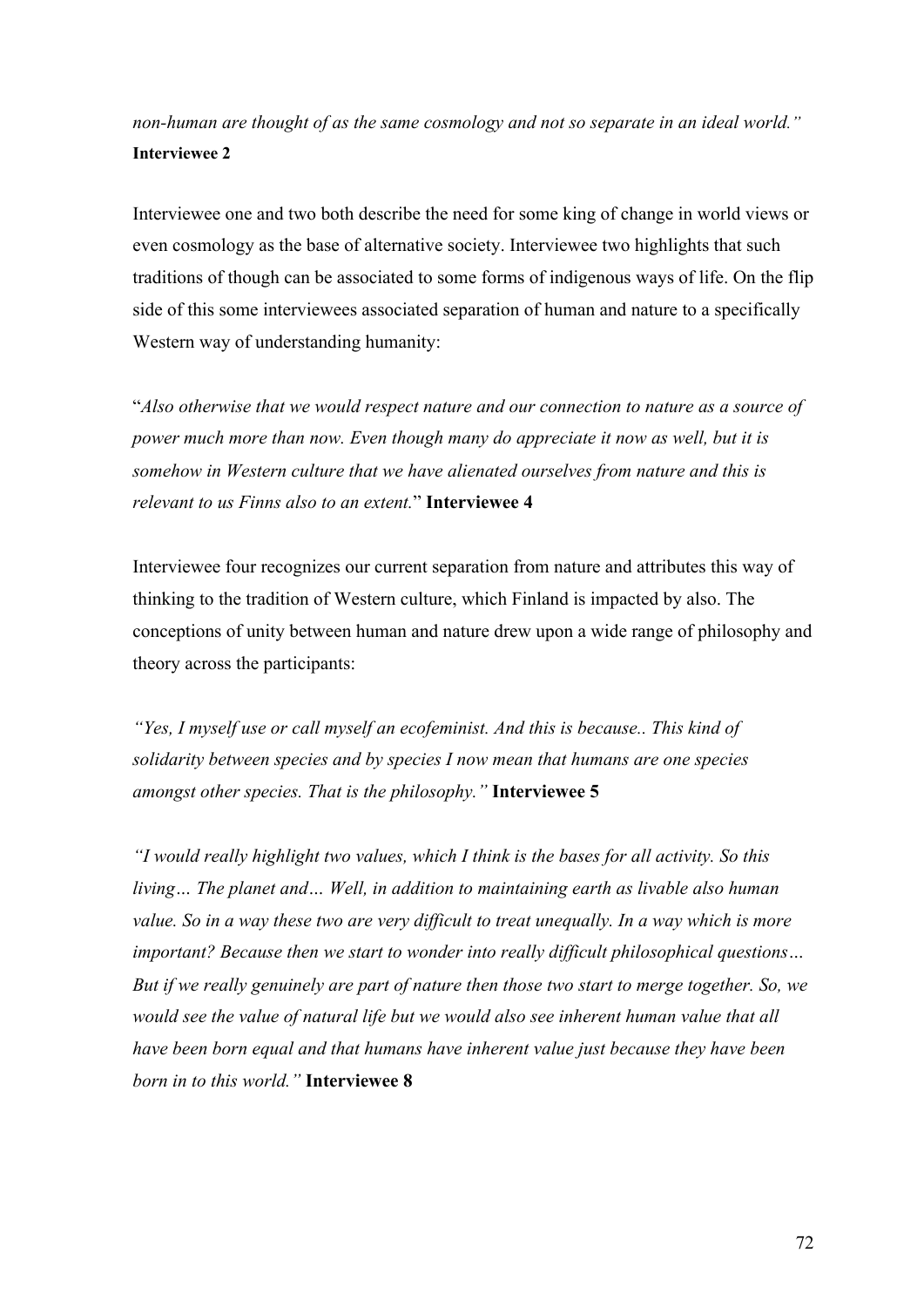*"We have made this pamphlet which describes this: The two legged revolution. These two legs are on one hand ecological sustainability and social justice on the other."*  **Interviewee 4**

While most participants have their varying way of conceptualizing the values which arise to guide society through a more unified conception of humans belonging to nature, most participants emphasized that the inherent value of both nature and human need to be recognized. Like interviewee four, some participants reflected this through the need for ecological sustainability and social justice as founding principles. Interviewee five on the other hand emphasized an ecofeminist approach where species were consieved as equal, humans included. What was recognized as a commonality in between these conceptions was that there was equality between human value and ecological value. As described by interviewee eight in the previous excerpt, when humans are seen as part of nature it becomes difficult to prioritize either human or natural rights over one and other.

While there was perceived equality of values within the ontology of human-nature unity its position was clearly described as being a foundation or guiding principle for the functions of society. Interviewee eight describes that when ecological bounds are recognized a hierarchy between functions can be seen:

"*Well the hierarchy is born through the realization that all human activity has to be executed within economic bounds. If we again understand ecology as these limited natural resources then we really have nature as a foundation for everything. …. Human activity is a part of natural activity and therefore keeping nature's health is the beginning and end of everything."* **Interviewee 8**

Interviewee two describes a similar hierarchy in which society's functions are outlined through what purpose they serve to the aims of environmental and social sustainability:

*"But one for me is the environmental and social sustainability, social justice are the cornerstones and then the economy has to mm.. Be adjusted to serve those aims and then democracy is sort of the means of how we put the economy in its place."* **Interviewee 2**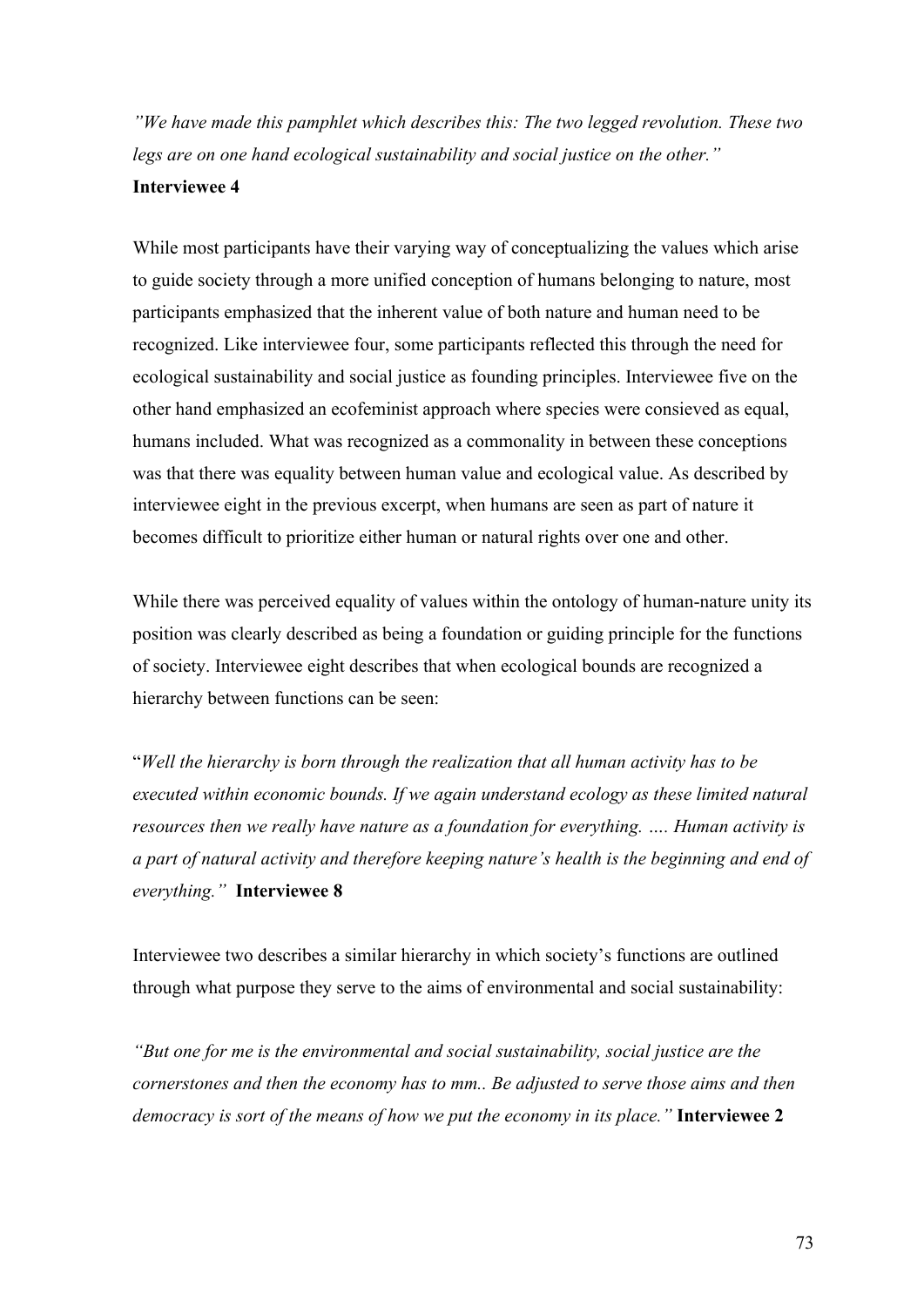This sense of equality amongst human and nature in their unification is therefore held as the ontological bases upon which the functions of an alternative society are imagined from or what values they serve.

#### **Synthesis: Ontological human-nature unity**

A call for a more integrated understanding of human's relation to nature was present across the data items. Participants emphasized that closeness and unity of humans to nature should be realized to guide more ecologically and socially sustainable societies. The current separation of humans and nature was to an extent attributed to the Western philosophical tradition. Post-development literature tends to be critical about modernist Western relations to nature and their manifestation in development. Beyond separation from nature the Western tradition has been described through its consumptive approach to natural resources; enforcing ownership over land and as disrespectful to nature's limits to include some views (Sachs 1992).

Some participants referenced indigenous or Southern alternatives to development movements (Interviewee one, interviewee seven, interviewee five) as a examples of how more unified ontologies can guide more sustainable communities and action. As said, alternatives to development movements and practices often place emphasis on a more integrated way of conceiving human and non-human relations. Demaria and Kothari frame the search of alternatives through the frame of post-development as guided by a "*collective search for an ecologically wise and socially just world*" (Demaria and Kothari 2017 p.1). This in a broad sense coincides with the guiding values desired through the utopian images. The emphasis is placed on social and ecological sustainability at the level of societal guiding principles.

Alternatives to development highlights a plurality of ways to conceive human and nonhuman relations and wellbeing as the emphasis is also on highlighting multiple voices over universal narratives (Demaria and Kothari 2017). A set of perspectives which is often described in the context of alternatives to development is Buen Vivir, based in South America. Buen Vivir encompasses a variety of views, but rejects the notion of human and nature being separate. Rather such perspectives emphasize inherent value of non-human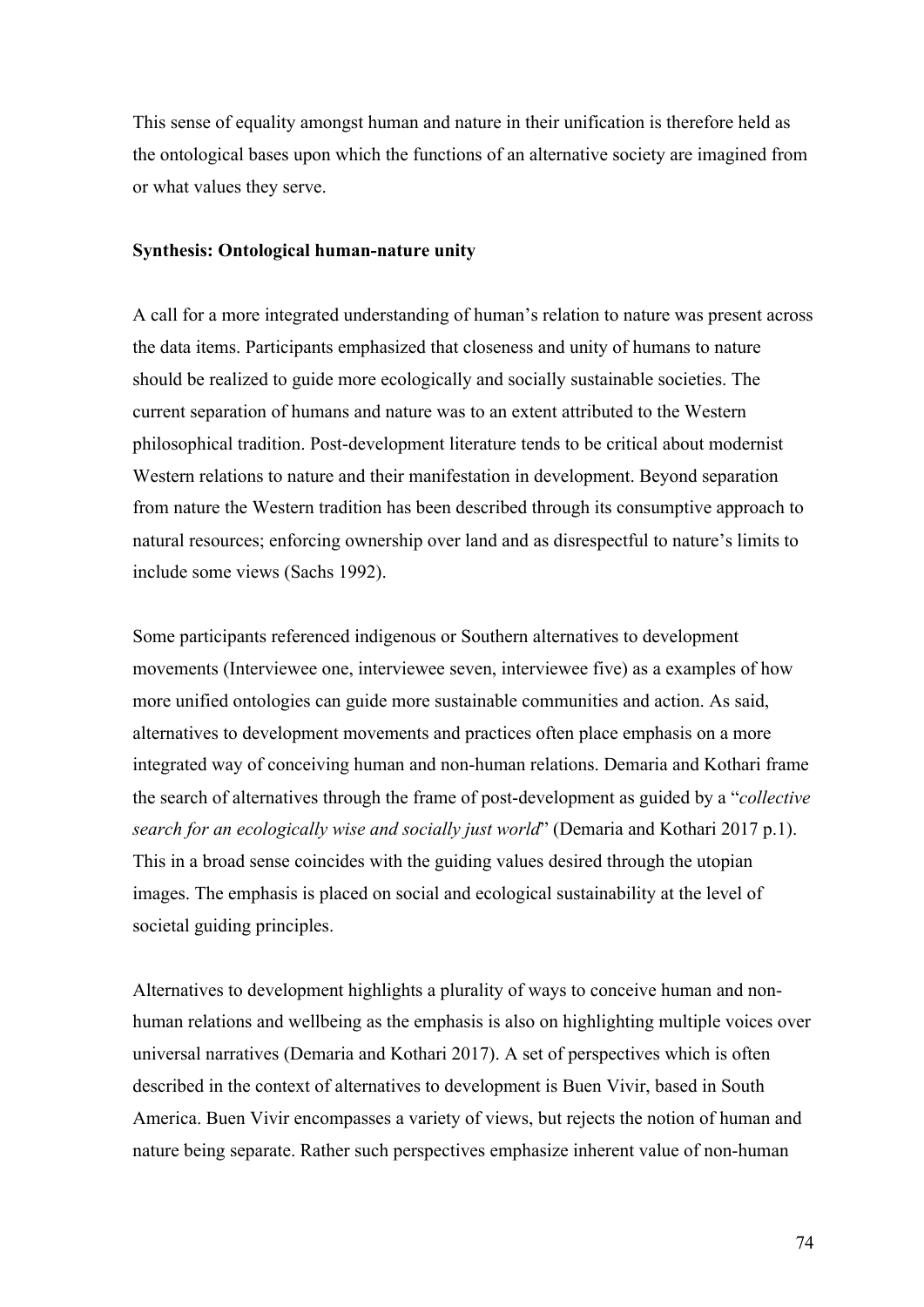entities and simultaneously human and non-human rights are recognized in unison. (Chuji et al. in Kothari et al. 2019)

The utopian desires for a more unified perception of human and nature guiding society provides a linkage with the alternative visions desired and alternatives to development perspectives. As emphasized by the participants such connecting desires could connect alternative movements arising from Finland or the West in general to learn from different ontological perspectives already existing. From a post-development perspective, in such learning it is essential to recognize the locality of alternatives and not treat a local solution as one which can be universalized, but rather one which can inspire understanding of one's own context.

## **Theme 4: Emphasizing social sustainability**

This section will discuss the content of the theme Emphasizing social sustainability. As mentioned in the previous section the following themes are guided by the umbrella theme *Ontological human-nature unity*. This theme captures the patterns across data items which emphasize the reflection of inherent human value as guiding societal functions. The subthemes emphasize the patterns of *comprehensive democratic participation* and *economic ownership* as a means of recognizing inherent human value in societal functions. Social sustainability is here treated through imagined practices which increase human participation and ownership in society; in other words societal practices which emphasize increased agency of communities and individuals.

### **Subtheme: Comprehensive democratic participation**

Most participants emphasized the importance of comprehensive and participatory processes in utopian democratic societies. This theme reflects the critical theme *The state of democracy* by addressing some of the concerns over current democracy. It was clear across the data that democracy occupied political space in utopian imagining: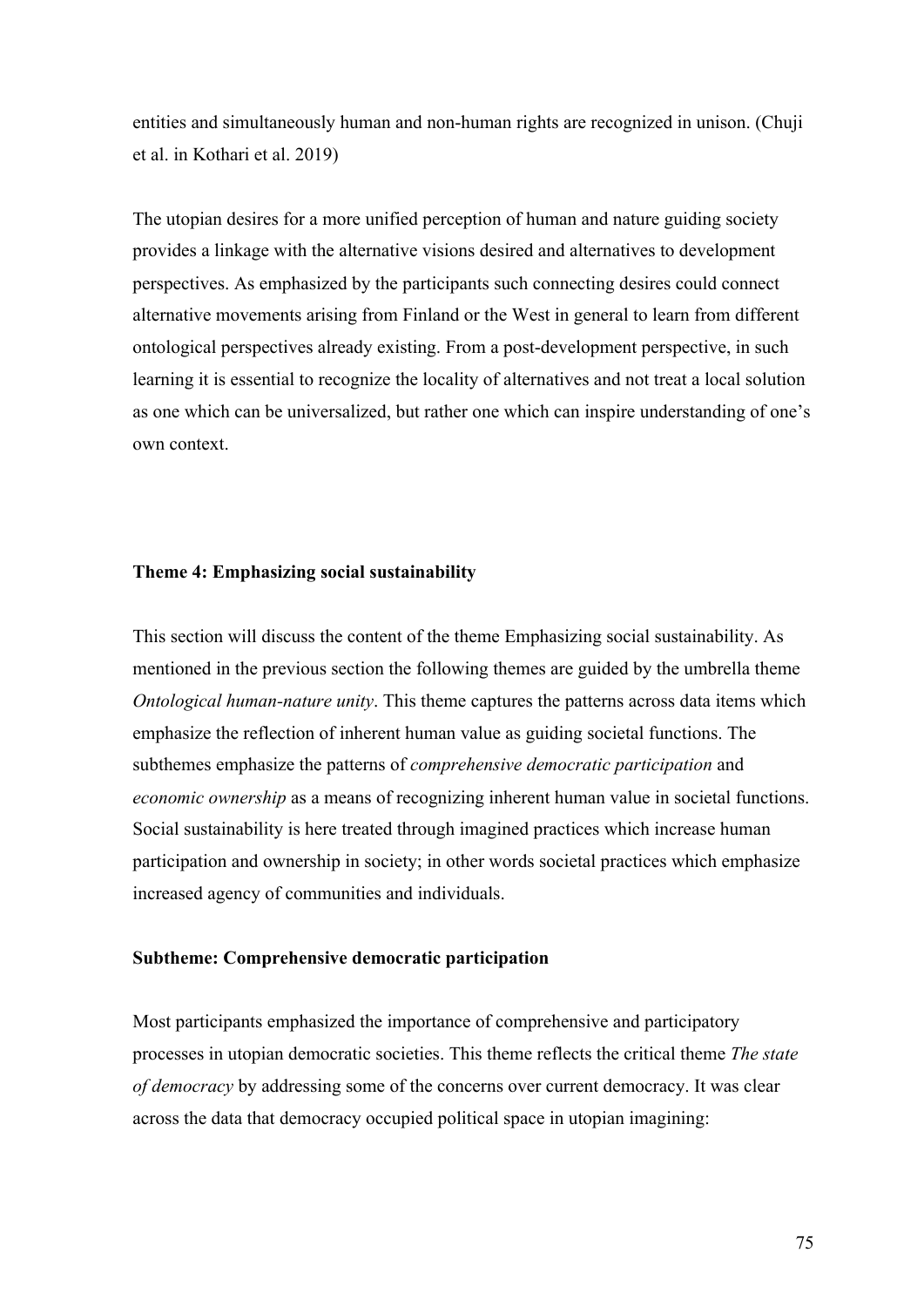"*We probably don't have a better utopia than democracy, but it should work as comprehensively as possible and from the bottom up. Listen to civil movements and so on.."* **Interviewee 4**

"*Well, there would have to be or should be some comprehensive democracy."* **Interviewee 1**

*"Yea, in addition to representative democracy I think that different forms of direct democracy will increase. It can of course happen in several ways…"* **Interviewee 8**

There is a uniform understanding across the data that democracy is present in Finnish utopian society. But what can be derived from the above interviewees' comments and the earlier democratic criticism, is that democracy should not merely rely on representation but that it is imagined to be more comprehensive and include forms of more direct democracy. Democratic comprehensiveness was conceived in the following ways:

*"And then another things: cultural democracy, people having equal say regardless of religion or languages. And political democracy, through participatory democratic processes that have much greater say by the people to introduce things like right to recall and referendum and so on. And electoral funding has to do with this also. So it elections are privately funded then the money power undermines real democracy. And gender aspects also, gender democracy… So this kind of comprehensive democratic society can be organized and should be organized."* **Interviewee 1**

*" I see that the political dimension and democracy are included in this economic, in a way that decision making power in regards to economic affairs is also more direct."* **Interviewee 8**

Comprehensive democracy is here conceived as reaching to several levels and aspects of life. Interviewee one emphasizes that democracy should be understood in a plurality of ways such as having equal opportunity to democratic process regardless of cultural background, gendered democracy and monetary democracy. Interviewee eight also highlights the democratization of the economy, where democratic principles have power also on the sphere of economics. Democracy is viewed as a more comprehensive and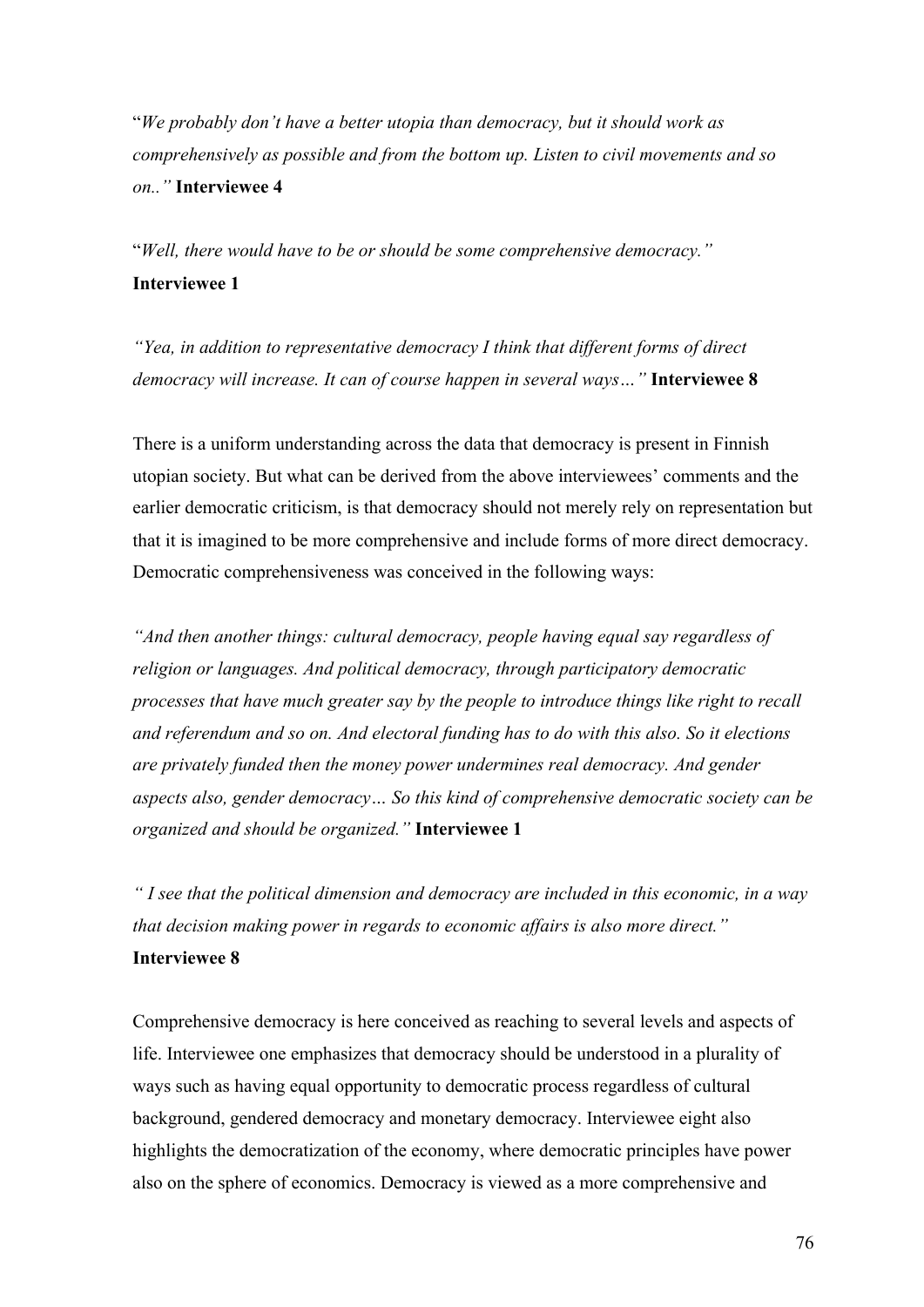rooted in more areas of society than for example electoral processes in representative democracy.

What is also present in the above excerpts is the element of direct democracy. Interviewee one brings up referendums and the right to recall as possible ways of increasing direct democracy. The emphasis of direct democracy was also brought up through the desire of more inclusion of citizens in the democratic process:

*"Well I would hope that in that future society there would be more.. That there would arise more forums and inclusivity where ministers would invite citizens to contribute… While it can sometime be kind of democracy-white-washing, but anyway like we are now able to suggest contributions to the climate program."* **Interviewee 6**

Here interviewee six suggest more direct interaction between politicians and citizens in ways which would allow for citizens contributions. They also note that such means are to an extent already in use through their own experience, but that such possibilities should be more present in a utopian society. Some participants emphasized the role of technology in utopian democracy, which allow for more direct involvement:

*"… how the democratic outlook has even in Finland like a hundred years… or it has gotten stuck in its form from a hundred years back and that now we would have the technological means by which make more flexible surveys and like take into consideration more opinions and in different instances more flexibly. Compared to this kind of think that only happens every four years.*" **Interviewee 6**

Interviewee six emphasizes that technology could be one tool for more direct and flexible democracy. It is important to note here that while some interviewees emphasize the possibilities of technology in the future utopias in connection democratic processes and other contexts, there are also skeptical voices within the data set about the role of technology in general. Technological criticism did not emerge as a major theme, but its opportunities and skepticism where in some instances brought up by interviewees.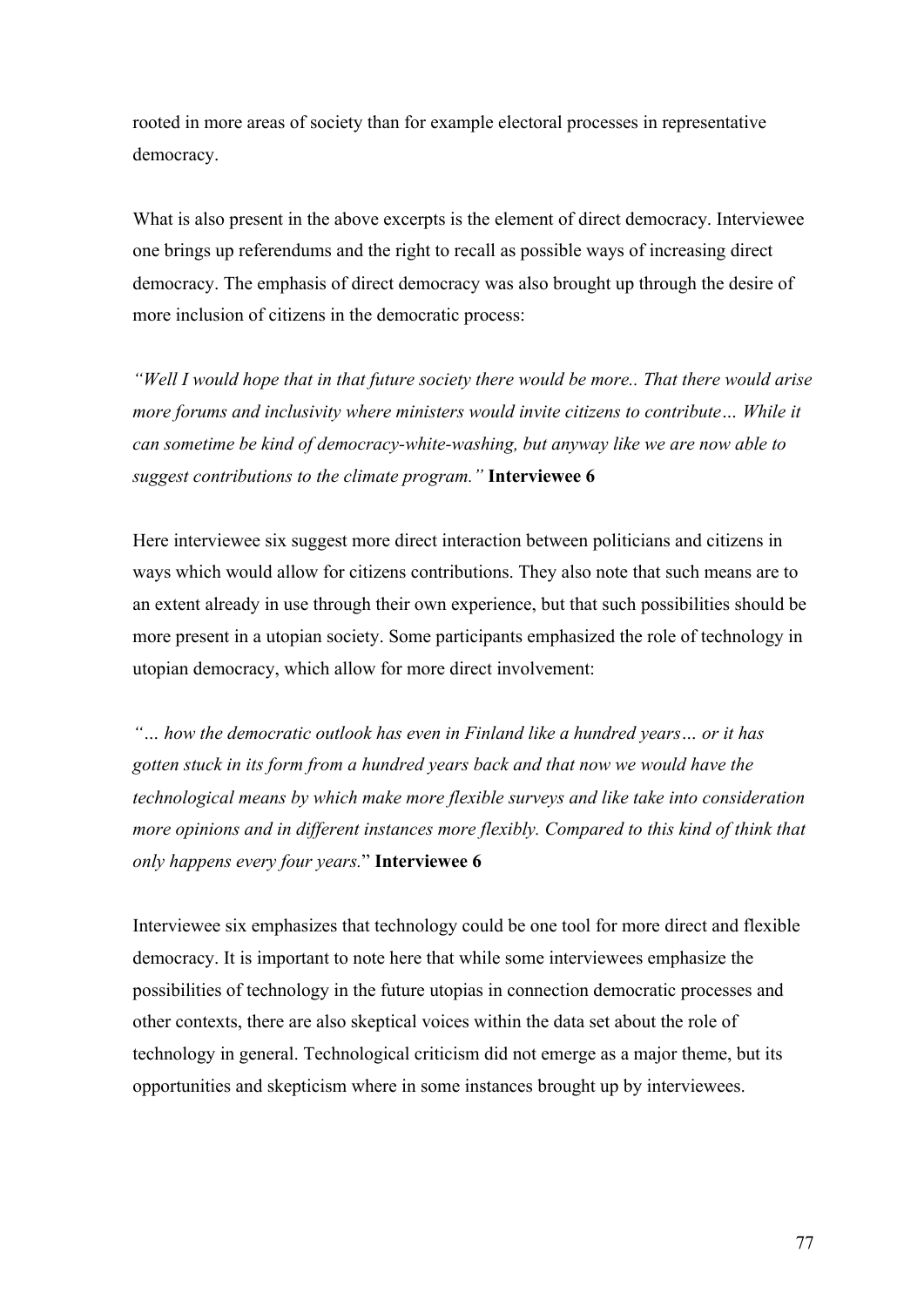#### **Subtheme: Ownership over livelihoods**

This subtheme contributes to the theme of *emphasizing social sustainability* by presenting patterns in data that that focus on increased ownership over livelihoods, both of individuals and communities. Livelihoods are here discussed in both monetary and non-monetary terms. Therefore livelihoods can be labelled here as means of acquiring what is needed for living, be it money or non-monetary for requirements of life. This approach highlights the plurality of livelihoods imagined in utopias that increase human ownership.

One way this increase in ownership was described by some participants was forms of organizing monetary income or work, where the role of the employee as an owner is increased:

"So, the economy would need to be organized in cooperatives and small enterprises and then public production." **Interviewee 1**

"Cooperatives is one good example of this. And I think or as a business economist I know that these kind of forms are set by humans and I believe that there will be new.. in a way new ways of doing things which resemble cooperatives. So this kind of employee owned.. There is many ways to do this in practice. So right now the one we are most familiar with is the cooperative. But I believe that within it there are different variations, like what kind of form of ownership is suited for which community and it varies." **Interviewee 8**

The interviewees describe forms of employment that are employee owned. Both mention cooperatives as an example of this, but interviewee eight highlights that this is just the most known form in our current society and more nuanced conceptions might be developed. This is a very direct expression of how ownership over monetary livelihoods could be organized in a utopian society. Interviewee eight presents another example of a less known employee owned form which utilizes non-physical currencies:

"One of my favorites is this kind of thinking of commons based peer production. So it is this kind of area where new forms of activity and ownership forms are constantly created. Like new currencies, complementary currencies. That you can… That communities can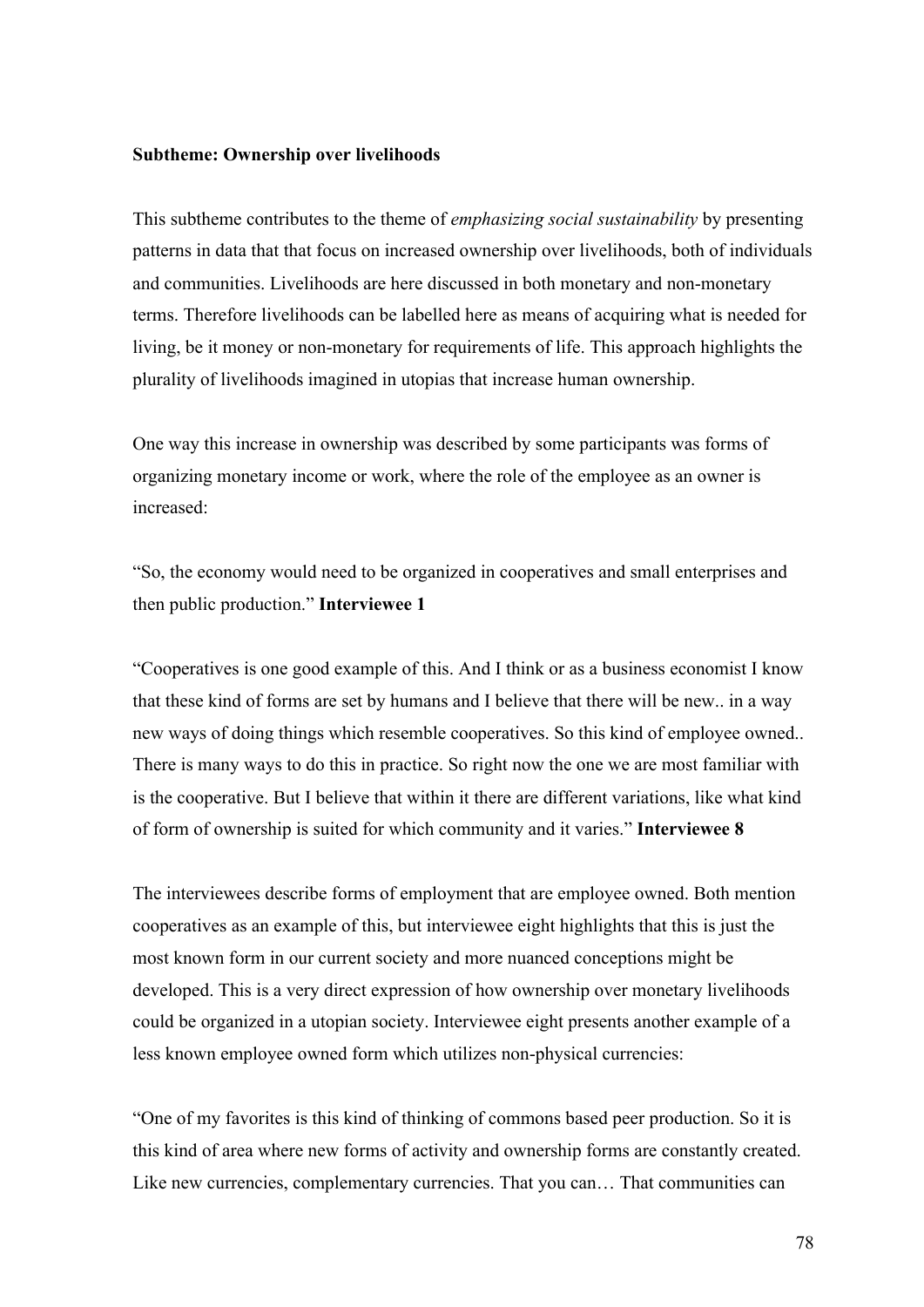through technology create complementary currencies through which communities can exchange within a locality." … "In this context I understand money as a digital platform where people can negotiate what kind of qualities they want we want to put into rewarding within our community. In this can be done in very small groups also and the expand to larger communities. It is up to the community to decide. So through this technology we can collectively decide how.. in a way.. these tokens or money is gained within that community and we can even go to the level of voting about who wants to reward what kind of use.." **Interviewee 8**

This example highlights again the technological opportunities which can provide alternatives to national monetary currencies. Here the increase in ownership is noticeable on a more communal level. The community could together negotiated what kind of values or qualities the complementary currency would encourage. In this way communal ownership over exchange and livelihood be more directly defined by the community at hand.

In the previous examples increased ownership over livelihood was conceived through ownership over defining the form of monetary labor or communal exchange through digital currencies. Other participants highlighted the plurality of ways in which nonmonetary livelihoods could be organized.

*"So, the use of money or currency is not central, what is central is that people find each other's skills and can support each other with those skills. And this is the perspective and many forms of livelihood are associated to it. So that we get by ourselves and we understand our needs and get by together with our neighbors. This is the conception of livelihood by which we will get further rather than talking about economics. So livelihood… In order to get by we need some form of economy, but this economy can also be self-sufficiency for example."* **Interviewee 7**

Interviewee seven emphasizes non-monetary forms of livelihood in the utopian conception of Finnish society. They also note that self-sufficiency can be seen as a way to create one's livelihood. Self-sustained living was emphasized by other participants also, but almost always there was a disclaimer connected to its meaning as follows: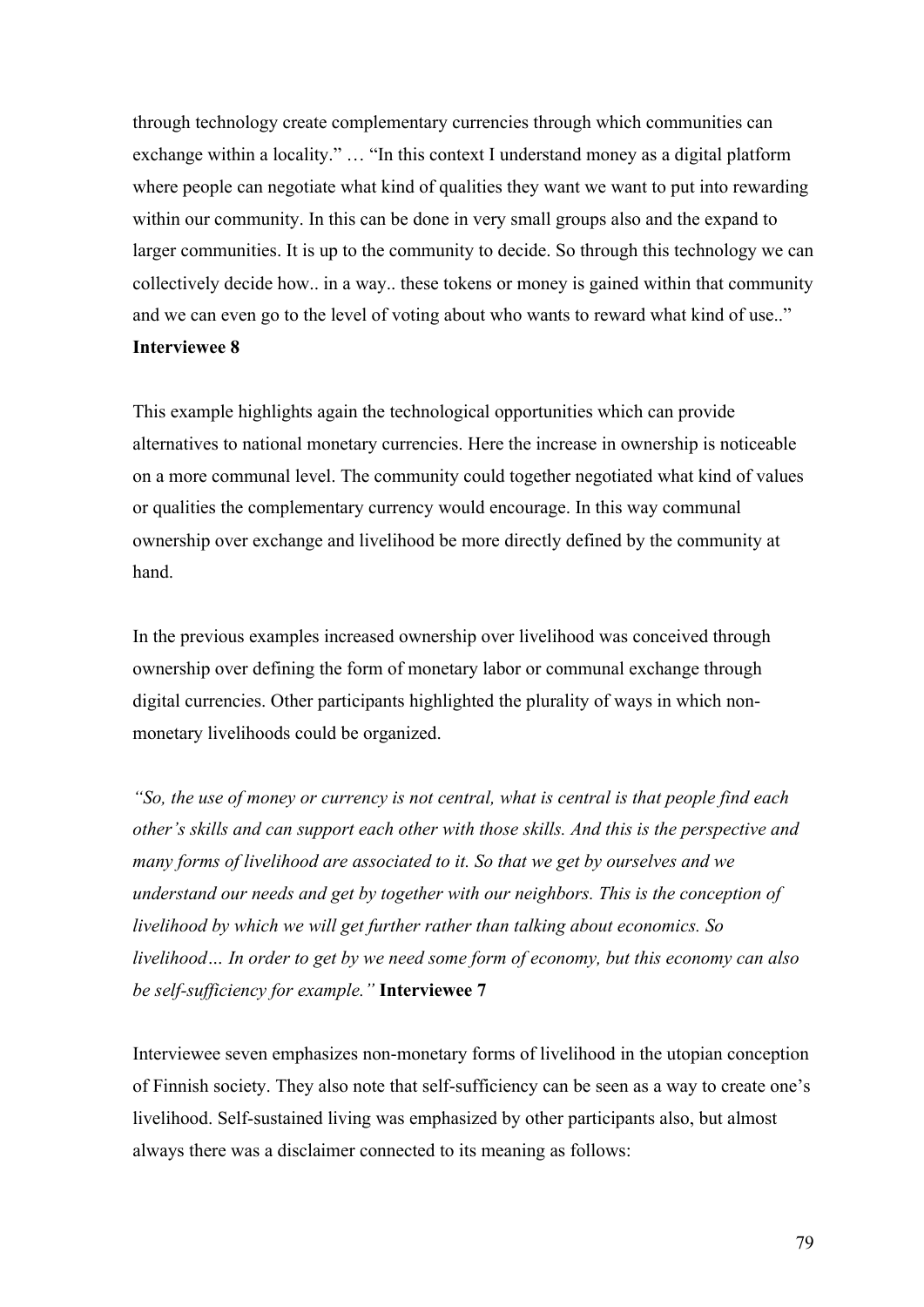*"A kind of closeness to nature and self-sustained living, which is a bit dangerous as a word. Self-sustained living should not be in anyway perfect and it does not need to be in this day and age, but I have strived for this kind of self-sufficiency…"* **Interviewee 6** 

Interviewee six sees the role of self-sustained living with nature as a possible utopian vision, but exclaims that self-sufficiency should not be seen as complete. This was common amongst all participants who highlighted the possibilities of self-sufficient living. Self-sufficient living then did not come to mean isolated living where and individual or family would strive for complete sufficiency, but it was described on the level of communities or localities. Self-sustainability presents a form of ownership over livelihood which is less based on monetary exchange but more based on communal ownership over the ways in which livelihood is created.

Finally some participants emphasized basic income as a supportive mechanism for livelihood, which would support individual livelihood and free time for other livelihood activities:

"So then there would be some kind of universal basic income. I'm currently involved in feminist discussions here they talk about care-income." … "So when people don't use 40 hours a week into some insignificant monetary labor... Or it is not at all insignificant, it is completely significant because of the wage, but the content of the work… Then they have time to do other things which are essential to life that they do now also. They acquire food, they take care that there is heat and in the house, that they have some property, whatever it is.. children and the elderly and so forth. So such things would be taken care of differently." **Interviewee 5**

What is highlighted in interviewee five's statement is that a distribution of basic income could free up time to secure others livelihoods, such as children's and the elderly people's in a different way to now. Here basic income is seen as means to support livelihoods, but simultaneously as a way to free up space for care work or other desired or required aspects of livelihood. In this way the ownership over livelihood can be viewed as an increased ownership over time available to determine how other's livelihoods are secured.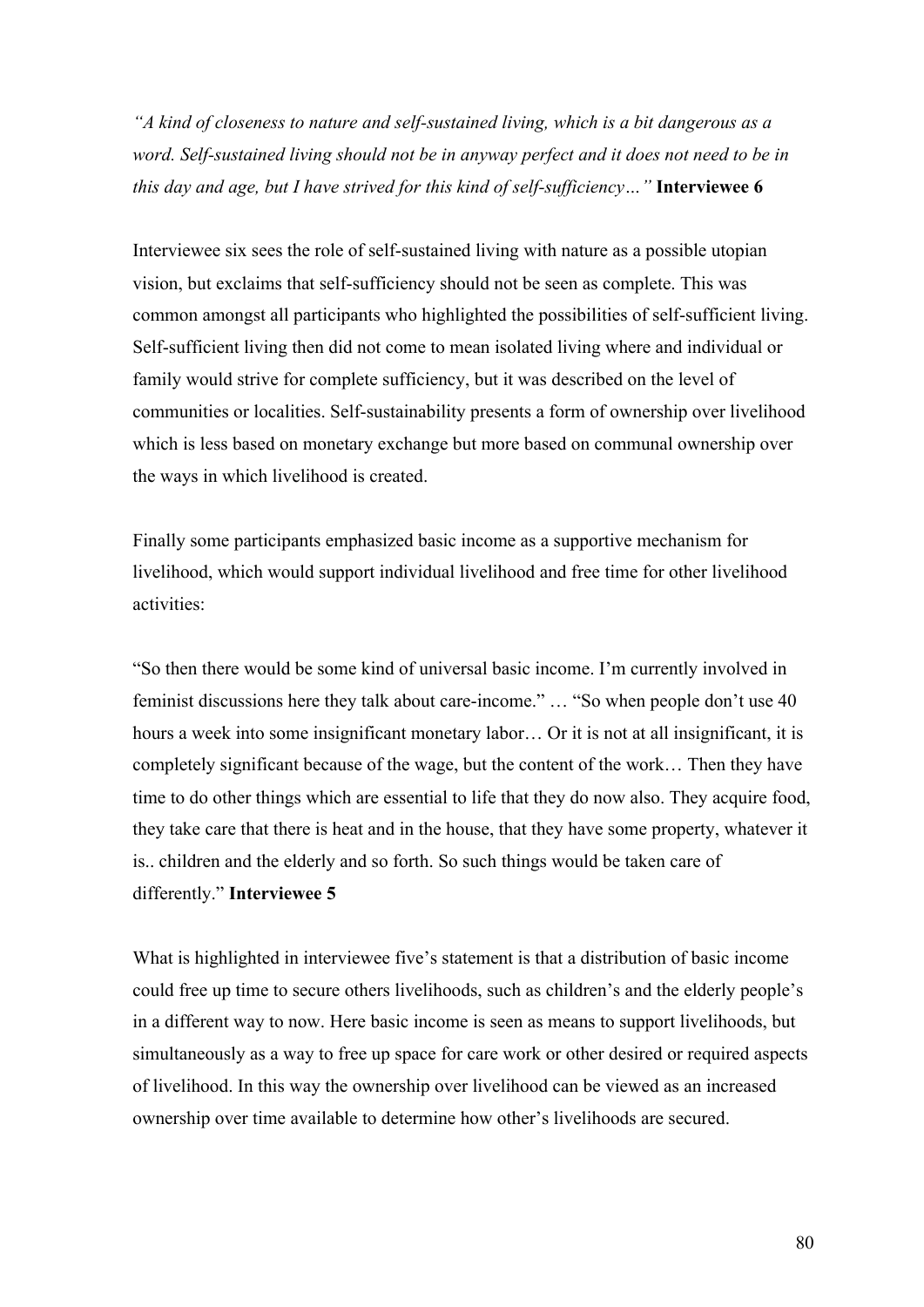#### **Synthesis: Emphasizing social sustainability**

The theme *Emphasizing social sustainability* complies patterns which amplifying inherent human value in utopian imagining. The functions which increase social sustainability are communicated though increased participation in democratic decision making and in forms which emphasize individual or communal ownership over livelihoods. The theme's first subtheme demonstrates how participants view democracy as an integral function in utopian society, when it is defined through more direct and comprehensive democratic measures. The second subtheme on the other hand explores the plurality of ways in which livelihoods were described across data and connects these descriptions with the unifying concept of increasing ownership over how livelihoods can be conceived.

In context to post-development the conception of livelihoods will shortly be discussed. The subtheme *Ownership over livelihoods* presented a plurality of ways in which livelihood could be conceived and some perspectives of participants suggested that these livelihoods are formed through the needs of the individual or community in question. This emphasis of plurality of livelihoods suggest a plurality of economies: monetary, non-monetary, care economies, barter economies, self-sustained economies and so forth. Again this plurality of ways of organizing livelihoods and economies resonates with the remaking of development. As Escobar exclaims "*not only does the idea of a universal model of the economy have to be abandoned, it becomes necessary to recognize that forms of production are not independent from the representations of social life in which they exist*" (Escobar 1995 p.118). This fulfills the notion of production beyond its process and contextualizes it into a social world. Therefore recognizing that a uniform conception of the economy can be seen as inadequate if social life is to be understood to be plural. In context to the plural livelihoods imagined, the recognition of multiple economies is to go hand in hand with character and context of the individuals and communities who practice within them. From this perspective there is also a link to be made to the criticism of the economy's limiting capacity on social life, which was discussed in the context of time banks and communal work. Therefore while production is not socially hollow, economic also have the capability to regulate or encourage different forms of sociality.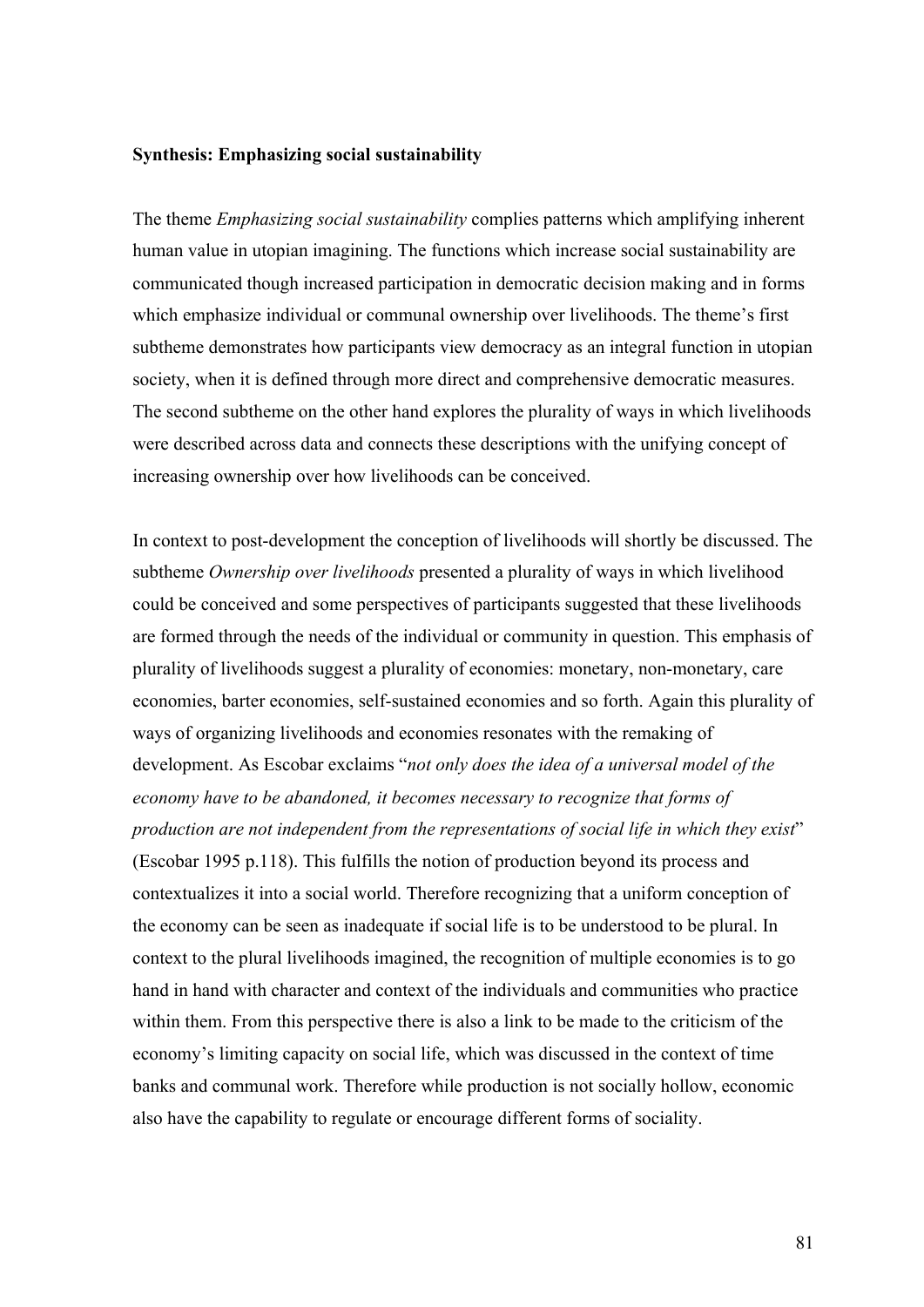#### **Theme 5: Emphasizing environmental sustainability**

This theme emphasizes how the inherent value of nature when realized could be reflected in more environmentally sustainable societal functions. The theme consists of three subthemes: *longitudinal politics*, *ecologically bound economics* and *glocal society.* The subthemes will be presented together with data which demonstrate the generated patterns. Finally, the theme as a whole will be synthesized and reflected upon in the light of reference to post-development and alternatives to development theory.

## **Subtheme: Longitudinal politics**

Longitudinal politics emerged as a pattern from concern over current democratic process as well as in connection to the challenges proposed by climate change.

"*The large problem with democracy now is that it tends to be so sort sited. We have also discussed this in our publications. For us the four year election cycle is in no way sufficient. For example for the issues of species extinction and climate change we have to look so much further when we make decisions.*" **Interviewee 4**

Like interviewee four, some participants in their critiques highlighted that the four year parliamentary election cycle was insufficient to deal with specifically issues of climate change, which potentially have such far reaching effects. The insufficiency of was therefore conceived directly in relation to the structures inability to serve ecological sustainability.

Interviewee three's utopian imagining suggested an addition to parliamentary politics, which could better address issues which require longitudinal political attention:

"Then I suggested that we could establish this kind of Future Parliament. Its function would be that it is only allowed to make decisions which come into effect only after ten years. And they are in effect from there onwards. So this short-term parliament could make short term decisions, decisions in the ranging a maximum of ten years. But then the current parliament would have to take into consideration that in ten years we'll have this situation. So for example in regards to climate change. So then the law would come into effect and it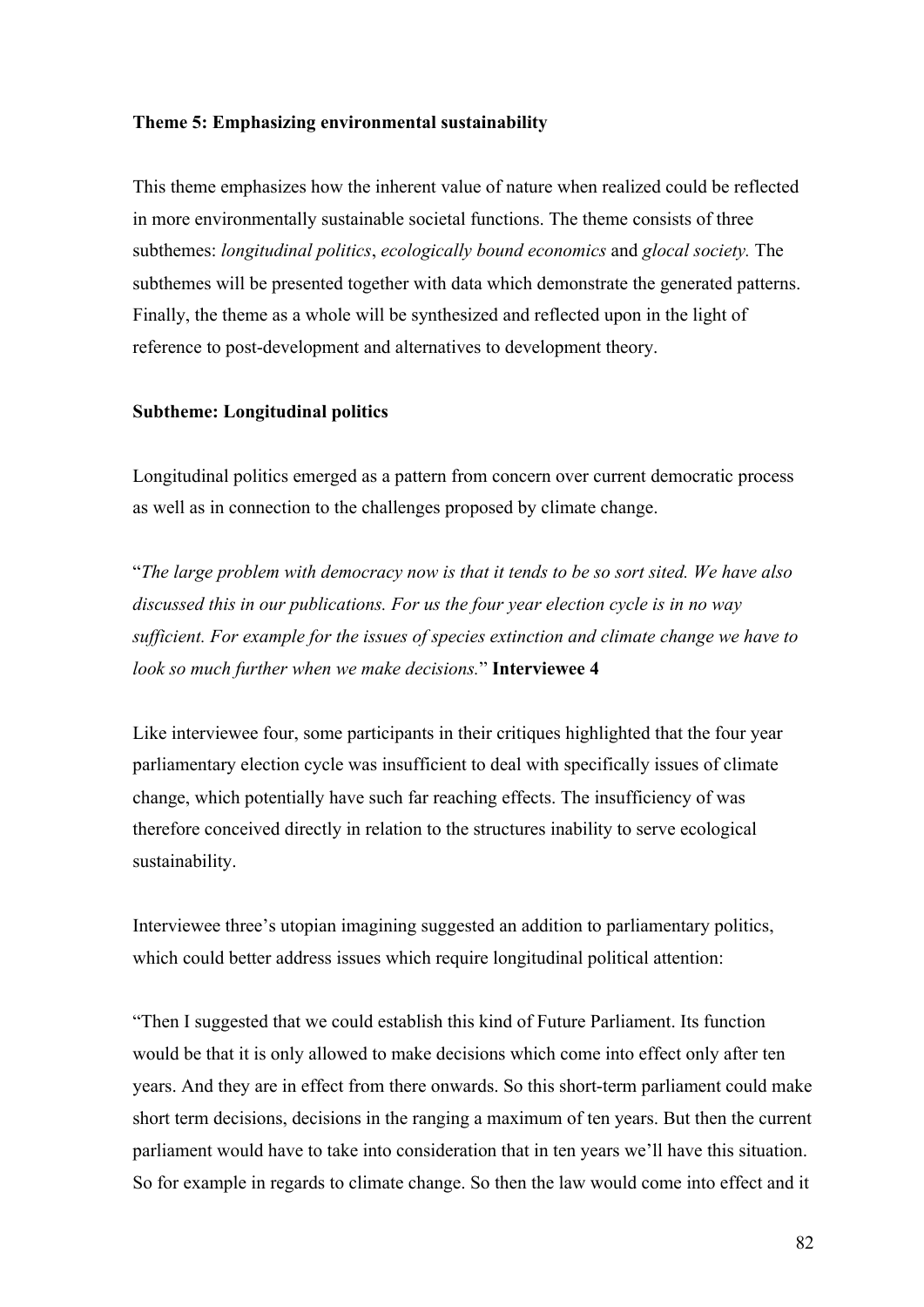is in effect from then onwards. So we would have this long termism. It would calm down many situations. It would give us direction and purpose. " **Interviewee 3**

Here interviewee three highlights the need to strengthen longitudinal decision making processes, which allow for more long term planning and coherence beyond the four year parliamentary elective cycle. Again specifically climate change is mentioned as an issue which would require such long term political planning. Here the current parliamentary system would be seen complementary to a more long term *Future Parliament*, which legislative power would only in long term decision making. The interviewee later describes that such a division could allow for more contemplation testing of different operative directions before actual decisions are made.

The call for more longitudinal politics directly reflects the desire for political structures which better work towards the goals of ecological sustainability. While some participants emphasized the need for more longitudinal political process either through describing its opportunities or through criticism, there were few suggestions for structural manifestations of how this could be imagined.

## **Subtheme: Ecologically bound economics**

Ecologically bound economics was a major pattern across the data items and again reflect the hierarchy of ontological human-nature unity as a guiding principle for utopian society. Ecological sustainability again acts as an aim which the economy is bound to. Here the economy is positioned as inseparable from ecological limits:

*"Ecological and economic intimately interlink that they cannot be, in my opinion, they cannot be discussed separately."* **Interviewee 2**

*"It (economy) is strongly functioning within ecological bounds. So it is ecologically sustainable. So we do not exceed the earths boundaries of sustainability."* **Interviewee 8**

Interviewees two and eight exclaim an integrated understanding of the economy and ecology. This to an extent reflects the current criticism of the economy as instrumentalizing the environment for its goals. The ecologically bound economy reverses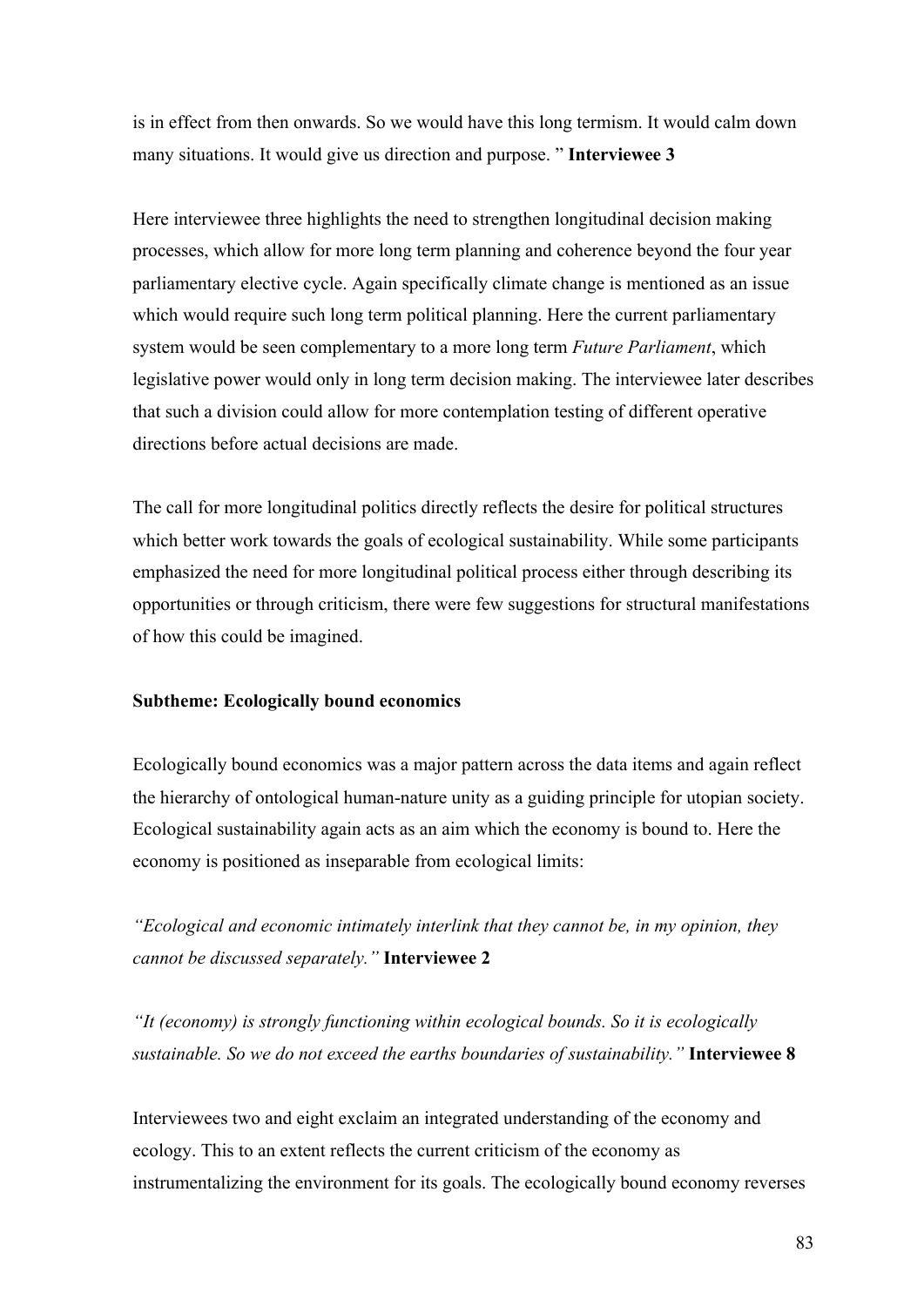the goals: where the environment is currently seen to service economic goals, in a utopian conception the economy would be bound to ecological limits and serve the function of preserving ecological sustainability. This contrast is present in interviewee one's description of the desired economy:

*"Make the scale suitable with the environmental limits and aims. So, the overall throughput of the economy in material terms would have to be like 90 percent of the current volumes. Mm.. And so like for me economy primary counting should be in kilograms and joules and only thirdly as money, because biophysical base is the critical one and it is by and large ignored by the mainstream economics. So, it would have to be downscaled as it is and then sort of the needs based, because now much of our economies are greed based."* **Interviewee 1**

Interviewee one discusses ways in which the ecologically bound economy could measure its activity when its primary purpose would be to serve environmental aims. They contrast the new economy and the current economy with the terms: *needs based* and *greed based*. The characteristic of a needs based economy was strongly present in interviewees' imagining. An ecologically bound economy was described as one which served actual human needs. The servicing of actual needs as one aim of the economy implies a link between the unsustainability of current consumption:

*"So this system (economic system) aims at serving the basic needs of every individual on Earth. And the needs are specifically primary needs. So it is not an economy which serves artificial needs like the current economy does. On the contrary, it serves physical and spiritual human primary needs."* **Interviewee 8**

*"That we would learn to see that we will never rid ourselves from consumption. We need food, we need energy, heat, all of this. But this basic principle of deep ecological thinking has been eye opening for me. I can't remember it word for word, but… The principle would be that we can utilize nature to fulfill our primary needs. And these primary needs also only to the extent that it is necessary. And the defining of primary needs is then a complex thing, because we have become used to thinking that our primary needs include flying to Bali and things like this. But this is somehow distorted."* **Interviewee 3**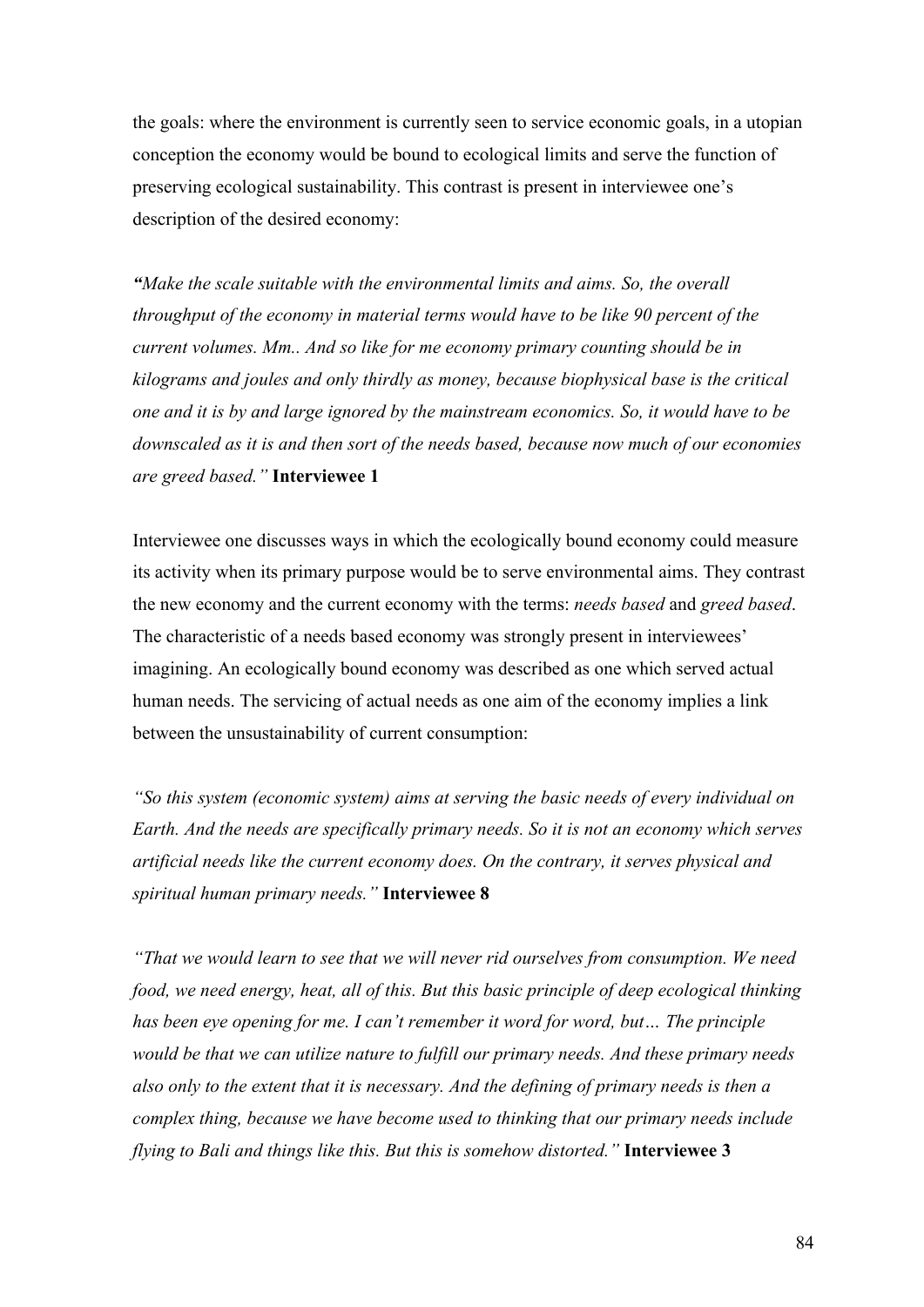Interviewees eight and three both note that our current consumption does not serve only basic needs, but a lot of what they call artificial needs. Interviewee eight describes and economic system which globally serves the basic needs of all individuals on Earth. They view the content of basic needs as both physical and spiritual. Interviewee three on the other hand emphasizes that consumption is part of human life, but that is should be directed to serve primary needs. They view that nature's resource can be utilized to fulfill only those needs which are primary. It is important to note here that interviewee three to an extent problematizes the defining of primary needs. The reduction of consumption to the level of primary needs is connected here to serve the aims of ecological sustainability.

## **Subtheme: Glocal society**

The subtheme of *glocal society* brings together images of future society which is simultaneously strongly based in locality but simultaneously encourages global learning and connectedness. Locality and globality was emphasized by most participants, but the subtheme also reflects the tensions which arise from currently living in a globalized world and the emphasis of more local transitions. Locality was often emphasized as a necessity for ecological sustainability:

*"Well localization is one sort of which follows from the reduction of material impact. But basically.. energy use… So even if fossil fuels and nuclear and other unacceptable power sources would be put aside then to be sustainable the system would have to be much smaller than now."* **Interviewee 1**

Interviewee one describes localization as a effect of reducing material of consumption and in this way reduction of consumption and material needs is again seen to link to ecological sustainability. In this view such reductions direct human actions towards locality and a smaller scale in general. While this element of localization is common amongst participants it is perceived in very different and even contrasting ways:

*"Hmm.. and urbanization would have stop and people would stream out of the cities. So cities would become much smaller. People would live at a walking or cycling distance from each other and local nature. Hmm… and yea I think people would live in village communities."* **Interviewee 6**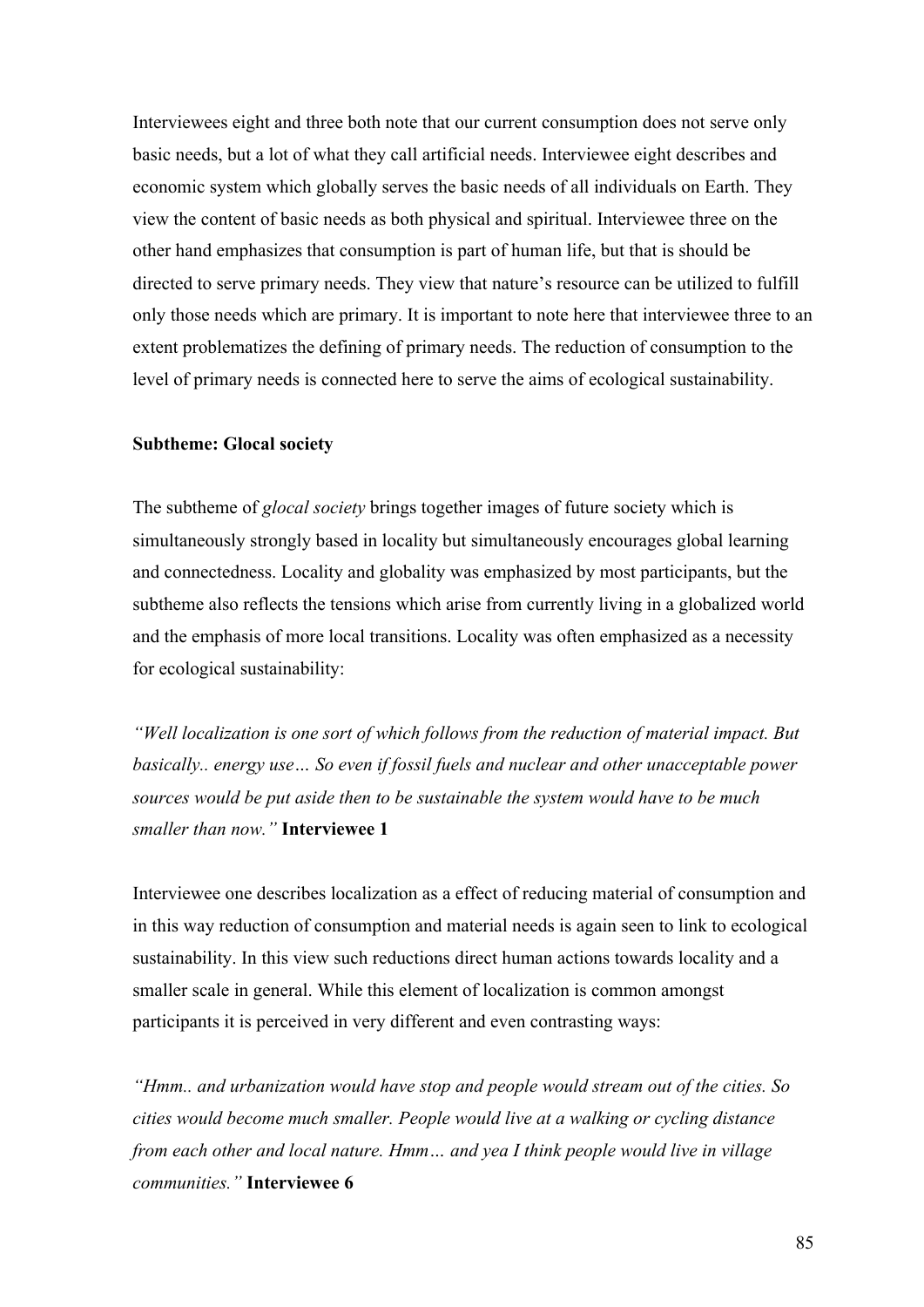Interviewee six emphasis small scale local community living. They view that in a utopian society increased urbanization would have halted and that society would be constructed though village like units. This is a perspective which some participants share, where living units are perceived as small, communal and mostly distributed across the country. These views are on the other hand strongly contested:

"*I myself don't encourage that kind of… And I can say it here as well because it is very integral. That there are voices in the local degrowth movement in Finland who support transition to pretty small village communitie, where decisions are made. And they are there together and keep contact with other communities". …"and my big worry here is also that what becomes the role of women, not speaking of sexual or gender minorities? That what comes to define what is good and necessary in these communities where what is appreciated is keeping up the household and growing food. Well, it becomes strength and the abilities of the body. What happens to individuals with disabilities?*" **Interviewee 5**

"There is clearly this kind of tension in my model. Between local knowledge and local organizing and this kind of… Where are the boundaries of locality set?" **Interviewee 5**

This highlights the tension which is present amongst data items in the context of how locality is realized. While there is a somewhat common understanding that the emphasis of locality is required for environmental sustainability, there contrast in what it means. Whether it means the reorganization of physical living arrangements into smaller units or something else:

*"Of course when we live in modern society we equally we need to strengthen local networks. Like social networks where we physically live and the people close to us. That we would increase interaction and trust in these local networks."* **Interviewee 8**

Interviewee eight does not emphasize locality in the sense of spatially and physically smaller units, but as a strengthening of community networks within lived environments, which is connected to the increase trust and interaction. Locality then could then be perceived as a strengthening of networks in current surroundings rather than change in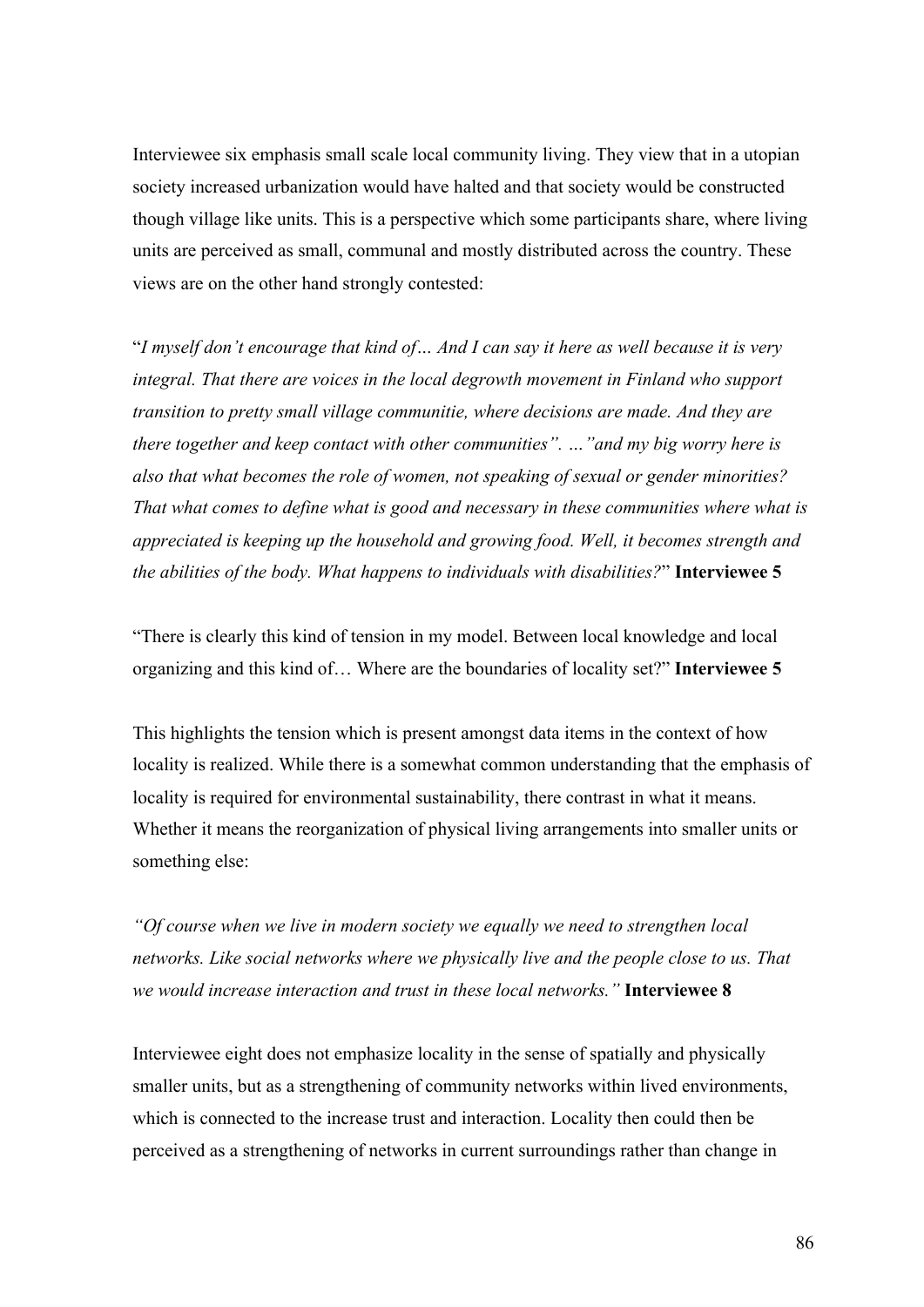physical and spatial organization. Interviewee eight continues:

*"But then on the other hand global connections. And technology that we now use offers good opportunities for this. We can be actively present with people who live across the world and simultaneously strengthen this global connection. And actually we can help each other from a distance and exercise these kind of reciprocal relationships. This kind of glocal thinking. That we act locally but we think globally … That this kind of planetary thinking increases."* **Interviewee 8**

They directly bridge this strengthening of local networks to global connection by emphasizing the role of technology in maintaining global connectedness. Interviewee eight emphasizes glocality: acting locally but thinking globally. They draw a connection to planetary thinking. This connection refines the connection to human-nature ontology by tying human value to the platform of the Earth which is shared by all humans. This is one way in which the equal values of human and nature are seen to have possibilities in building global connectedness – through the understanding of a shared planet.

Across the data participants emphasize some form of locality as a requirement for ecological sustainability but global connectedness is still upheld. Participants directly associating to post-development or alternatives to development emphasis the role of globality as connecting or learning from other alternative societies or movements:

*"And I believe that the future utopias or alternatives that they are small scale initiatives arising from different avenues, different groups of peoples and movements that can of course align with each other internationally and find commonalities and common strands."* **Interviewee 2**

Interviewee two describes the multiplicity of alternatives which have the possibility to connect internationally. Here what is emphasized again is the plurality of locality and their alternative manifestations. Interviewee one on the other hand views the global connections from the perspective of Southern leadership towards sustainable transitions:

*"I think the South has so much more potential for this transition to sustainability because there are much more people who have not been fully immersed in this consumerist*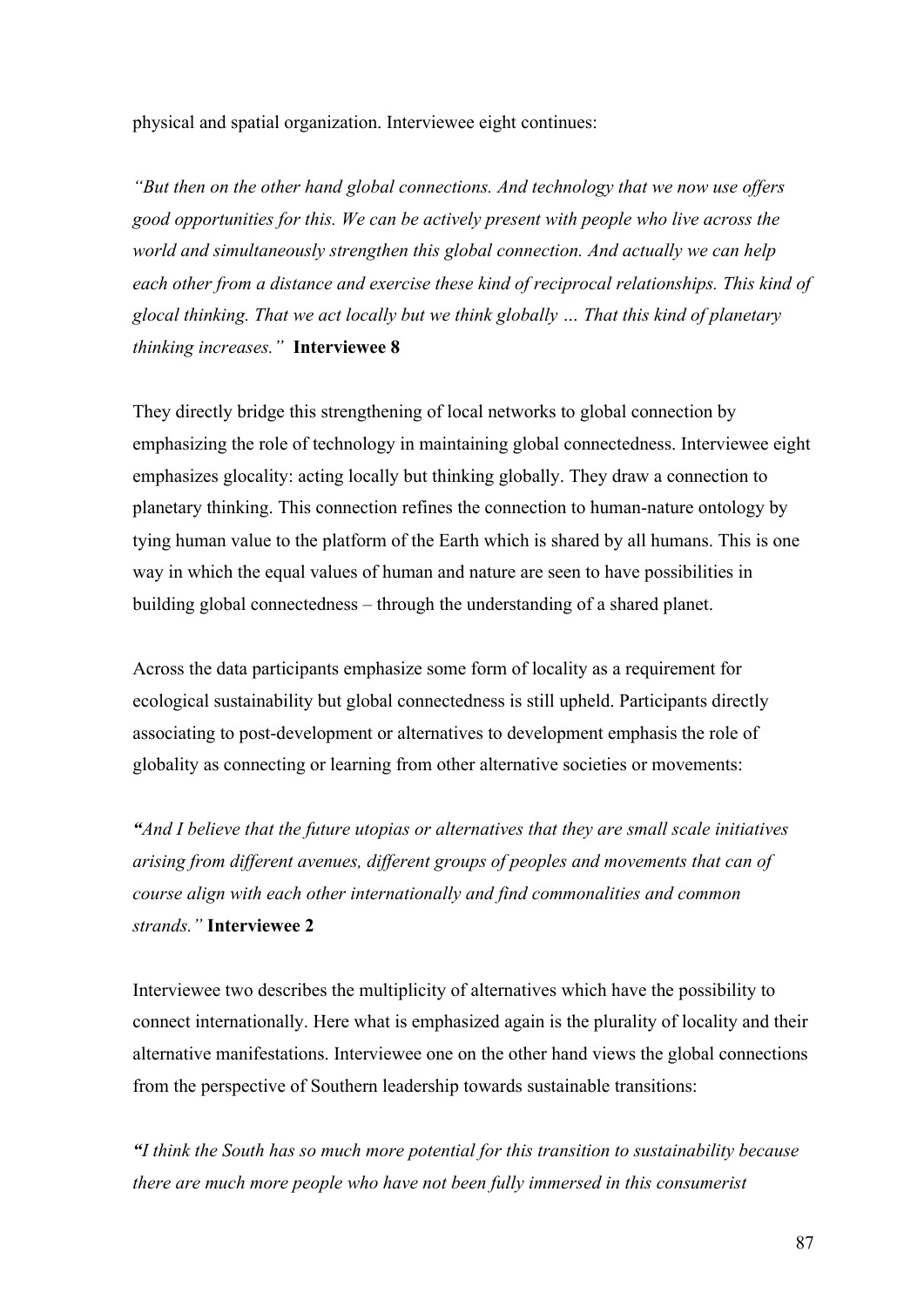*lifestyles and I think we see if we look at the demands of Southern environmental organizations they are much more structural and sort of far going than those from the North. There is a huge amount of US professors for example, who understand the big picture but they cannot imagine a future without a car, which means that their solutions will be limited and therefore Southern movements and intellectuals are providing leadership and should provide it more in this transition."* **Interviewee 1**

What is emphasized here is the perceived limited capacity for Norther led transformation due to the inability to see beyond development or current ways of being. Finally, interviewee seven views the global connection as mutual learning through physical interaction which directly serves the aims of strengthening ecological sustainability.

"The learning would require time and see the world and help. Like going around doing communal work. Something like this. Learning between cultures about sustainable life traditions and practices and how to develop them." **Interviewee 7**

The subtheme of glocality highlights the tensions which are present in the data in relation to how locality is perceived and what role global connectedness plays. While locality is by most participants emphasized as a requirement for more ecologically sustainable society, there is contrast in how locality is perceived. Simultaneously global networks are emphasized through shared planetary value or through learning sustainability form other movements or societies.

## **Synthesis: Emphasizing environmental sustainability**

The theme *emphasizing environmental sustainability* explores how imagined alternative societies could reflect environmental sustainability through varying societal functions and characteristics. The subthemes highlight how political and economic systems could be adjusted to serve the aims of environmental sustainability as guided by the understanding of human-nature unity. The subtheme *glocality* highlights the tensions arising from data in regards to how locality is emphasized and regarded as necessary for environmentally sustainable living, but simultaneously attempts to capture how global connections could be maintained and what they would entail.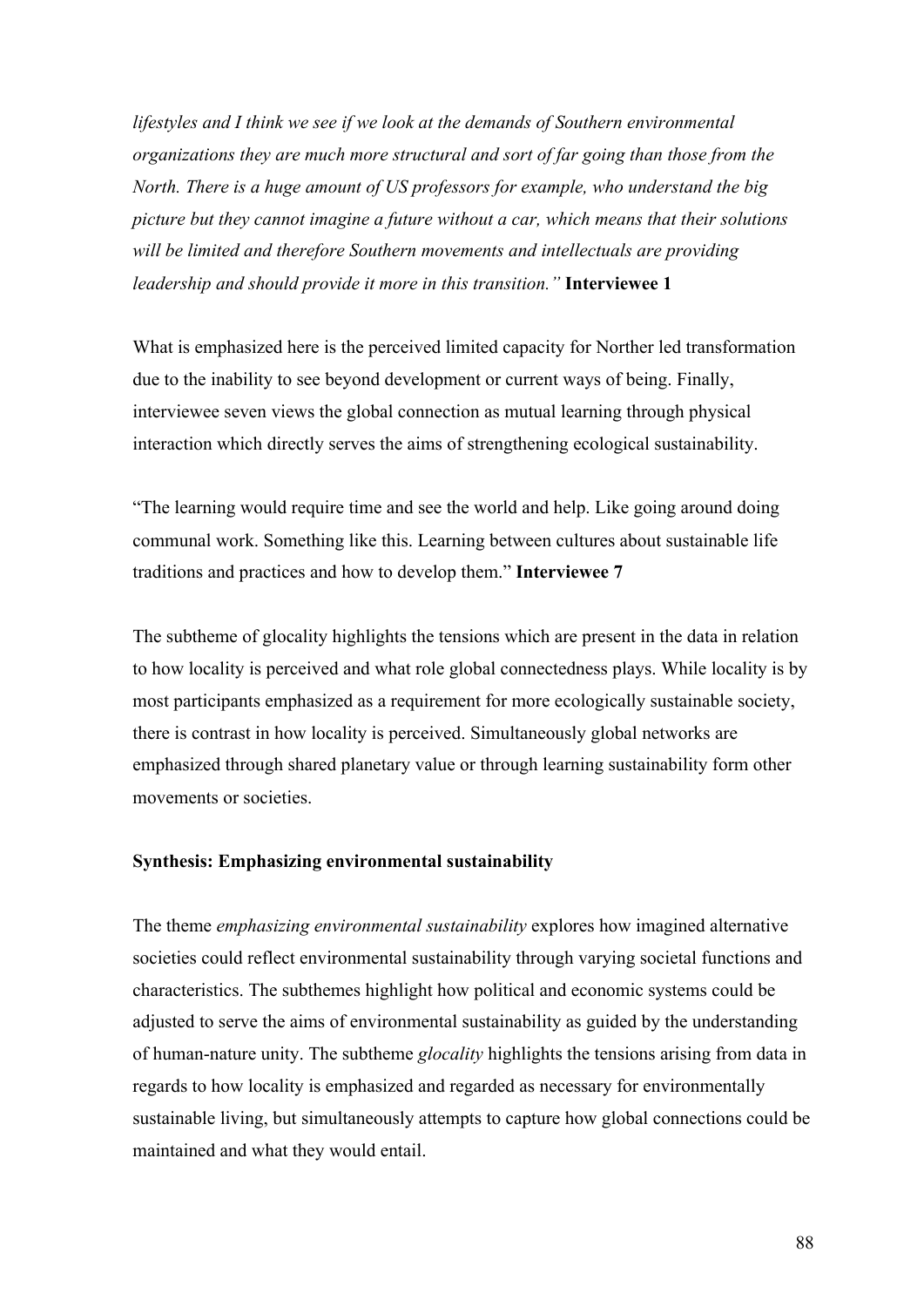The subthemes present interesting connection and diversion points to post-development and alternatives to development theory. Three aspects will be highlighted in the in the following section: the role of locality, global connectedness and the concept of basic needs.

The emphasis inherent in the theme of locality and its connection to the plurality of alternatives resonates strongly with the aims or principles of post-development. Plurality is at the core of alternatives to development and again challenges universal narratives based in Western modernity though this emphasis. Sachs' writing on cosmopolitan localism (1992) provides an interesting lens for looking at the subtheme of glocality and its perceived inherent tension. Sachs describes the end of desire for universalism and rather a desire for place-centered diversity over space-centered unity (Sachs 1992 p.112). This continues the movement away from universalism and connects localism to diversity which arises when localism is rooted in a plurality of places. Here the strengthening of local languages, economies and knowledges are highlighted are as the root of diversity in locality (Sachs 1992).

The purpose of the emphasis of locality in the utopian images and Sachs' cosmopolitan localism seem to differ slightly. There is an element of emancipation or empowerment in cosmopolitan localism connecting to the recognition of value in place and tradition which due to Western universalism has been devalued. The utopian imaginations of localism here partly focuses on its necessity for environmental sustainability but also when viewed in the light of increased ownership over economic or comprehensive democratic processes can be viewed to have empowering effects on communities and localities. Still the extent of which this emancipatory quality is present varies.

Most participants did not reference local knowledge directly at all or as a link to locality. But two participants did reference local knowledge either in context of cultural tradition around construction or human connection to nature. These codes were recognized, but they did not come to build a pattern. But the acknowledgement of the possibilities to utilize local knowledge in the imagining of alternatives emphasizes an interesting question of what Finnish local knowledge could contribute to conversations on sustainable alternatives. This unfortunately cannot be answered here and such existing perspectives are beyond the extent of this thesis.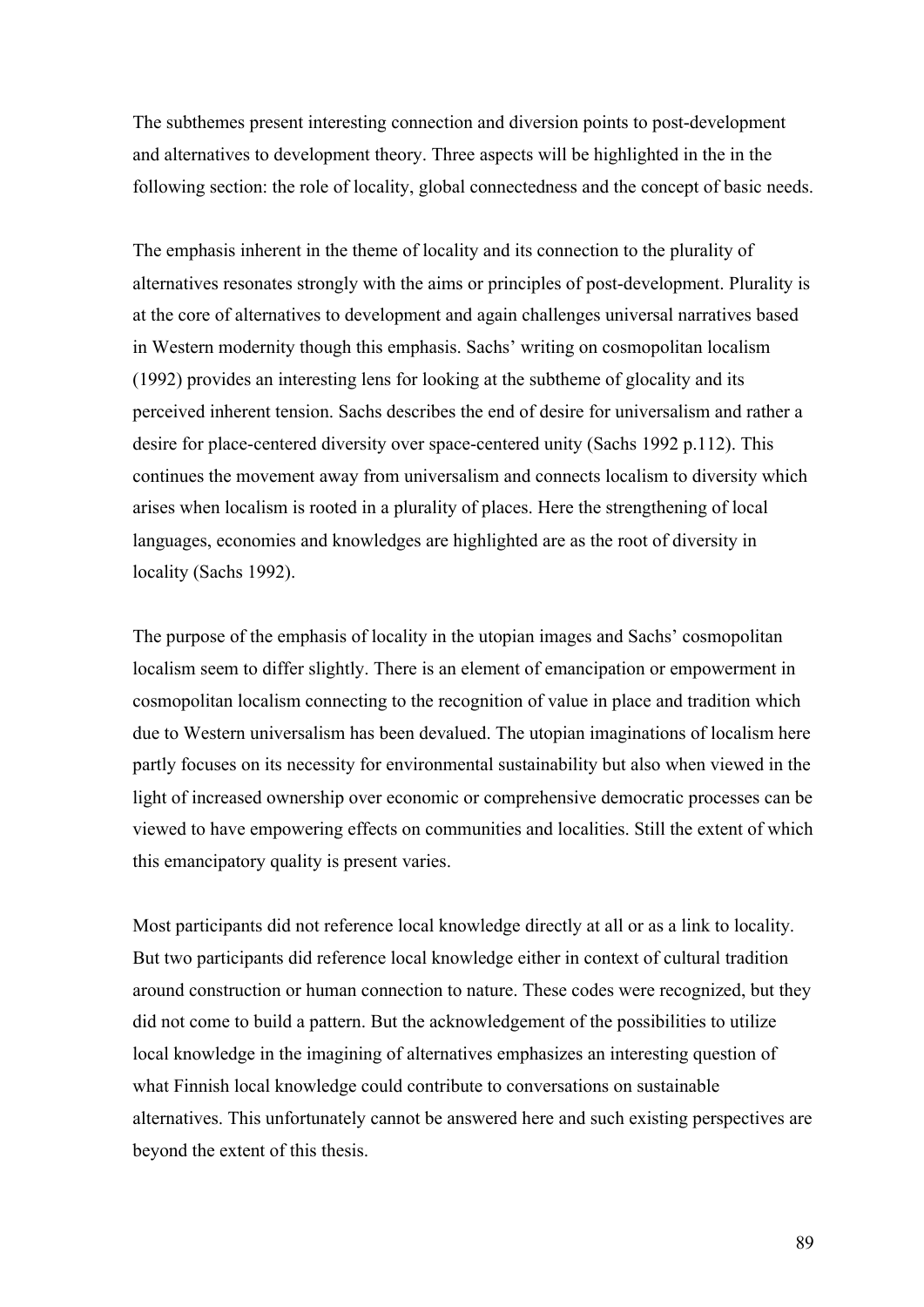Sachs acknowledges the need to work towards the goal of *dialogue of civilizations* in the pursuit of cosmopolitan localism. Such dialogue is described as necessary for cohabitation as well as cultural self-examination, which is "*a simultaneous process of confrontation and synthesis*" (Sachs 1992 p.113). Under cosmopolitan localism both confrontation and synthesis are part of the dialogue between unities. In this light, perhaps the tension in the theme glocalism should not be treated as tension which should be solved but tension which could be embraced as diversity.

While there are parallels in thinking about locality as a base for alternatives, there is little problematization of defining the concept of basic or primary needs which were discussed in the context of ecologically bound economics. There was one exception to this in the data and this problematization is integral in light of post-development discussions. To clarify, it is not to say that human basic needs do not exist, but that the process of their definition is not necessarily unproblematic. Escobar highlights this in his examination of the development discourse and suggests that even in regards to satisfying basic human needs there can be a plurality of ways which take into consideration culture (Escobar 1995 p.225).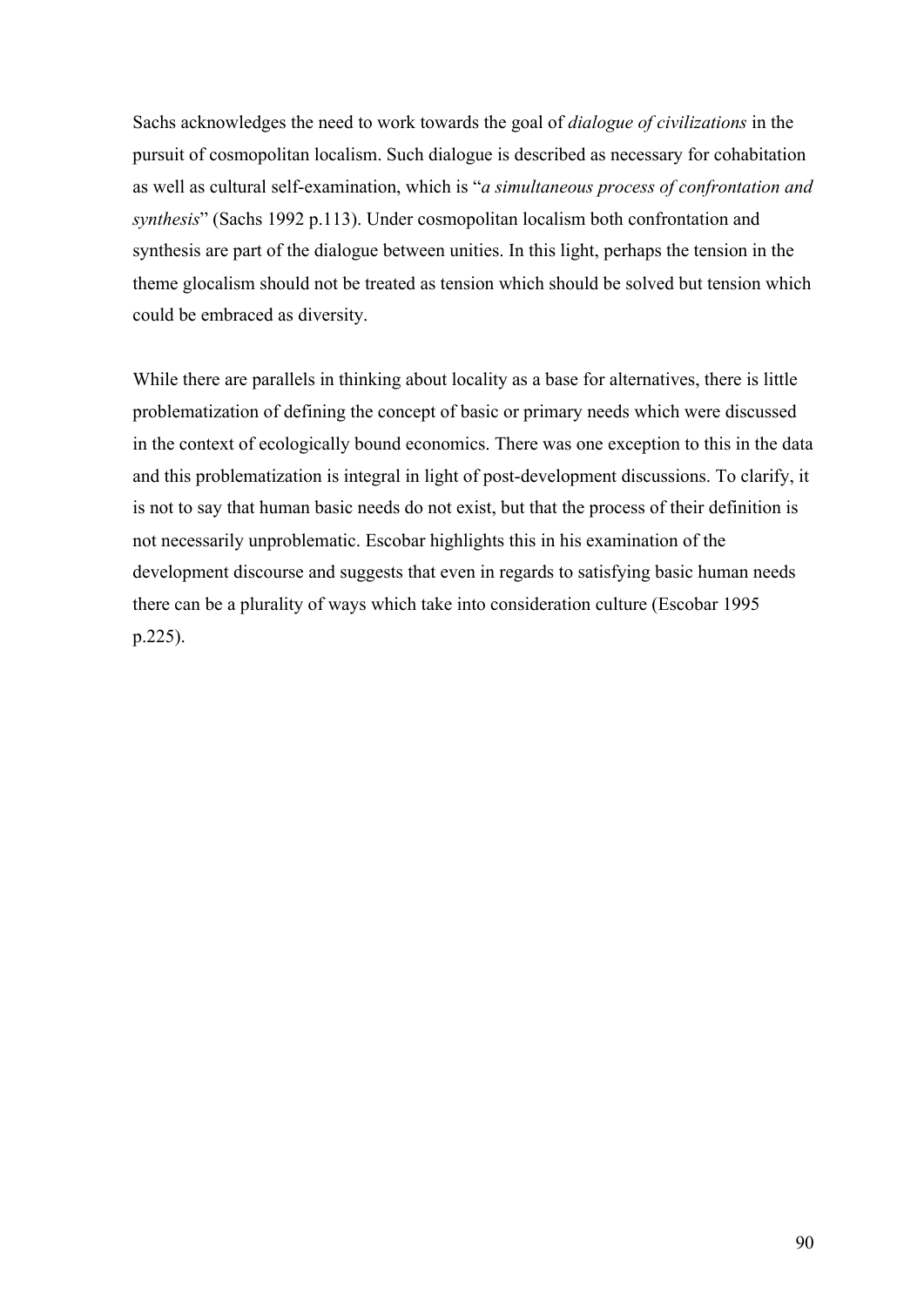# 6. Conclusion

## 6.1. Summary of findings and analysis

This section will shortly summarize the findings and analysis presented in the previous chapter. The summary addresses the objectives and research questions guiding the research. The research questions relating to utopian criticism and opportunities will be discussed in said order. The research question pertaining to the utopia's relation to postdevelopment will be addressed in concurrence with utopian criticism and opportunities.

The previous section presented and synthesized the themes which were generated during the thematic analysis process. In total five themes were identified. Two of these themes we grouped to describe the societal criticism preset in the utopian imagining of alternative Finnish society. The first theme collated data items that focused on the concern over the current state of democracy with an emphasis on the failure of representation, shorttermism, and loss of power. The second theme concerning utopian criticism demonstrated the data reflecting concern over the instrumentalizing impact on the perceived value of the *environment*, *human experience,* and *global interaction*. Overall the critical themes amount to a call for strengthening and reviving the Finnish democratic system as well as putting the economy in its place and reviving the inherent value of the environment as well as the human experience.

This criticism connects to post-development especially in the fields of the current economic systems with reference to the critique of capitalism, the extent of the market economy, and the unsustainability constant growth. The data highlights the discontent of participants with the role and reach of the market economy at its current state. The dominance of the economy over social, environmental, and communal life is widespread in post-development. As described by Esteva: "*As a conceptual construction, economics strives to subordinate to its rule and to subsume under its logic every other form of social interaction in every society it invades*" (Esteva 1992 p.17-18). The current economic structure is in some aspects of its activity described rather as a setter of common goals towards which societies aim than a tool to serve other aims.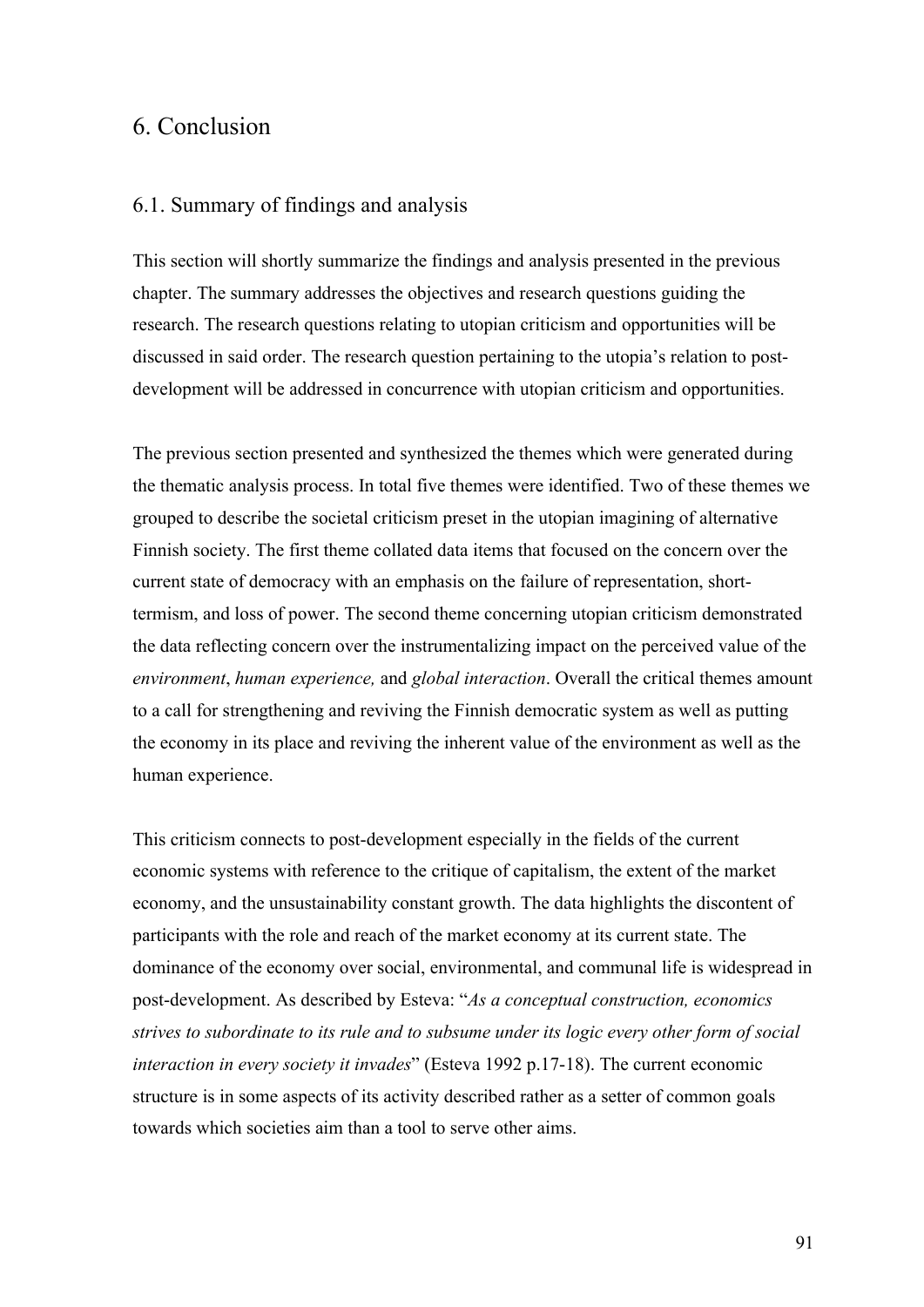But while the alternative utopias and post-development share common criticism, their root is planted in somewhat different reasoning. Most participants connect the climate crisis to Western or consumptive ways of life recognizing therefore to an extent of the criticism of post-development on Western hegemony. Participants associating directly with postdevelopment or alternatives to development problematized development and Western modernity as its base. Amongst participants who associated with degrowth or other postgrowth thinking the danger of universalist modernity, in general, was only partly present. Ziai's characterization of development "*as a Eurocentric and hierarchic construct defining non-Western, non-modern, non-industrialised ways of life as inferior and in need of 'development*" is at the core post-development criticism. This said post-development has been criticized for its comprehensive disregard for outcomes of modernity which have supported the poor in the Global South (Corbridge 1998). While there is some recognition of criticism of modernity in the data complete abandonment of modernity does fully resonate with the imagined utopia as is reflected by interviewee four "*this means that we should think about our relationship to nature more deeply and see what in our Western modern is good and sustainable and what in it is utterly unsustainable…*" (Interviewee 4). Such an approach is rather evaluative of modernity rather than rejective.

The second set of themes presented the opportunities present in utopian imagining for alternatives societies. The overarching theme across imagining alternatives for society was the pattern of emphasizing the need for a more unified understanding of the human-nature relationship. This ontological stance exclaimed that humans should be considered as part of nature, while the inherent value of both should be treated equally. Informed by this the following themes combined patterns that emphasized social and ecological sustainability as supported by specific societal functions.

Functions serving the aim of social sustainability were presented through the subthemes of *comprehensive democratic participation* and *ownership over livelihood*. Functions serving the aims of ecological sustainability on the other hand were discussed under the subthemes of *longitudinal politics*, *glocal society,* and *ecologically bound economics*. The utopian opportunities present a new society where the understanding of humans as part of nature guides action and societal functions on all levels. The inherent value of humans and nature are treated equally and recognized. Comprehensive democracy increases human agency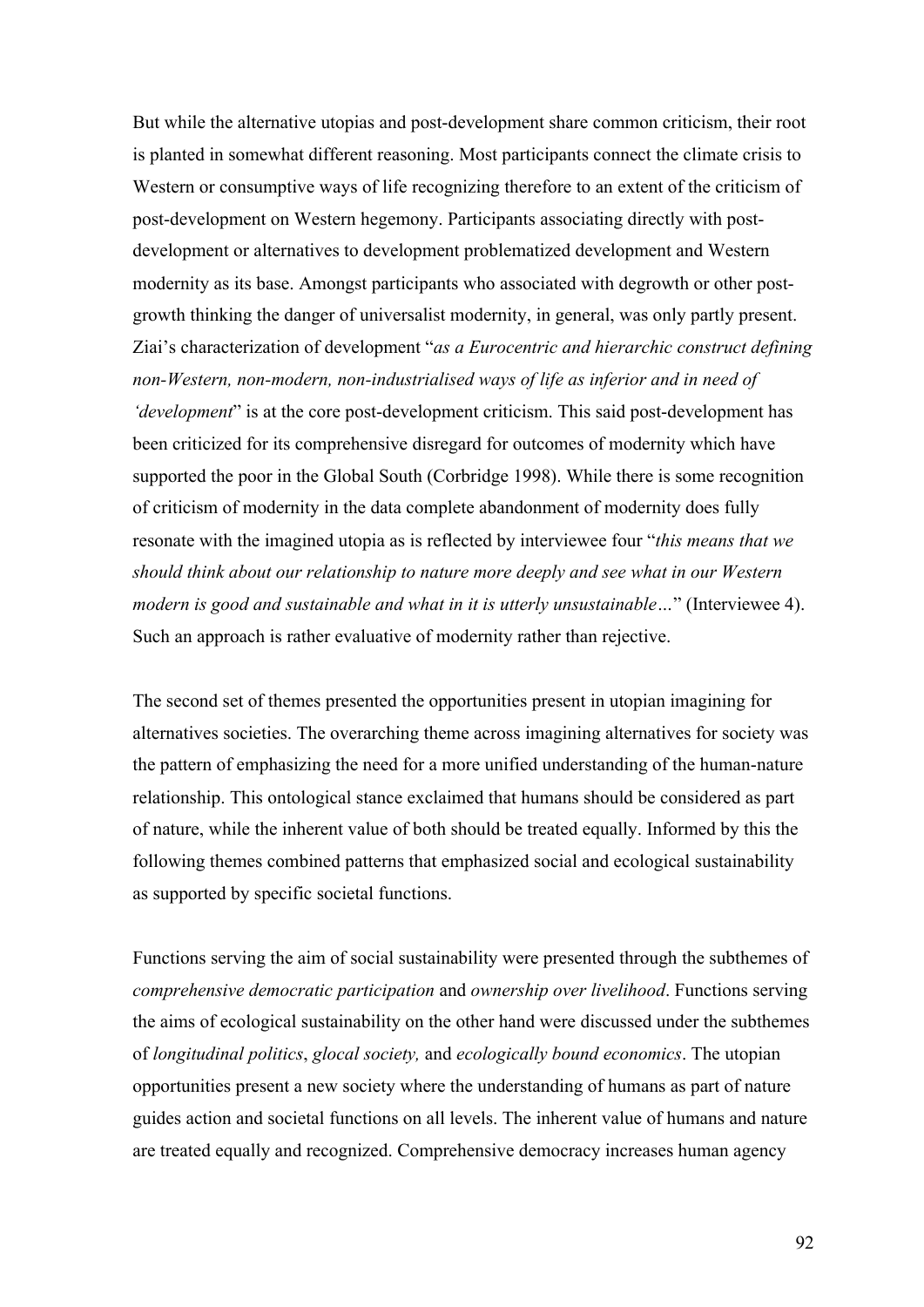and keeps the economy in its place – as a required tool for some of our livelihood while functioning within ecological limits.

There are some strong links and avenues for learning especially in the desire to base society on a more human-nature unity understanding. As said this understanding of unity is in some ways foreign to Western modernist thinking and therefore to understand what such ontological bases entail and how they reflect onto practice, there are voices and movements within post-development and alternatives to development to learn from.

As conceptualized by Sachs the process towards cosmopolitan localism, which shares similarities with the utopian images created, includes dialogue between civilizations (Sachs 1992). This dialogue does not only act as a connection, but as a means by which to establish synthesis, scrutiny, and self-examination. The approach suggests equality amongst civilizations. Such equality could be perceived through the frame of humannature unity, where all human and non-human are same and equal - where all civilizations are equal in their right to sustain the Earth.

The findings correspond to Escobar's preliminary examination of connections between degrowth and post-development (Escobar 2015) especially in the areas of economic criticism, variance in stance to founding criticism, and the opportunities for cross-cultural learning for more sustainable futures. The findings demonstrate that the utopian visions and post-development share elements of criticism, but simultaneously base this criticism in varying rationalities. Such differences could stem from the differing contextualities from which alternative visions emerge. On the other hand the presented Finnish utopias recognize similar aims as post-development alternatives for a pluriverse: a change towards more ecologically and socially sustainable societies guided by these aims rather than the economy.

## 6.2. Limitations of the study

Like all research, also this one has its limitations. While the research questions were narrowed down in the process of question formulation they remain broad and conceptual. While they serve the objectives of the research well and are able to utilize the conceptual frame of utopia as a method adequately the scope of the research remains broad. This is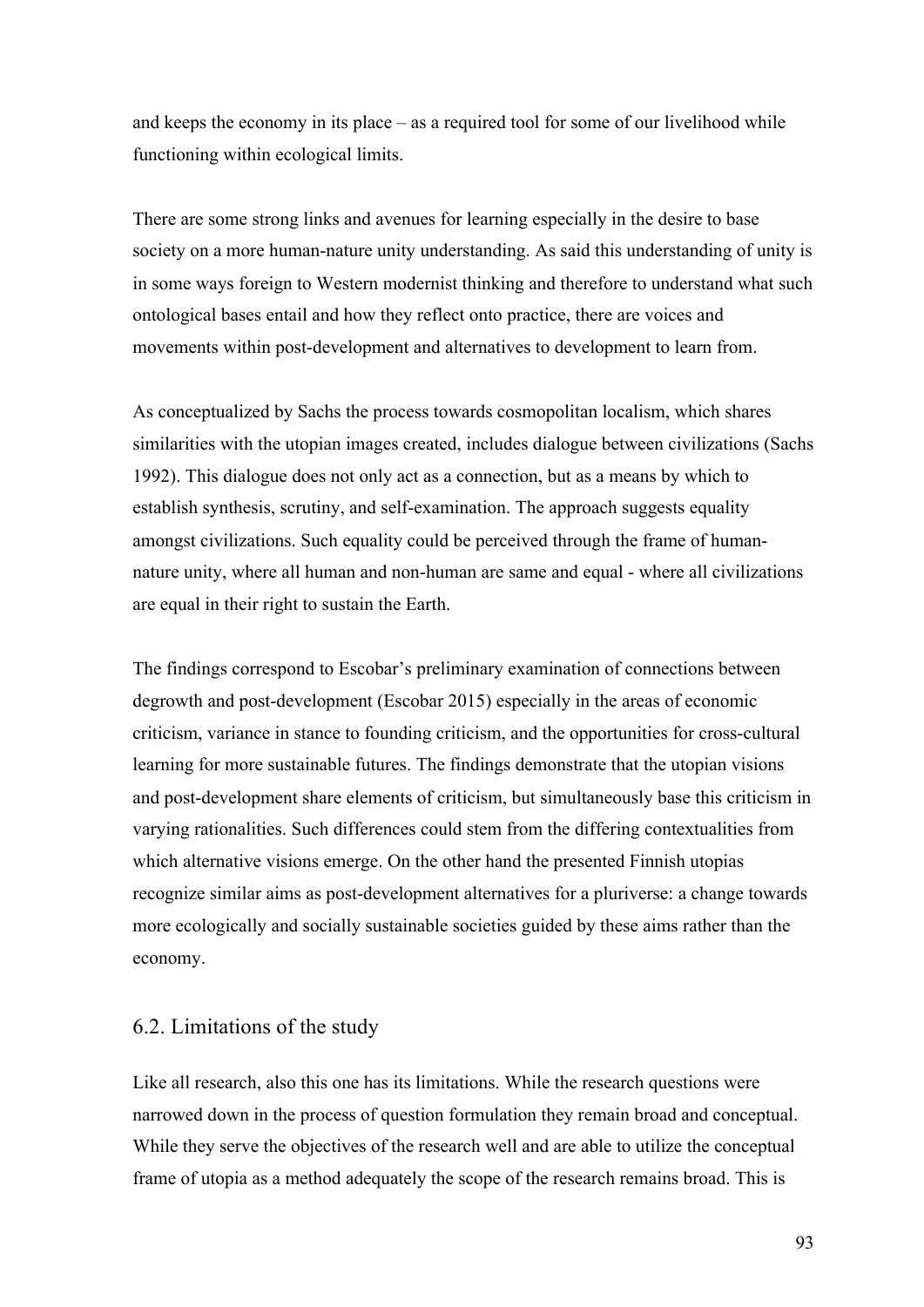also relevant in the identified sample, which is unified by the conceptualization of transition discourses defined by Escobar (Escobar 2015). The definition acts as a good frame and justification for the selection of participants, but it also inherently includes a diverse definition of discourses. While this makes it possible to observe some variance in imagined utopias based on theoretical association, it limits the generalizability of results for example to the Finnish degrowth movement as a whole. While the generalizability of results is not always the primary concern of qualitative research it is integral to emphasize the impact of this diverse sample. Also it is relevant to question whether a mostly theoretical identification in the selection of the sample is inclusive and representative of the variety of voices in transition movements in Finland.

# 6.3. Suggestions for further research

This study has presented possible points of connection and divergence between transition movements and discourses arising from the Global South and the Global North. In addition the research experimented with the operationalization of the concept of utopia as a method. In the hope to contribute to further research on social imagining and exploration of alternatives, I'd like to highlight the utopian method in these suggestions.

It is important to note the possibilities of the utopian method in research for alternatives. The conceptual frame is challenging, versatile, and deeply enriching. The operationalization of the concept into methods needs to be carefully thought through as it is unconventional in its abstract form especially in interviews. But, when participants get to engage with the process of imagining and thought experimentation there is a possibility to genuinely engage in a reflective process that generates rich and in-depth data. Several interviewees expressed interest in the method and some exclaimed that through the interview process they had developed their ideas from the process of imagining and cocreation. To conclude in the words of interviewee six: "*I think it would be wonderful if people dared to hold on to their dreams, and not those silly dreams, but actually those great desires which are in all of us. I think this kind of research method feeds that and keeps alive that what we long for and what we strive for and what we want. Then we are going into that direction a little bit better*" (Interviewee 6).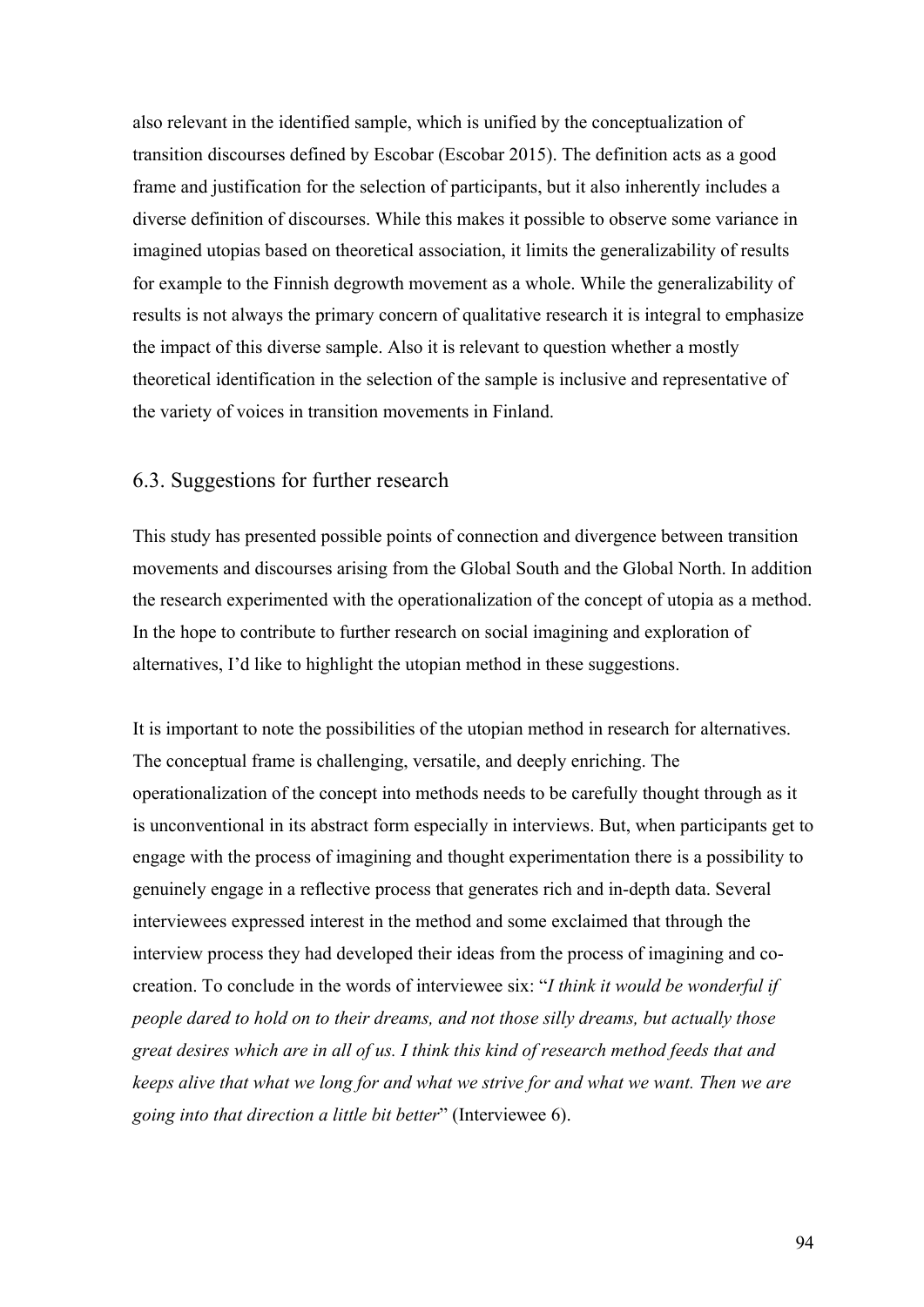# 7. References

- Allen, Mike. 2017. Online Interviews in *The SAGE Encyclopedia of Communication Research Methods*, 2455 Teller Road, Thousand Oaks California 91320: SAGE Publications Inc. https://doi.org/10.4135/9781483381411.n396.
- Asara, Viviana, Iago Otero, Federico Demaria, and Esteva Corbera. 2015. "Socially Sustanable Degrowth as a Social-Ecological Transformation: Repoliticizing Sustainability." *Sustainability Science* 10 (3): 375–84.
- Balasopoulos, Antonis. 2010. "Book Review: Ruth Levitas, The Concept of Utopia." *European Journal of American Studies*, Online, , February. https://journals.openedition.org/ejas/8514.
- Barret, Michael, Mayan Maria, Morse M. Janice, Olson Karin, Spiers Jude. 2002 Verification for Establishing Reliability and Validity in Qualitative Research. International Journal of Qualitative Methods 1(2)
- Bendix, Daniel. 2017. "Reflecting the Post-Development Gaze: The Degrowth Debate in Germany." *Third World Quarterly* 38 (12): 2617–33. https://doi.org/10.1080/01436597.2017.1314761.
- Benedix, Daniel. 2017. "Reflecting the Post-Development Gaze: The Degrowth Debate in Germany." *Third World Quarterly* 38 (12): 2617–33.
- Berthoud, Gérald. 1992. "Market." In *The Development Dictionary: A Guide to Knowedge as Power*. London, UK: Zed Books Ltd.
- Braun, V, and V Clarke. 2006. "Using Thematic Analysis in Psychology." *Qualitative Research in Psychology* 3 (2): 77–101.
- Brinkmann, Svend, and Steinar Kvale. 2018. *Doing Interviews*. 1 Oliver's Yard, 55 City Road London EC1Y 1SP: SAGE Publications Ltd. https://doi.org/10.4135/9781529716665.
- Burr, Vivien. 2003. *Social Constructionism*. Second Edition. Sussex England: Routhledge.
- Burr, Vivien. 2015. "Social Constructionism." In *International Encyclopedia of the Social & Behavioral Sciences*, Second Edition. Vol. 22. Huddersfield, UK: Univeristy of Huddersfield.
- Chrostowska, S., and James Ingram. 2017. *Political Uses of Utopia: New Marxist, Anarchist, and Radical Democratic Perspectives*. New York, UNITED STATES: Columbia University Press. http://ebookcentral.proquest.com/lib/jyvaskylaebooks/detail.action?docID=5276000.

Corbetta, Piergiorgio. 1998. *Social Research: Theory, Methods and Techniques*.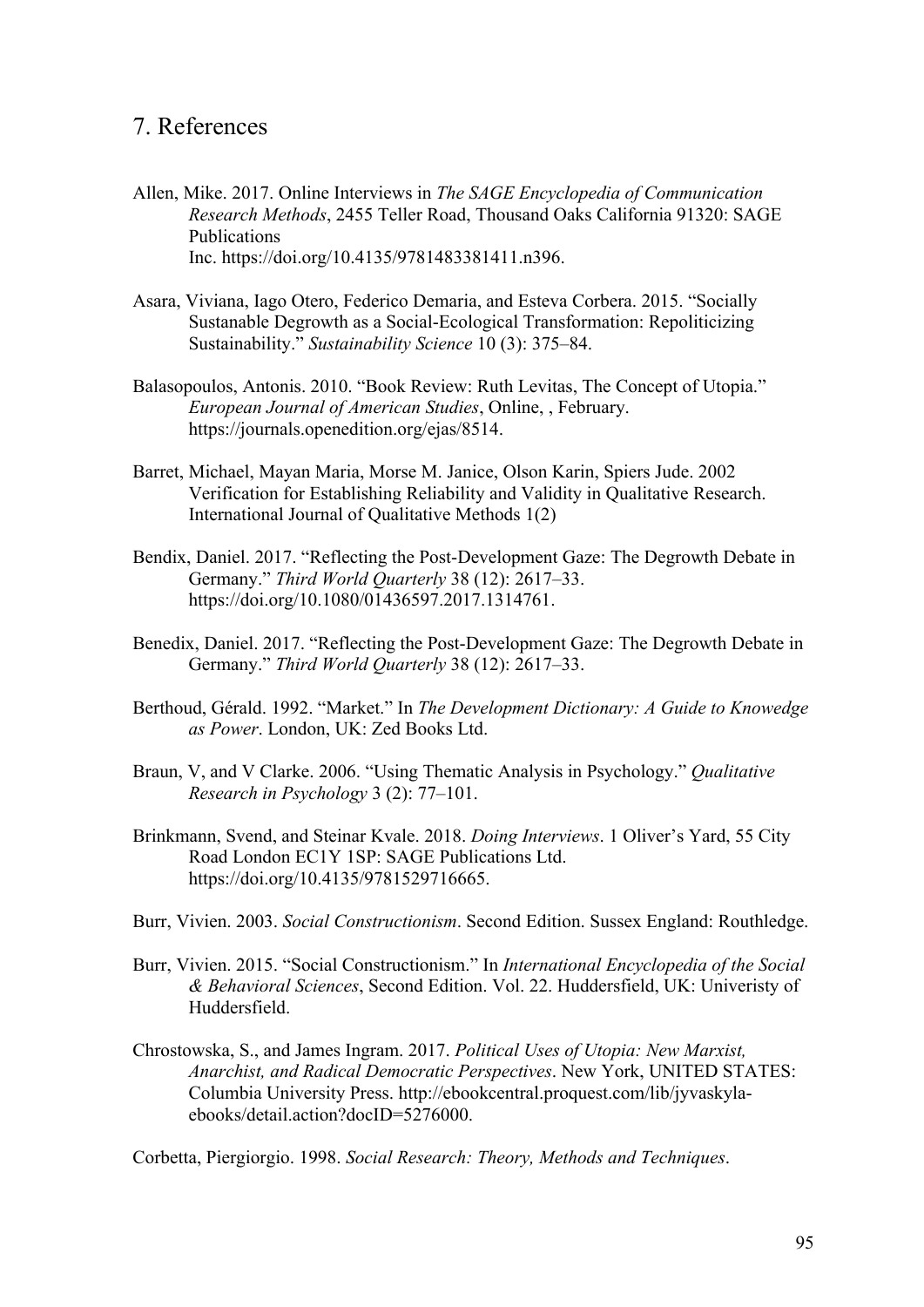- Corbridge, Stuart. 1998. "'Beneath the Pavement Only Soil': The Poverty of Post‐ development." *Journal of Development Studies* 34 (6): 138–48. https://doi.org/10.1080/00220389808422549.
- Demaria, Federico, and Ashish Kothari. 2017. "The Post-Development Dictionary Agenda: Paths to the Pluriverse." *The Third World Quarterly* 38 (12): 2588–99.
- Diener, E, J. Hellliwell, and D. Kahneman. 2010. *International Differences in Well-Being*. New York: Oxford university press.
- Eileen Thomas, Joan Kathy Magilvy. 2011. Journal for Specialists in Pediatric Nursing, Volume 16, Issue 2, pages 151-155
- Emmel, Nick. 2013. *Sampling and Choosing Cases in Qualitative Research: A Realist Approach*. 1 Oliver's Yard, 55 City Road, London EC1Y 1SP United Kingdom: SAGE Publications Ltd. https://doi.org/10.4135/9781473913882.
- Escobar, Arturo. 1995. *Encountering Development : The Making and Unmaking of the Third World*. Princeton University Press.
- http://site.ebrary.com.ezproxy.jyu.fi/lib/jyvaskyla/reader.action?docID=10031960. Escobar, Arturo. 2013. "Draft: Notes on the Ontology of Design." University of North Carolina, Chapel Hill.
- Escobar, Arturo. 2015. "Degrowth, Postdevelopment, and Transitions: A Preliminary Coversation." Springer.
- Eskelinen, Teppo, ed. 2020. *The Revival of Political Imagination: Utopias as Methodology*. London, UK: Zed Books Ltd.
- Esteva, Gustavo. 1992. "Development." In *The Development Dictionary: A Guide to Knowledge and Power*, 306. London, UK: Zed Books Ltd.
- Esteva, Gustavo, and Arturo Escobar. 2017. "Post-Development @ 25: On 'being Stuck' and Moving Forward, Sideways, Backward and Otherwise." *Third World Quarterly* 38 (12): 2559–72. https://doi.org/10.1080/01436597.2017.1334545.
- Fournier, Valérie. 2008. "Escaping from the Economy: The Politics of Degrowth." *International Journal of Sociology and Social Policy* 28 (11/12): 528–45.
- Freeman, Michael. 1975. "Sociology and Utopia: Some Reflections on the Social Philosophy of Karl Popper." *The British Journal of Sociology* 26 (1): 20–34.
- Guest, Greg, Emily E. Namey, and Marilyn L. Mitchell. 2013. *Collecting Qualitative Data: A Field Manual for Applied Research*. 1 Oliver's Yard, 55 City Road London EC1Y 1SP: SAGE Publications, Ltd. https://doi.org/10.4135/9781506374680.

Hamilton, C. 2003. *Growth Fetish*. NSW: Allen & Unwin.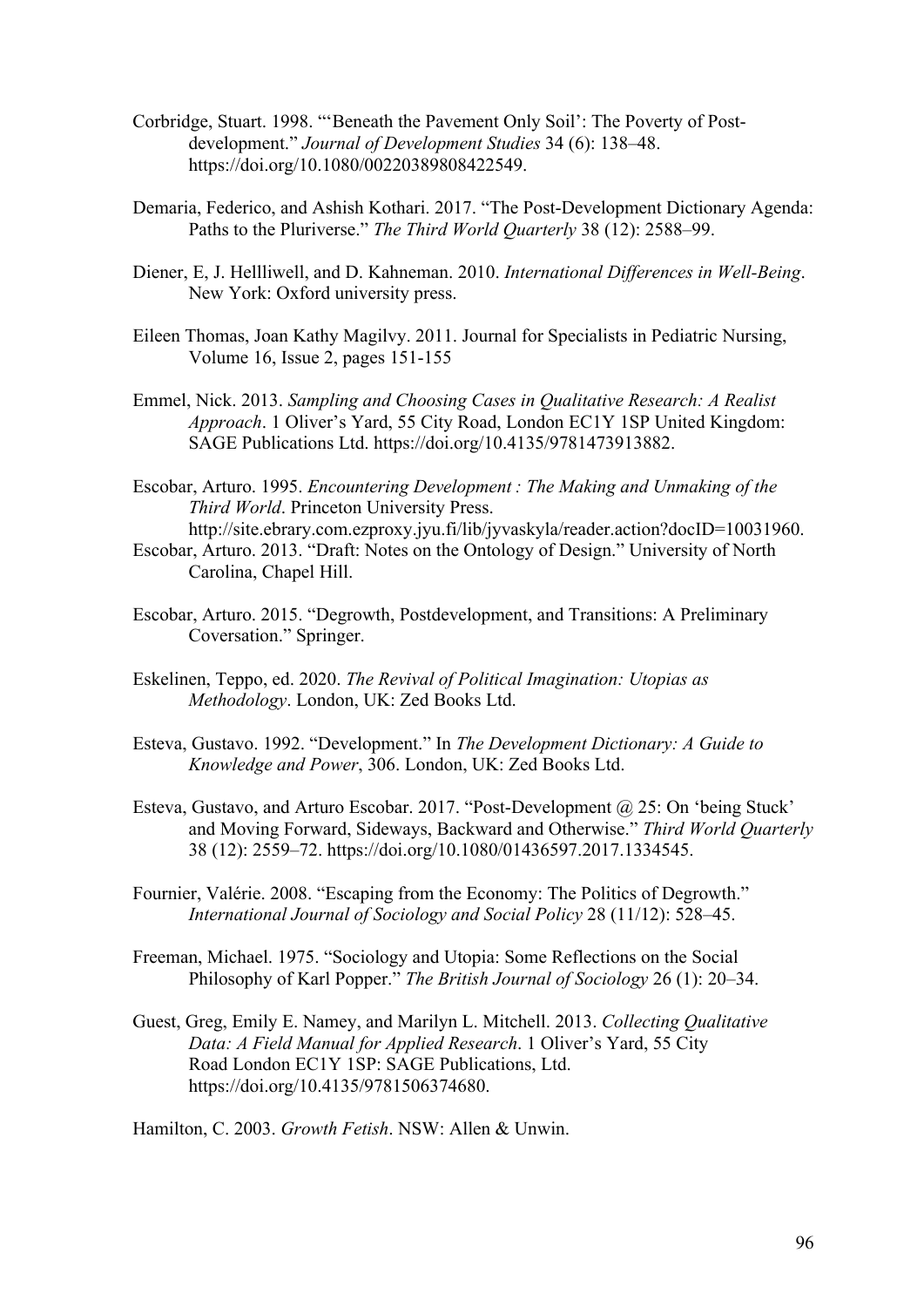- Herr, Kathryn, and Gary Anderson. 2005. *The Action Research Dissertation: A Guide for Students and Faculty*. 2455 Teller Road, Thousand Oaks California 91320 United States: SAGE Publications, Inc. https://doi.org/10.4135/9781452226644.
- Holland, O. 2017. "Chapter 2: Twentieth-Century Critical Readings of Morris's Utopianism." In *William Morris's Utopianism: Propaganda, Politics and Prefiguration*, XI:337. Springer.
- Hollender, Rebecca. 2015. "Post-Growth in the Global South: The Emergence of Alternatives to Development in Latin America." *Socialism and Democracy* 29 (1): 73–101. https://doi.org/10.1080/08854300.2014.998472.
- Howell, Kerry E. 2013. *An Introduction to the Philosophy of Methodology*. London, UK: Sage Publications Ltd.
- Jackson, Tim. 2017. *Prosperity without Growth?* 2nd ed. United Kingdom: Routledge.
- John Baylis, Steve Smith, and Patricia Owens. 2011. *The Globalization of World Politics*. Fifth edition. Oxford: Oxford university press.
- Kolås, Åshild. 1994. Review of *Review of The Development Dictionary. A Guide to Knowledge as Power*, by Wolfgang Sachs. *Journal of Peace Research* 31 (1): 122– 122.
- Kothari, Ashish, Federico Demaria, and Alberto Acosta. 2015. "Buen Vivir, Degrowth, and Ecological Swaraj: Alternatives to Sustainable Development and Green Economy." *Development* 57 (December): 57–3. https://doi.org/10.1057/dev.2015.24.
- Kothari, Ashish, Ariel Salleh, Arturo Escobar, Federico Demaria, and Alberto Acosta, eds. 2019. *Pluriverse: A Post-Development Dictionary*. New Delhi: Tulika Books.
- Kumar, Krishna. 1991. *Utopianism*. Concepts in the Social Sciences, II. Bristol: Open University Press.
- Lane, R. 2000. *The Loss of Happiness in Market Economies*. New Haven: Yale University Press.
- Latouche, Serge. 1992. "Standard of LIving." In *The Development Dictionary: A Guide to Knowledge as Power*. London, UK: Zed Books Ltd.
- Latouche, Serge. 2004. "Degrowth Economics: Why Less Should Be so Much More." *Le Monde Diplomatique*, November 2004. https://mondediplo.com/2004/11/14latouche.
- Latouche, Serge. 2006. "The Globe Downshifted: How Do We Learn to Want Less?" *Le Monde Diplomatique*, January 2006. https://mondediplo.com/2006/01/13degrowth?var\_recherche=Serge+Latouche.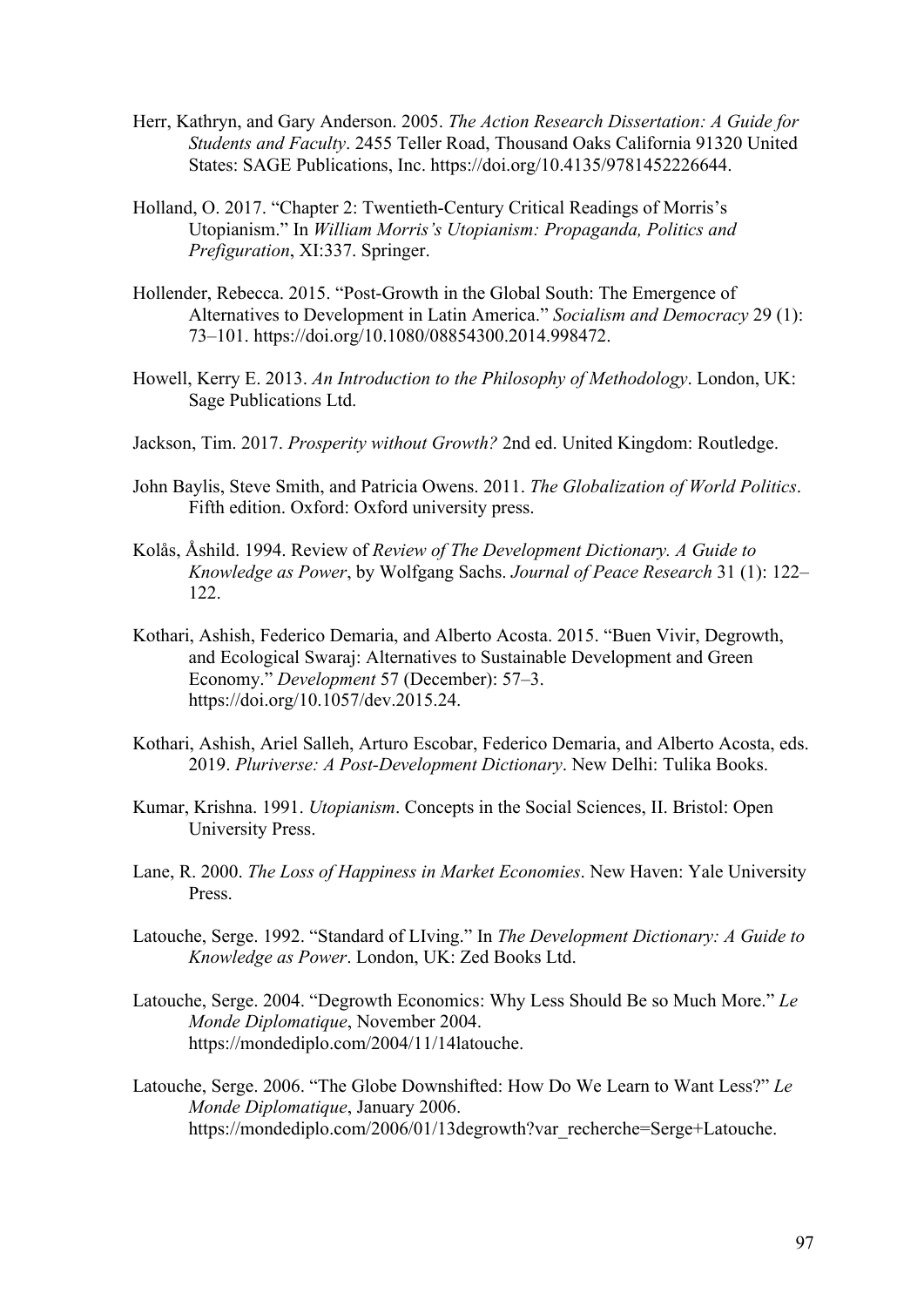- Latousche, Serge. 2009. *Farewell to Growth*. Translated by David Macey. 1st ed. Cambridge, UK: Polity Press.
- Latouche, Serge. 2010. "Editorial: Degrowth." *Journal of Cleaner Production* 18: 519–22.
- Layard, R. n.d. *Happiness: Lessons from a New Science*. New York: Penguin Press.
- Le Grange, Lesley. 2019. "Ubuntu." In *Pluriverse: A Post-Development Dictionary*, 323– 26. New Delhi: Tulika Books.
- Levitas, Ruth. 1990. "Educated Hope: Ernst Bloch on Abstract and Concrete Utopia." *Utopian Studies* 1 (2): 13–26.
- Levitas, Ruth. 1990. *The Concept of Utopia*. United Kingdom: Philip Allan.
- Levitas, Ruth. 2000. "For Utopia: The (Limits of the) Utopian Function in Late Capitalist Society." *Critical Review of International Social and Political Philosophy* 3 (2–3):  $25-43.$
- Levitas, Ruth. 2013. *Utopia as a Method: The Imaginary Reconstruction of Society*. 1st ed. Hampshire, England: Palgrave Macmillan.
- Levitas, Ruth. 2017. "Where There Is No Vision, the People Perish: A Utopian Ethic for a Tranformed Future." Center for Understanding of Sustainable Prosperity.
- Lichtman, Marilyn. 2014. *Qualitative Research for the Social Sciences*. 1 Oliver's Yard, 55 City Road London EC1Y 1SP: SAGE Publications, Inc. https://doi.org/10.4135/9781544307756.
- Macekura, Stephen 2013. "The Point Four Program and U.S. International Development Policy." *Political Science Quarterly* 128 (1): 127–60.
- Manuel, Frank E., and Fritzie P. Manuel. 1979. *Utopian Thought in the Western World*. Harvard University Press.
- Martinelli, Alberto. 2005. "Global Modernization : Rethinking the Project of Modernity." 2005. http://web.a.ebscohost.com.ezproxy.jyu.fi/ehost/ebookviewer/ebook/bmxlYmtfXzI 1MTU4MF9fQU41?sid=a26a4523-6187-43f8-a127-578a8e99a408@sdc-vsessmgr03&vid=0&format=EB&lpid=lp\_28&rid=0.
- Mills, Jane, and Melanie Birks. 2014. *Qualitative Methodology: A Practical Guide*. London, UK: Sage Publications Ltd. https://methods-sagepubcom.ezproxy.jyu.fi/Book/qualitative-methodology-a-practical-guide.
- Morris, Alan. 2015. *A Practical Introduction to In-Depth Interviewing*. 1 Oliver's Yard, 55 City Road London EC1Y 1SP: SAGE Publications Ltd. https://doi.org/10.4135/9781473921344.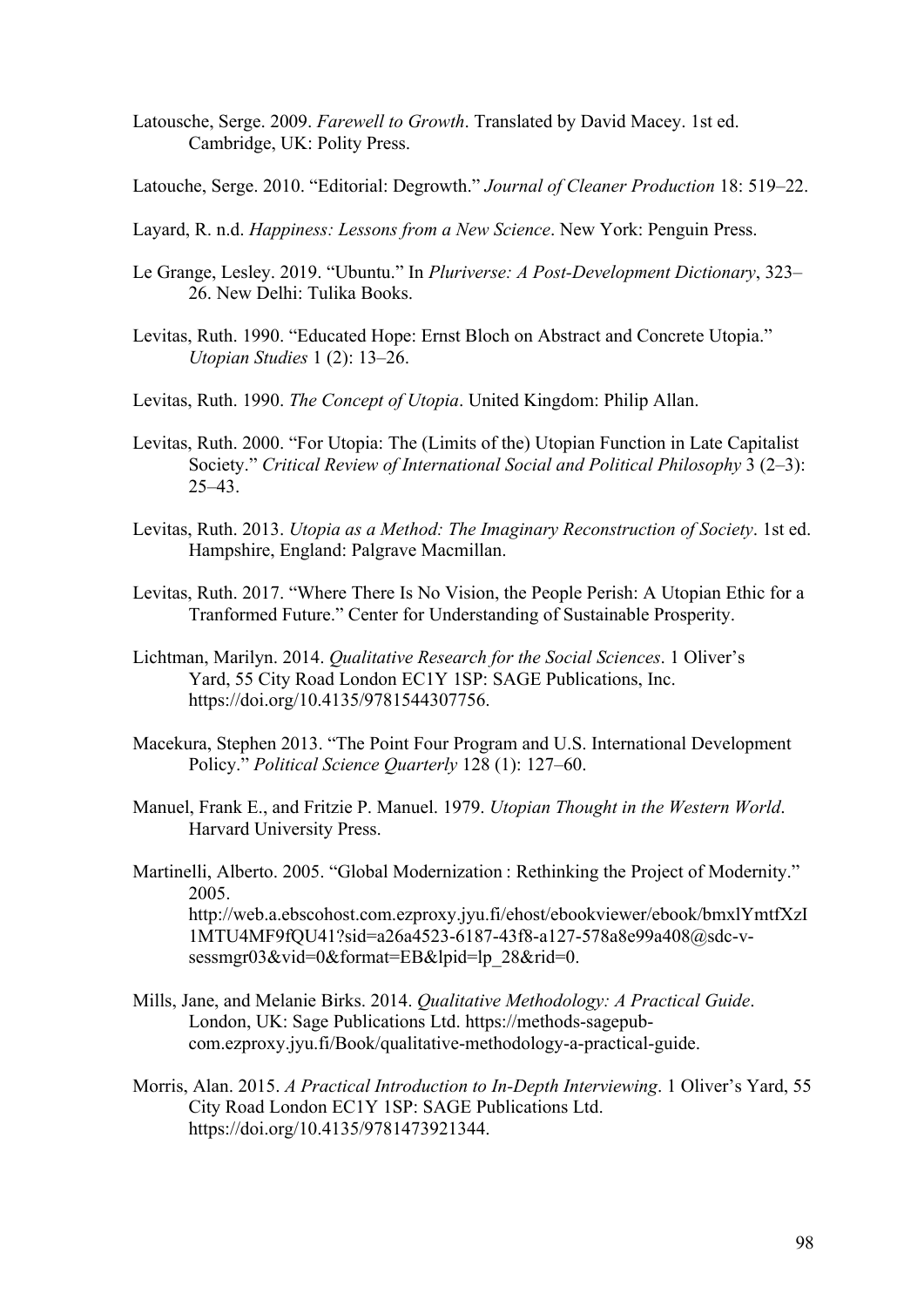- Moylan, Tom. 2006. "To Stand with Dreamers: On the Use Value of Utopia." *The Irish Review* 13 (Spring): 1–19.
- Parajuli, Pramod. 1996. "The Development Dictionary: A Guide to Knowledge as Power by Wolfgang Sachs (Review)." *American Ethnologists* 23 (3): 641–42.
- Peshkin, Alan. 1988. "In Search of Subjectivity. One's Own." *Educational Research* 17 (7): 17–21.
- Petersen, William. 1992. Review of *Review of The Development Dictionary: A Guide to Knowledge as Power*, by Wolfgang Sachs. *Population and Development Review* 18 (1): 194–194. https://doi.org/10.2307/1971880.
- Rahnema, Majid. 1992. "Poverty." In *The Development Dictionary*, 1st ed., 158–76. London: Zed Books.
- Sachs, Wolfgang. 1992a. "One World." In *The Development Dictionary: A Guide to Knowledge as Power*. London, UK: Zed Books Ltd.
- Sachs, Wolfgang, ed. 1992b. *The Development Dictionary: A Guide to Knowledge as Power*. 1st ed. London: Zed Books.
- Sachs, Wolfgang. 2017. "The Sustainable Development Goals and Laudato Si': Varieties of Post-Development?" *Third World Quarterly* 38 (12): 2573–87.
- Said, Edward W. 2003. *Orientalism*. London: Penguin Books.
- Sargent, Lyman Tower. 1994. "The Three Faces of Utopianism Revisited." *Utopian Studies* 5 (1): 1–37.
- Sargent, Lyman Tower. 2006. "In Defense of Utopia." *Diogenes* 209: 11–17.
- Sargent, Lyman Tower. 2010. *Utopianism: A Very Short Introduction*. Oxford, United Kingdom: Oxford Univeristy Press.
- Sargisson, Lucy. 2013. "A Democracy of All Nature: Taking a Utopian Approach." *Politics*, Political Studies Association, Reserach Article, 33 (2): 124–34.
- Schwandt, Thomas. 2007. *The SAGE Dictionary of Qualitative Inquiry*. 2455 Teller Road, Thousand Oaks California 91320 United States of America: SAGE Publications, Inc. https://doi.org/10.4135/9781412986281.
- Shiva, Vandana. 1992. "Resources." In *The Development Dictionary: A Guide to Knowledge as Power*. Zed Books.
- Shrivastava, Aseem. 2019. "Prakritik Swaraj." In *Pluriverse: A Post-Development Dictionary*. New Delhi: Tulika Books.